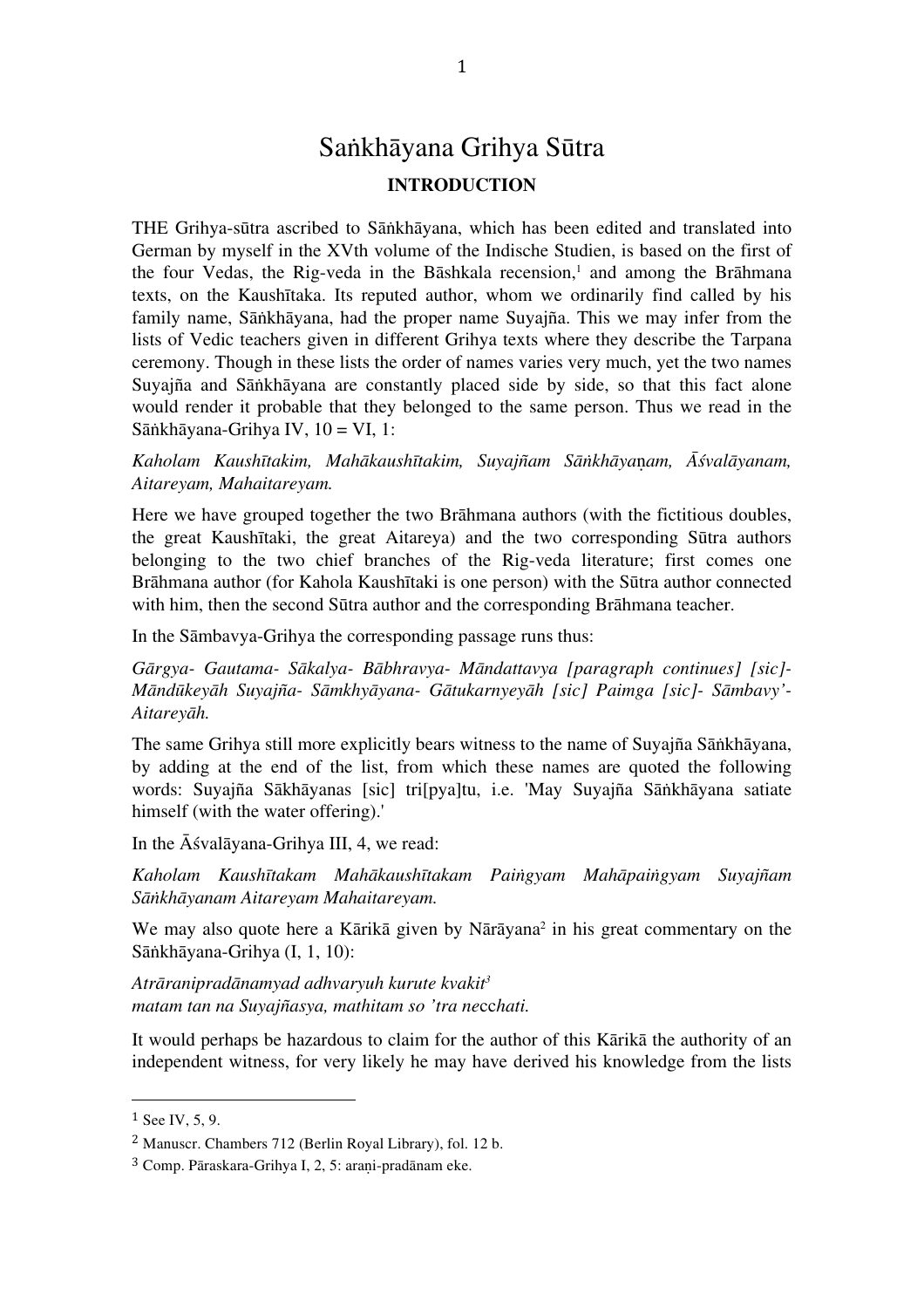of teachers which we have quoted before. But at all events the concordance of the three Grihya texts furnishes a proof which, I think, cannot be set aside by another testimony which we must mention now. At the end of the Kaushītaki-Āranyaka (Adhyāya 15) we find a Vamsa or list of the teachers by whom the knowledge contained in that Āranyaka is supposed to have been handed down. The opening words of this list run thus:

'Om! Now follows the Vamsa. Adoration to the Brahman! Adoration to the teachers! We have learnt (this text) from Gunākhya Sāṅkhāyana, Gunākhya Sāṅkhāyana from Kahola Kaushītaki, Kahola Kaushītaki from Uddālaka Āruni, &c:

It is a very natural supposition that the author of this list intended to begin with the name of the Doctor eponymus, if we may say so, of the Sūtras of his school, and then to proceed to name the Doctor eponymus of the Brāhmanas, and after him the more ancient teachers and sages. But whether the author of this passage really supposed this Gunākhya Sāṅkhāyana to be the author of the Sāṅkhāyana-sūtras, or not, we shall be justified in following rather the unanimous statements of the texts previously quoted, and in accepting in accordance with them, as the full name of our Sūtrakāra, the name Suyajña Sāṅkhāyana.

The Grihya-sūtra which has been here translated presupposes, as all Grihya-sūtras do, the existence of the Śrauta-sūtra, with which it is intimately connected and which is referred to in the Grihya in several instances. 4

Here the question arises whether the Grihya-sūtra was composed by the same author to whom the authorship of the Śrauta-sūtra belongs, so that the two texts form together, and would, in the conception of their author, be intended to form, one great body of Sūtras, or, on the other hand, whether the Grihya-sūtra is a later addition to the Śrautasūtra. On this question I have ventured, in the preface to my German edition of Sāṅkhāyana, <sup>5</sup> to offer a few remarks which, however, I feel bound to say do not seem to myself quite decisive. I there pointed out that the Grihya-sūtra contains a few aphorisms which we should rather expect would have found their place in the Śrauta-sūtra, if the two texts were composed by the same author and on a common plan. <sup>6</sup> But, apart from the possibility that in a work of such considerable extent as that collection of Sūtras would be, such trifling incongruences or irregularities might very easily escape the attention even of a very careful author, there is still another objection that may be urged against the inference drawn by me from such passages. It can be shown<sup>7</sup> that the Grihya texts which we possess are based to some extent on one common original, from which they have taken verbatim, or nearly verbatim, a certain number of aphorisms. Thus if we were to suppose that Sāṅkhāyana, or whosoever the author of this Grihya-sūtra may have been, found the aphorisms on which I once based my argument, in that original text, this would explain the occurrence of those passages in a portion of the great body of Sūtras different from that in which we should expect to meet them. Now several of

<sup>4</sup> See, for instance, Grihya I, 16, 1 (Śrauta IV, 16, 2).

<sup>5</sup> Indische Studien, vol. xv, pp. 11, 12.

<sup>6</sup> The Sūtras with reference to which I made that observation are I, 8, 14; 14, 13-15; II, 15, 10. Comp. Śrauta-sūtra II, 7, 12; IV, 21.

<sup>7</sup> I intend to give some proofs of this in the General Introduction to the Grihya-sūtras which will be given in the second volume of these translations.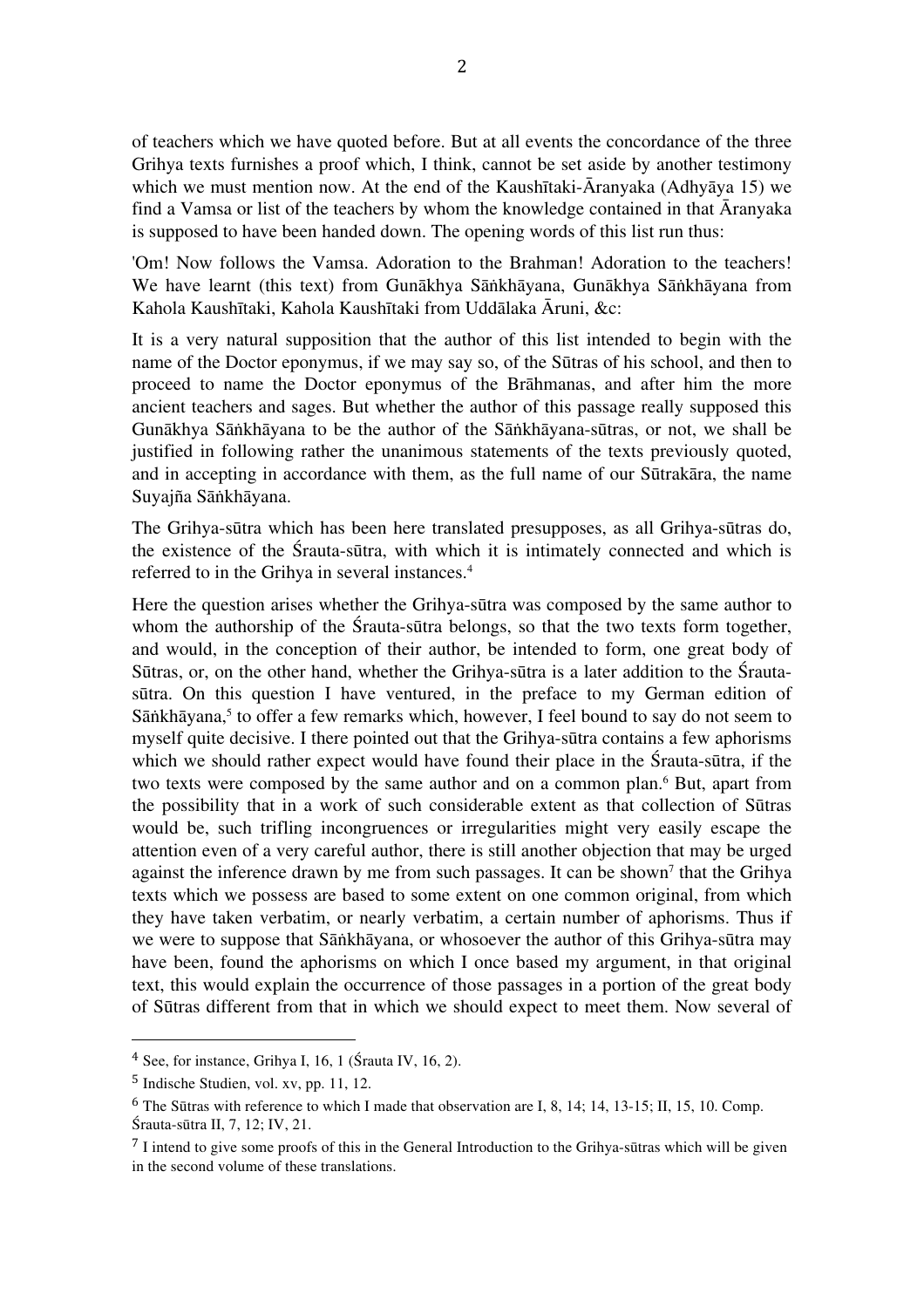the passages in question recur identically in other Grihya texts, so that we may infer indeed that they are taken from that lost original, and we have no means to judge whether the other similar passages are not taken from it also. I believe, therefore, that the opinion which I once pronounced regarding the relation in which the two Sūtra texts stand to each other, cannot be vindicated, and that it is better to leave that question unanswered until perhaps further discoveries throw a new light on it.

For the reconstruction of the correct text of the Sāṅkhāyana-Grihya, and occasionally also for its interpretation, it is of considerable importance that we possess, besides the Devanāgarī MSS. of the text and of the commentaries, a South Indian MS. written in the Grantha character (MS. Whish 78 in the library of the Royal Asiatic Society, London) which contains a Grihya based on that of Sāṅkhāyana and following it, during the greater part of the work, nearly word for word. <sup>8</sup> It is designated in the MS., at the end of the single Adhyāyas, as 'Kaushītaka-Grihya.' It therefore professes to follow the teaching of the same Brāhmana which is adhered to also by the Sūtra school of Sāṅkhāyana. A metrical commentary, which in the MS. follows after the text, names in its opening Sloka a teacher Sāmbavya as the author of this Sūtra. The Sloka runs thus:

*Natvā KaushītakācāryamSāmbavyamsūtrakrittamam grihyam tadīyam samkṣipya vyākhyāsye bahuvismritam.*

('Having bowed to the most excellent author of Sūtras, to Sāmbavya, the Ācārya belonging to the Kaushītaka school, I shall compose a short commentary on his Grihya, which has been forgotten by many.')

The name of this Sāmbavya does not occur among the teachers enumerated in the description of the Tarpana ceremony, neither in Sāṅkhāyana IV, 10, nor in Āśvalāyana III, 4; but in the list of the Sāmbavya-Grihya itself it is found (see above, p. 4); and besides it seems to me also to be mentioned in Āśvalāyana-Grihya IV, 8, 24, in which passage it will scarcely be considered too bold to conjecture Sāmbavya instead of Sāmvatya.

Though the MS. of the Sāmbavya-Grihya is very confused, and full of blunders of all sorts, yet it deserves to be attentively studied by all scholars who are accustomed to look, if not in theory yet in practice, on the agreement of a few Vedic text MSS., or of a few Indian commentaries, as if it had a claim to an unassailable authority to which European Orientalists would have no right to deny their faith. In the Sāṅkhāyana-Grihya a number of passages are found in which corrupt readings or perverse explanations are supported by all the Sāṅkhāyana MSS. and by all the Sāṅkhāyana commentaries, and if, by a rare and fortunate chance, the Sāmbavya Grantha MS., which is unaffected by the blunders of the Devanāgarī MSS., had not been discovered in the south of the peninsula, these readings and explanations would seem to rest on the unanimous agreement of tradition. Perhaps it seems unnecessary to dwell on this point, for very few Orientalists, if any, would be prepared to assert that Indian tradition is infallible. But when looking over many of the editions and translations of the Vedic texts; even such as have been published in the last years, one finds plentiful occasion to observe that in hundreds of passages tradition has been practically treated, by scholars of very high merit, as if it

<sup>8</sup> Comp. the remarks in my German edition of Sāṅkhāyana, Ind. Studien. XV, 7.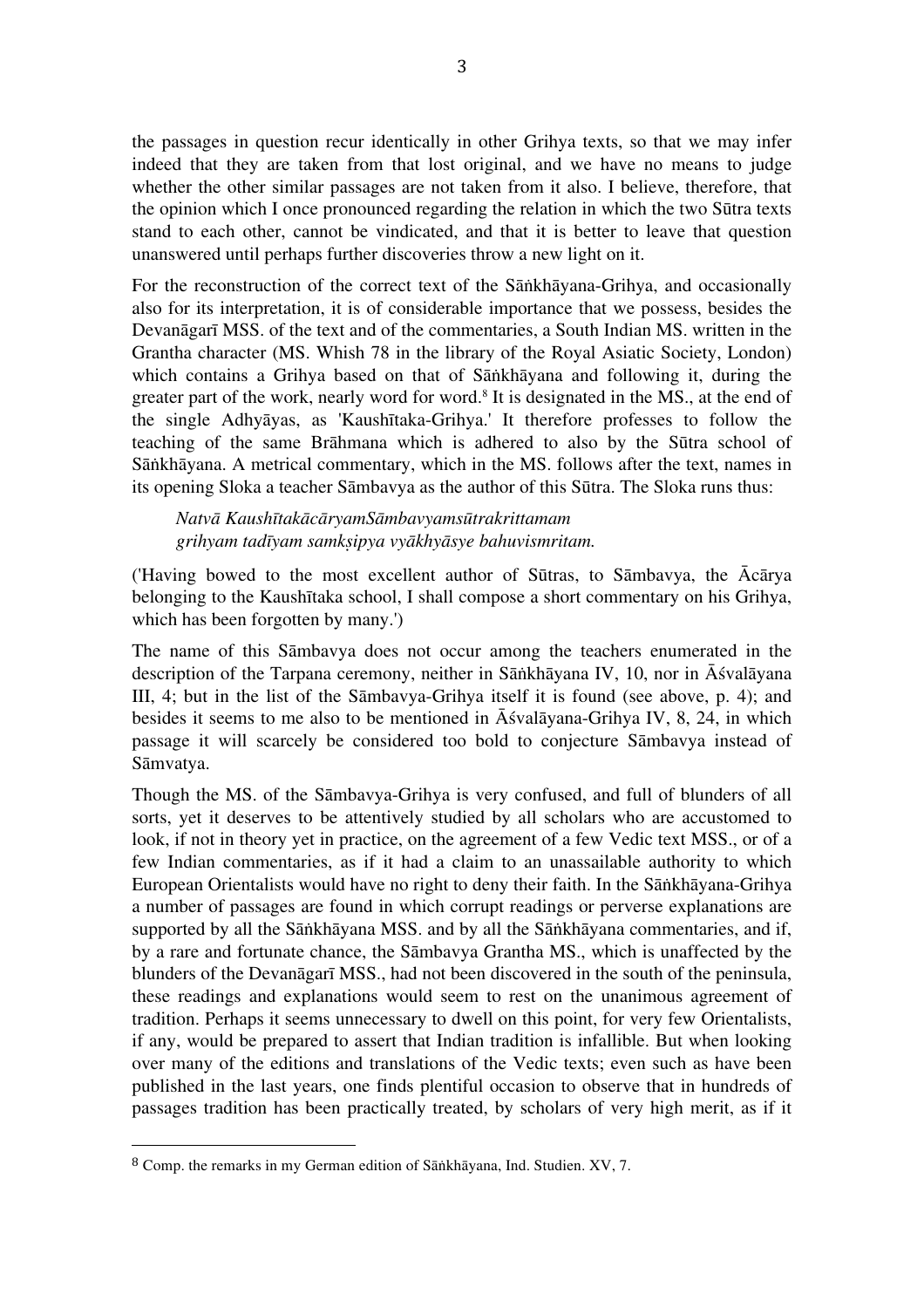had an authority not very far removed from infallibility. A case like that of which we have to speak here, in which a whole set of MSS., and occasionally also of commentaries, can be tested by a MS. of a nearly related text, written in a different character and in a distant part of India, will strengthen our belief that we are right in judging for ourselves, even if that judgment should oppose itself to such authorities as Nārāyana or Rāmacandra or Gayarāma.

Perhaps it will not be out of place to add here, as an illustration of these remarks, a few observations on one of the passages in which the rejection of the traditional Sāṅkhāyana reading, together with the traditional Sāṅkhāyana explanation, is confirmed by the Sāmbavya MS., though no doubt, even without the aid of that MS., we ought to have formed the right conclusions for ourselves. At Sāṅkhāyana II, 4, 1. 2 the traditional reading is:

*Mama vrate hridayam te dadhāmi mama cittam anu cittam to astu | mama vācam ekamanā jushaśva Brihaspatish tvā niyunaktu mahyam iti | kāmasya brahmacaryasyāsāv iti.*

Sāṅkhāyana is treating here of the Upanayana, or the initiation of the student who is received by a teacher and intends to study the Veda with him. The teacher on that occasion is to pronounce the Mantra which we have just transcribed, and which translated into English would run thus:

'Under my will I take thy heart; after my mind shall thy mind follow; in my word thou shalt rejoice with all thy heart; may Brihaspati join thee to me.' 'Of the Brahmacārya of Kāma (or lust), so-and-so!'

The MSS. give the end of the passage as we have printed it above, *kāmasya brahmacāryasyāsāv iti.* This Nārāyana explains in the following way. Brahmacārya here means the observances which the student has to keep through certain periods of time before the different texts which he has to learn can be taught him. First comes the Sāvitrī verse, for which he prepares himself by observing the sāvitra vrata; this lasts either one year, or three days, or the Sāvitrī can also be taught him immediately (see chap. 5, 1-3). Then follows the sukriya vrata, of three days, or twelve days, or one year, or any other period of time according to the teacher's pleasure (chap. 11, 10); by this vrata the student is enabled to study the main portion of the Veda. Finally come the sākvara, vrātika, aupanishada observances, each of which has to last one year, and which refer to the different parts of the  $\bar{A}$ ranyaka (see chap. 11, 11 seq., and the sixth book). Now the formula of which we treat here refers principally to the sāvitra vrata. The teacher announces to the student how long he has to keep that vrata. He says (Sūtra 1), 'May Brihaspati join thee to me (Sūtra 2) for a brahmacārya (i.e. a vrata) of such and such (kāmasya) a time (one year, three days, &c.); so-and-so!' Kāma (the pleasure) would thus stand here as an expletive which was to be replaced in each single case by the indication of the real space of time that depended on the teacher's pleasure ('. . . *niyunaktu mahyam sāmvatsarikasya trairātrikasya vānvakṣikasya vā sāvitrasya brahmacāry-asyāmukāmuka sarmann iti vākyasamyogo jñeyah'*). The same should take place at the corresponding forms of Upanayana which had to precede the entrance of the student upon the sukriya, sākvara, &c. observances. This is the explanation of Nārāyana, with which Rāmacandra and all the other commentaries agree. It will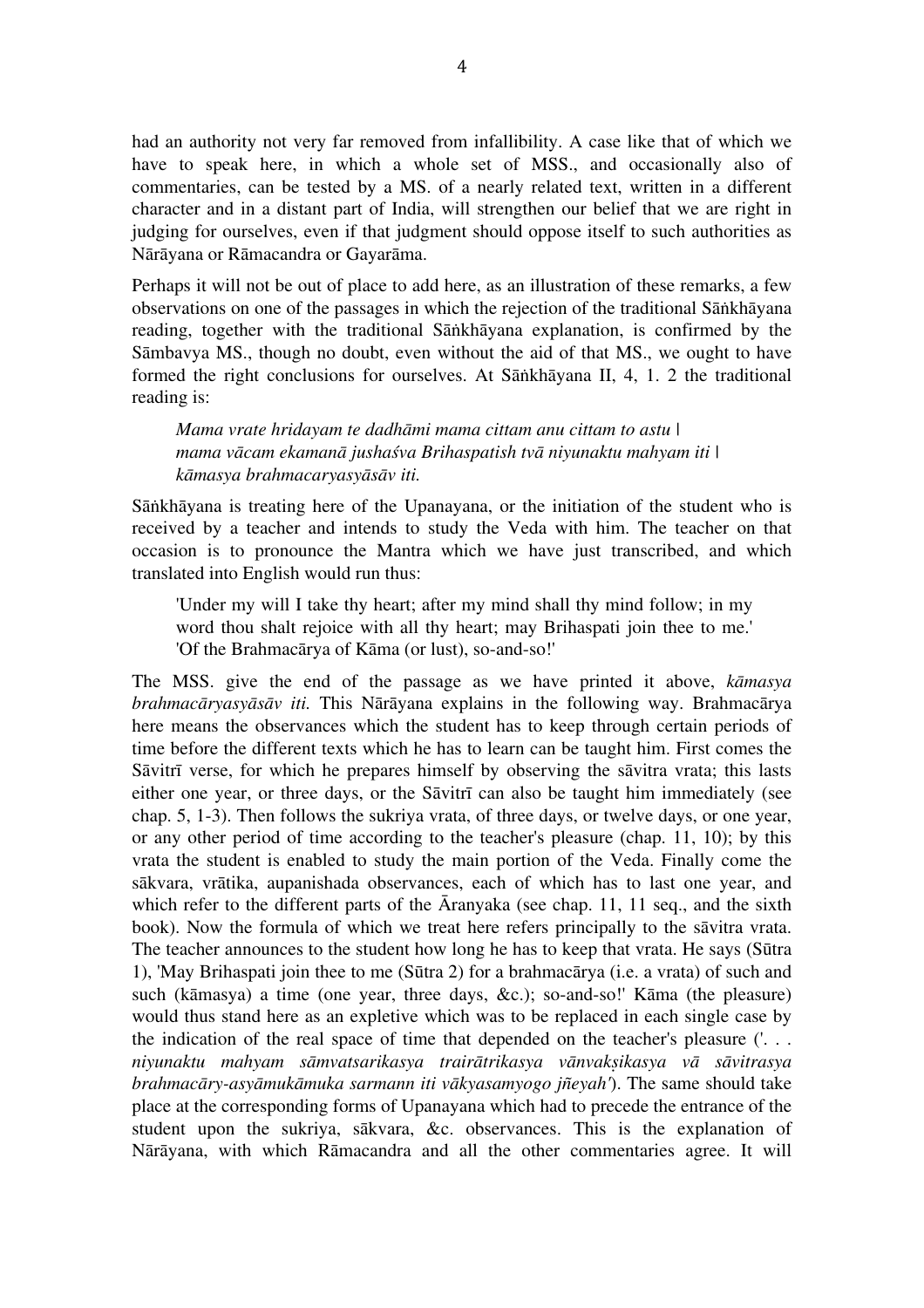scarcely be necessary to observe that the singular use of kāma, on which this traditional explanation rests, is neither in accordance with the meaning of the word, nor supported by any parallel texts. So, even before I had the opportunity of collating the Sāmbavya MS., I had no doubt that the system of the Vratas has nothing at all to do with our Sūtra, and that its text should be made intelligible by a slight alteration touching only the quantity of the a in two syllables, by writing, *Kāmasya brahma*c*āry asy asāv iti* (thou art the Brahmacārin of Kāma, so-and-so!), as we read in Āśvalāyana I, 20, 8, *kasya brahmacāryasi, prānasya brahma*c*āry asi.* Afterwards I found that the Grantha MS. of Sāmbavya gives the very reading which I had conjectured.

Passages like this are not very rare in the Grihya-sūtras. In the other Sūtras we are not in the same favourable position of possessing a MS. which enables us, as the Grantha MS. of Sāmbavya does, to test their text.

We cannot conclude these introductory remarks without speaking of the later additions tacked on at the end of the original body of the Sāṅkhāyana-Grihya-sūtras. <sup>9</sup> There are unmistakable indications that the fifth and sixth books are later additions. The fifth book is designated as a parisistha in a Kārikā quoted by Nārāyana:

parisiṣṭād āvasathye pārvanātikrame karuh Vaisvānarāyāgnaye kāgnaye<sup>10</sup> tantumate tathā.

('According to the Parisistha, if one of the half-monthly sacrifices has been omitted, a mess of rice should be offered on the sacred domestic fire to Agni Vaisvānara and to Agni Tantumat.')

The passages of the Parisistha here referred to are the two first aphorisms of V, 4:

'Now if a half-monthly sacrifice has not been performed, one or the other of them, then a mess of rice (is to be offered)—

'With (the words), "To Agni Vaisvānara svāhā! To Agni Tantumat svāhā!'"

There are, besides, several passages in which Nārāyana himself mentions the fifth book under the designation of Pariseshādhyāya. <sup>11</sup> And even if we had not the authority of the Kārikā and of Nārāyana, the contents alone of the fifth book would raise our suspicion against its genuineness. The matter ordinarily treated of in the Grihya texts is brought to an end in Adhyāyas I-IV; in the fifth book we find diverse supplementary additions on points discussed before; rules, which no doubt would have been given at their proper place, had the fifth book been composed at the same time, and by the same author, as the preceding books. <sup>12</sup> Besides, we find different prāyaścitta oblations treated of, and a description of two ceremonies which are mentioned, as far as I know, in no other Grihya-sūtra, but belong to the rites frequently described in such works as Purānas, Parisisthas, and later Dharma texts: the consecration of ponds or wells (chap. 2), and the consecration of gardens (chap. 3).

<sup>&</sup>lt;sup>9</sup> Comp. the statements given with regard to that text in my German edition of Sāṅkhāyana, Indische Studien, XV, 4 seq.

 $10$  vājñave the MS.

<sup>11</sup> Nārāyana on I, 9, 3; 10, 2.

<sup>&</sup>lt;sup>12</sup> The Paddhati inserts the paraphrase of several of these rules into the explanation of the first Adhyāya.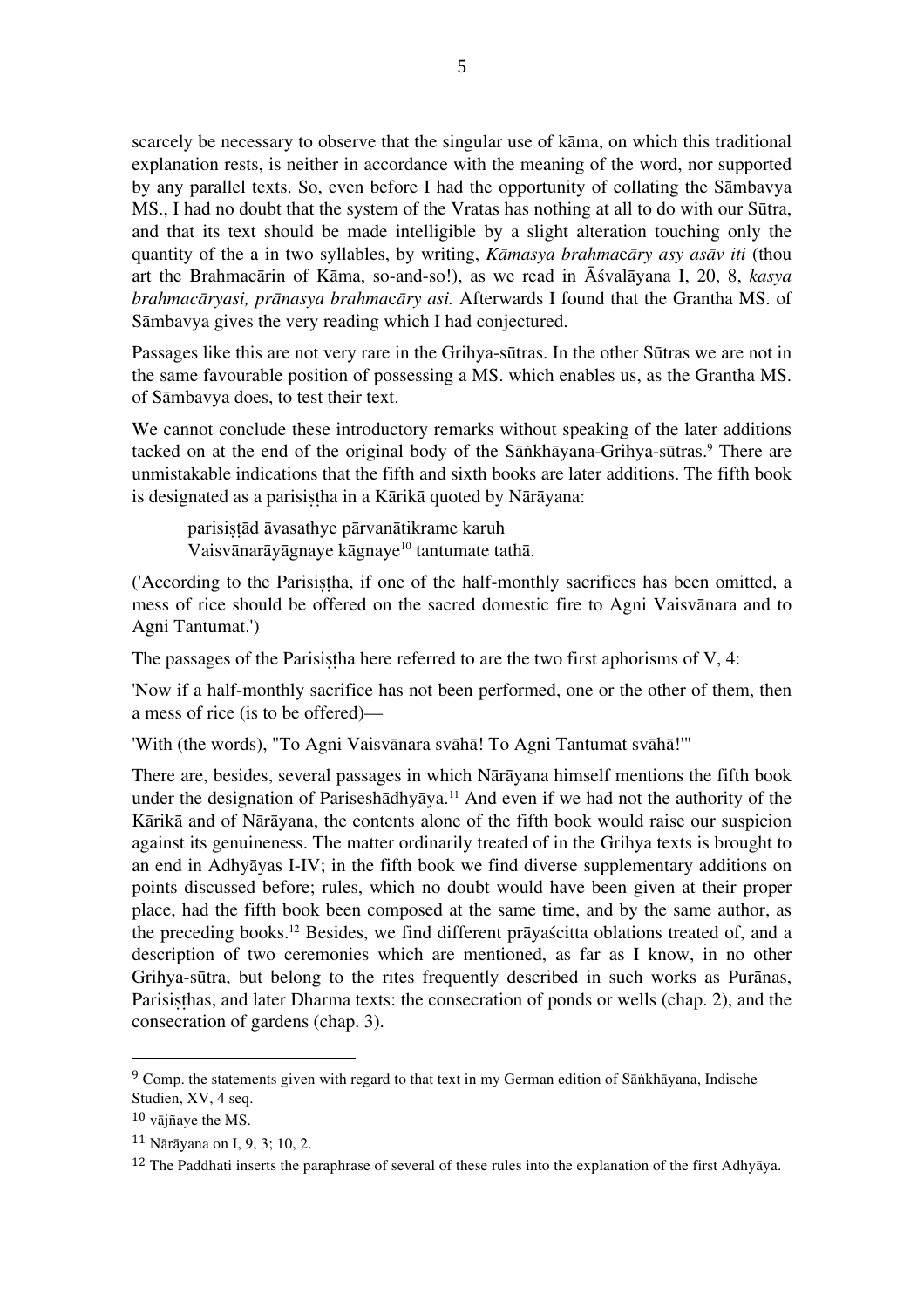There can thus be little doubt as to the secondary character of the fifth book. And this alone suffices to furnish an important argument in favour of the same view with regard to the sixth book also. This view is furthermore supported by the opening invocation in that book, addressed to Brahman and to a number of mythological beings and Vedic sages and teachers. It is evident that by such an invocation this book is characterised as a separate treatise, presupposing of course the main body of the Sāṅkhāyana-sūtras, but not forming part of it in the same sense in which, for instance, the second or the third Adhyāya does. The object of that treatise is the exposition of the ritual connected with the study of the Rahasya texts. The sixth book, composed no doubt by a later adherent of the Sāṅkhāyana school, returns, in fact, to, and enlarges on, matters that have already found their proper place in the original Grihya-sūtra at II, 12, and partly also at IV, 7.

# **SĀṄKHĀYANA-GRIHYA-SÛTRA.**

# ADHYĀYA I, KHĀNDA 1

1. Now henceforth we shall declare the Pākayajñas.13

2. When (a pupil) is going to return (from his teacher), let him keep that fire (as his domestic fire) on which he has put the last piece of wood (as required by the regulations for a student). $14$ 

3. Or (he should keep) his nuptial fire.

 

4. Some declare (that the domestic fire should be kindled) at the time of the division of the inheritance.

5. Or that after the death of the householder the eldest one himself (should kindle it).15

<sup>13</sup> . The ceremonies to be treated of are defined here as the Pākayajñas (i.e. oblations of cooked offerings) just as in the opening sentence of the Pāraskara-Grihya they are called grihyasthālīpākās. This is indeed the most characteristic form of offerings belonging to the domain of the Grihya ritual, though it would not be correct to state that the Grihya-sūtras treat exclusively of sacrificial ceremonies of this kind.

 $14$  As to the duty of the Vedic student of putting every day a piece of wood on the sacred fire of his teacher, see below, II, 6, 8, and compare the Grihya-samgraha-parisistha II, 58. According to a Kārikā given by Nārāyana, and the Karmapradīpa (I, 6, 13). the prescription of this Sūtra regarding the time for the kindling of the sacred fire refers exclusively to the case of *vāgdāna* (betrothal). In the Kārikā it is stated that if the betrothed girl dies after the fire has been kindled, but before the marriage, the sacrificer is not to forsake his fire, but to marry another girl; if he cannot find a bride, he should make the fire enter into himself according to the rules given by Sāṅkhāyana-Grihya V, 1, and himself become *uttarāśramin*, i.e. enter one of the two final Āśramas.

<sup>15</sup> Nārāyana: 'If the fire has not been kindled at the time stated above, then, after the householder . . . i.e. the father, even if he should not have performed the ādhāna, or the elder brother has died, the eldest son (or the son who after his elder brother's death has become the eldest), after he has performed the Sapindīkarana (for the dead father or brother; see below, IV, 3, and the ninth chapter of the Parisistha [book V]), even if he has not divided the inheritance with his younger brothers (so that the time stated in the fourth Sūtra would not have arrived), should kindle the fire himself, i.e. without an officiating priest (ritvig). . . . Or the Sūtra should be divided into two; prete vā grihapatau (or after the death of the householder), and *svayam jyāyān* (the eminent one himself), i.e. of Brāhmanas, Kṣatriyas, and Vaiśyas a *jyāyān*, which means a most eminent person, a Brāhmana, performs the Pākayajñas himself; for the two other castes the Pākayajñas have to be performed through an officiating priest: this is the meaning of this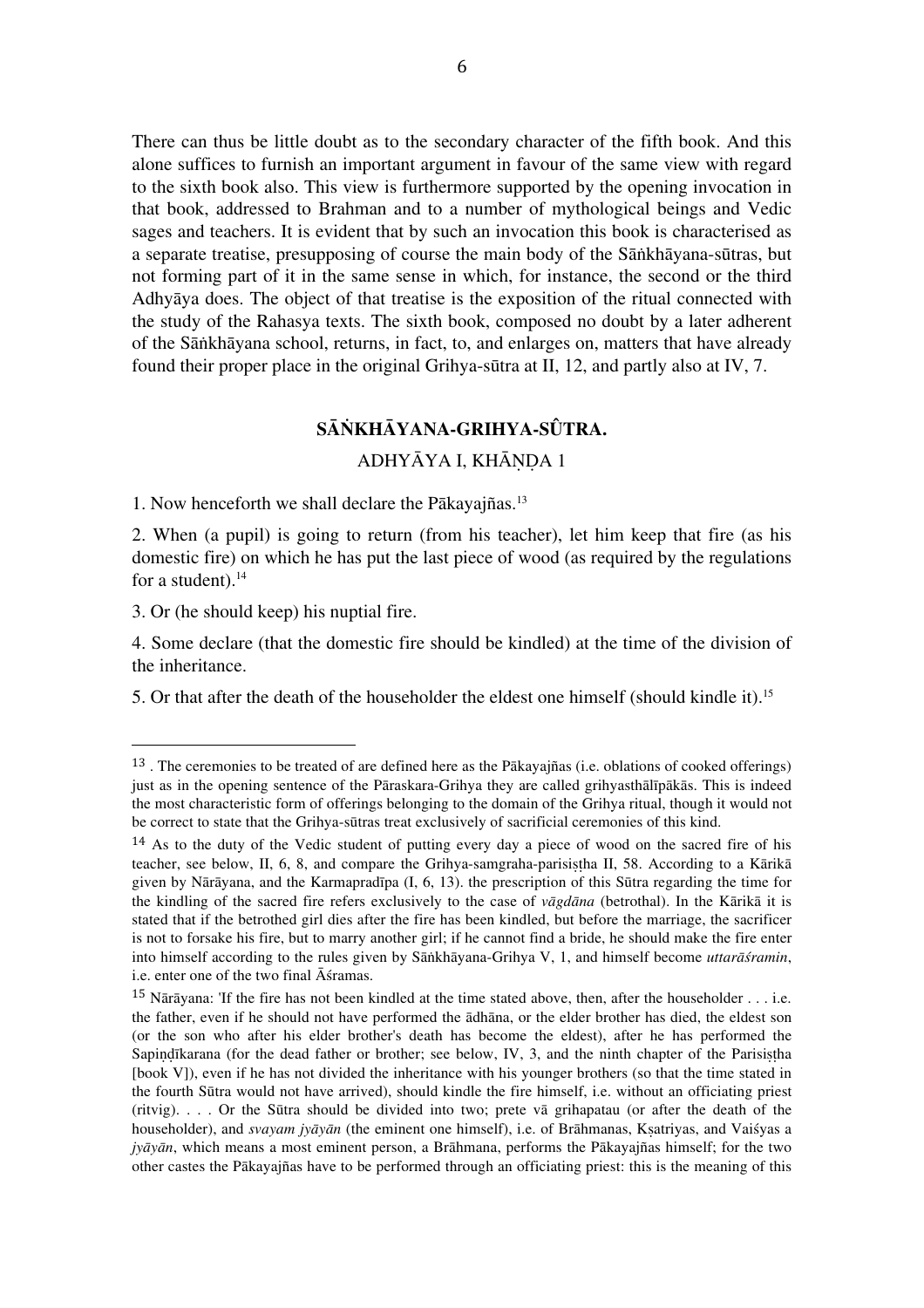6. (It should be kindled) on the day of the new moon of the month of Vaisākha or on another (new moon day).

7. Some say (that the fire should be kindled) according to the (sacrificer's) wishes under the (corresponding) constellation.

8. He should light his fire at one of the following places, viz. in the house of a Vaiśya who is rich in cattle, at a frying-pan, or (at the fire of) one who offers many sacrifices.<sup>16</sup>

9. Some say that (the fire should be fetched from one of the above-mentioned places) in the evening and in the morning.<sup>17</sup>

10. The inauguration (of the fire) by an evening offering should be learnt from the Adhvaryus, according to (my) teacher.

11. In the morning he shall offer a full oblation with a verse sacred to Vishnu, or silently.

12. The time for setting it (i.e. the domestic fire) in a blaze and for sacrificing on it has been explained by (the rules given with regard to) the Agnihotra.<sup>18</sup>

13. And 'invested with the sacrificial cord,' &c., all these rules, as far as they are applicable, should be applied (here also) in consequence of the unity of the ritual.<sup>19</sup>

14. With regard to this they quote also (the following Sloka):

15. 'The kinds of Pākayajñas, the kinds of Haviryajñas, and again the kinds of Soma sacrifices, 'Twenty-one by number, these are proclaimed to be the kinds of sacrifice.<sup>'20</sup>

<sup>18</sup> Śrauta-sūtra II, 6, 2 seq.

svayam (himself).' I have given this note of Nārāyana as a specimen of the entirely arbitrary and obviously misleading explanations which are unfortunately so frequently found in this author, as indeed in most of the other Sūtra commentators. As to the true meaning of this svayam I still adhere to the explanation which I proposed in my German edition of the text (p. 118), that in case no division of the inheritance takes place, the sacred fire should be kindled on behalf of all the joint-proprietors, but that only the eldest brother should act personally (svayam).

<sup>&</sup>lt;sup>16</sup> Or, 'at (the fire of) a person rich in cattle, in the house of a Vaisya,' &c.? The commentators (see p. 118 of the German p. 14 edition) differ as to whether in purupaśu-vitkula one or two alternatives are contained, and it is interesting to see that the Sūtra authors themselves differed in this respect; Pāraskara (I, 2, 3), when declaring from what place the fire should be fetched, speaks of the house of a Vaiśya rich in cattle; Āśvalāyana, on the contrary, who in the Grihya-sūtra does not expressly treat of the kindling of the domestic fire, in the corresponding passage of the Śrauta-sūtra (II, 2, 1), gives the rule that the daksināgni is to be fetched from the house of a Vaisya or from a rich person.'

<sup>&</sup>lt;sup>17</sup> I now differ from the opinion which I pronounced in my German edition with regard to the relation in which these three Sūtras stand to each other. I think they ought to be understood thus: 9. Some teachers say that the fetching of the fire from its yoni, as taught in Sūtra 8, ought to be done twice; in the evening, so that the fire, after the necessary rites have been performed, goes out, and then again in the morning. 10. But my (the author's) teacher (comp. as to akāryāh, Kātyāyana's Śrauta-sūtra I, 3, 7; Professor Garbe's note on Vaitāna-sūtra 1, 3) is of opinion that the fire should be fetched only once, and that with this fire the ceremonies which are taught by the Adhvaryus are to be performed in the evening (see, for instance, Kāty. IV, 7. 8, which passage is paraphrased here by Nārāyana). 11. In the morning (according to the same teacher, not, as I once understood this passage, according to the eke referred to in Sūtra 9), a full oblation is to be offered, &c.

<sup>&</sup>lt;sup>19</sup> Śrauta-sūtra I, 1, 6.7: yajñopavītī deva-karmāni karoti, prācīnāvītī pitryāni, &c. The unity of the ritual of course means the unity of the two great domains of the Śrauta and Grihya ritual.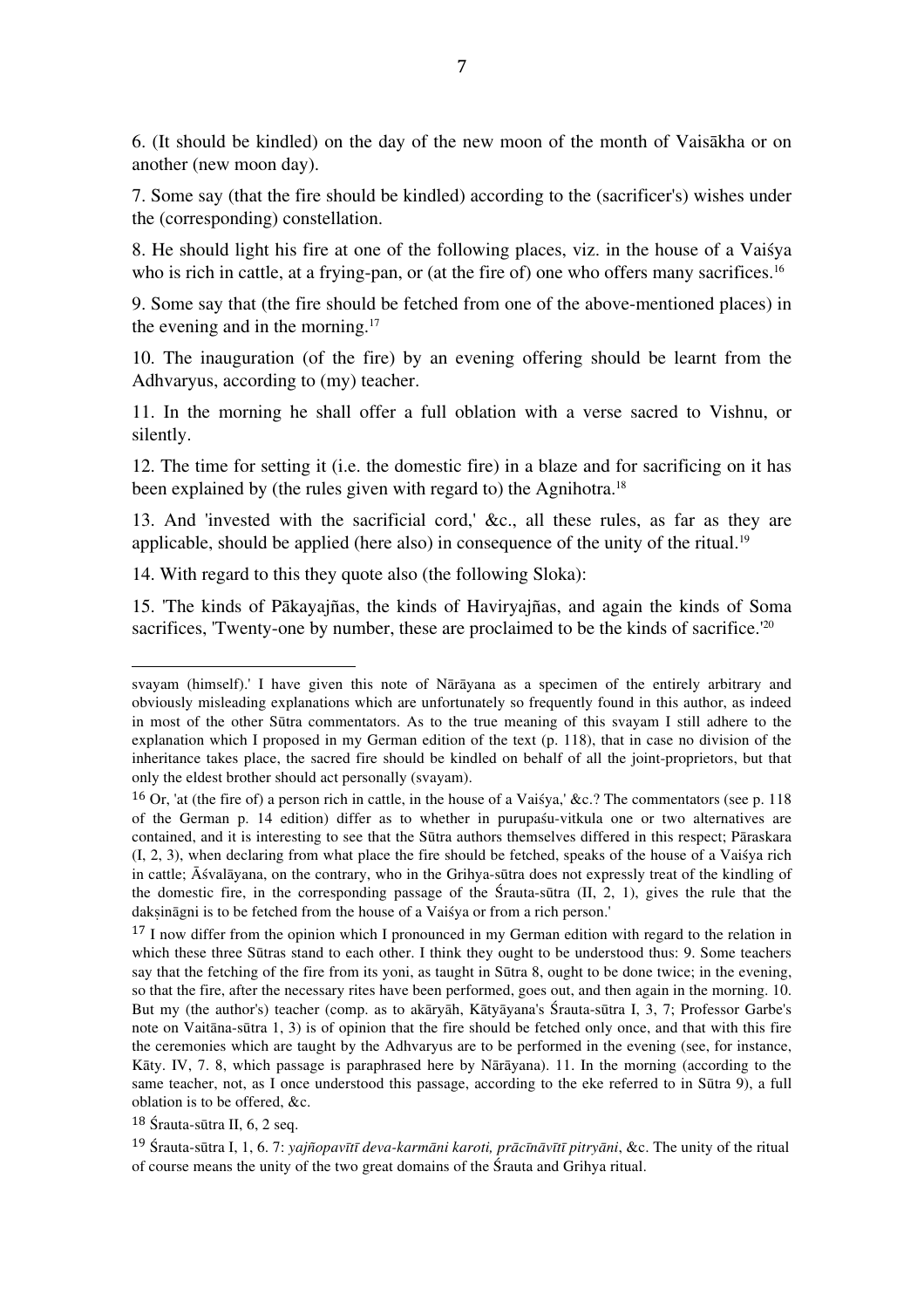# KHĀNDA 2.

1. At the end of the sacrificial acts (follows) the distribution of food to Brāhmanas.

2. Voice, (pleasantness of) form, age, learning, moral character, (right) conduct are the qualities (required in the Brāhmanas who are to be invited thereto).

3. Learning, however, outweighs every (other qualification).

4. A learned one should not be passed over.

5. 'The threefold (knowledge, viz. that) which refers to the deities, that which refers to the Ātman, and that which refers to sacrifice,

'(Handed down) in the Mantras and in the Brāhmana: this is called learning.

6. 'A performer of the sacred rights, a man who has studied (the Veda), who is old in learning and devoted to austerities:

'He who gives food (even) once to such (a Brāhmana), hunger will not befall that man any more.

7. 'Whatsoever deity he may wish to satiate at any sacrifice,

'Destining it to that (deity) in his mind, he shall give (the food) to a person like that.

8. 'An oblation deposited in a person like that will never miss its way to the deity;

'Treasure of men, vessel of gods (in which they receive what is given to them) he is called.'

# KHĀNDA 3.

1. Now (follow) the ceremonies of the days of the new and full moon.21

He fasts.

2. In the morning, when the sun shines on the top of the great trees, that is the most auspicious time for all kinds of sacrifices, unless there be a special rule. 22

3. With a genial mind, clean, on a pure, protected spot, having cooked a full, thin mess of rice, he offers that cooked oblation to the deities of the festivals of the new and full moon, distributing it in the due way. 23

<sup>20</sup>

<sup>21</sup> Most probably this rule should be divided into two Sūtras, so that atha darśapūrnamāsau would stand as the heading of the chapter; comp. below, chap. 18, 1, atha caturthīkarma; chap. 24, 1, atha jātakarma, &c.

<sup>&</sup>lt;sup>22</sup> 'If this is expressly stated, the oblation is to be made in night-time; for instance, at the Vāstoshpatīya ceremony it is stated, "The tenth oblation of the Sthālīpāka, to Agni Sviṣṭhakrit at night" (see below, III, 4, 8).' Nārāyana.

<sup>23</sup> On *vighana*, which I have translated thin, see the note in the German edition, pp. 119 seq.

The deities of the festivals of the new and full moon (i.e. of the rites which in the Śrauta ritual correspond to that taught here) are, at the full moon, Agni and Agnīshomau, at the new moon, Agni, Vishnu, and Indrāgnī, who are preceded in both cases by Agni and Soma as the deities of the two ājyabhāgas (see below, ch. 9, 7), and followed by Agni Svisthakrit.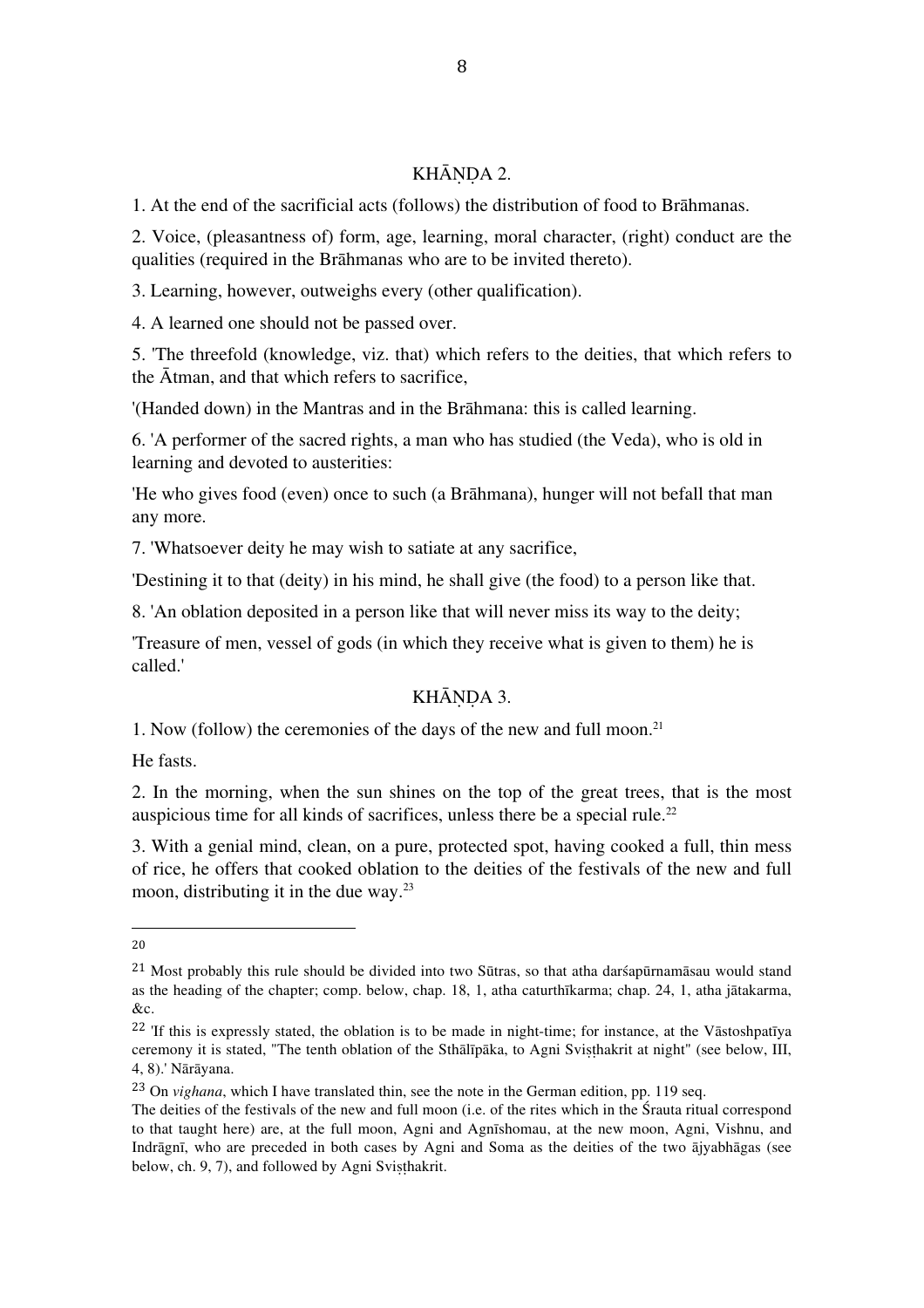4. In the oblations of cooked food the acts of taking (the intended oblation), of putting it down (near the fire), and of sprinkling it (with water) are performed with regard to the deities of the (respective) Mantras.<sup>24</sup>

5. And the rules about the portions to be cut off (from the sacrificial food, are valid).

6. But before the sacrifices of the new and full moon one should make offerings to the deities of the Anvārambhanīya ceremony.25

7. The time for the new moon sacrifice is not elapsed until the full moon, nor that for the full moon sacrifice until the new moon. 26

8. And some say that the morning oblation may be made at the time of the evening oblation, in the case of danger.27

9. But the time is fixed, as at the Agnihotra an expiation has been prescribed for him who has neglected the time.

10. At the two daily oblations one should use as sacrificial food either rice or barley or grains.

11. In case these are not at hand, other (sorts of sacrificial food are) not prohibited.

12. Some say that if he uses grains, he should wash them.

13. With the other (kinds of food) no such preparation takes place.

- 14. In the evening (he makes the oblation) to Agni, in the morning to  $\text{Sūrya}^{28}$
- 15. And after both silently to Prajāpati.

- 16. Some (say that) before the first oblation a piece of wood (is to be put on the fire).
- 17. The sprinkling with water as indicated (in the Śrauta-sūtra).<sup>29</sup>

<sup>&</sup>lt;sup>24</sup> For instance, the taking of the portion of food destined to Agni should be performed with the Mantra: *Agnaye tvā juṣṭham grihnāmi*, &c. A number of ceremonies common to the Sthālīpāka ritual and to the ordinary ritual of  $\overline{A}$ jya oblations, such as the strewing of Kuśa grass round the fire, the ceremonies regarding the Pavitras (strainers), &c., have to be supplied here from the  $\bar{A}$ jya ritual given below (ch. 7 seq.); this may be looked upon as an argument in favour of our conjecture which will be stated in the preface (vol. ii of the Grihya-sūtras), that our text, as probably is the case also with the Pāraskara-sūtra, is based on an original, the opening sentences of which are preserved to us in Sāṅkh. I, 5, 1-5 = Pāraskara I, 4, 1-5, so that the first chapters of Sāṅkhāyana, and among them the exposition of the festivals of the full and new moon, would have been prefixed to the original commencement of the text.

<sup>&</sup>lt;sup>25</sup> The Anvārambhanīyā-isti is the sacrifice taught in the Śrauta texts which is to be performed before the sacrificer for the first time offers the Darśapūrnamāsa sacrifice. The deities of this ceremony are Agnīvishnū, Sarasvatī, and Sarasvat.

 $26$  Comp. the expiatory sacrifice prescribed in the Parisistha book, V, 4.

<sup>&</sup>lt;sup>27</sup> The text here passes over from the two monthly sacrifices to the two daily ones, which correspond to the Agnihotra of the Śrauta ritual.

<sup>28</sup> These are the same deities who are worshipped also at the Agnihotra.

<sup>29</sup> Śrauta-sūtra II, 6, 9-11.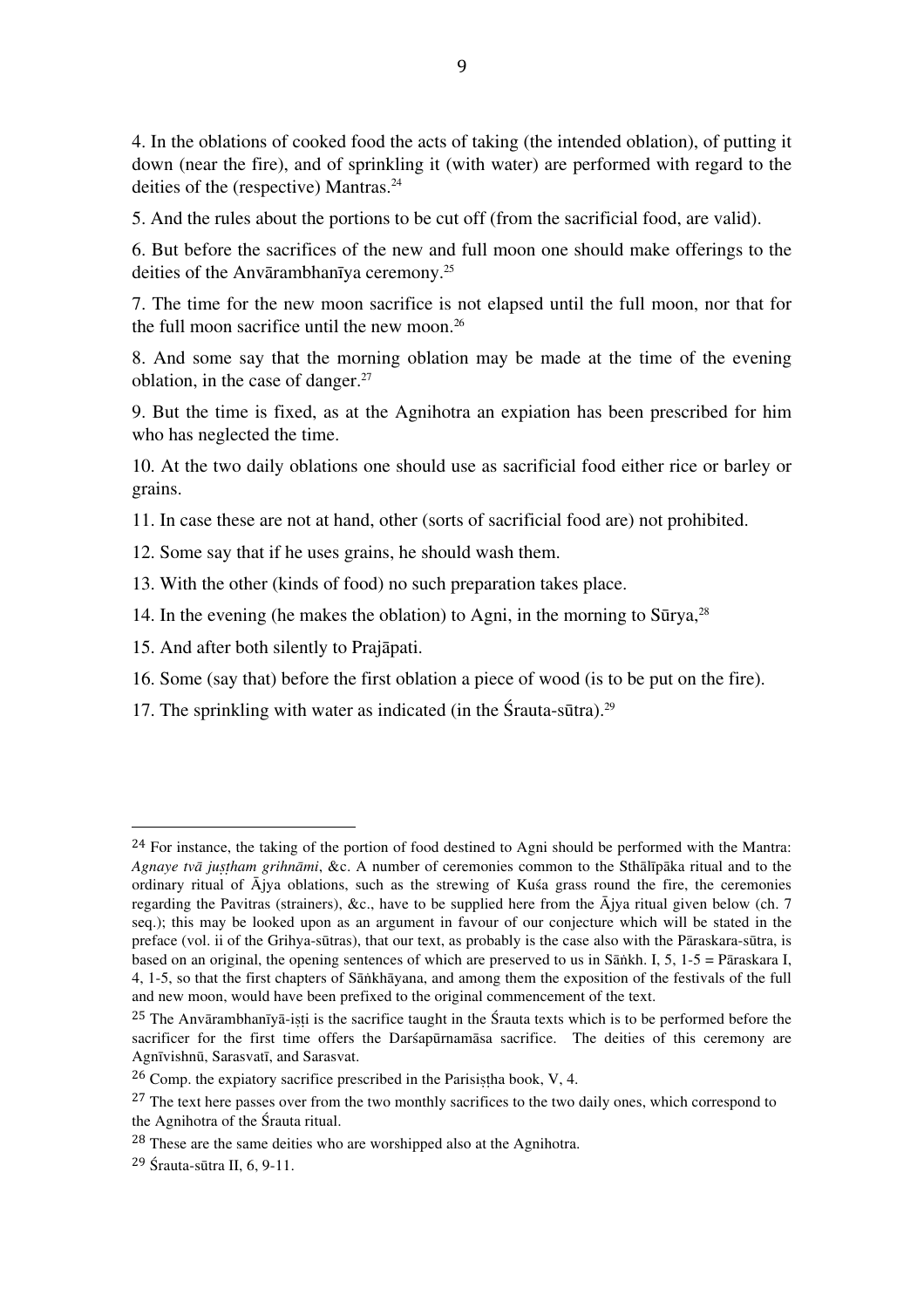## KHĀNDA 4.

1. When he has risen in the morning and has sipped water, let him daily repeat his recital.30

2. (This consists of, or is accompanied by, the following texts:) the two verses, 'To-day, god Savitar' (Rig-veda V, 82, 4-5); the hymn, 'Go away, Manasaspati' (10:164); the hymn, 'Right and truth' (10:190); the verses, 'Look down, ye Ādityas,' to the end of the hymn (8:47, 11-18); the verse, 'O Indra, the best treasures' (II, 21, 6); the verse, 'The swan dwelling in purity' (IV, 40, 5); the verse, 'Adoration to the great ones' (I, 27, 13); the verse, 'What we fear, Indra' (VIII, 50, 13); the verse, 'And of the sleep' (I, 120, 12); the verse, 'He who says to me, O king' (II, 28, 10); the hymn, 'Let glory be mine, Agni'  $(10:128)$ ; and the five verses,' Bliss may create for us'  $(V, 51, 11$  seq.).

#### KHĀNDA 5.

1. There are four kinds of Pākayajñas, viz. the HUTA, the AHUTA, the PRAHUTA, and the PRASITA.<sup>31</sup>

2. On the following five occasions, viz. the wedding, the tonsure (of the child's head), the initiation (of the Brahmacārin), the cutting of the beard, and the parting of the hair, (on these occasions) in the outer hall. 32

3. To a place that has been smeared (with cow-dung), which is elevated, and which has been sprinkled (with water), he carries forward the fire,

4. Having kindled it by rubbing, according to some teachers, at his marriage.

5. During the northern course of the sun, in the time of the increasing moon, on an auspicious day he shall seize the hand of a girl,

6. Who should possess (the auspicious) characteristics (required),

7. Whose limbs should be proportionate,

8. Whose hair should be smooth,

 

9. Who should also have at her neck two curls turned to the right.

<sup>30</sup> The Paddhati of Rāmacandra understands *svādhyāyam adhīyīta* as a prescription to perform the daily Brahmayajña (comp., for instance, Āśvalāyana-Grihya III, 2; Āpastamba I, 11, 22 seq.), which consists in the recitation of portions of the Veda; the hymns and verses stated in Sūtra 2 are, according to the same authority, to be repeated immediately after the recitation of the svādhyāya (*'svādhyāyānantaram'*). Nārāyana, on the contrary, considers that the svādhyāya prescribed in Sūtra 1 consists of those very hymns and verses which are indicated in the second Sūtra. As to the Brahmayajña, he says that the *ca* at the end of the second Sūtra may be referred to it ('the word *ca* means that texts procuring a long life, such as Rig-veda I, 89, should be murmured, or an injunction of the Brahmayajña is intended'). At all events it is very difficult to believe that the recitation of the texts stated in this chapter should be quite independent from the daily Brahmayajña.

<sup>31</sup> This Sūtra and the following ones down to the fifth are identical with Pāraskara I, 4, 1-5; it seems to me that we have here before us the opening Sūtras of a lost text from which this passage has been copied both by Sāṅkhāyana and Pāraskara. Comp. the preface of the second volume of the Grihya-sūtras. With regard to the fourfold division of Pākayajñas stated here comp. below, chap. 10, 7.

<sup>32</sup> Comp. the Kārikā quoted by Nārāyana, *'vivāhādishu bāhyo 'gnir maṇḍape ca tad iṣyata iti.*'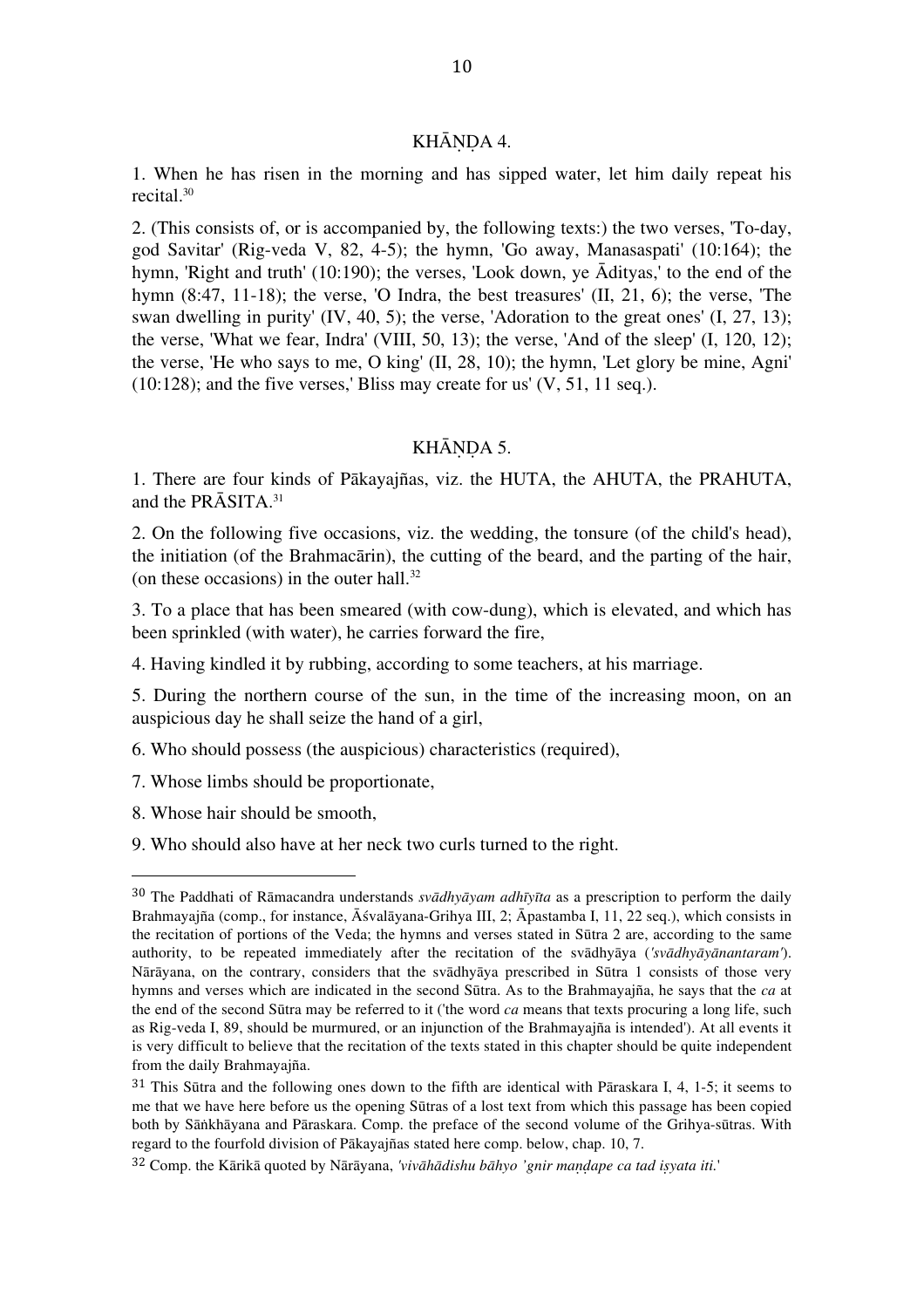10. (Of such a girl) he shall know that she will give birth to six men.

# KHĀNDA 6.

1. If he will acquire a wife, let him recite over the wooers (whom he sends to the girl's father<sup>33</sup>) when they go away, the verse, 'Thornless' (Rig-veda 10:85, 23).

2. When they arrive, they take flowers, fruits, barley, and a pot of water.

3. They say thrice, 'Here I am, sir!'34

4. When these words have been uttered, they ask the girl in marriage, reciting the clan names, the dwellers turning their faces to the east, the visitors to the west.

5. When the matter pleases both sides, let them touch a full vessel into which have been put flowers, fried grain, fruits, barley, and gold, and let them recite (the formula), 'Undisturbed art thou, the undisturbable vigour of the gods, not cursed, protecting against a curse, unexposed to a curse. Might I straightway attain to truth. Put me into prosperity.'

6. With the verse, 'Offspring may produce us' (Rig-veda 10:85, 43), the Ācārya of the girl's (family),<sup>35</sup> standing up, places (the vessel) on her head (saying), 'Offspring I put into thee, cattle I put into thee, splendour and holy lustre I put into thee.'

# KHĀNDA 7.

1. When assent has been declared (by the girl's father, the bridegroom) sacrifices. 36

2. He besmears a quadrangular space with cow-dung.

3. (Let him consider in the ceremonies to be performed,) of the two eastern intermediate directions, the southern one as that to which (the rites) should be directed, if the rites belong to the Manes, of the two eastern intermediate directions, sacred to Îsāna, should be considered as that to which the ceremonies sacred to the gods, such as oblations, &c., are to be directed.'—Comp. Āśvalāyana-Śraut. I, 12, 4.}37

<sup>33</sup> 'The wooers, i.e. his own father, &c.' Nārāyana.

 $34$  'When the father of the suitor and the others, together with their  $\bar{A}c\bar{a}r$  and he arrived at the house of him who is to give away the girl, they station themselves in the hall, and the father of the suitor says thrice, "Here am I, N.N. (amuka-sarman), Sir!"—in these words he announces himself three times . . . . For at the house of the person who gives the girl away, there arrive also, in order to see the festivities, many other people. In order to distinguish himself from these, he pronounces his name.' Nārāyana.

 $35$  The position of the words as well as the sense favours combining the genitive kanyāyāh with  $\bar{a}$ cāryah, not with mūrdhani, though Rāmacandra says that the vara-pakṣācārya is to be understood.

<sup>36</sup> Here follows a description of the sacrifice which is to be performed when the girl's father has declared his assent (pratisrute) to give her away in marriage: this is the general model for all Grihya sacrifices.— 'Varo juhoti,' Nārāyana.

<sup>37</sup> 'He here states an exception to the rule, "The ceremonies sacred to the Manes are directed towards the south" (Śrauta-sūtra I, 1, 14) . . . . He should consider the south-eastern direction, sacred to Agni, as that to which the ceremonies are to be directed (prācīm pūrvām kalpayet) which are sacred to the Manes, such as prescribed in the Sūtra, "Let him make oblations every month to the Fathers"  $(IV, 1, 1) \ldots$ . He states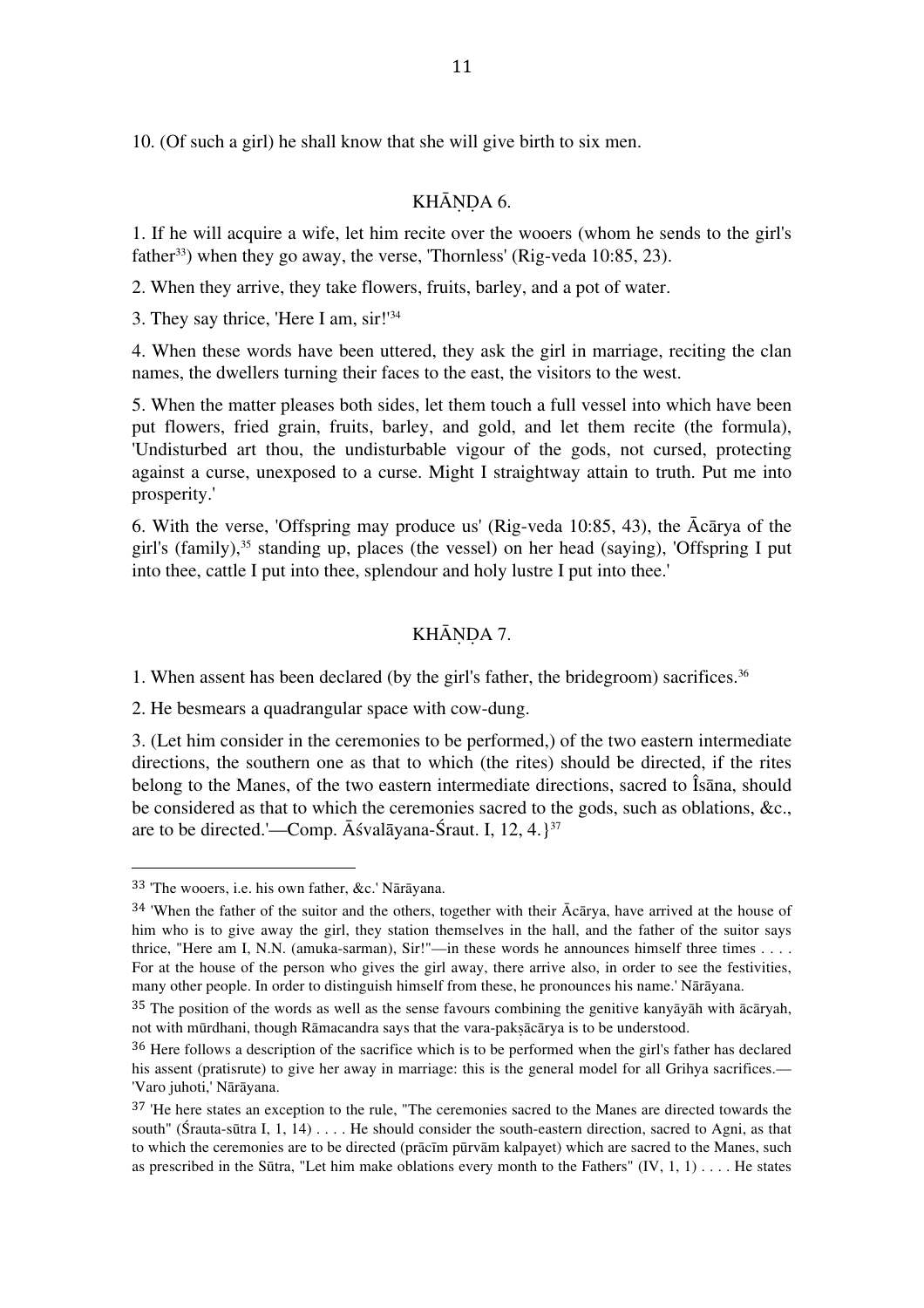4. The northern one, if the rites belong to the gods,

5. Or rather the east (itself) according to some (teachers).

6. He draws in the middle (of the sacrificial ground) a line from south to north,38

7. Upwards from this, turned upwards, to the south one line, in the middle one, to the north one.

8. These he sprinkles (with water),

9. Carries forward the fire<sup>39</sup> with the verse, 'I carry forward Agni with genial mind; may he be the assembler of goods. Do no harm to us, to the old nor to the young; be a saviour to us, to men and animals,'

10. Or (he carries it forward) silently,

11. Then he wipes with his wet hand three times around the fire, turning his right side to it. This they call SAMÛHANA (sweeping together).

12. Once, turning his left side to it, in the rites belonging to the Manes.

# KHĀNDA 8.

1. Now (follows) the strewing (of grass) around (the fire).

2. He strews eastward-pointed Kuśa grass around it, in three layers or in five layers,

3. Beginning on the east side, then after, then after. 40

4. He covers the roots (of the grass-blades) with the points.

5. And all kinds of rites are to be performed beginning south, ending north.

6. He places the Brahman<sup>41</sup> south with the words, BHÛR BHUVAH SVAH,

7. Adorns him with flowers,

 

8. Carries forward on the north side the Pranītā waters with the words, 'Who carries ye forward?'—

9. Takes up with the left hand the Kuśa blades, and arranges them (on the ground) with the right hand. 42

an exception to the rule, "The ceremonies sacred to the gods are directed towards the east" (Śraut. I, 1,  $13)$  . . . .

<sup>38</sup> See the quotations from Rāmacandra's and Nārāyana's commentaries. An illustration of the form of the sthandila with the lines drawn thereon is given by Dr. Bloomfield in his note on the Grihya-samgrahaparisistha I, 52 seq.; instead of the three lines, however, which are here prescribed in Sūtra 7, there are four indicated in accordance with the doctrine of that Parisistha and of Gobhila himself, which are stated to be sacred to Prithivī, Prajāpati, Indra, and Soma, while the line turned from south to north is sacred to Agni.

<sup>39</sup> On the Agnipranayana (carrying forward of the fire) see the Grihya-samgraha-parisiṣṭha I, 64-69.

<sup>40</sup> East, then south, west and north.

<sup>&</sup>lt;sup>41</sup> Ordinarily there was no real Brāhmana present, and his place was filled by a bundle of Kuśa grass that represented him. Nārāyana states that this bundle should consist of fifty blades of Kuśa grass.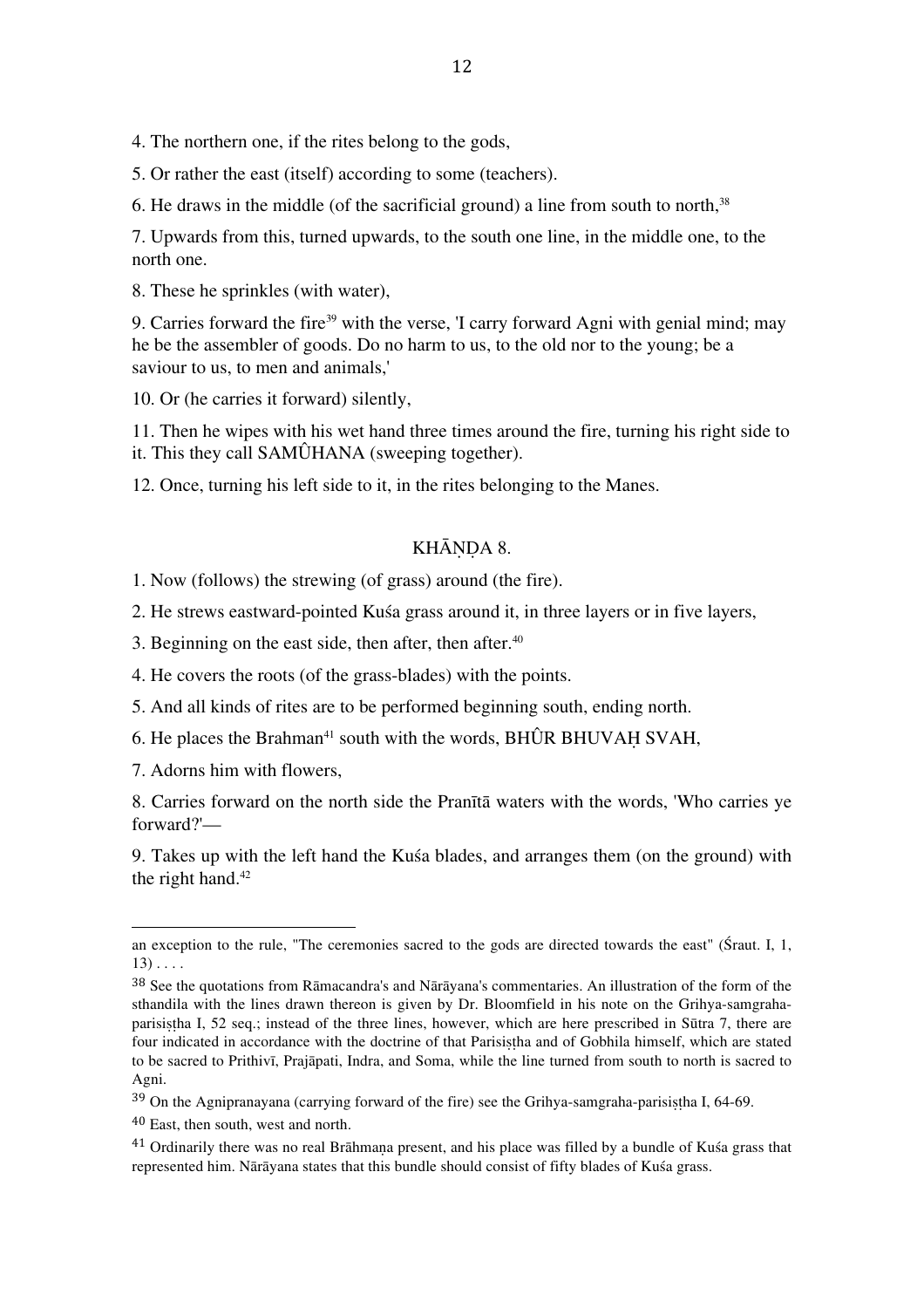10. Bending his right knee,

11. The left when worshipping the Manes.

12. The strewing around (of the grass) is not necessary in the  $\bar{A}$ jya offerings,

13. Nor in the standing offerings, according to Māndūkeya. 43

14. He now measures off with the span (of his hand) two Kuśa blades, which are not unequal, with unbroken points, bearing no young shoots in them, and severs them (from their roots) with a Kuśa blade, saying, 'Purifiers are ye.' 44

15. There are two or three (of these Kuśa pavitris).

16. He holds them with their points to the east and sprinkles them (with water, saying), 'Belonging to Vishnu.'

17. With the two Kuśa blades he sprinkles (water) around the fire three times, keeping his right side turned towards it,

18. Takes up the Ājya pot with the words, 'Milk of the cows art thou;' 45

19. Puts it on the fire with the words, 'For sap thee;' 46

20. Takes it from the fire towards the north with the words, 'For juice thee;' 47

21. And holding the two (Kuśa) pavitris with their points to the north, seizing them on both sides with his two thumbs and fourth fingers, he bends them down, the points upwards, and dips them into the  $\overline{A}$ jya with the words,

'By the impulse of Savitar I purify thee with this uninjured purifier, with the rays of the good sun.' 48

22. (This) preparation of the Ājya (takes place) each time.

23. Let him not offer  $(\bar{A}$ jya) which has not been (thus) prepared.

24. Also the waters in the Sruva spoon (he purifies) with the words, '(By the impulse) of Savitar (I purify) you.' 49

25. This (is called) the PRANÎT $\overline{A}$  and the PROKSANÎ water.

<sup>&</sup>lt;sup>42</sup> This Sūtra shows that the paristarana, though already treated of in Sūtras 1-4, is not to be performed till after the 'carrying forward' of the Pranītā water. That this is indeed the order of the different acts is confirmed by Pāraskara I, 1, 2.

<sup>43</sup> 'In the standing offerings, such as the Vaiśvadeva sacrifice in the morning and in the evening.' Nārāyana.

<sup>44</sup> Vājasaneyi Samhitā I, 12 a.

<sup>45</sup> Vāj. Samh. IV, 3 a.

<sup>46</sup> Vāj. Samh. I, 22 d.

<sup>47</sup> Vāj. Samh. I, 30 c.

<sup>48</sup> Vāj. Samh. I, 12 b.—The division of Sūtras 21 and 22 should be after iti, not, as the Indian tradition has it, after *rasmibhih*.

<sup>&</sup>lt;sup>49</sup> Rāmacandra: 'He pours water into the Sruva and purifies this also, as he had done with the  $\bar{A}$ jya (Sūtra 21) . . . . He then pours a little portion of that water on to the Pranītā water (see above, Sūtra 8), and with the rest, which is called the Proksanī water, he sprinkles the sacrificial food, the fuel, and the Barhis.'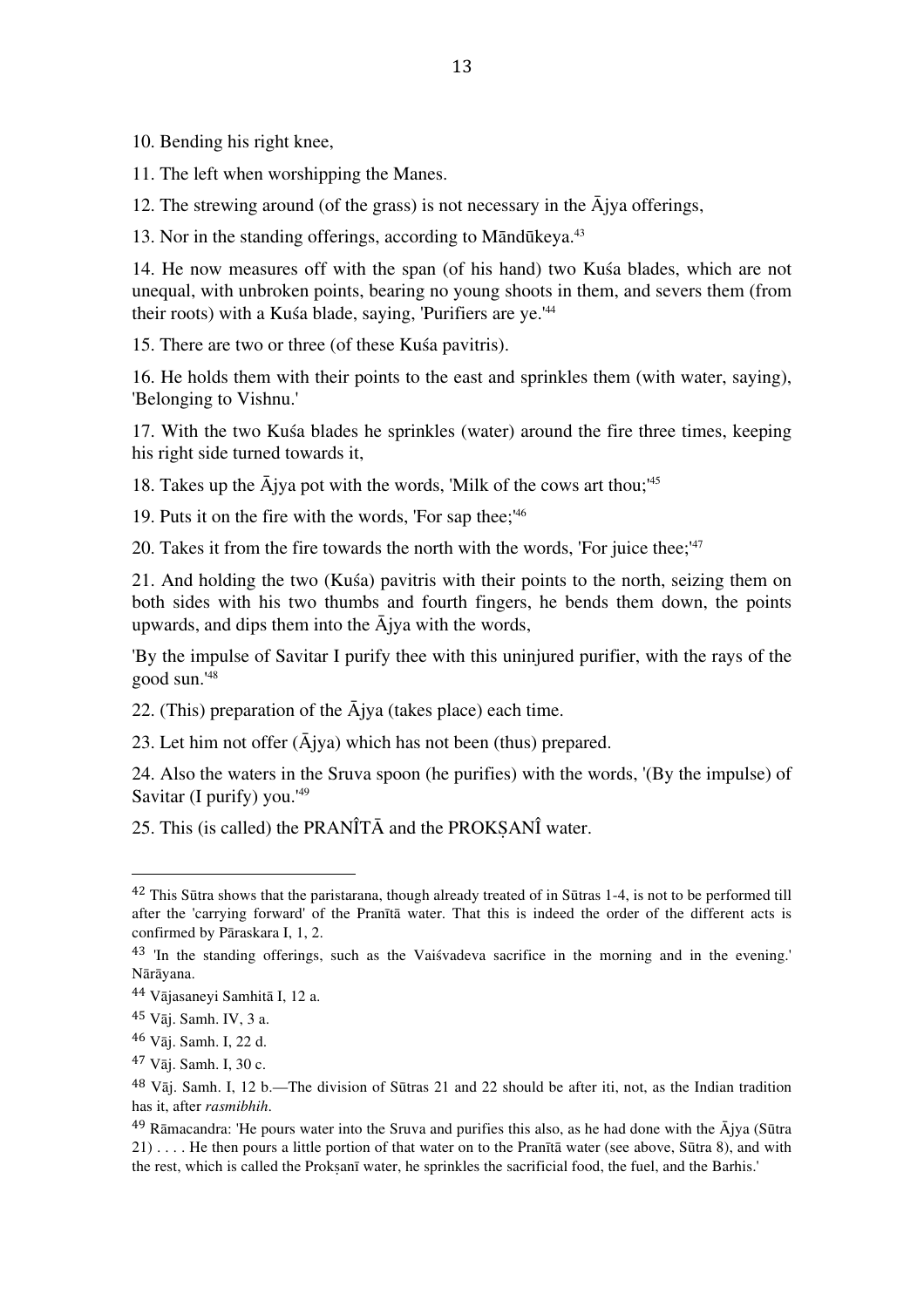## KHĀNDA 9.

1. The Sruva spoon (serves as) a vessel. 50

2. According to the purpose the properties (of the different things to be used at each oblation) should be chosen.

3. Taking up Kuśa blades with the left, and the Sruva at its bottom with the right hand, with the words, 'The hand of Vishnu art thou'.<sup>51</sup>

4. He offers with the Sruva the Ājya oblations. 52

5. Beginning from the north-west side of the fire he offers (the  $\bar{A}$ jya) unintermittingly on the south side (of the fire) with (the verse), 'Thou Agni art full of foresight' (Rigveda I, 31, 10). 53

6. Beginning from the south-west side of the fire he unintermittingly offers on the north side with (the verse), 'To whom these snowy mountains' (Rig-veda 10:121, 4).

7. To Agni belongs the northern Ājya portion, to Soma the southern.

8. In the middle (are made) the other oblations, 54

9. (With the words,) 'Agni is the begetter; may he give to me so-and-so as my wife; svāhā!

'Soma is rich in wives; may he make me rich in wives by so-and-so; svāhā!

'Pūshan is rich in kindred; may he make me rich in kindred by the father, the mother, the brothers of so-and-so; svāhā!'

10. At the  $\overline{A}$  iva oblations the offering of the two  $\overline{A}$  iva portions and of the Svisthakrit oblation is not standing, 55

11. Nor in the standing oblations, according to Māndūkeya. 56

12. The place for the insertion is the interval between the Mahāvyāhritis, the general expiation, and the oblation to Prajāpati. 57

<sup>50</sup> 'When no special rule is stated, the Sruva is to be understood as the vessel (for the offering). Thereby the rule, "The Guhū is the vessel" (Śrauta-sūtra III, 19, 5) is abolished (for the Grihya rites).' Nārāyana.

<sup>&</sup>lt;sup>51</sup> The manner of holding the Sruva in which the  $\bar{A}$ jya is, is described by Kātyāyana, Śraut. I, 10, 6 seq., Stenzler's note on Pāraskara I, 1, 4.

 $52$  As to the characteristics of  $\overline{A}$ jya (sacrificial butter), which is the substance offered at most of the Grihya sacrifices, comp the statements of the Grihya-samgraha-parisistha I, 105 seq.

<sup>53</sup> *Avicchinnam* (unintermittingly) is explained in Nār.'s commentary by ekadhārayā.

<sup>54</sup> Here are indicated the chief oblations of this sacrifice (*anyā āhutayaḥ pradhāna-bhūtāh*, Nār.), or the āvāpa (the insertion, Sūtra 12) which comes between the standing introductory and concluding oblations. 55 On Svisthakrit, comp. Weber, Indische Studien, IX, 217.

<sup>56</sup> See chap. 8, 13.

<sup>57</sup> This Sūtra prescribes where the āvāpa, i.e. the special characteristical offerings of each sacrifice, is to be inserted between the regular offerings that belong to the standing model. The same subject is treated of in the Śrauta-sūtra in the two rules, I, 16, 3 and 4: 'Whatsoever is offered between the two  $\overline{A}$ jya portions and the Sviṣṭhakrit, that is called āvāpa; this is the chief part (pradhāna) (of the sacrifice); the other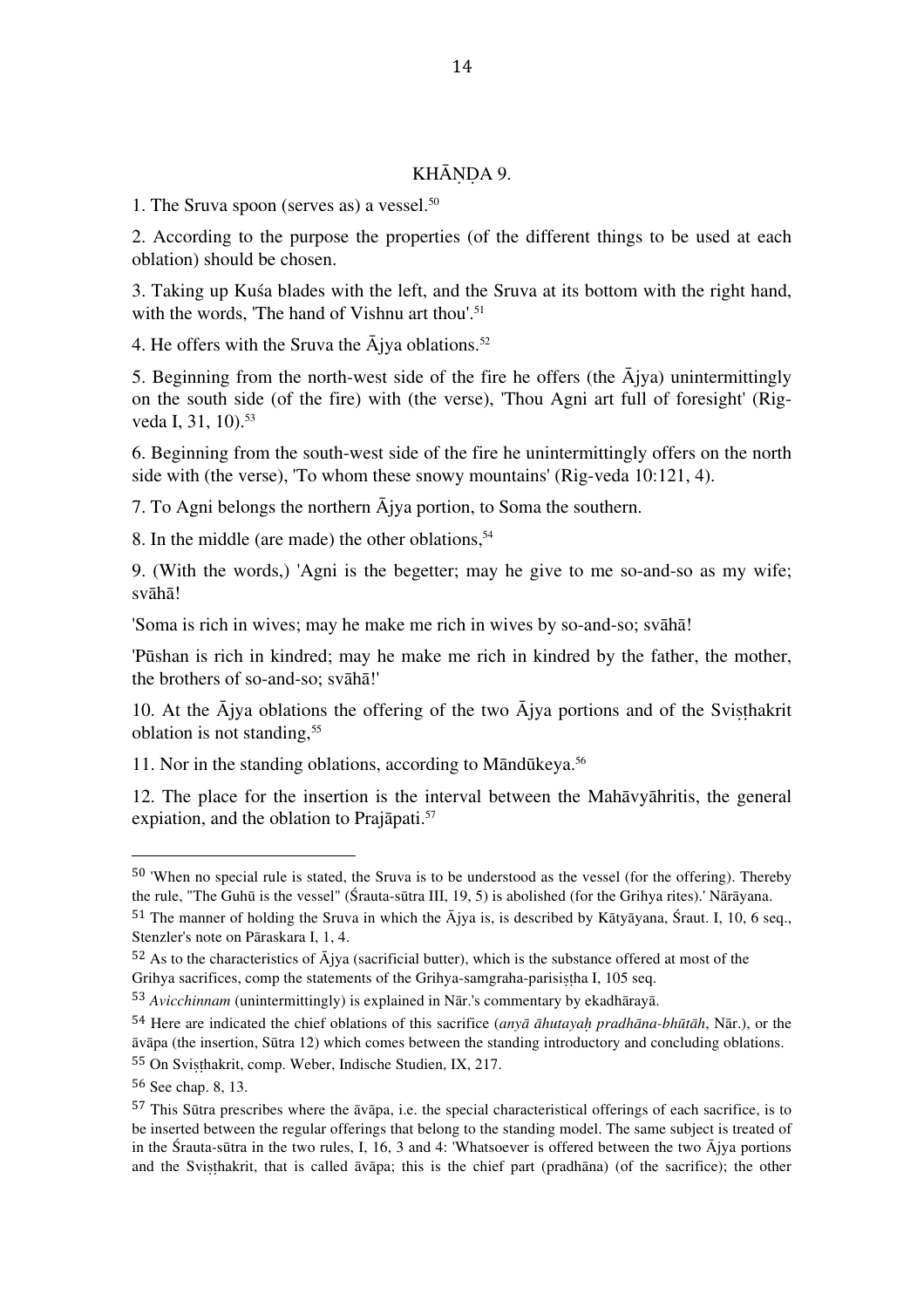13. If the oblation consists in  $\bar{A}$ jya, let him seize the Kusa blades in his left hand with his right hand at their points and with the left at their roots, and let him wet their points (with  $\bar{A}$ jya) in the Sruva, the middle and the roots in the  $\bar{A}$ jya pot;

14. In the oblations of cooked food, however, the points in the Sruk, the middle in the Sruva, the roots in the Ājya pot.

15. When he then has thrown them (into the fire) with the words, 'Agni's garment art thou,'

16. And has put on (the fire) three pieces of wood,

17. (Water) is sprinkled round (the fire) as stated above.

18. Oblations for which only the deities are indicated, but no texts prescribed, are to be made merely with the word SVĀHĀ, 'To such and such a deity svāhā! To such and such a deity svāhā!'

19. The ritual (here) declared of the sacrifice (to be performed) when (the father's) assent (to give away his daughter) has been declared. 58

# KHĀNDA 10.

1. Forms the standard for all sacrifices that procure happiness. 59

<sup>(</sup>oblations) are subordinate thereto (tadaṅgāni).' The position of the āvāpa among the other oblations is indicated by Pāraskara in the following rule (I, 5, 6): Between the general expiation and the oblation to Prajāpati, this is the place for the āvāpa.' (The word vivāhe at the end of this Sūtra seems to me to belong not to this rule, but to Sūtra 7.) Our Sūtra is identical with that of Pāraskara word for word; only instead of sarva-prāyaścitta, as Pāraskara has, we read here, mahā-vyāhriti-sarva-prāyaścitta. This means, I believe, that the āvāpa, preceded and followed by the Mahāvyāhriti oblations (comp. below, I, 12, 13), should be placed between the Sarvaprāyaścitta and the Prājāpatya oblation. The oblations made with the Mahā-vyāhritayas are four in number; the corresponding formulas are: *bhūh svāhā, bhuvaḥ svāhā, svāh svāhā, bhūr bhuvaḥ svaḥ svāhā* (comp. below, chap. 12, 12). The Sarva-prāyaścitta (general expiation) consists of two oblations, one with the three Mahāvyāhritayas, the other with the verse ayās kāgne, quoted in the Śrauta-sūtra III, 19, 3, and in Āśvalāyana's Śrauta-sūtra I, 11, 13. (On the Sarvaprāyaścitta in the Śrauta ritual, compare Hillebrandt, Neuund Vollmondsopfer, p. 166.) The Prājāpatya oblation is performed with the formula Prajāpataye svāhā. The discussions of Nārāyana on this Sūtra evidently fail to bring out the true meaning of the text; according to this commentator the oblations follow each other in this order: the two Ājyabhāgas, the principal oblations (*pradhānāhutayah*), the Sviṣṭhakrit, the four Mahāvyāhriti oblations, the two Sarvaprāyaścitta oblations, the Prājāpatya oblation. Finally we may mention the corrupt form in which the corresponding passage of the Sāmbavya-sūtra is preserved p. 29 in the MS. There the two Sūtras 10 and 11 are placed before the Mantra in Sūtra 9. This Mantra then is given down to svāheti, then follows ājyena, which seems to me to form part of the same Sūtra, and to refer to the oblations to which the Mantra belongs. Then the MS. goes on: *mahāvyāhritishu*  sarvaprāvaścittāram (sic) etad āvāpasthānam ājvahavishi vyāhritishu sarvaprāvaścittāram (the syllables prāyaścittāram seem to be expunged) sviṣṭhakrito sthālīpāke. In the commentary I find the following Slokas, which I give exactly as they are read in the MS.: *tisrinām vyāhritinām ca prāyaścittāhutīr api yad*  antaram tad āpāpāsthānam sarpih pradhānake, sthālīpāke vyāhritinām yat tat svisthakritottaram āhutīnām pradhānānām nānā-daivata-chandasām yas tu kālas tad āvāpasthānam itākyate budhaih tatas *tat tam ma ārabhya prāyaścittāhutih kramāt.*

<sup>58</sup> This Sūtra, though reckoned in the Indian tradition to p. 30 chap. 9, seems to me clearly to belong to the next chapter, and to contain the subject, to which the predicate is given in 10, 1. For *pratisrute*, see chap. 7, 1.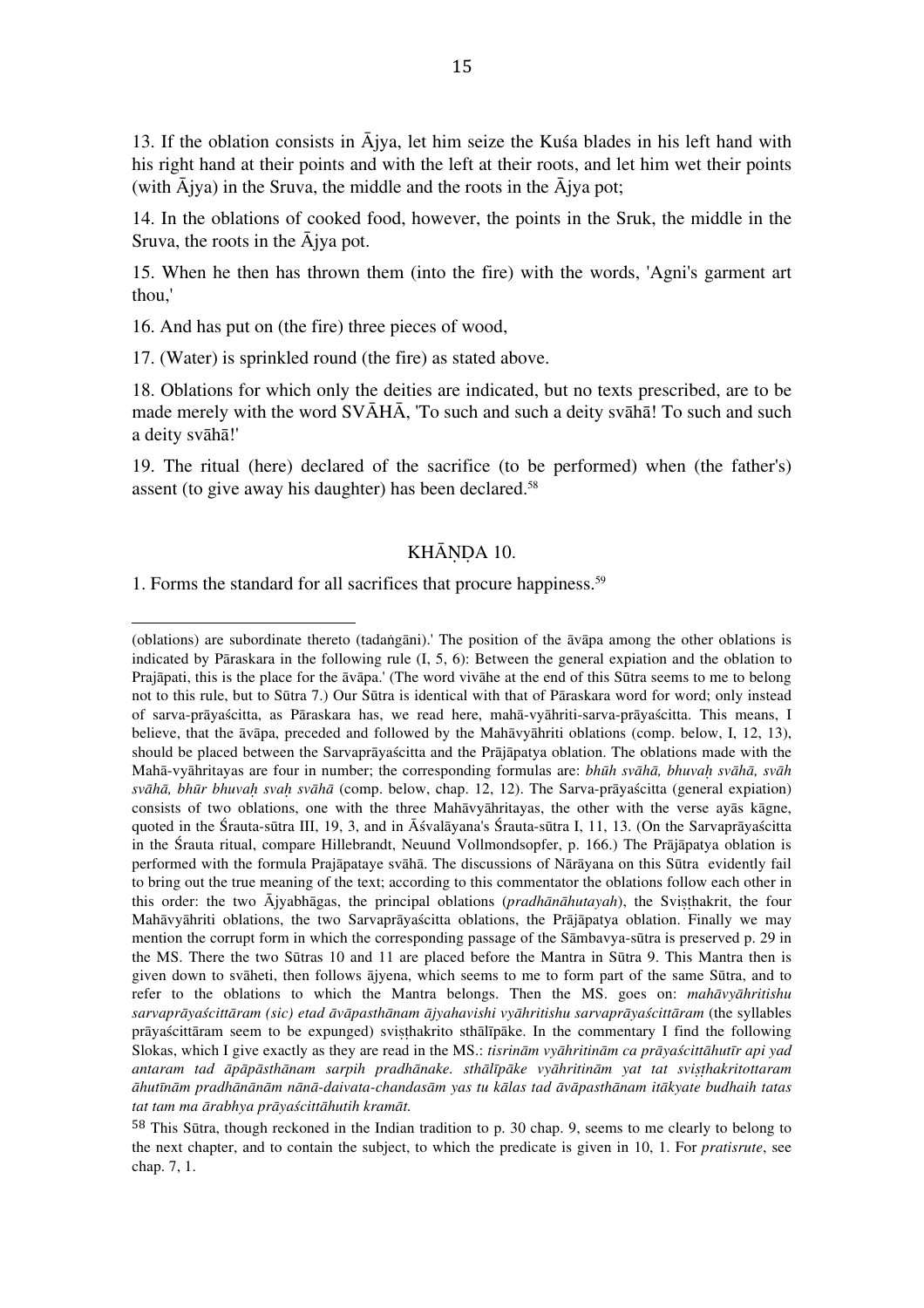2. And for all Ājya offerings,

3. For the sacrifice of animals which are tied to a post. $60$ 

4. And for the offerings of boiled (rice) grains and of cooked food. 61

5. These are performed, all the offerings of cooked food, without PRAYĀGA and ANUYĀGA oblations, without (the invocation of) the ILĀ, without NIGADA recitation, and without SĀMIDHENÎ verses. 62

6. There are also the following Slokas:

7. '(An oblation is called) HUTA, (if made) by the performing of the Agnihotra; AHUTA (i.e. unsacrificed, if) by the Bali offering; PRAHUTA (i.e. sacrificed up, if) by a sacrifice to the Manes; PRĀSITA (i.e. tasted, if) deposited as an offering in a Brāhmana.

8. 'Without raising his knees, with spread knees $63$  let him always offer his oblation; for the gods never accept an offering (that has been made holding the hand) not between (the knees).

9. 'But when he has repeated a text sacred to Rudra, to the Rakṣas, to the Manes, to the Asuras, or that contains an imprecation, let him touch water, and so also when he has touched his own body.'

# KHĀNDA 11.

1. Now when the bride is to be conveyed (to the bridegroom's house) that night, or on the next, or on the third night. 64

2. On that night, when (the darkness of) night is gone, 65 they wash the girl up to her head with (water that has been made fragrant by) all sorts of herbs and the choicest fruits together with scents.

3. They put on her a newly-dyed garment or (a new one) which has not yet been washed;

<sup>59</sup> 'As in the Śrauta ritual the sacrifice of the full and new moon forms the standard for the iṣṭis, the paśubandha, &c., thus the pratisrut-kalpa is the standard for the vikritis of the Smārta ritual, such as the jātakarman (chap. 24), &c.' Nārāyana.

 $60$  'It is the standard of the sacrifices prescribed in the rules, "The animal (offered) to the teacher is sacred to Agni; to an officiating priest, to Brihaspati, &c."' Nārāyana. This refers to the sacrifice of animals which forms part of the Arghya ceremony; see II, 15, 4 seq.

 $61$  carūnām pāka-vaiñānām ca. — Nārāvana.

<sup>62</sup> On the five Prayājas and the three Anuyājas (introductory oblations and oblations following on the principal offerings) prescribed in the Śrauta ritual. On this Sūtra compare also the passage in Kātyāyana's Śrauta-sūtra, VI, 10, 22 seq.

<sup>63</sup> Nārāyana:— *dakṣinam bāhum jānvor antare kritvety arthah, sarvadā sarvasminn api karmani havir homadravyam juhuyāt.*

<sup>64</sup> The ceremony described in this chapter is called *Indrānīkarman*. The goddess Indrānī is mentioned in Sūtra 4 among the deities to whom Ājya oblations are made.

<sup>65</sup> *Nisākāle, nisā madhyastham prahara-dvayam, tasmin kale atīte.* — Nārāyana.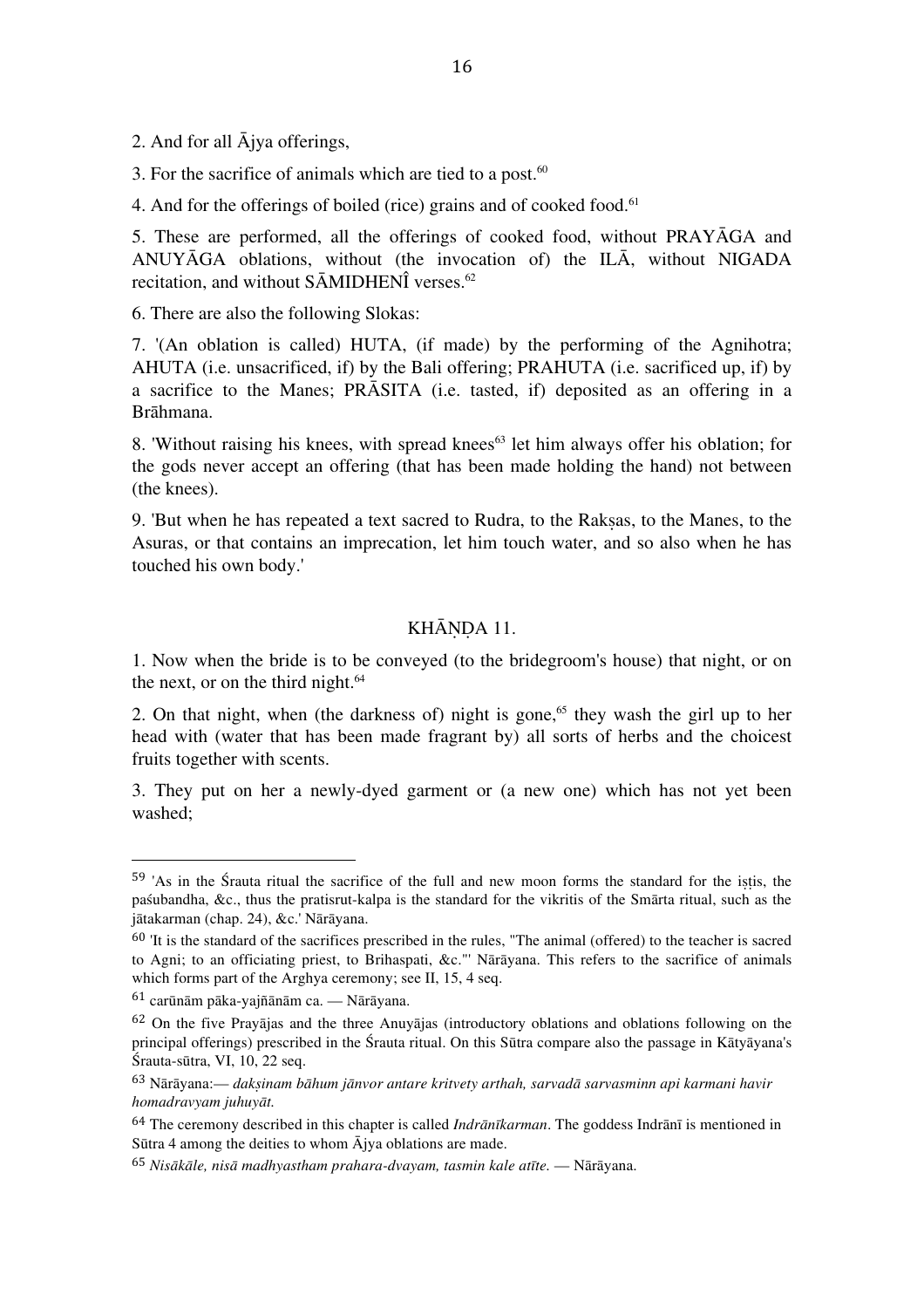4. Then (the Ācārya of the bride's family) makes the girl sit down behind the fire, and while she takes hold of him he sacrifices with the Mahāvyāhritis, and then he makes Ājya oblations to Agni, to Soma, to Prajāpati, to Mitra, to Varuna, to Indra, to Indrānī, to the Gandharva, to Bhaga, to Pūshan, to Tvasthar, to Brihaspati, to the king Pratyānīka. 66

5. After they have regaled four or eight women, who are not widows, with balls of vegetables, Surā, and food, these should perform a dance four times.

6. The same deities (they worship also) on behalf of the man,

7. And Vaiśravana and Îsāna.

 

8. Then follows the distribution of food to Brāhmanas.

# KHĀNDA 12.

1. The bridegroom, who has bathed and for whom auspicious ceremonies have been performed, is escorted by happy young women, who are not widows, to the girl's house.

2. To these he shall not behave unobsequiously, except where forbidden food or a transgression is concerned.

3. Having obtained their permission, he then gives her [the bride] the garment with (the verse), 'The Raibhī was' (Rig-veda 10:85, 6).

4. With (the verse), 'Mind was the cushion' (ibid. 7) he takes up the salve-box.

5. The verse for the Anointing<sup> $67$ </sup> is, 'May the Visvedevas anoint (or, unite),' (ibid. 47.)

6. 'As this (has protected) Sakī the beloved one, and Aditi the mother of noble sons, and Apālā who was free from widowhood, nay it thus here protect thee, so-and-so!'—with these words (the, bridegroom) gives her into her right hand the quill of a porcupine<sup>68</sup> (and) a string of three twisted threads,

7. With the verse, 'Shape by shape' (Rig-veda VI, 47, 18) a mirror into the left.

8. Her relations tie (to her body) a red and black, woollen or linen cord with three (amulet) gems, with the verse, 'Dark-blue and red' (Rig. veda 10:85, 28).

9. With the verse, 'Full of honey the herbs' (Rig-veda IV, 57, 3), (the bridegroom) ties (to her body) Madhūka flowers.

<sup>66</sup> The 'king Pratyānīka' has given origin to a very curious misunderstanding in the Sāmbavya-Grihya and its commentary;

<sup>67</sup> It is clear from Sāṅkhāyana, that a real anointing of bridegroom and bride took place. This was performed, according to Gobhila, by the *'audaka'* (this seems to be the same person that is mentioned in Pāraskara I, 8, 3), of whom it is said, pānigrāham (i.e. the bridegroom) mūrdhadese 'vasiṅkati, tathetarām. Nārāyana, on the contrary, in his note on our passage, says that it is the bridegroom who anoints the eyes of the girl with the verse quoted. But the word *sam-añjana*, and the obvious meaning of the whole rite, make it rather probable that both were anointed, and that this was done by a third person.

<sup>68</sup> Comp. below, chap. 22, 8, where the use of a porcupine's quill is prescribed at the sīmantonnayana ceremony; and see chap. 22, 10.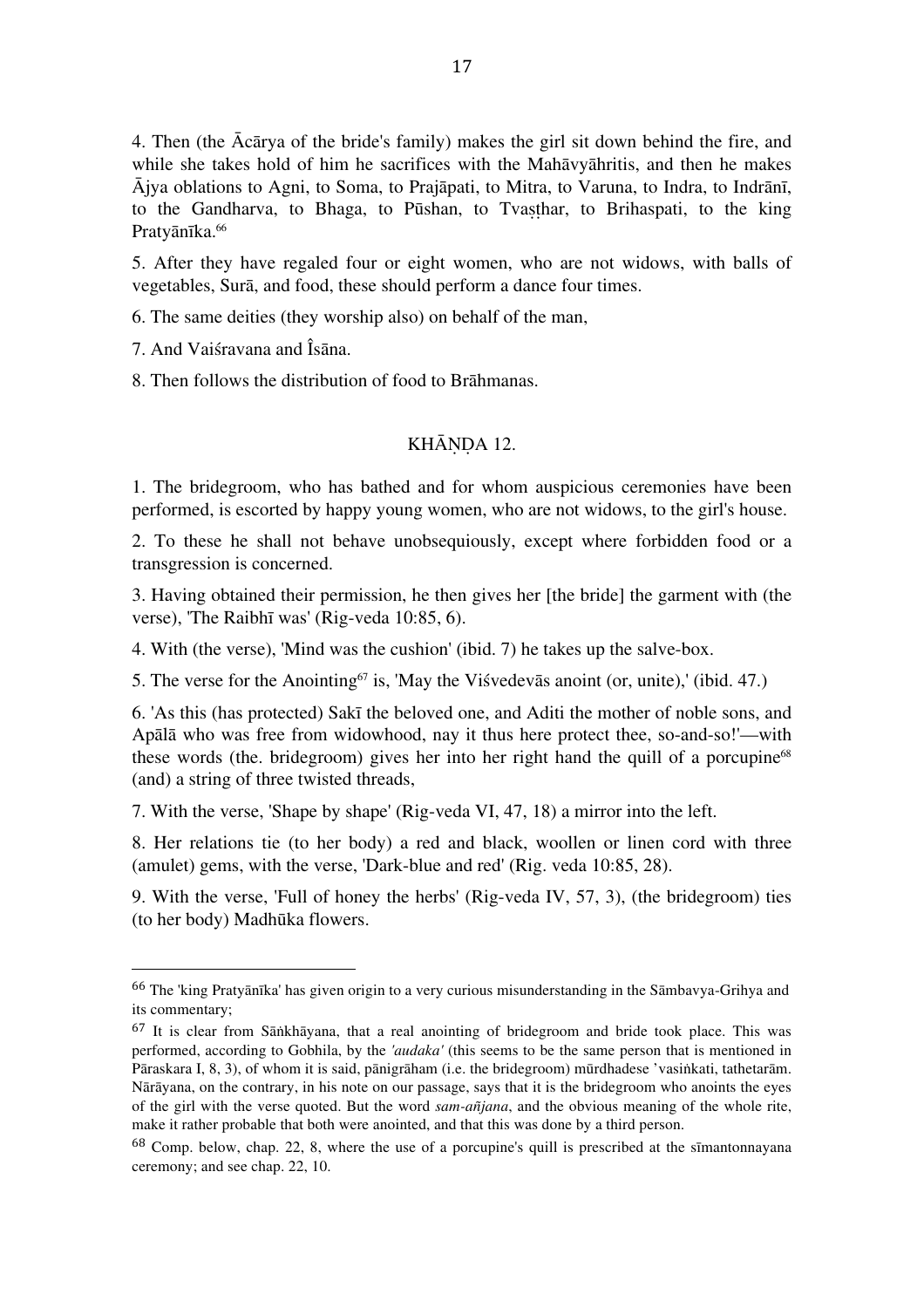10. At the wedding one cow, when the Argha ceremony has been performed; in the house one cow: these are the two Madhuparka cows. 69

11. (The bridegroom) makes the girl sit down behind the fire, 70 and while she takes hold of him he makes three oblations with the Mahāvyāhritis.

12. A fourth (oblation) with (the three Mahāvyāhritis) together is to be understood from this rule.

13. In this way, where no express rule is stated, in all sacrifices that procure happiness, one is to sacrifice before and afterwards with these same (Mahāvyāhritis).

# KHĀNDA 13.

1. 'Be queen with thy father-in-law,' with this verse (Rig-veda 10:85, 46) her father or brother sacrifices with a sword's point on her head, or with the Sruva, standing while she is sitting, with his face turned to the west, while her face is turned to the east.

2. 'I seize thy hand for the sake of happiness' (Rig-veda 10:85, 36), with these words (the bridegroom) seizes with his right hand her right hand with the thumb, both hands being turned with the palms upwards, he standing while she is sitting, with his face turned to the west, while her face is turned to the east.

3. And when he has recited the following five verses,

<sup>69</sup> As to the meaning of *arhayitvā* I differ from the opinion of Nārāyana (see his note on p. 127 of the German edition), who takes gām as the object of this verb (*gām arhayitvā pūjayitvā mātā rudrānām ity ricam japitvā* [comp. Pāraskara I, 3, 27]). The real meaning of *arhayati* is, to perform the Argha ceremony for a guest. Evidently in this Sūtra two different occasions are stated on which the Argha reception, eventually with the killing of a cow, should be performed; firstly, the bridegroom should be so received in the house of the bride's father; secondly, when the newly-married people have arrived at their own house, an Argha reception should there be offered to them, perhaps, as the commentaries state, by the Ācārya.

 $70$  According to Nārāyana it is the Ācārya who performs the rite prescribed in this Sūtra; Rāmacandra, on the contrary, refers it to the bridegroom, which seems to me right. Comp. Gobhila II, 1.

In Sāṅkhāyana's description of the wedding ceremonies the point at which the bride passes over from the paternal power into that of her new husband is not expressly indicated. Pāraskara (I, 4, 15) clearly indicates it (*pitrā prattām ādāya*), and in the Parisiṣṭha of the Āśvalāyana-Grihya this act of handing over the girl is treated of in detail (I, 22). The Paddhati of Rāmacandra does not fail to mention the *kanyāpradāna*, but I do not think that the succession of the different rites is stated there correctly. According to the Paddhati the bridegroom goes to the house of the girl's father, and there, after the madhuparka has been offered, the bride is given over to him; he then (*labdhavadhūkah*) goes accompanied by young women, to the kautukāgāra, where the ceremonies described in chap. 12, 3 seq. take place. Pāraskara, on the contrary, describes the handing over of the garments, the anointing, &c., as preceding the giving over of the girl, and indeed it is scarcely possible to see in the acts of dressing, adorning the girl, &c., in which both the bridegroom and her relations take part, anything but preparatory performances that precede the decisive moment. The sacrifice, on the contrary, which the bridegroom performs, according to chap. 12, 11, in common with his bride, seems to presuppose that he has already received her from her father; and the ceremonies described in chap. 13, the *pānigrahana*, the pronouncing of the Mantra, chap. 13, 4, the seven steps — all that should be understood not as intended to establish the power of the husband over his wife, but as presupposing that power and showing an exercise of it.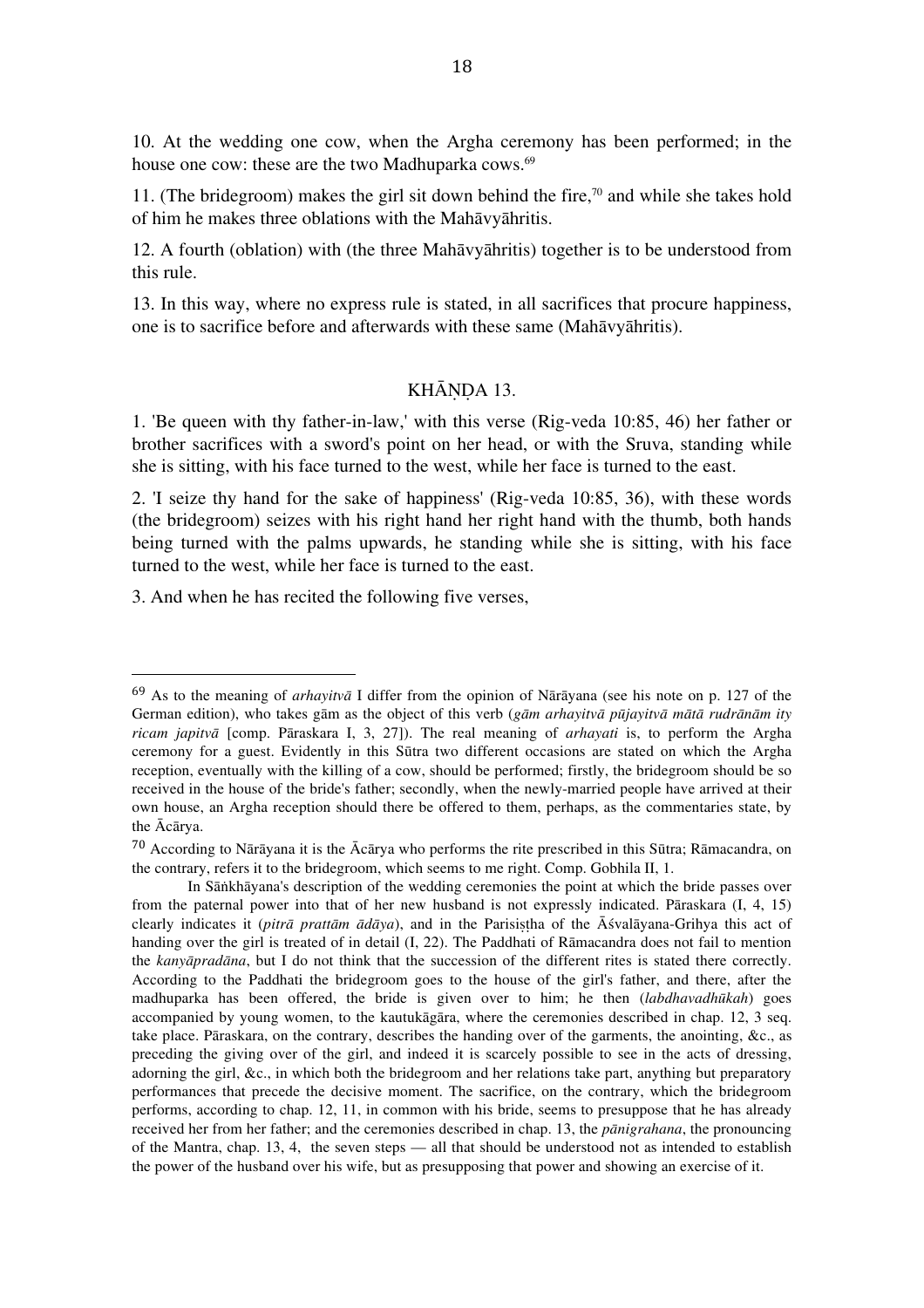4. (He continues thus,) 'This am I, that art thou; that art thou, this am I; the heaven I, the earth thou; the Rik art thou, the Sāman I. So be thou devoted to me.

'Well! Let us here marry. Let us beget offspring. Let us acquire many sons who may reach old age.' 71

5. (The  $\bar{A}c\bar{a}rya$ ) fills, with the words bhūr bhuvah svah, a new water-pot,

6. Throws into it (branches) with milky sap and leaves, of a tree the name of which is masculine, together with Kuśa grass,

7. And gold, according to some (teachers),

8. And hands it over to a student who observes silence.

9. They should walk round this Stheya water,<sup> $72$ </sup> (placed) to the north-east, so that they turn their right sides towards it.

10. And after (the Ācārya) has placed a stone towards the northern direction,

11. (The bridegroom) makes her rise with the words, 'Come, thou joyful one,'

12. And makes her tread with the tip of her right foot on the stone, with the words, 'Come, tread on the stone; like a stone be firm. Tread the foes down; overcome the enemies.'

13. He then leads her round the fire in a clock-wise manner,

14. And gives her a second garment with the same text (chap. 12, § 3).

15. Her father or brother pours out of a basket fried grain mixed with Samī leaves into her joined hands.

16. The spreading under, the sprinkling over, and the second sprinkling over (are done) with Ājya.

17. She sacrifices those (fried grains). 73

<sup>71</sup> Nārāyana states that here four Brāhmanas should repeat the Sūryā hymn (Rig-veda 10:85) to the bride. That, according to Sāṅkhāyana, that hymn is recited at the wedding, is clear from chap. 14, 12.

 $72$  'The Stheyā water has to be so placed that when the bride and the bridegroom walk (their seven steps, see chap. 14, 5 seq.), their right sides are turned towards it.' — Nārāyana.

<sup>73</sup> I believe that the words forming this Sūtra, *tāñ juhoti*, are taken from the same lost old Grihya text which Sāṅkhāyana has followed word for word also in I, 5, 1-5 and elsewhere. This is made probable by the comparison of Pāraskara I, 6, 2. The author of our text, while literally adopting the words of his original, has not quite succeeded in welding them together with his own statements; thus the sacrifice of grains is treated of in this Sūtra and in the first Sūtra of the next chapter, as if there were two different acts, while indeed it is one and the same.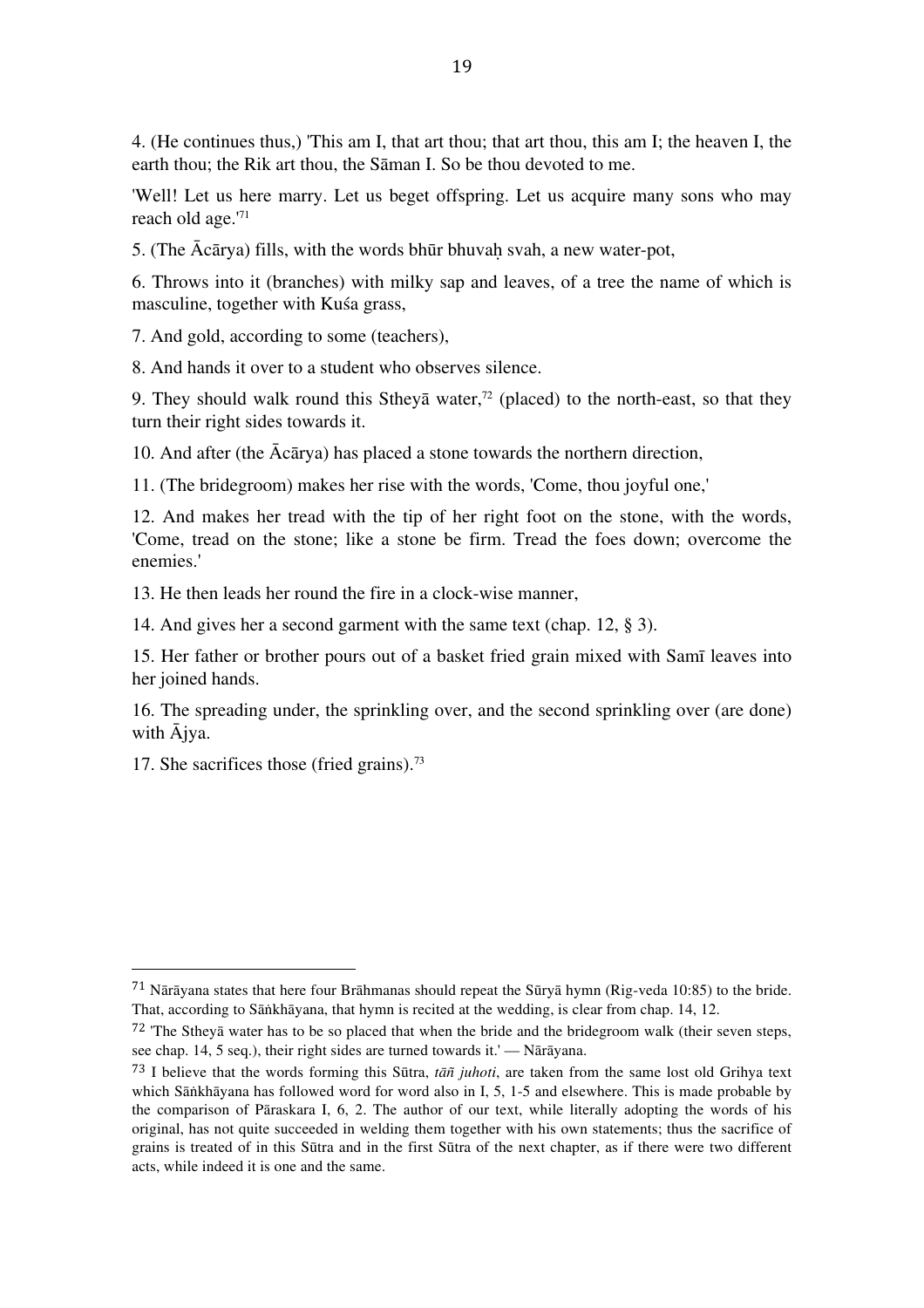# KHĀNDA 14.

1. 'This woman, strewing grains, prays thus, "May I bring bliss to my relations; may my husband live long. Svāhā!"'—while the husband recites (this) text, she sacrifices standing.

2. (All the ceremonies,) beginning from the treading upon the stone, $74$  (are repeated) in the same way for a second time,

3. And in the same way a third time.

4. Silently, if they like, a fourth time.

5. (The Ācārya?) makes (them) step forward in a north-eastern direction seven steps (with the words), 75

6. 'For nourishment with one step, for health with two steps, for the prospering of wealth with three steps, for consummate bliss with four steps, for cattle with five steps, for the seasonal enjoyment with six steps. Friend be with seven steps.'

7. (The Ācārya?) 'appeases' those (foot-steps) with water.

8. With the three Āpohiṣṭhīyā verses (Rig-veda 10:9, 1-3) he sprinkles (them) with the Stheyā water,

9. And sprinkles it on their heads. 76

10. (The bridegroom then) says, 'I give you a cow.'

11. Let him give something to the Brāhmanas each time at the Sthālīpākas and other rites;

12. To him who knows the Sūryā hymn<sup>77</sup> the bride's shift.

13. A cow is the optional gift to be given by a Brāhmana. 78

14. A village by a Rājanya,

 

15. A horse by a Vaiśya.

16. A hundred (cows) with a chariot (he gives to a father) who has only daughters. 79

<sup>74</sup> The treading on the stone is prescribed in chap. 13, 12.

<sup>75</sup> According to Nārāyana it is the teacher who makes them walk the seven steps; the Paddhati says that the bridegroom or the Ācārya causes her to do so. Comp. Pāraskara I, 8, 1; Āśvalāyana I, 7, 19, &c.

<sup>76</sup> Probably we should read mūrdhanī (acc. dual.), not mūrdhani. Āśvalāyana has sirasī. Of course the heads of both the bridegroom and the bride were sprinkled with water; comp. Āśvalāyana I, 7, 20, &c.

<sup>77</sup> The Sūryā hymn is Rig-veda 10:85. Comp. the note above on chap. 13, 4.

<sup>78</sup> These Sūtras, treating of the fee for the sacrifice, are identical with Pāraskara I, 8, 15-18. Apparently they are taken from the same lost original from which several identical passages in the Sūtras of Pāraskara and Sāṅkhāyana seem to be derived (see the notes on chap. 5, 1; 13, 7). They stand rather out of place here, for they return to the same subject which had already been treated of in Sūtra 10, though in that Sūtra, as very frequently is the case in our text and in similar ones, only the case of the bridegroom being a Brāhmana has been taken notice of.

<sup>79</sup> Nārāyana has the following note:— 'To a *duhitrimat*, i.e. to the father of a girl who has no brother, he shall give a hundred cows and besides a chariot, in order to destroy the guilt brought about by marrying a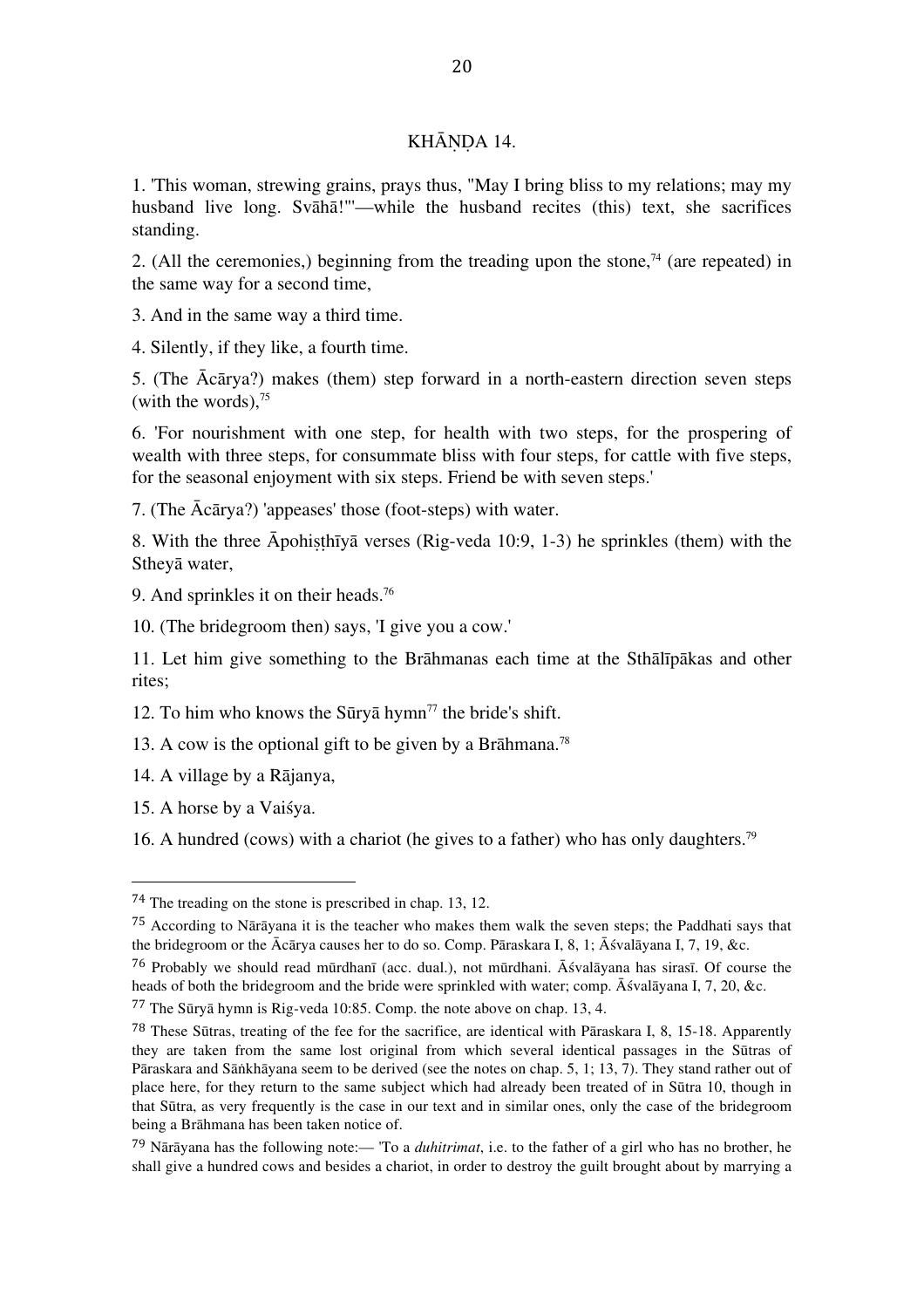17. To those versed in the sacrificial rites he gives a horse.

# KHĀNDA 15.

1. The three verses, 'I loosen thee' (Rig-veda 10:85, 24), when she departs from the house.

2. 'The living one they bewail' (Rig-veda 10:40, 10), if she begins to cry.

3. The wife then smears the axle of the chariot with clarified butter with this (verse), 'They feasted, they got drunk' (Rig-veda I, 82, 2),

4. And with the two (verses), 'Pure are thy wheels,' 'Thy two wheels' (Rig-veda 10:85, 12. 16), of the two wheels the first with the first (verse) and the second with the second (verse),

5. And the two bulls.

6. After (the wife?) has put, with this (verse), 'In the box of the wheel' (Rig-veda VIII, 80, 7), a branch of a fruit-bearing tree into each of the holes destined for the pins,

7. Or, if (such branches) are (already) fixed, has recited (that verse) over them,

8. They then harness the two bulls with the two (verses), 'Harnessed be thy right one' (Rig-veda I, 82, 5-6), (the bridegroom) reciting the half-verse, 'White the two bulls' (Rig-veda 10:85, 10), over them when they have been harnessed.

9. Now should any part of the chariot break or burst, let him take the girl to the house of one who keeps the sacred fires,

10. And repair (the damage) with the verse, 'Cover thyself with the Khadiras' (Rig-veda III, 53, 19).

11. A knot with the verse, 'Him like a horse' (Rig-veda 10:143, 2).

12. He then recites the five verses, 'May prosperity give us' (Rig-veda V, 51, 11-15).

13. 'Adorned with Kimsuka flowers' (Rig-veda 10:85, 20), when she mounts the chariot;

14. 'May no waylayers meet us' (ibid. 32), at a cross-way;

15. 'Which the woman's' (ibid. 31), near a cemetery;

 

16. The half-verse, 'O tree with thy hundred branches' (Rig-veda III, 8, 11), he mutters near a big tree;

17. 'The good protectress' (Rig-Veda 10:63, 10), when she ascends a ship;

18. 'Carrying stones' (Rig-veda 10:53, 8), when she crosses a river;

girl who has no brother.' Possibly we should here emancipate ourselves from the authority of the commentators, and explain *duhitrimat* 'he who gives his daughter in marriage,' the bride's father. Comp. Āpastamba II, 11, 18; II, 13, 12;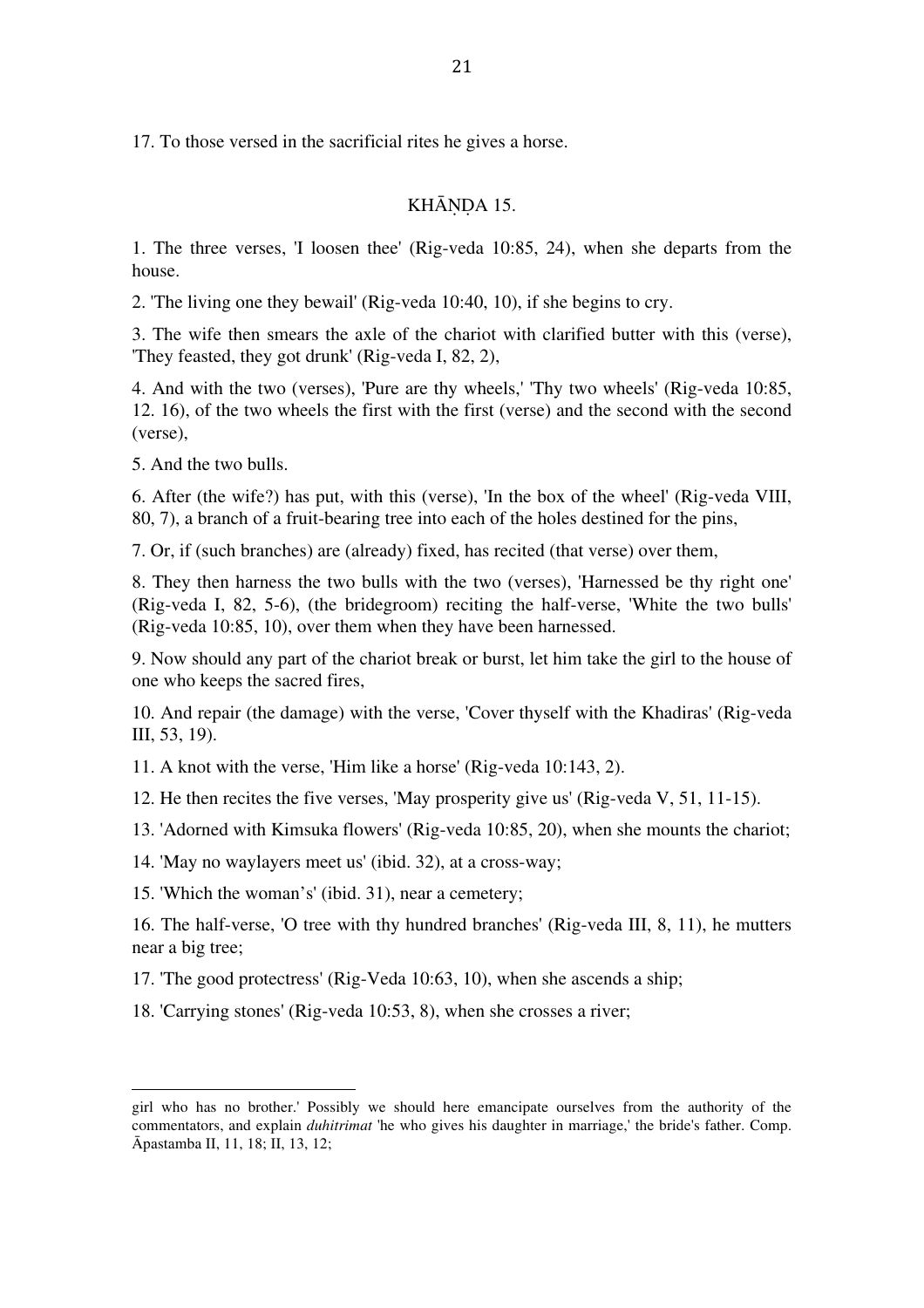19. Optionally (he) also (recites the same verse, if that is done) with the harnessed chariot;

20. 'Up may your wave' (Rig-veda III, 33, 13), at deep places (in the river);

21. And (at such places) let her not look out.

22. The seven verses, 'Here may delight' (Rig-veda 10:85, 27 seq.), when she has reached the house, omitting the verses already employed.

#### KHĀNDA 16.

1. 'A bull's hide'—this has been declared. 80

 

2. On that hide the husband makes her sit down and sacrifices, while she takes hold of him, four oblations (with the following formulas),

3. 'With god Agni, with the earth-world of the worlds, and the Rig-veda of the Vedas: therewith I appease thee, so-and-so, svāhā!

'With god Vāyu, with the air-world of the worlds, with the Yajur-veda of the Vedas: therewith I appease thee, so-and-so, svāhā!

'With god Sūrya, with the heaven-world of the worlds, with the Sāma-veda of the Vedas: therewith I appease thee, so-and-so, svāhā!

'With god Candra, with the world of the quarters (of the horizon) of the worlds, with the Brahma-veda of the Vedas: therewith I appease thee, so-and-so, svāhā!'

4. Or, 'Bhūh! What harm dwells in thee, bringing death to thy husband, death to thy husband's brother, that I make death-bringing to thy paramour, so-and-so, svāhā!'—thus the first (of the before-mentioned formulas) may be joined with the first Mahāvyāhriti, the second with the second, the third with the third, the fourth with (the three Mahāvyāhritis) together.

5. With (the verse), 'With no evil eye' (Rig-veda 10:85, 44), let him besmear (her) eyes with Ājya salve.

6. (The bridegroom,) having touched the ends of her hair with the three (verses), 'How may us the resplendent one . . .' (Rig-veda IV, 31, 1-3),

7. And having quickly recited the four verses, 'And those divine medicines' (Rig-veda VIII, 18, 8), at the end (of that text) with the word svāhā (pours out) the remainder on (her) head.

<sup>80</sup> In chap. 15, 22 it is said that the bride arrives at the house; in 16, 12, that she enters the house. Probably we are to understand, therefore, that the sacrifice prescribed in this chapter, Sūtras 2 seq., is performed before the house, like the *Vāstoshpatīya karman* (below, III, 4). The words, 'has been declared,' refer to the Śrauta-sūtra (IV, r6, 2), 'Having spread a red bull's skin, with the neck to the north or to the east, with the hair outside, behind the fire, they sit down,' &c.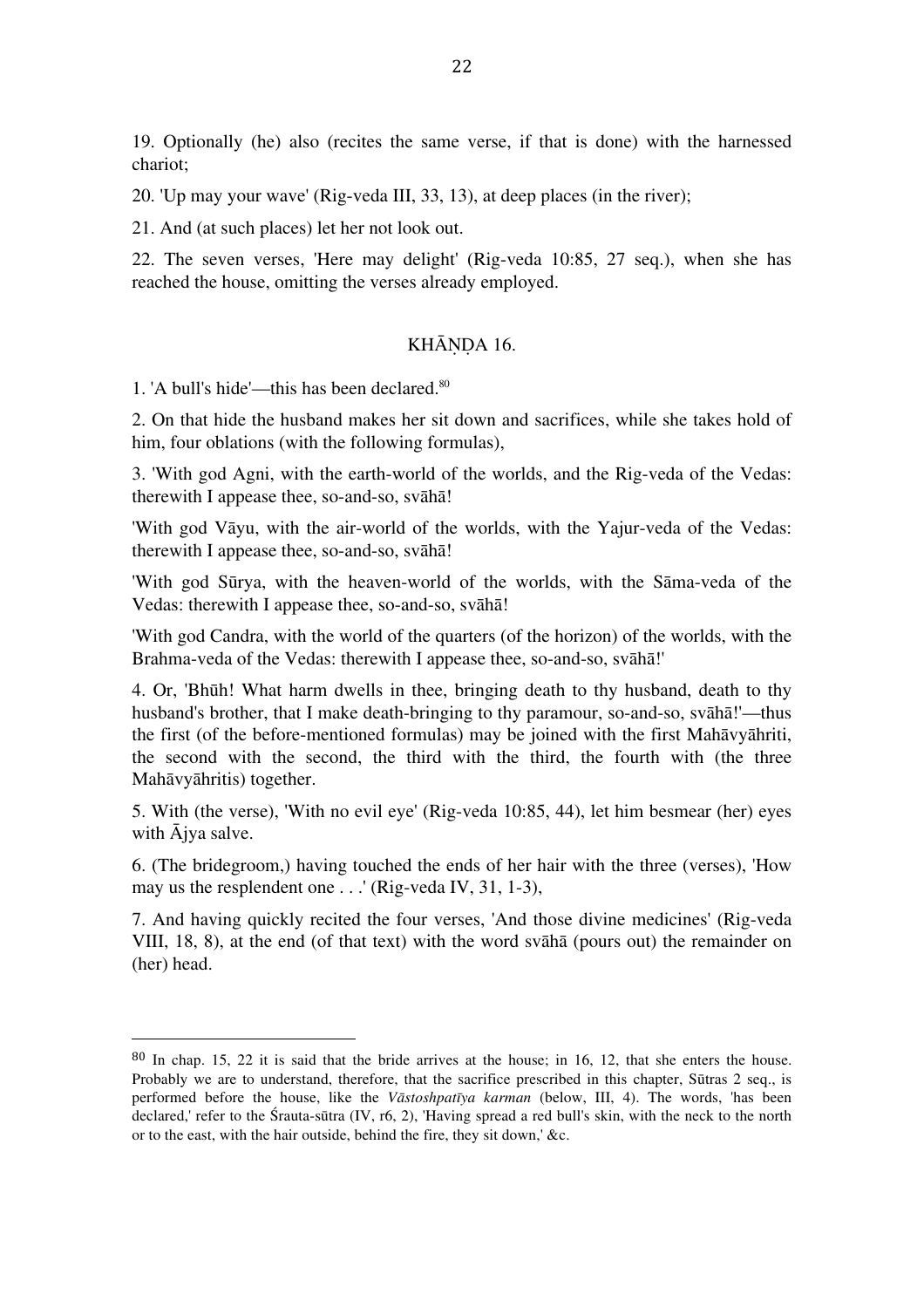8. Here some place a boy of good birth on both sides, in her lap, with this (verse), 'Into thy womb' (see below, chap. 19, 6), 81

9. Or also silently.

10. Into this (boy's) joined hands (the bridegroom) gives fruits and causes (the Brāhmanas) to wish an auspicious day.

11. Thus she becomes the mother of male children.

12. With the rest of the hymn, 'Stay ye here both' (Rig-veda 10:85, 42 seq.), they make them enter the house.

# KHĀNDA 17.

1. With the verse, 'I praised Dadhikrāvan' (Rig-veda IV, 39, 6), let them drink together curds.

2. Let them sit silent, when the sun has set, until the polar-star appears. 82

3. He shows her the polar-star with the words, 'Firm be thou, thriving with me!'

4. Let her say, 'I see the polar-star; may I obtain offspring.'

5. Through a period of three nights let them refrain from conjugal intercourse.

6. Let them sleep on the ground.

7. Let them eat together boiled rice with curds, with the three verses, 'Drink and satiate yourselves' (Rig-veda 8:35, 10).

8. Let them serve the nuptial fire in the evening and in the morning with the words, 'To Agni svāhā! To Agni Svisthakrit svāhā!'

9. 'Let the two men Mitra and Varuna, let the two men, the Asvins both, let the man Indra and also Agni make a man grow in me. Svāhā!'—with (these words she offers) the first oblation if she is desirous of pregnancy.

10. For ten days they are not to set out (from home).

#### KHĀNDA 18.

1. Now the rites of the fourth day.

 

2. When the three nights have elapsed, he makes offerings of cooked food (with the texts),

 $81$  It should be noted that the verse  $\bar{a}$  te yonim is quoted here only with the Pratika, while its full text is given below, chap. 19, 6. Can the Sūtras describing this ceremony with the *kumāra ubhayatah-sujāta* be a later addition?

 $82$  I have changed in the translation the division of these Sūtras; the native authorities divide after *dhruvadarśanāt*, while I propose to divide after *astamite*.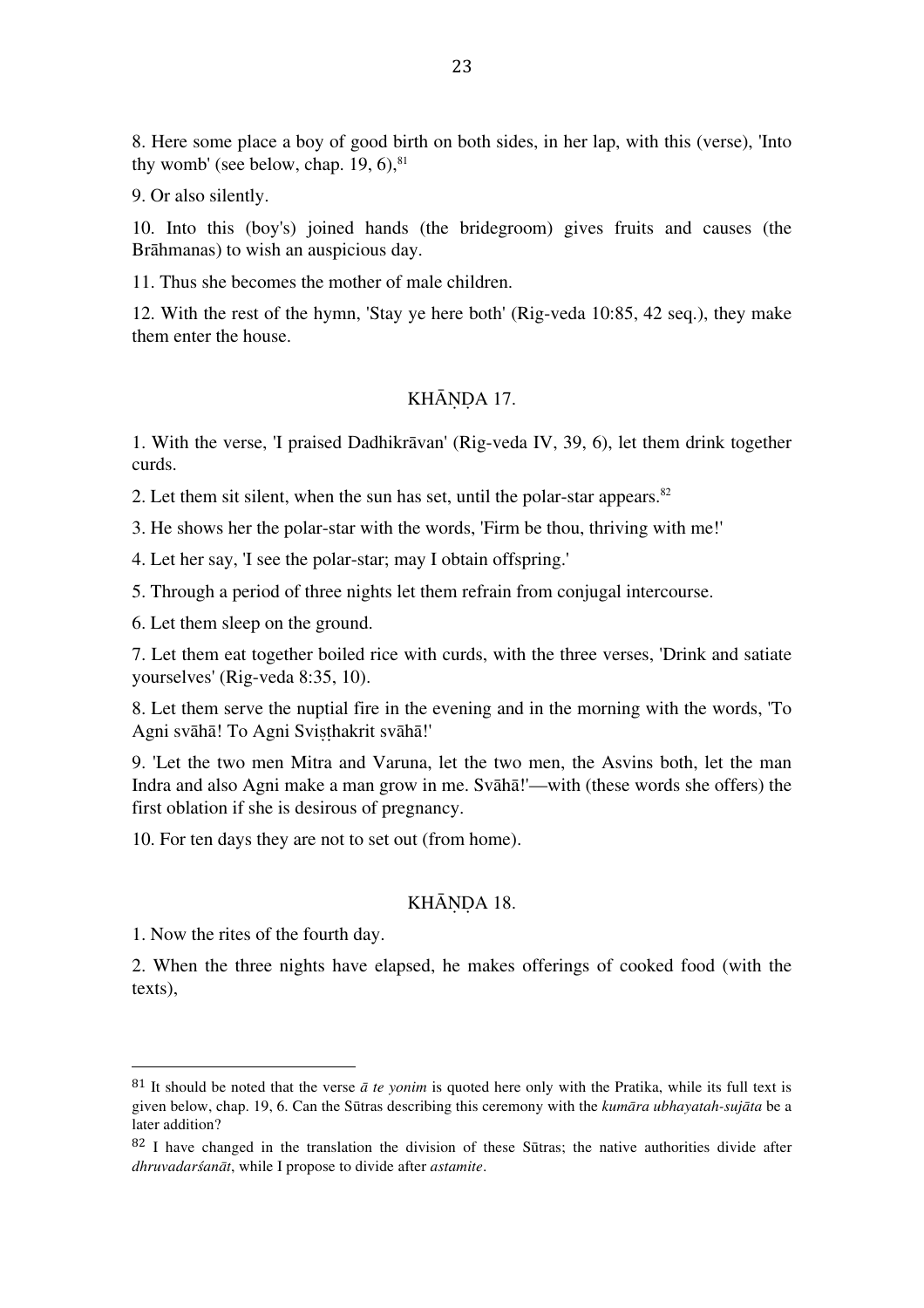3. 'Agni! Thou art expiation; thou art the expiation of the gods. Whatever dwells in her that brings death to her husband, that drive away from her.

'Vāyu! Thou art expiation; thou art the expiation of the gods. Whatever dwells in her that brings sonlessness, that drive away from her.

'Sūrya! Thou art expiation; thou art the expiation of the gods. Whatever dwells in her that brings destruction to the cattle, that drive away from her.

'To god Aryaman the girls have made sacrifice, to Agni; may he, god Aryaman, loosen her from this, and not from that place.

'To god Varuna the girls have made sacrifice, to Agni; may he, god Varuna, &c.

'To god Pūshan the girls have made sacrifice, to Agni; may he, god Pūshan, &c.'

4. The seventh oblation with the verse, 'Prajāpati' (Rig-veda 10:121, 10).

5. The eighth to (Agni) Svisthakrit.

#### KHĀNDA 19.

1. Let him pound the root of the Adhyāndā plant and sprinkle it at the time of her monthly period with the two (verses), 'Speed away from here; a husband has she' (Rigveda 10:85, 21. 22), with svāhā at the end of each, into her right nostril.

2. 'The mouth of the Gandharva Visvāvasu art thou'—with these words let him touch her, when he is about to cohabit with her.

3. When he has finished, let him recite,

4. 'Into thy breath I put the sperm, so-and-so!'

5. Or, 'As the earth is pregnant with Agni, as the heaven is with Indra pregnant, as Vāyu dwells in the womb of the regions (of the earth), thus I place an embryo into thy womb, so-and-so!'

6. Or, 'May a male embryo enter thy womb, as an arrow the quiver; may a man be born here, a son after ten months.

'Give birth to a male child; may after him (another) male be born; their mother shalt thou be, of the born, and (to others) mayst thou give birth.

'In the male verily, in the man dwells the sperm; he shall pour it forth into the woman: thus has said Dhātar, thus Prajāpati has said.

'Prajāpati has created him, Savitar has shaped him. Imparting birth of females to other (women) may he put here a man.

'From the auspicious sperms which the men produce for us, produce thou a son; be a well-breeding cow.

'Roar, be strong, put into her an embryo, achieve it; a male, thou male, put into her; to generation we call thee.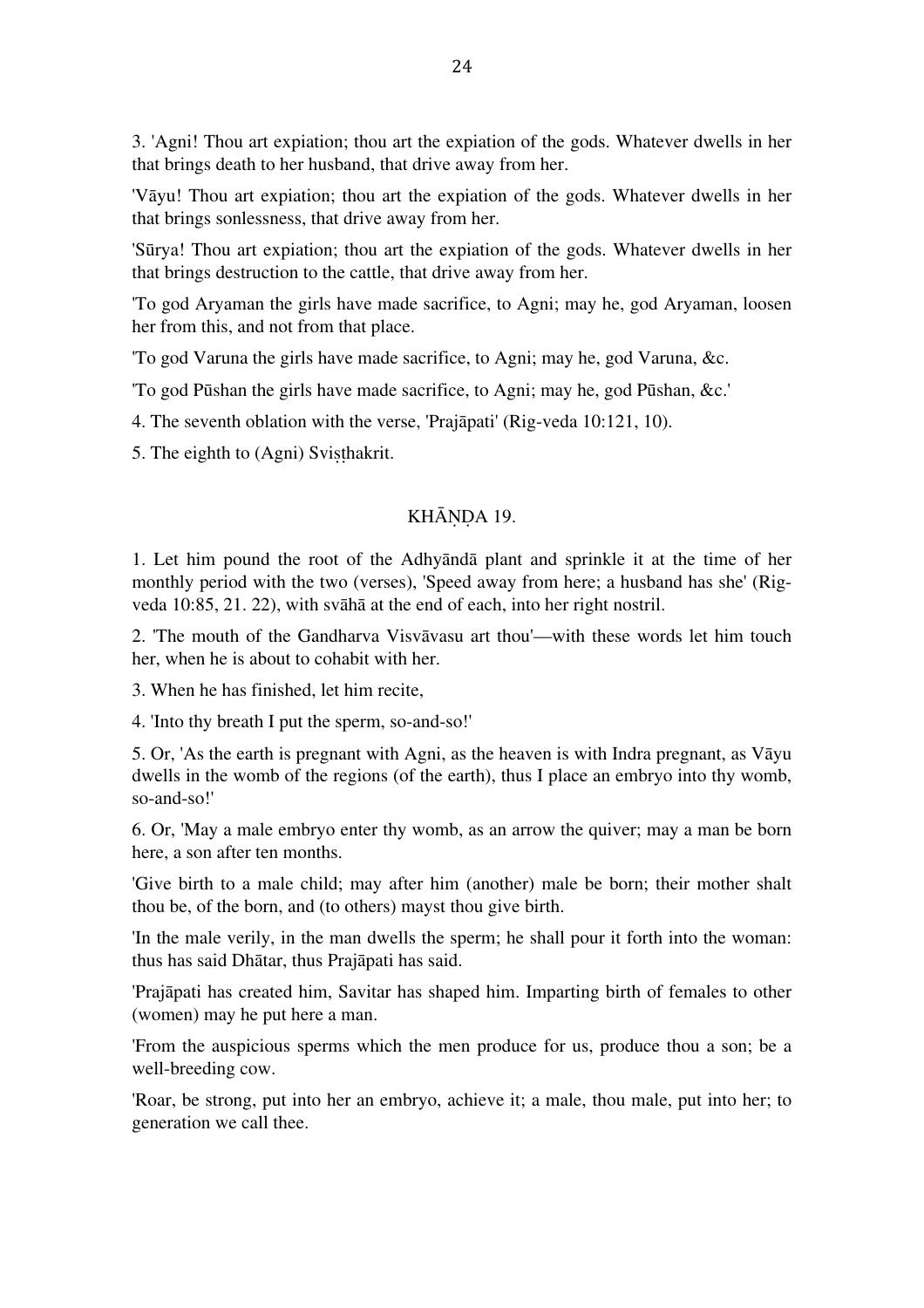'Open thy womb; take in the man's sperm; may a male child be begotten in the womb. Him thou shalt bear; (having dwelt) ten months in the womb may he be born, the most excellent of his kin.'

#### KHĀNDA 20.

1. In the third month the Pumsavana (i.e. the ceremony to secure the birth of a male child),

2. Under (the Nakṣatra) Puṣya or Śravana.

3. Having pounded a Soma stalk, or a Kuśa needle, 83 or the last shoot of a Nyagrodha trunk, or the part of a sacrificial post which is exposed to the fire,

4. Or (having taken) after the completion of a sacrifice the remnants from the Guhū ladle,

5. Let him sprinkle it into her right nostril with the four verses, 'By Agni may good' (Rig-veda I, 1, 3), 'That sperm to us' (III, 4, 9), 'May he succeed who lights fire'  $(V, 37, 40)$ 2), 'Of tawny shape' (II, 3, 9), with Svāhā at the end (of each verse).

# KHĀNDA 21.

1. In the fourth month the Garbharakṣana (i.e. the ceremony for the protection of the embryo),

2. Sacrificing six oblations from a mess of cooked food with (the six verses of the hymn), 'Agni, joined with the prayer' (Rig-veda 10:162),

3. With (the verses), 'From thy eyes, thy nose' (Rig-veda 10:163), verse by verse besmearing her limbs with Ājya salve.

#### KHĀNDA 22.

1. In the seventh month, at her first pregnancy, the Sīmantonnayana (or parting of the hair).

2. He causes her, after she has bathed and put on a (new) garment which has not yet been washed, to sit down behind the fire.

3. He sacrifices, while she takes hold of him, with the Mahāvyāhritis.

4. He cooks a mess of food,

 

5. According to some (teachers) boiled rice with Mudga beans.

<sup>83</sup> On *Kuśakantaka* Nārāyana says, *Kuśakantakam kuso darbhas tasya kantakaḥ sūkī* (sūka,) *tam vā peshayitvā*. I do not understand why the commentators of Pāraskara, whom Professor Stenzler has followed in his translation of Par. I, 14, 4, make *kantaka* equal to *mūla*.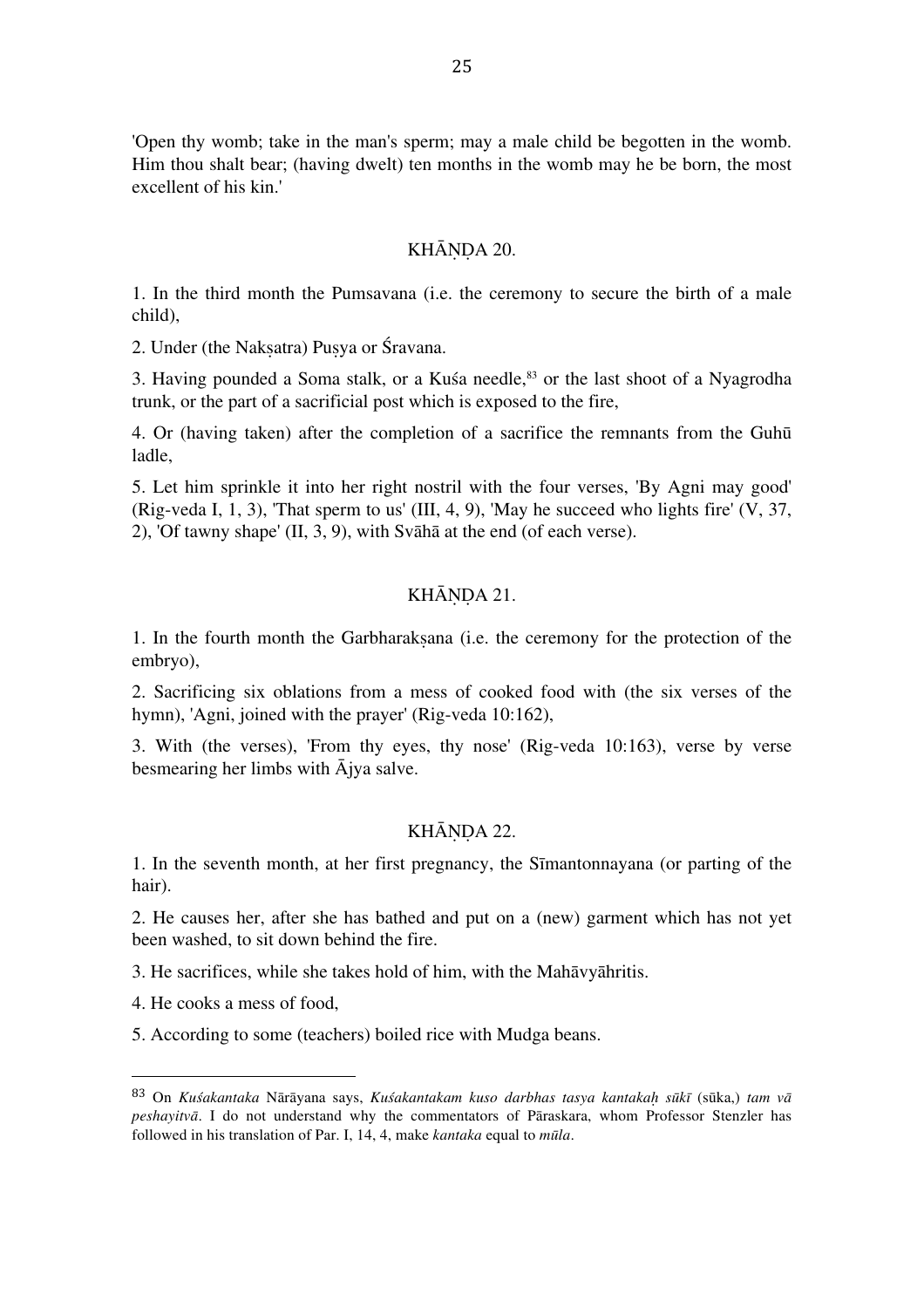6. The implements used and the Nakṣatra should be of male gender.

7. (He then sacrifices with the following texts,) 'May Dhātar give to his worshipper further life and safety; may we obtain the favour of the god whose laws are truthful.

'Dhātar disposes of offspring and wealth; Dhātar has created this whole world; Dhātar will give a son to the sacrificer: to him you shall sacrifice, an offering rich in ghee.'

(Besides) with the three verses, 'Negamesha, fly away' (Rig-veda Khailika sūkta, after 10:184, vol. vi, p. 31), and in the sixth place the verse, 'Prajāpati' (Rig-veda 10:121, 10).

8. (The husband then) parts her hair, upwards, beginning from the middle, with a porcupine's quill that has three white spots, or with a Darbha needle together with unripe Udumbara fruits, with the words, 'Bhūr bhuvah svah.'

9. He lays down (the thing he has used) in her lap,

10. Ties (the fruits) to a string of three twisted threads<sup>84</sup> and fastens them to her neck with the words, 'Rich in sap is this tree; like the sappy one be thou fruitful.'

11. (The husband) then says to lute-players, 'Sing ye the king'. 85

12. 'Or if anybody else is still more valiant.'

13. Having poured fried grain into a water-pot, let him cause her to drink it with the six verses, 'May Vishnu take care of thy womb,' 'I call Rākā' (Rig-veda 10:184, 1; II, 32, 4- 8).

14. Let him then touch her (with the words),

15. 'The winged one art thou, the Garutmat; the Trivrit (stoma) is thy head, the Gāyatra thy eye, the metres thy limbs, the Yajus thy name, the Sāman thy body.' 86

16. Let him cause her to sing merrily. 87

17. Wearing, if she likes, many gold ornaments.

18. A bull is the fee for the sacrifice.

# KHĀNDA 23.

1. Let him pound the roots of the plants kākātanī, makakakātanī, kosātakī, of the eggplant, and of the indigo plant, and besmear (therewith) the place in which she is going to be confined, in order to drive away the Rakṣasas.

<sup>84</sup> Nārāyana:— *tisribhis tantubhir vritte sūtre udumbaraphalāni …… gale ……. badhnāti*. I have translated accordingly. Pāraskara I, 15, 6 uses the same expression trivrit. Professor Stenzler says in his note on that passage that, according to Sāṅkhāyana, he would have to tie the things with a threefold string to the neck of the woman, as if Sāṅkhāyana's statement were different from that of Pāraskara. But both authors have the same word, and only the commentators differ in their explanations thereof.

<sup>85</sup> Āśvalāyana more explicitly says (I, 14, 6), *Somam rājānam samgāyetām iti.*

<sup>86</sup> Vājasaneyi Samhitā XII, 4

<sup>87</sup> Nārāyana:— *modamānīm harshayuktām tam māṅgalikair gītair gāyayet . . . mahāhemavatīm bahvābharanayuktām vā gāyayet.*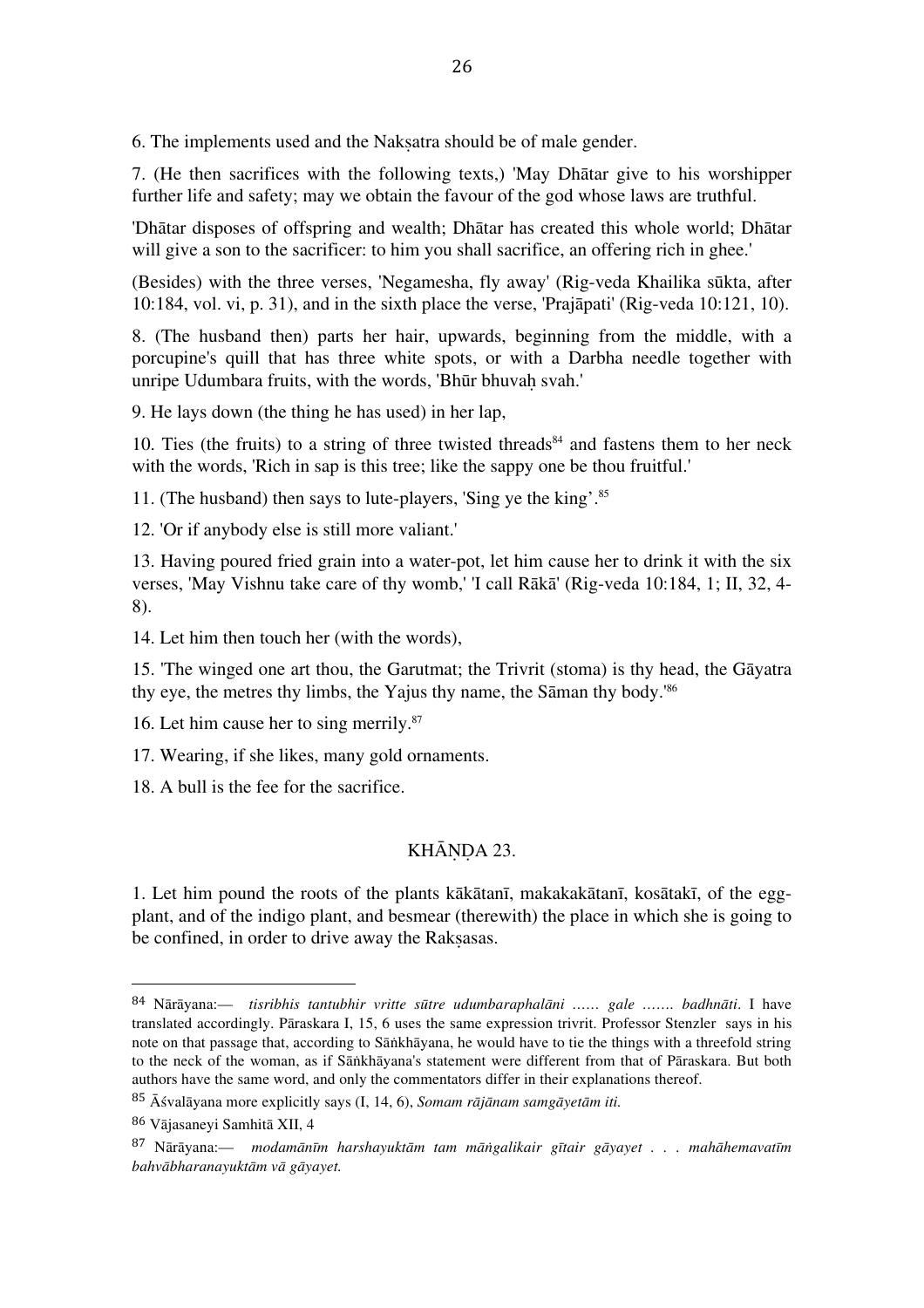# KHĀNDA 24.

1. Now the Jātakarman<sup>88</sup> (i.e. birth-ceremony for the new-born child).

2. Let (the father) breathe three times on the new-born child and then draw in his breath with the words, 'Draw in your breath with the Rik, breathe within with the Yajus, breathe forth with the Sāman.'

3. Let him mix together butter and honey, milk curds and water, or grind together rice and barley, and give it to eat (to the child) thrice from gold (i.e. from a golden vessel or with a golden spoon),

4. With (the verse), 'I administer to thee honey food for the festival, the wisdom ("veda") raised by Savitar the bountiful; long-living, protected by the gods, live a hundred autumns in this world, so-and-so!'(with these words) he gives him a name beginning with a sonant, with a semivowel in it, consisting of two syllables, or of four syllables, or also of six syllables; he should take a krit (suffix), not a taddhita.

5. That (name only) his father and his mother should know.

6. On the tenth day a name for common use, which is pleasing to the Brāhmanas.

7. Let him pulverise black and white and red hairs of a black o10:intermix (that powder) with those four substances (see Sūtra 3), and give it to eat (to the child) four times: such (is the opinion of) Māndūkeya.

8. If he likes (let him do so) with the words, 'Bhūh! The Rig-veda I lay into thee, soand-so, svāhā!

'Bhuvah! The Yajur-veda I lay into thee, so-and-so, svāhā!

'Svah! The Sāma-veda I lay into thee, so-and-so, svāhā!

'Bhūr bhuvah svah! Vākovākya (colloquies), Itihāsa, and Purāna—Om! All the Vedas I lay into thee, so-and-so, svāhā!'

9. The production of intelligence (is performed) by thrice saying in his right ear, 'Speech!'

10. And let him recite over (the child the following text), 'Speech, the goddess, united with mind, together with breath, the child, uttered by Indra—may she rejoice in thee, the goddess, for the sake of joy, the great one, the sweet sounding, the music, full of music, the flowing, self-produced.'

11. Let him tie a piece of gold to a hempen string,

- 12. And bind it to (the child's) right hand<sup>89</sup> until (the mother) gets up (from childbed).
- 13. After the tenth day let him give it to the Brāhmanas,

<sup>88</sup> Nārāyana observes that, as it is prescribed below (chap. 25, 4) that a mess of food is to be cooked in the sūtikāgni, here the sūtikāgni is established, and sacrifice is performed therein. The Sūtra I, 25, 4, from which it is to be inferred that the sūtikāgni should be kept, is considered, accordingly, as a *jñāpaka* (see Professor Bühler's notes on Āpastamba I, II, 7; Gautama p. 50 I, 31; Nārāyana's note on chap. 25, 4, p. 133 of the German edition).

<sup>89</sup> *Bālasya dakṣine haste*. — Nārāyana.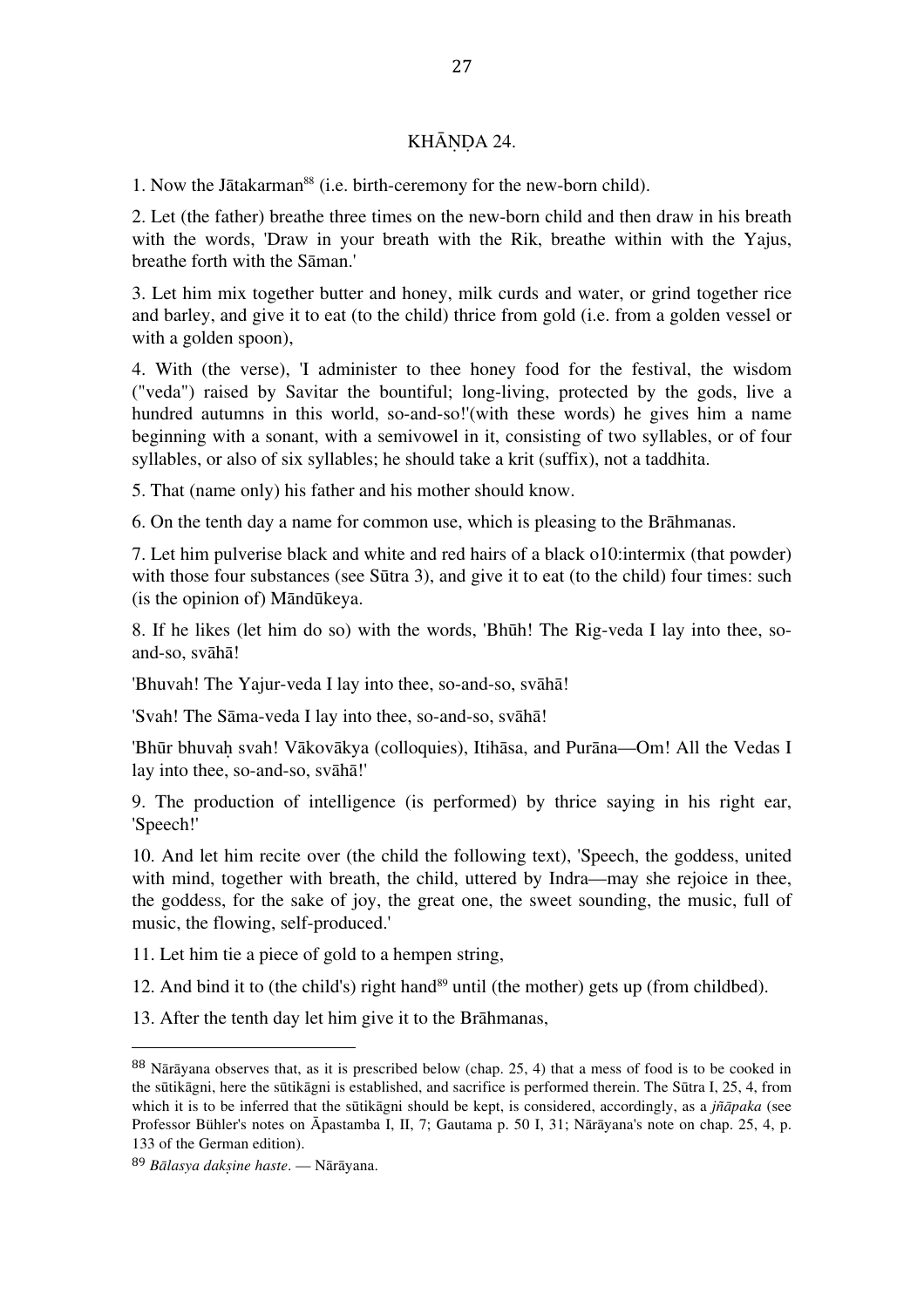14. Or keep it himself.

## KHĀNDA 25.

1. After ten days the getting  $up<sup>90</sup>$  (of the mother from childbed).

2. Father and mother with washed heads, wearing (new) clothes which have not yet been washed;

3. And so also the child.

4. Let (the father) cook a mess of food in that same fire that has been kept from her confinement. 91

5. And let him make oblations to the Tithi of (the child's) birth and to three constellations with their (presiding) deities.

6. Let him place in the middle the oblation to that constellation under which (the child) is born; the deity, however, is constantly to precede (the corresponding Naksatra).

7. (He then makes two other oblations with the verses,) '(May) this Agni, the excellent one, (give) thee to-day life for (our) prayers; give us life that we may live long,'—(and,) 'Life-giving, Agni, be strong by Havis; may thy face and thy seat be full of ghee; drinking ghee, the sweet honey of the cow, protect, as a father (protects) his son, here so-and-so' The tenth oblation of the mess of cooked food with the verse, 'Thou, Soma, givest bliss to the old one' (Rig-veda I, 91, 7). $\frac{92}{3}$ 

8. Having pronounced aloud (the child's) name,

9. And caused the Brāhmanas to say auspicious words,

10. And having sacrificed in the same way every month to the Tithi of (the child's) birth,

11. He sacrifices, when one year has expired, on the (ordinary) domestic fire. 93

# KHĀNDA 26.

1. To Agni, to the Krittikās. 94

 

2. To Prajāpati, to Rohinī.

 $90$  After ten days the impurity (assuca) that falls on the mother at her confinement, ceases; see Gautama XIV, 16; Manu V, 62; Vasistha IV, 21.

<sup>91</sup> Comp. the note on chap. 24, 1.

<sup>92</sup> The first Mantra is corrupt; in the Āśvalāyana-Śrauta-sūtra (II, 10, 4) its text runs thus, *āyush te viśvato dadhad ayam agnir varenyah*, &c. Comp. Atharva-veda VII, 53, 6.

<sup>93</sup> 'The words "every month" (Sūtra 10) retain their value p. 53(here also). Thus the sūtikāgni is to be kept through one year. After the lapse of that year one should sacrifice every month on the domestic fire as long as his life lasts. As it is said "in the domestic fire," the sūtikāgni is not to be kept any longer.' Nārāyana.

 $94$  This chapter is not found in the Sāmbavya-Grihya, and Nārāyana expressly designates it as ksepaka khanda. It is a sort of appendix to the Sūtras 25, 5. 6; a sacrifice having there been prescribed to three Naksatras with their presiding deities, an enumeration of the Naksatras and deities is here given.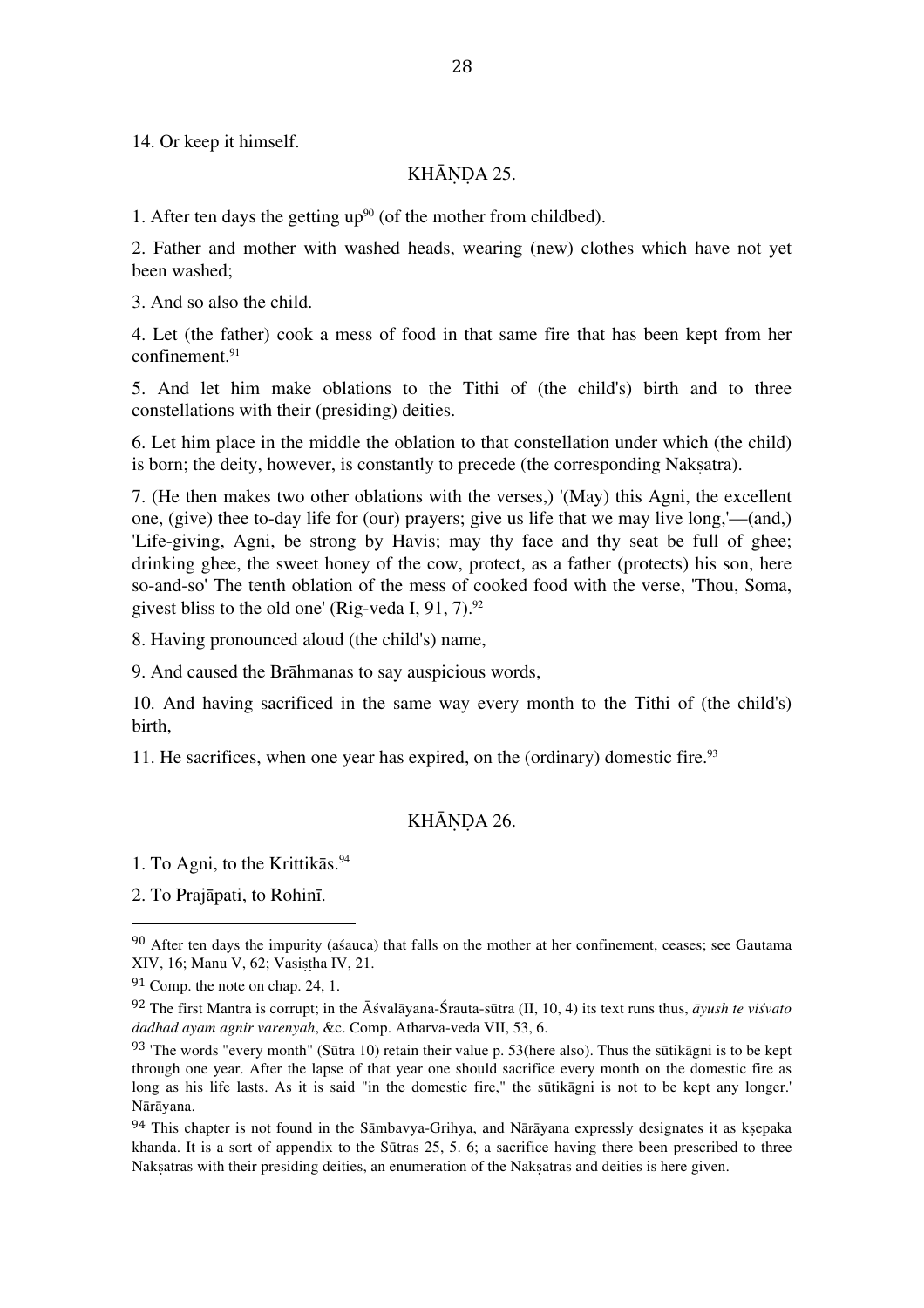- 3. To Soma, to Mrigasiras.
- 4. To Rudra, to the Ārdrās.
- 5. To Aditi, to the two Punarvasus.
- 6. To Brihaspati, to Puṣya.
- 7. To the Serpents, to the Asleshās.
- 8. To the Manes, to the Maghās.
- 9. To Bhaga, to the two Phalgunīs.
- 10. To Aryaman, to the two Phalgunīs.
- 11. To Savitar, to Hasta.
- 12. To Tvasthar, to Kitrā.
- 13. To Vāyu, to Svāti.
- 14. To Indra and Agni, to the two Visākhās.
- 15. To Mitra, to Anurādhā.
- 16. To Indra, to Jyestha.
- 17. To Nirriti, to Mūla.
- 18. To the Waters, to the Ashādhās.
- 19. To the Visve devās, to the Ashādhās.
- 20. To Brahman, to Abhijit.
- 21. To Vishnu, to Śravana.
- 22. To the Vasus, to the Dhanisthas.
- 23. To Varuna, to Satabhishag.
- 24. To Aga ekapad, to the Proṣṭhapadās.
- 25. To Ahi budhnya, to the Prosthapadās.
- 26. To Pūshan, to Revatī.
- 27. To the two Asvins, to the two Asvinīs.
- 28. To Yama, to the Bharanīs.

# KHĀNDA 27.

- 1. In the sixth month the Annaprāsana (i.e. the first feeding with solid food).
- 2. Goat's meat, if he is desirous of nourishment,
- 3. Meat of partridge, if desirous of holy lustre,
- 4. Fish, if desirous of swiftness,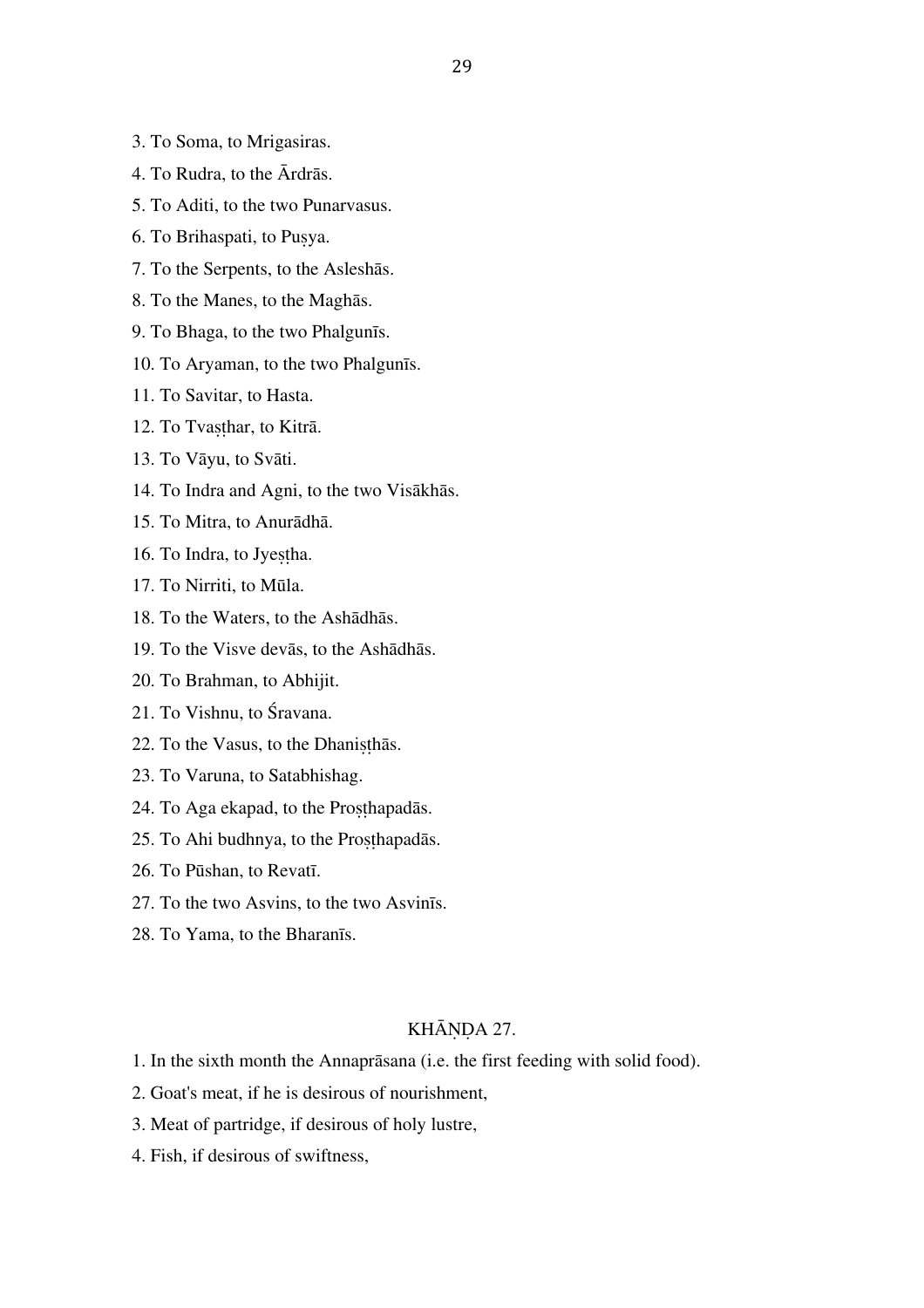5. Boiled rice with ghee, if desirous of splendour—

6. (Such) food, prepared with milk curds, honey, and ghee, he should give (to the child) to eat.

7. After he has made oblations with (the verses), 'Lord of food, give us food, painless and strong; bring forward the giver; bestow power on us, on men and animals;' 'Whatsoever' (Rig-veda IV, 12, 4); 'Even of great' (ibid. 5), 'Him, Agni, (lead) to long life and splendour; sharp strength (mayst thou), Varuna, king Soma, protection may Aditi, like a mother, afford to him, and all the gods that he may reach old age'—

8. And has recited over (the child) the verse, 'Powers of life, Agni' (Rig-veda I10:66, 19),

9. And has set him down on northward pointed Kuśa grass with (the verse), 'Be soft, O earth' (Rig-veda I, 22, 15)—

10. The act of feeding is performed with the Mahāvyāhritis.

11. Let the mother eat the remnant.

# KHĀNDA 28.

1. After one year the Cūdākarman<sup>95</sup> (i.e. the tonsure of the child's head);

2. Or in the third year;

3. In the fifth for a Kṣatriya;

4. In the seventh for a Vaiśya.

 

5. Having placed the fire (in the outer hall; see chap. 5, 2)—

6. And having filled vessels with rice and barley, sesamum seeds and beans,

7. And having put down northwards bull-dung and a layer of Kuśa grass for receiving the hair, a mirror, fresh butter, and a razor of copper,

8. He pours cold water into warm with (the verse), 'Mix yourselves, ye holy ones, with your waves, ye honied ones, mixing milk with honey, ye lovely ones, for the obtaining of wealth.'

9. 'May the waters moisten thee for life, for old age and splendour. The threefold age of Gamadagni, Kasyapa's threefold age, the threefold age of Agastya, the threefold age that belongs to the gods, that threefold age I produce for thee! so-and-so!'—with these words he sprinkles the right part of his hair three times with lukewarm water.

10. Having loosened the tangled locks, according to some (teachers), with a porcupine's quill,

11. And having anointed (his hair)with fresh butter,

<sup>95</sup> cūlākarman literally means, the preparing of the lock or the locks (left when the rest of the hair is shaven).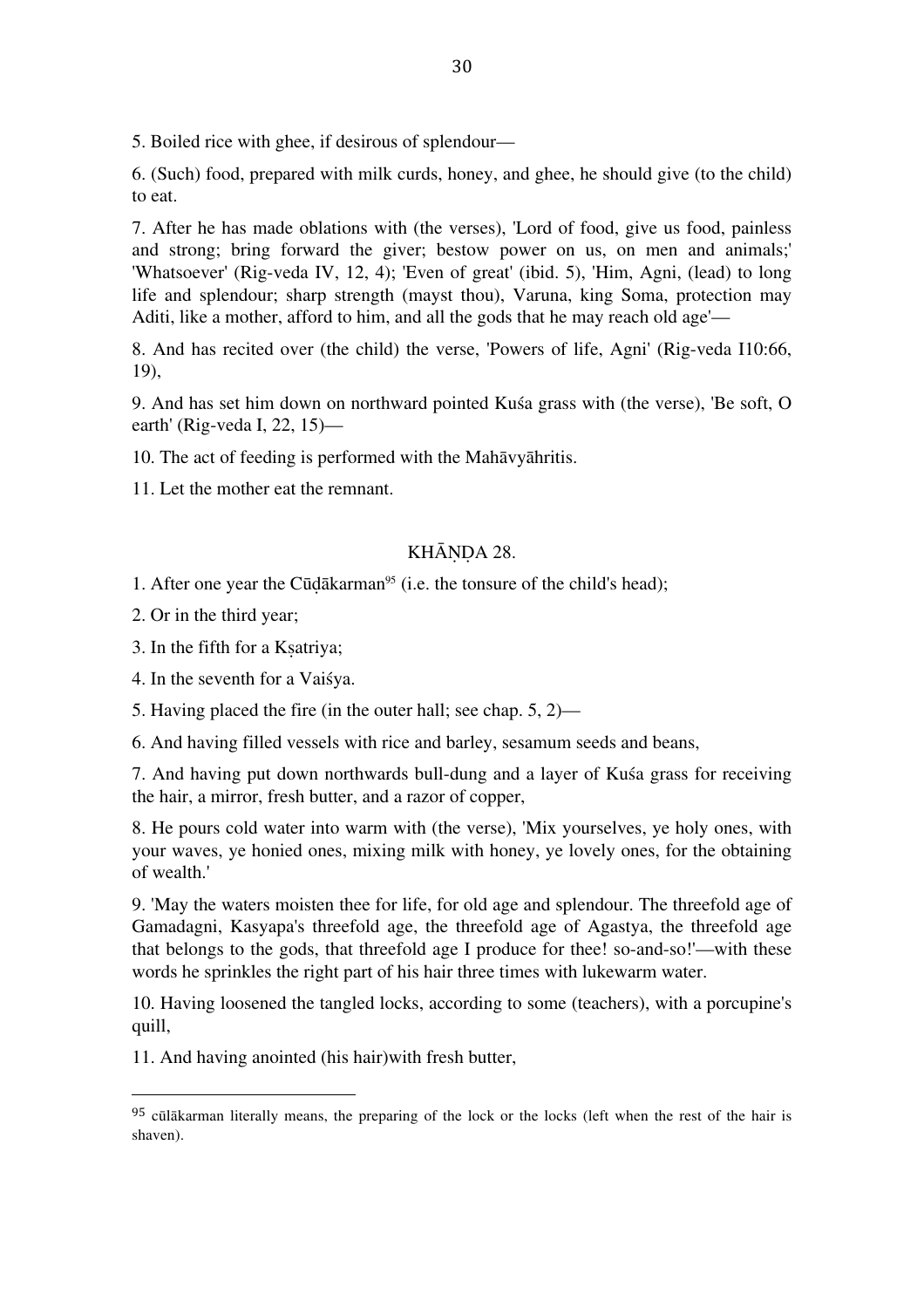12. He puts a young Kuśa shoot among (the hairs) with the words, 'Herb, protect him!'

13. Having touched the hair and the Kuśa shoot with the mirror,

14. He takes up the copper razor with the words, Sharpness art thou; the axe is thy father. Do no harm to him!'

15. With (the words), 'The razor with which in the beginning Savitar, the knowing one, has shaven the beard of king Varuna, and with which Dhātar Brihaspati has shaven Indra's head, with that, ye Brāhmanas, shave this (head) to-day; blessed with long life, with old age be this man so-and-so!' he cuts the tips of the hairs and the Kuśa shoot.<sup>96</sup>

16. In the same way a second time; in the same way a third time.

17. In the same way twice on the left side.

18. Under the armpits a sixth and a seventh time at the Godānakarman (ceremony of shaving the beard).

19. The Godānakarman is identical with the Cūḍākarman,

20. (It is to be performed) in the sixteenth or in the eighteenth year.

21. At the third turn of shaving, however, he gives a cow and a garment that has not yet been washed.

22. Silently the rites (are performed) for girls.

 

23. To the north-east, in a place covered with herbs, or in the neighbourhood of water they bury the hairs in the earth.

24. To the barber the vessels of grain. To the barber the vessels of grain.<sup>97</sup>

<sup>&</sup>lt;sup>96</sup> The parallel texts show that instead of Brihaspatir we have to read Brihaspater, instead of adya, asya. So the correct translation would be, '. . . with what Dhātar has shaven Brihaspati's and Indra's head, with that do ye Brāhmanas shave this head of this (child).' <sup>97</sup> See Sūtra 6.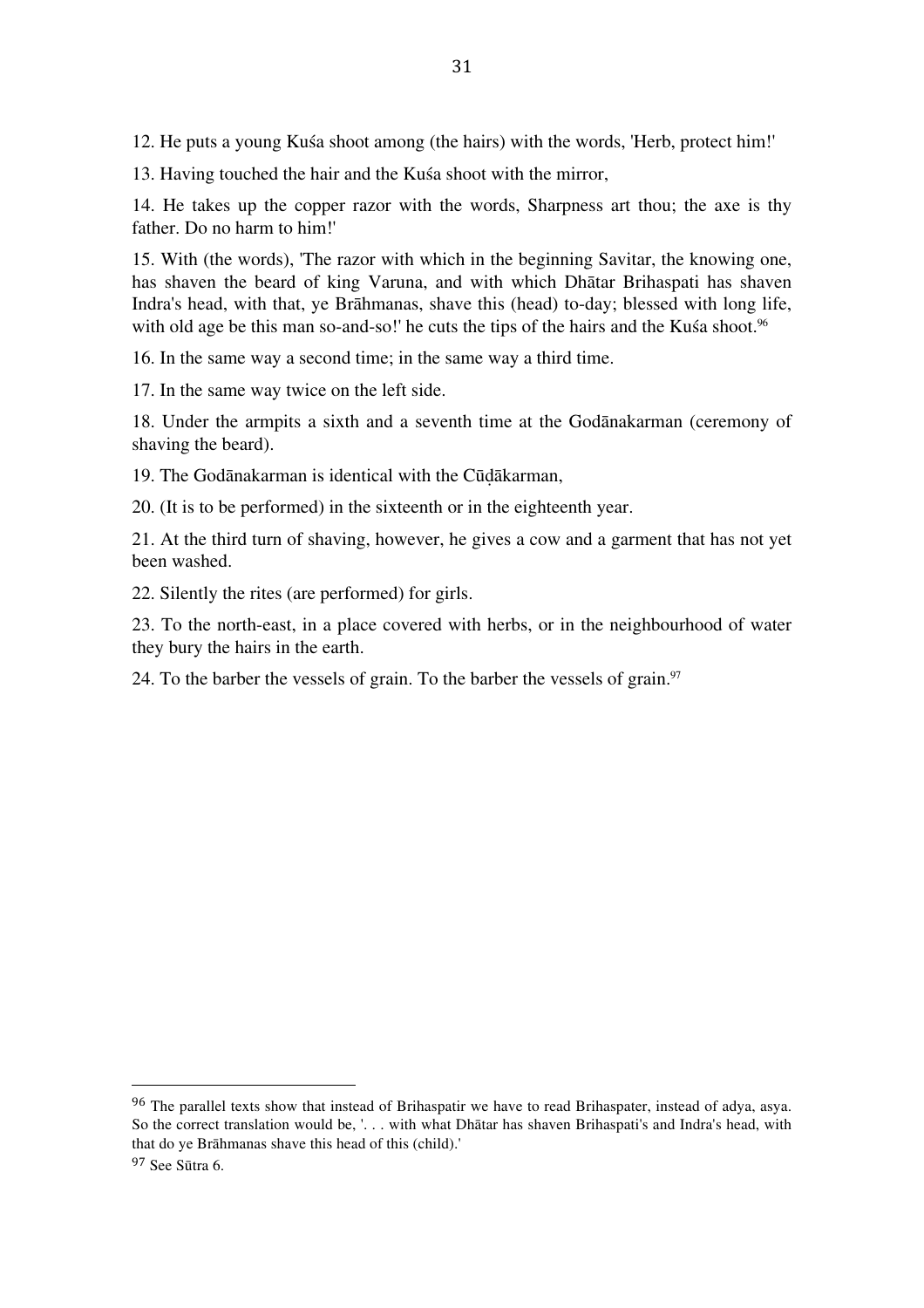# ADHYĀYA 2, KHĀNDA 1.

- 1. In the eighth year after the conception let him initiate<sup>98</sup> a Brāhmana,
- 2. With an antelope-skin,
- 3. Or in the tenth year after the conception.
- 4. In the eleventh year after the conception a Kṣatriya with the skin of a spotted deer,
- 5. In the twelfth year after the conception a Vaiśya with a cow-hide.
- 6. Until the sixteenth year the time has not passed for a Brāhmana,
- 7. Until the twenty-second for a Ksatriya,
- 8. Until the twenty-fourth for a Vaiśya.
- 9. After that (time has passed), they become *patita-sāvitrīka* (men who have lost their right of learning the Sāvitrī).
- 10. Let them not initiate such men,
- 11. Nor teach them,
- 12. Nor perform sacrifices for them,
- 13. Nor have intercourse with them.

 

14. Or (let them initiate students of) all (castes) wearing a (new) garment that has not yet been washed. And wearing a girdle. 99

<sup>&</sup>lt;sup>98</sup> With regard to the standing terminology of the Upanayana, or the initiation of the student, we may observe that *upa-nī* does not mean, 'to introduce a student to his teacher.' The texts clearly point to another translation of upa-nī, for they show that the person that introduces the student (*upanayati* or *upanayate*; the middle is used very frequently, for instance, Satapatha Brāhmana XI, 5, 4, 1; Sāṅkh. II, I, 25) is not the father or a relation of the youth who could be supposed to lead him to the teacher, but the teacher himself; he introduces (*upanayati*) him to the brahmacārya, or introduces him with himself, and the student enters upon (*upaiti*) the brahmacārya, or enters with (*upaiti*) the teacher; he who has thus entered upon studentship, is consequently designated as *upeta* (Sāṅkh. IV, 8, 1; Pāraskara III, 10, 10), and for the initiation, which is usually called upanayana, occasionally also the word upāyana is used. We may add that the Buddhist terminology regarding the entering into the order or upon a life of righteousness is clearly connected with that followed, for instance, in the dialogue between Saukeya and Āruni. As Saukeya there says, *upāyāni bhagavantam,* we frequently read in the Pāli books expressions like this, *upemi Buddham saranam dhammañ kāpi anuttaram*, &c. (Dhammap. Atthakathā,), and as Āruni replies, *ehy upehi*, Buddha says to those who wish to be ordained, *ehi bhikkhu, svākkhāto dhammo,* c*ara brahmacariyam*, &c. (Mahāvagga I, 6, 32, &c.; S.B.E., vol. xiii, p. 74, note).

The counting of the years not from the birth but from the conception occurs both in the Brahmanical and in the Buddhist ordinances. Several Grihya texts (for instance, Āsv. I, 19, 1. 2) admit both ways of counting the years. The number of years given for the Upanayana of persons of the three castes (Brāhmanas 8-16, Kṣatriyas 11-22, Vaiśyas 12-24) is evidently derived from the number of syllables of the three metres which are so very frequently stated to correspond to the three castes, to the three gods or categories of gods (Agni, Indra, Visve devās) &c., viz. the Gāyatrī, the Tristubh, and the Jagatī. This is a very curious example, showing how in India phantastical speculations like those regarding the mystical qualities of the metres, were strong enough to influence the customs and institutions of real life.

<sup>99</sup> This Sūtra should rather be divided into two, as indicated in the translation. As to the *mekhalā* (girdle) comp. below, chap. 2, 1.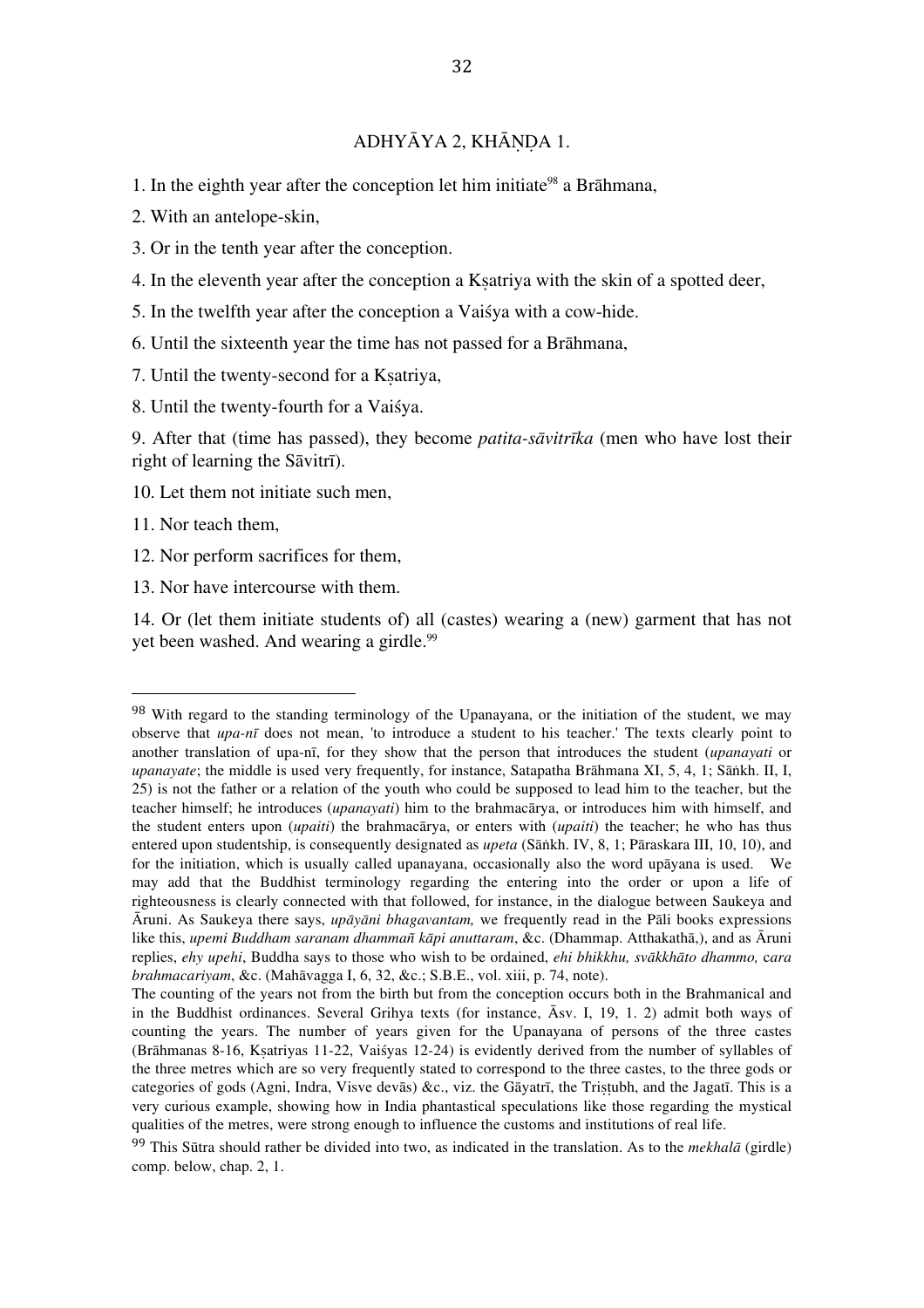- 16. That of a Kṣatriya (shall be) a bowstring,
- 17. That of a Vaiśya a woollen thread.
- 18. The staff of a Brāhmana (shall be) made of Palāsa or of Bilva wood,
- 19. That of a Kṣatriya of Nyagrodha wood,
- 20. That of a Vaiśya of Udumbara wood.
- 21. That of the Brāhmana shall reach the tip of the nose,
- 22. That of the Kṣatriya the forehead,
- 23. That of the Vaiśya the hair.

 

24. Or all (sorts of staffs are to be used) by (men of) all (castes).

25. Whatsoever (the student) wears at his initiation, is at the disposal of the teacher.

26. Having had him shaved all round (his head) he should initiate him.<sup>100</sup>

27. After (the student) has washed and adorned himself,

28. (And) after (the teacher) has sacrificed, both station themselves behind the fire, the teacher with his face turned to the east, the other with his face to the west. 101

29. Let him initiate him standing while (the other also) stands.

30. ['The firm, powerful eye of Mitra, glorious splendour, strong and prosperous, a chaste, flowing vesture, this skin I put on, a valiant (man).'] 102

# KHĀNDA 2.

1. 'Here has come to us, protecting (us) from evil words, purifying our kin as a purifier, clothing herself, by (the power of) inhalation and exhalation, with strength, this friendly goddess, this blessed girdle'—with these words, three times repeated, he ties the girdle from left to right thrice round.

2. (There should be) one knot, or also three, or also five. 103

<sup>100</sup> After the introductory remarks given in the preceding Sūtras the ritual itself of the Upanayana is now described.

<sup>101</sup> Nārāyana:— *hutvā'nādesaparibhāshātaḥ* (see above, I, 12, 13) *purastātsamjñakam hutvā agnim sthāpitāgnim* (see above, I, 5, 2) *gaghanena . . . tiṣṭhatah*.

<sup>102</sup> This Sūtra is wanting in most of the MSS. It contains the Mantra with which the Ajina (the hide mentioned in Sūtras 2, 4, 5 of this chapter) is put on. Nārāyana gives the Mantra which he says is taken from the Mādhyandina-Grihya (in the Pāraskara-Grihya it is not found), after chap. 2, 3, and he states that the corresponding act to which it belongs has its place after the rites concerning the girdle (chap. 2, 1) and the sacrificial cord (2, 3).

<sup>103</sup> Rāmacandra: 'Let him make one, or three, or five knots, according to (the student's) Ārsheya,' i.e. accordingly as he belongs to a family that invokes, in the Pravara ceremony, one, or three, or five Rishis as their ancestors.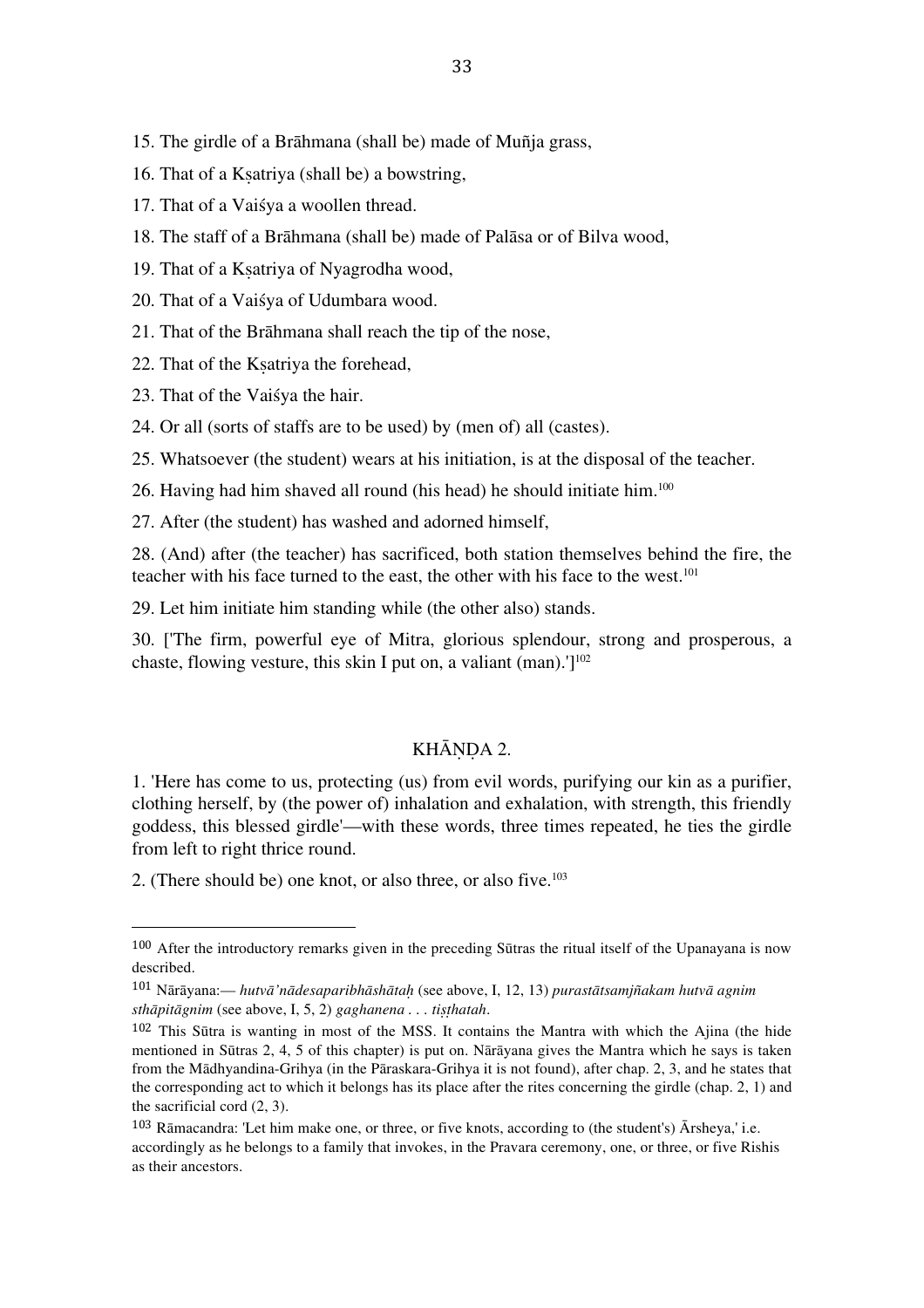3. He adjusts the sacrificial cord with (the words), 'The sacrificial cord art thou. With the cord of the sacrifice I invest thee.'

4. He fills the two hollows of (his own and the student's) joined hands (with water), and then says to him: 'What is thy name?' 104

5. 'I am so-and-so, sir,' says the other.

- 6. 'Descending from the same Rishis?' says the teacher. 105
- 7. 'Descending from the same Rishis, sir,' says the other.

8. 'Declare (that thou art) a student, sir.'

9. 'I am a student, sir,' says the other.

10. With the words, 'Bhūr bhuvah svah' (the teacher) sprinkles thrice with his joined hands (water) on the joined hands (of the student),

11. And seizing (the student's) hands with (his own) hands, holding the right uppermost, he recites. 106

12. 'By the impulse of the god Savitar, with the arms of the two Asvins, with Pūshan's hands I initiate thee, so-and-so'

13. Those who are desirous of a host (of adherents, he should initiate) with (the verse), 'Thee, (the lord) of hosts' (Rig-veda II, 23, 1).

14. Warriors with (the verse), 'Come here, do not come to harm' (Rig-veda 8:20, 1).

15. Sick persons with the Mahāvyāhritis.

<sup>104</sup> Nārāyana:— *Ācārya ātmano mānavakasya cāñjalī udakena pūrayitvā, &c.*

 $105$  A similar dialogue between the teacher and the student at the Upanayana is given in the Kausikasūtra. The student there says, 'Make me an *Ārsheya* (a descendant of the Rishis) and one who has relations, and initiate me.' And the teacher replies, 'I make thee an Ārsheya and one who has relations, and I initiate thee.' As in this passage of the Kausika-sūtra the teacher is represented as having the power of making, by the Upanayana ceremony, an Ārsheya of the student, thus, according to the view expressed by Professor Weber (loc. cit., p. 72 seq.), Sāṅkhāyana would even give it into the teacher's power to make the student his samānārsheya, i.e. to extend his own Ārsheya on as many pupils as he likes. Professor Weber understands the sixth Sūtra so that the teacher would have to say, *samānārsheyo bhavān brūhi* (Nārāyana: bhayān brūhīti brahmacārī bhayān brūhīty atah [Sūtra 8] simhāyalokana*nyāyenātrānushajyate*. According to Rāmacandra's Paddhati he is only to say samānārsheyah). The student answers, *samānārsheyo 'ham bho*; Professor Weber, who supplies the imperative *asāni*, translates this, 'May I have the same Ārsheya, sir!'

I think it more natural to simply translate the teacher's question, 'Art thou samānārsheya?' (or, supplying bhavān brūhi from Sūtra 8, 'Declare that thou art samānārsheya'), and the student's reply, I am samānārsheya, sir!' Thus we ought possibly to consider these formulas, which state a fictitious, ideal *samānārsheyatva* of the teacher and the students as a trace, and as far as I can see as the only trace, of an ancient rule requiring a real samānārsheyatva of teacher and student. As long as the ritual differences between the different Gotras, of which, as is well known, only a few traces have survived in the Vedic tradition, had retained their full importance, it can indeed scarcely have been considered as admissible that a young Brāhmana should be confided to the guidance of a teacher who sacrificed and invoked the gods in another way than the customs of the pupil's own family required.

<sup>106</sup> Nārāyana:— *dakṣinottarābhyām dakṣina uttara upari yayos tau dakṣinottarau, &c*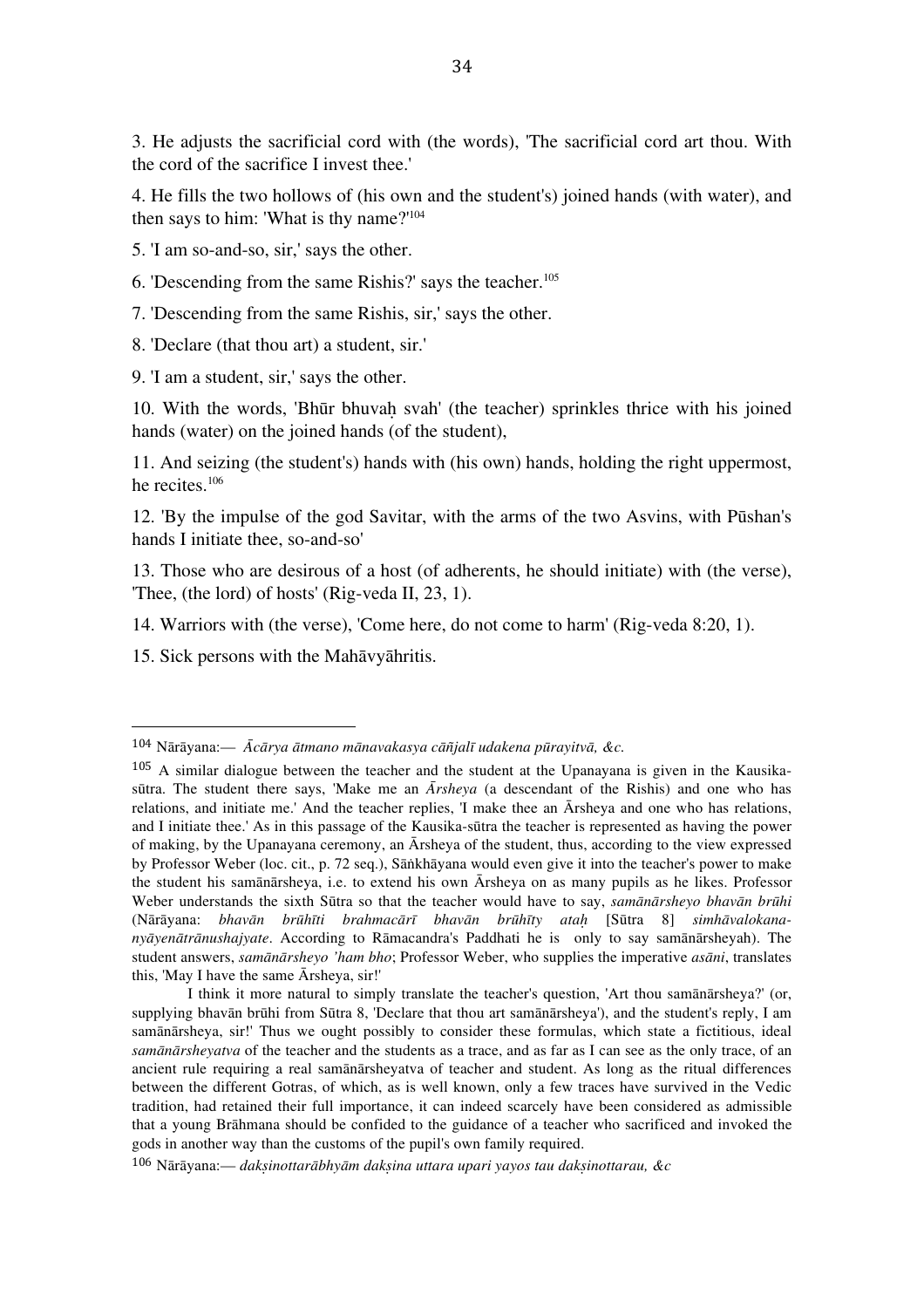# KHĀNDA 3.

1. 'Bhaga has seized thy hand, Savitar has seized thy hand, Pūshan has seized thy hand, Aryaman has seized thy hand. 107 Mitra art thou by right, Agni is thy teacher, and I, soand-so,<sup>108</sup> both of us. Agni, I give this student in charge to thee. Indra, I give this student in charge to thee. Sun, I give this student in charge to thee. Visve devās, I give this student in charge to you, for the sake of long life, of blessed offspring and strength, of increase of wealth, of mastership of all Vedas, of renown, of bliss.'

2. 'In Indra's course I move; in the sun's course I move after him'—with these words he turns round from left to right.<sup>109</sup>

3. And grasping down with the span of his right hand over (the student's) right shoulder he touches the place of his heart with the words, 'May I be dear to thy inviolate heart.'

4. Having silently turned round from right to left,

5. And then laying his hand with the fingers upwards on his (i.e. the student's) heart, he recites: 110

# KHĀNDA 4.

1. 'Under my will I take thy heart; my mind shall thy mind follow; in my word thou shalt rejoice with all thy heart; may Brihaspati join thee to me.'

2. 'Thou art the Brahmacārin of Kāma, so-and-so!' 111

 

3. With the same text (see chap. 3, 2) he turns round as before,

<sup>107</sup> The text of the Mantra shows that the Ācārya here seizes the hand of the Brahmacārin; comp. Āśvalāyana I, 20, 4-6, where it is stated that he seizes the student's hand together with the thumb, quite in the way prescribed for the wedding at Sāṅkh. I, 13, 2. Comp. also Pāraskara II, 2, 1 7. Nārāyana: *mānavakasya grihītasamputa evācāryo Bhagas ta imam mantram japan, &c.*

<sup>108</sup> Nārāyana: 'Instead of *asau* (so-and-so) he puts the name of the student in the vocative case.' I think rather that the teacher here pronounced his own name. Comp. asāv aham bho, chap. 2, 5, &c., and the Mantra in Pāraskara II, 2, 20.

<sup>109</sup> Literally, 'he turns round, following his right arm.' Nārāyana here has the following note, *'Ācāryo bator dakṣinam bāhum hastam aindrīm āvritam iti mantrenānvāvartayet. ayam arthah, ācārya imam mantram japtvā tam batum ca vā*c*ayitvā pradakṣināvartam* c*ārayet.*' I believe that the commentator here, as he frequently does, instead of interpreting the text of Sāṅkhāyana, fathers on him statements belonging to other Sūtras, in this case probably to Āśvalāyana I, 20, 9. As our text has not *anvāvartya* but *anvāvritya*; and in the Mantra not *āvartaśva* but *āvarte*, we must conclude that he turned round himself, and, as far as the statements of the text go, did not cause the pupil to do so.

<sup>110</sup> The gesture is the same as that prescribed in the Pāraskara-Grihya I, 8, 8 to the bridegroom at the wedding; the Mantra there is identical with Sāṅkh. II, 4, 1, the only difference consisting in the name of the god who is invoked to unite the two: at the wedding this is Prajāpati, of course, because he is 'lord of offspring,' at the Upanayana, Brihaspati, the Brāhmana among the gods. It is very natural that at the Upanayana and at the Vivāha, which both are destined to establish an intimate union between two persons hitherto strangers to each other, a number of identical rites should occur, for instance, the seizing of the hand; see the note on Sūtra 1.

<sup>111</sup> As to *Kāmasya brahmacāryasi*, see my remarks in the Introduction, p. 9.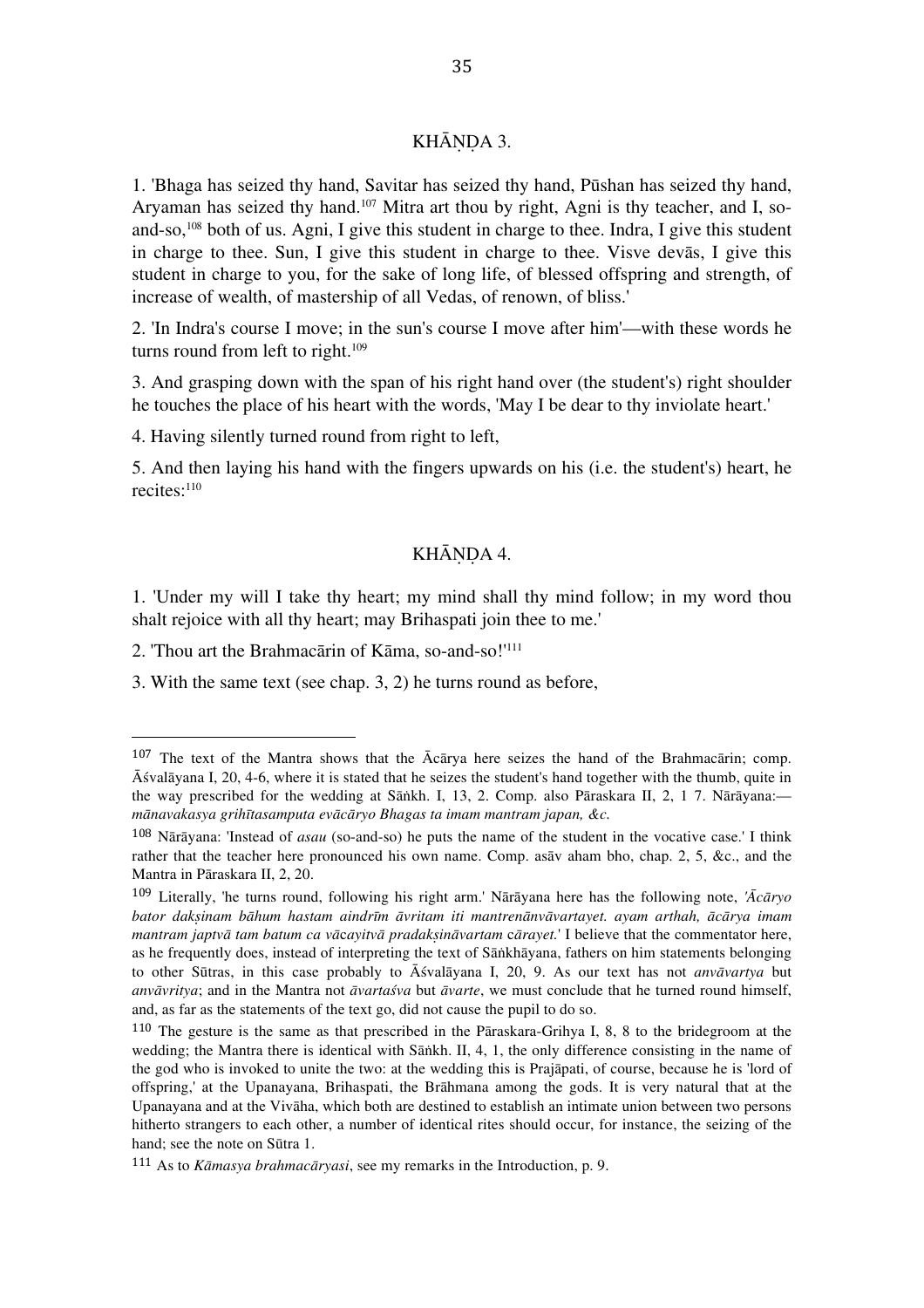4. And touching with the span of his right hand (the student's) right shoulder, he recites:

5. 'A student art thou. Put on fuel. Eat water. Do the service. Do not sleep in the daytime. Keep silence till the putting on of fuel.' 112

6. With (the words), 'Thine, Agni, is this piece of wood,' he puts the fuel on (the fire), or silently.

#### KHĀNDA 5.

1. After one year (the teacher) recites the Sāvitrī (to the student). 113

2. (Or) after three nights,

3. Or immediately.

4. Let him recite a Gāyatrī to a Brāhmana. 114

5. A Triṣṭubh to a Kṣatriya,

 

6. A Gagatī to a Vaiśya.

7. But let it be anyhow a verse sacred to Savitar.

8. They seat themselves to the north of the fire,

9. The teacher with his face turned eastward, the other westward. 115

10. After (the student) has said, 'Recite,  $\text{sir}$ !'<sup>116</sup> —

11. The teacher, having pronounced the word OM, then causes the other one to say, 'Recite the Sāvitrī, sir!'

<sup>112</sup> According to Nārāyana the student correspondingly answers, to the teacher's word, 'A student art thou,' 'I will' (*asāni*), to 'Put on fuel,' 'I will put it on,' &c. Eating water means sipping water after having eased oneself. On the putting on of fuel, comp. Sūtra 6 and chap. 10. The whole formula given in this Sūtra is already found in the Satapatha Brāhmana XI, 5, 4, 5.

<sup>113</sup> The study of the Veda is opened by the Sāvitrī. Comp. Satapatha Brāhmana, loc. cit., §§ 6 seq.

 $114$  The Gāyatrī which the teacher shall recite to a Brāhmana is the same verse of which it is said below, chap. q, II, that it belongs to Visvāmitra (Rig-veda III, 62, to); the Triṣṭubh which is taught to the Kṣatriya is a verse ascribed to Hiranyastūpa, Rig-veda I, 35, 2; the Jagatī which is to be repeated to a Vaiśya is Rig-veda IV, 40, 5, belonging to Vāmadeva, or Rig-veda I, 35, 9, belonging to Hiranyastūpa. See the note on chap. 7, 10.

<sup>115</sup> The same position is prescribed, in the same words, for the study of the main part of the Veda, below, chap. 7, 3; during p. 67 the study of the Āranyaka the position is slightly different (VI, 3, 2). According to Nārāyana this Sūtra would contain a nishedha of the Sūtras 828 and 829 of the Rig-veda-Prātisākhya.

<sup>116</sup> . The Indian tradition divides these Sūtras after ācāryah, so that the words *adhīhi bho* would have to be pronounced by the teacher. Thus also Nārāyana explains, *ācārya adhīhi bho 3 iti mānavakam uktvā*, &c. In my opinion it is the student or the students who say *adhīhi bho*. Thus the Prātisākhya says, 'They invite him with the words *adhīhi bho* 3, all the students the teacher, having embraced his feet.' Comp. also below, IV, 8, 12, the greater part of which Sūtra is word for word identical with these rules; VI, 3, 6; Gautama I, 46; Gobhila II, 10, 38.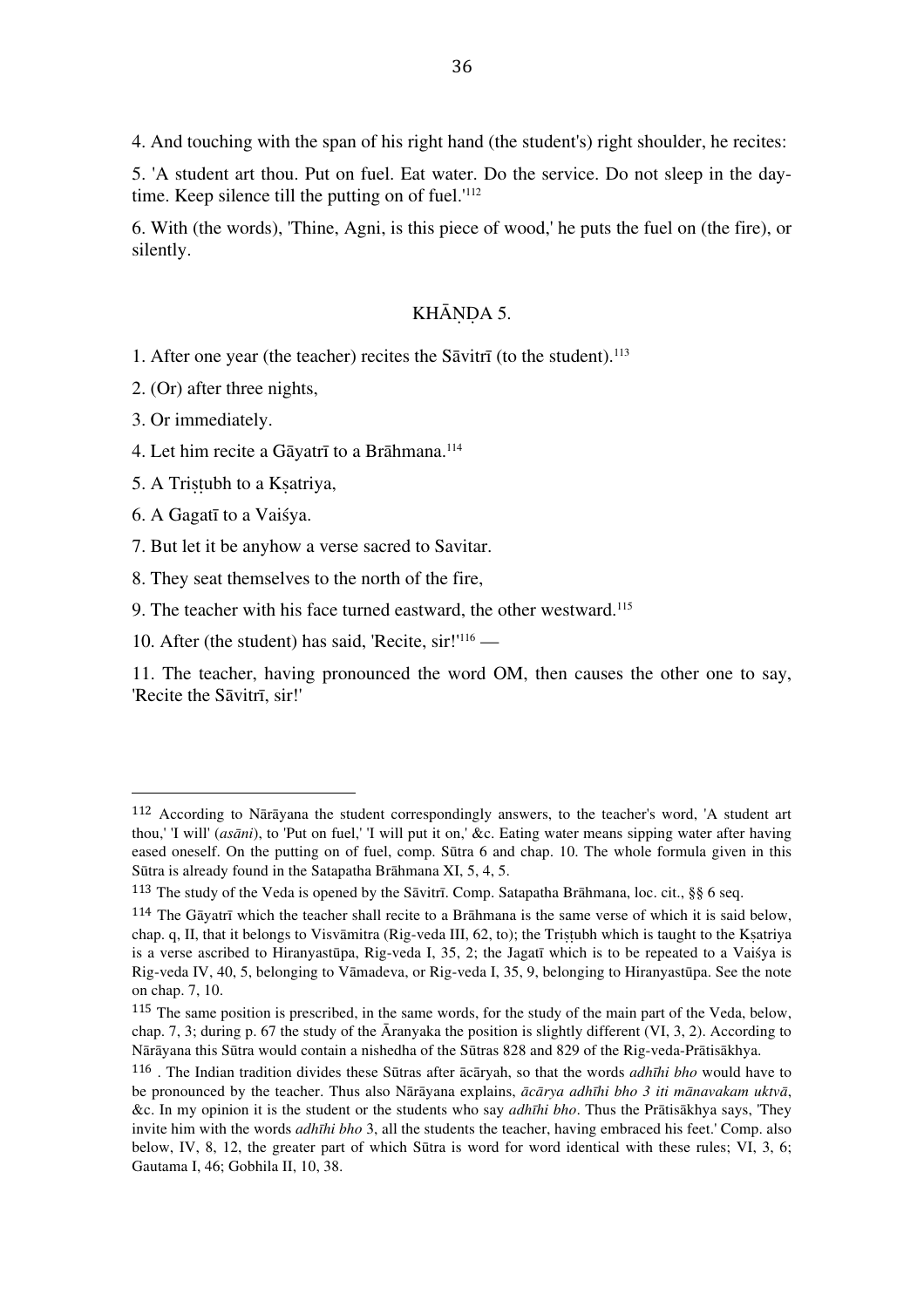12. He then recites the Sāvitrī to him, the verse 'That glorious (splendour) of Savitar' (Rig-Veda III, 62, 10); (firstly) pāda by pāda, (then) hemistich by hemistich, (and finally) without a stop.

#### KHĀNDA 6.

1. 'Waters are ye by name; happy ones are ye by name; sappy ones are ye by name; undecaying ones are ye by name; fearless ones are ye by name; immortal ones are ye by name. Of you, being such, may I partake; receive me into your favour'—with these words (the teacher) makes the student sip water three times,

2. And hands over to him the staff with the five verses, 'Blessing may give us' (Rig-veda  $V, 51, 11-15$ ).<sup>117</sup>

3. An optional gift is the fee for the sacrifice.

4. After (the teacher) has led him round the fire, turning his right side towards it, (the student) goes through the village to beg food. 118

5. (Let him beg,) however, of his mother first.

6. Or of a woman who will not refuse.

 

7. Having announced the alms to his teacher, he may eat (the food himself) with the master's permission.

8. The daily putting on of fuel, the going for alms, the sleeping on the ground, and obedience to the teacher: these are the standing duties of a student.

#### KHĀNDA 7.

1. Now (follows the exposition) of the study of the Veda. 119

<sup>117</sup> Rāmacandra: '. . . with this Mantra which the teacher tells him, and which he (the student) pronounces, he sips water three times . . . He (the teacher) then gives him again the staff, which he had given him before silently.' I do not think that this double handing over of the staff agrees with the real meaning of the text; Gobhila also (II, 10) and Āśvalāyana (I, 22, 1) prescribe the danda-pradāna after the repetition of the Sāvitrī, without mentioning that the same had been already done before; Pāraskara II, 2, II speaks of the handing over of the staff before the recital of the Sāvitrī, and does not state that it should be repeated afterwards.

All these ceremonies, the teaching of the Sāvitrī as well as the dandapradāna, were considered as forming part of the Upanayana, even though a longer or shorter space of time (chap. 5, 1-3) might elapse between the first arrival of the student at the teacher's house and the performing of these rites. This follows from chap. 11, Sūtras 2-4.

<sup>118</sup> On the student's begging of alms compare the more detailed rules in Pāraskara II, 5; Āpastamba I, 3, &c.

<sup>119</sup> Nārāyana: 'Now (*atha*), i.e. after the observance of the Sukriya vrata,' &c. On the Sukriya vrata which has to be undergone before the Anuvacana treated of in this chapter can be performed, see the note on chap. 4, 1, and below, chap. II, 9. One would have expected that in the arrangement of Sāṅkhāyana the rites belonging to the Sukriya vrata would precede the exposition of the Anuvacana. Perhaps it was in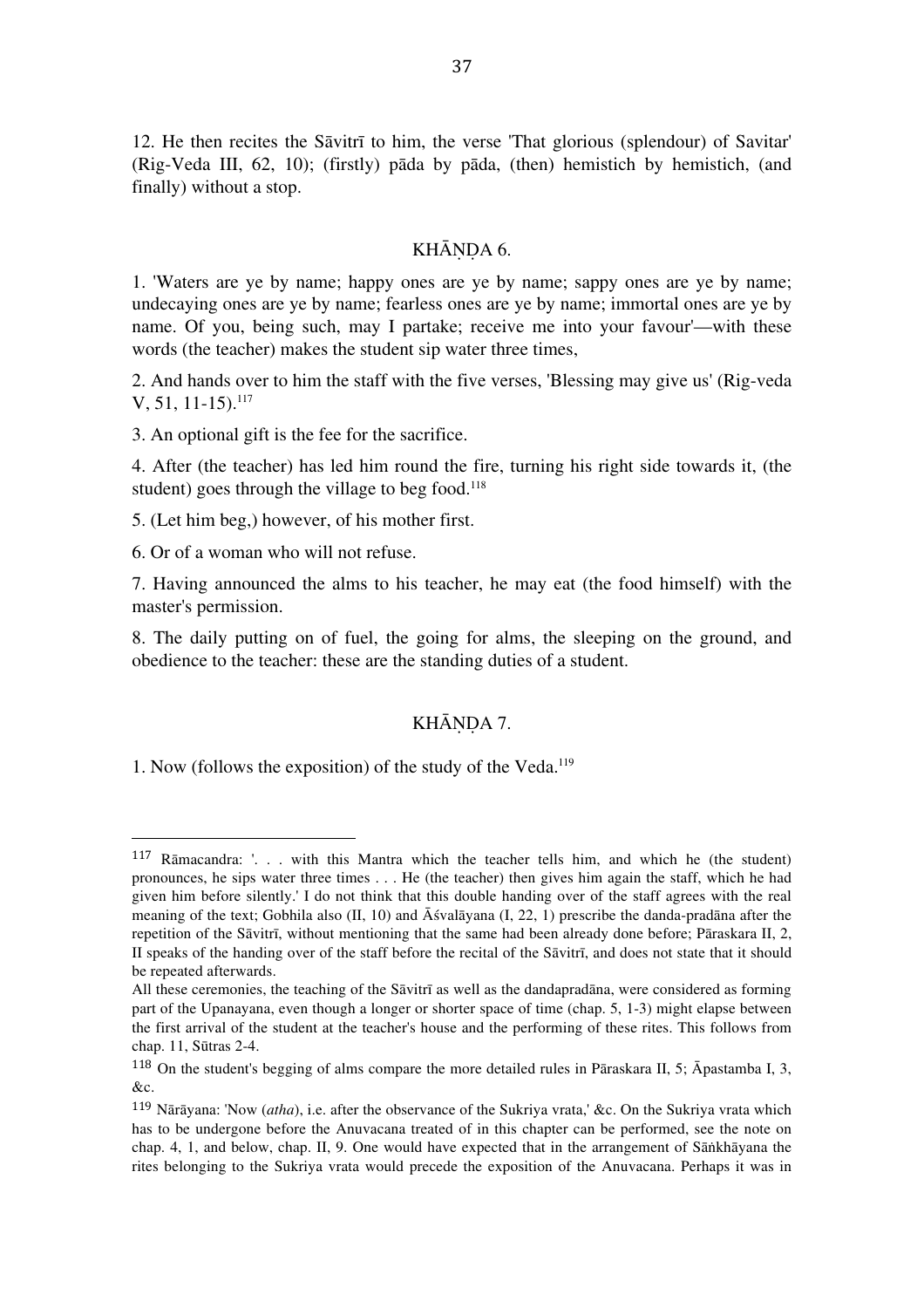2. Both sit down to the north of the fire,

3. The teacher with his face to the east, the other one to the west.

4. After (the student) has reverentially saluted the teacher's feet and has sprinkled his (own) hands (with water). $120$ 

5. And has kneeled down with his right knee on young Kuśa shoots at their roots,

6. And has grasped round (those Kuśa shoots) in 'heir middle with his hands, holding the right uppermost. 121

7. The teacher, having seized them at their tops with his left hand, and with his right hand sprinkling them with water, then makes the other say:

8. 'Recite the Sāvitrī, sir!' says the other.

9. 'I recite the Sāvitrī to thee!' says the teacher.

10. 'Recite the Gāyatrī, sir!' says the other. 122

'I recite the Gāyatrī to thee!' says the teacher.

11. 'Recite the verse of Visvāmitra, sir!' says the other.

'I recite the verse of Visvāmitra to thee!' says the teacher.

12. 'Recite the Rishis, sir!' says the other.

I recite the Rishis to thee!' says the teacher.

13. 'Recite the deities, sir!' says the other.

'I recite the deities to thee!' says the teacher.

14. 'Recite the metres, sir!' says the other.

'I recite the metres to thee!' says the teacher.

15. 'Recite the Sruti, sir!' says the other.

'I recite the Sruti to thee!' says the teacher.

16. 'Recite the Smriti, sir!' says the other.

 

'I recite the Smriti to thee!' says the teacher.

<sup>120</sup> The way in which this reverential salutation should be performed is described below, IV, 12, 1 seq.

consequence of the exact analogy of the Sukriya with the Sākvara, Vrātika, Aupanishada vratas, that the description of the former has been postponed till the latter had to be treated of.

Rāmacandra's Paddhati has the following remark here, 'Now the way of studying the Veda, called Anuvacana, is set forth. This can be done only after the Sukriya vrata has been enjoined on the student; before that nothing but the Sāvitrī can be taught to him.'

<sup>121</sup> On *dakṣinottarābhyām*, see chap. 2, 11 and Nārāyana's note there.

<sup>122</sup> Comp. the note on chap. 5, 4-6. Nārāyana states, in accordance with these Sūtras of the fifth chapter, that in case the student belongs to the second or third caste, an *Ūha* (i.e. a corresponding alteration of the formulas; from the Śrauta-sūtra, VI, 1, 3 the definition is quoted here *sabdavikāram ūham bruvate*) takes place. If he is a Kṣatriya, he has to say, 'Recite the Triṣṭubh, sir!'—'Recite the verse of Hiranyastūpa (Rigveda I, 35, 2), sir!' A Vaiśya has to say, 'Recite the Jagatī, sir!'—'Recite the verse of Hiranyastūpa (or, of Vāmadeva, Rig-veda I, 35, 9 or IV, 40, 5), sir!'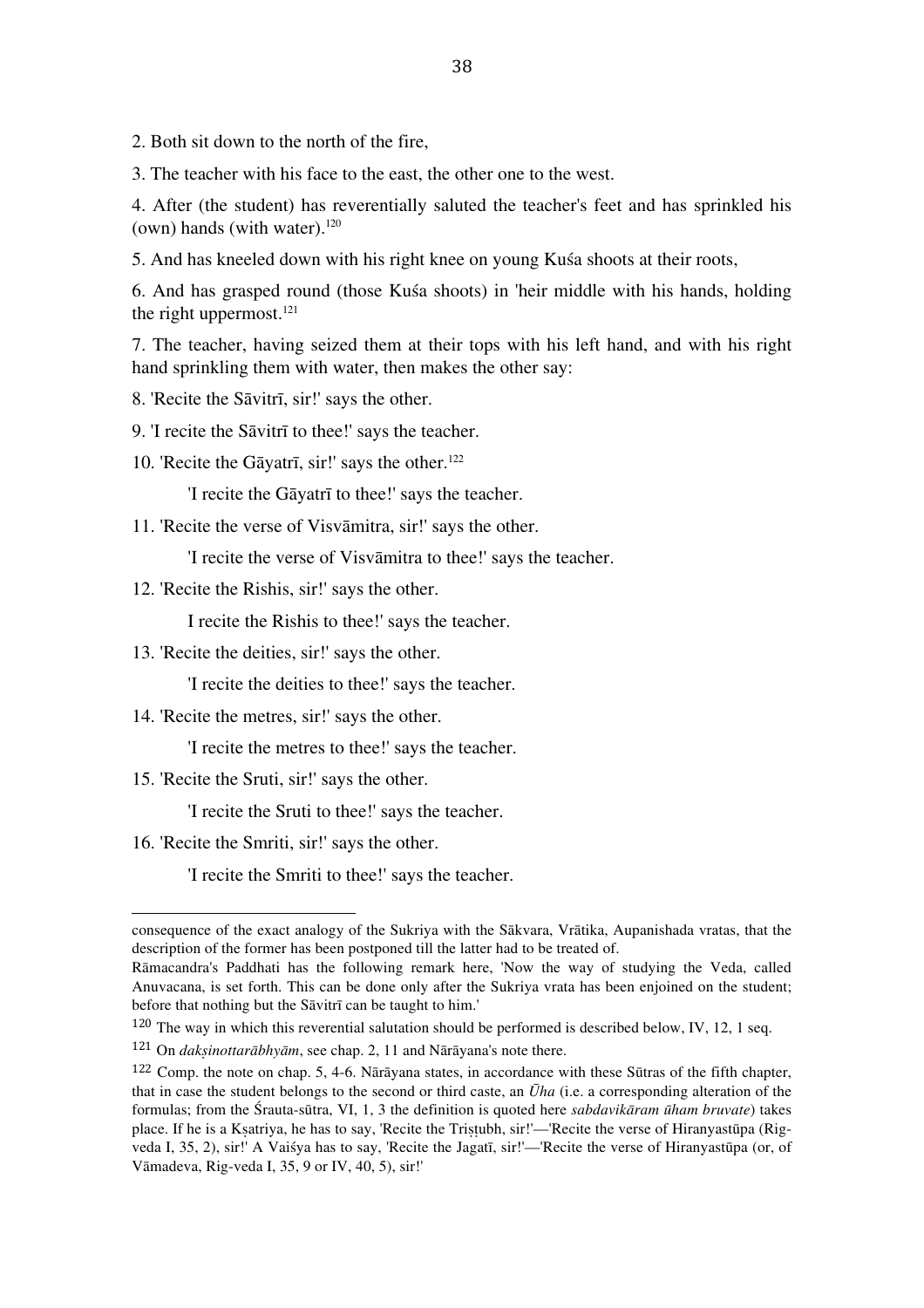17. 'Recite faith and insight, sir!' says the other.

'I recite faith and insight to thee!' says the teacher.

18. In that way, according to what Rishi each hymn belongs to and what its deity and its metre is, thus (with the corresponding indications of Rishi, &c.) let him recite each hymn; 123

19. Or also, if he does not know the Rishis, deities, and metres, the teacher recites this verse, 'That glorious (splendour) of Savitar' (Rig-veda 3:62, 10), pāda by pāda, hemistich by hemistich, (and finally) without a stop, and says, when he has finished, 'This (verse belongs to Savitar; it is a Gāyatrī; Visvāmitra is its Rishi).' 124

20. Let him thus recite (the hymns belonging to) each Rishi, or (each) Anuvāka;

21. Of the short hymns (in the tenth Maṇḍala) an Anuvāka, 125

22. Or as much as the master may think fit.

23. Or optionally he may recite the first and last hymn of (each) Rishi,

24. Or of (each) Anuvāka. 126

 

25. (Or) one (verse) of the beginning of each hymn.

26. The teacher may optionally say at the beginning of the hymn, 'This is the commencement.'

27. This has been (further) explained in (the treatise about) the Rishisvādhyāya. 127

<sup>125</sup> The Kṣudra-sūktas are the hymns Rig-veda 10:129-191.

<sup>123</sup> I do not think that Professor Weber has quite exactly rendered the meaning of these Sūtras when he says, 'The teacher then (i.e. after the formula of Sūtra 17 has been pronounced) teaches him first the Rishi, the deity, and the metre of each Mantra. In case he does not know them himself for a Mantra, he recites the holy Sāvitrī (*tat Savitur varenyam*). After this he teaches him in due order either (1) the single Rishis, i.e. the hymns belonging to each Rishi, or (2) the single Anuvākas,' &C.—It does not seem quite probable to me that the student should have had to learn first the Rishis, deities, and metres of the whole Veda, before the text of the hymns was taught him; I rather believe that hymn by hymn the indication of the Rishis, &c. preceded the anuvakana of the text itself, and with this opinion the statement of Nārāyana agrees, *'Evam pūrvoktena prakārena rishidevatākhandahpūrvakam tam tam Agnim īla ityādikam mantram mānavakāyācāryo 'nubrūyāt*.'

<sup>124</sup> According to Nārāyana by *esheti* (literally, 'This [is the Rik]') it is meant that the teacher, after having recited the Sāvitrī in the three ways mentioned, should say to the student, 'This Rik is in the Gāyatrī metre. If recited pāda by pāda, it has three pādas. Thus also this Rik, if recited hemistich by hemistich, has two Avasānas (pauses), the first at the end of the hemistich, the second at the end of the third karma (or pāda). Thus also this Rik is recited without stopping; at the end of the three karanas, or of the twentyfour syllables, the pause (avasāna) should be made. Thus I recite to thee the Sāvitrī; I recite to thee the Gāyatrī; I recite to thee the verse of Visvāmitra.' 'For,' adds Nārāyana, 'if the Gāyatrī has been recited, the whole complex of the Veda being of that very p. 72 substance, a complete knowledge thereof has been produced.' The commentator then indicates a shorter form for the teacher's words which our Sūtra prescribes by esheti, 'This verse belongs to Savitar; it is a Gāyatrī; its Rishi is Visvāmitra.'

<sup>&</sup>lt;sup>126</sup> This seems to be an abridged method by which students who had not the intention of becoming Vedic scholars, and probably chiefly students of the Kṣatriya and Vaiśya caste, could fulfil their duty of learning the Veda; a student who knew the first and last hymn of a Rishi, or of an Anuvāka, was, as would seem from these Sūtras, by a sort of fiction considered as though he had known the whole portion belonging to that Rishi, or the whole Anuvāka.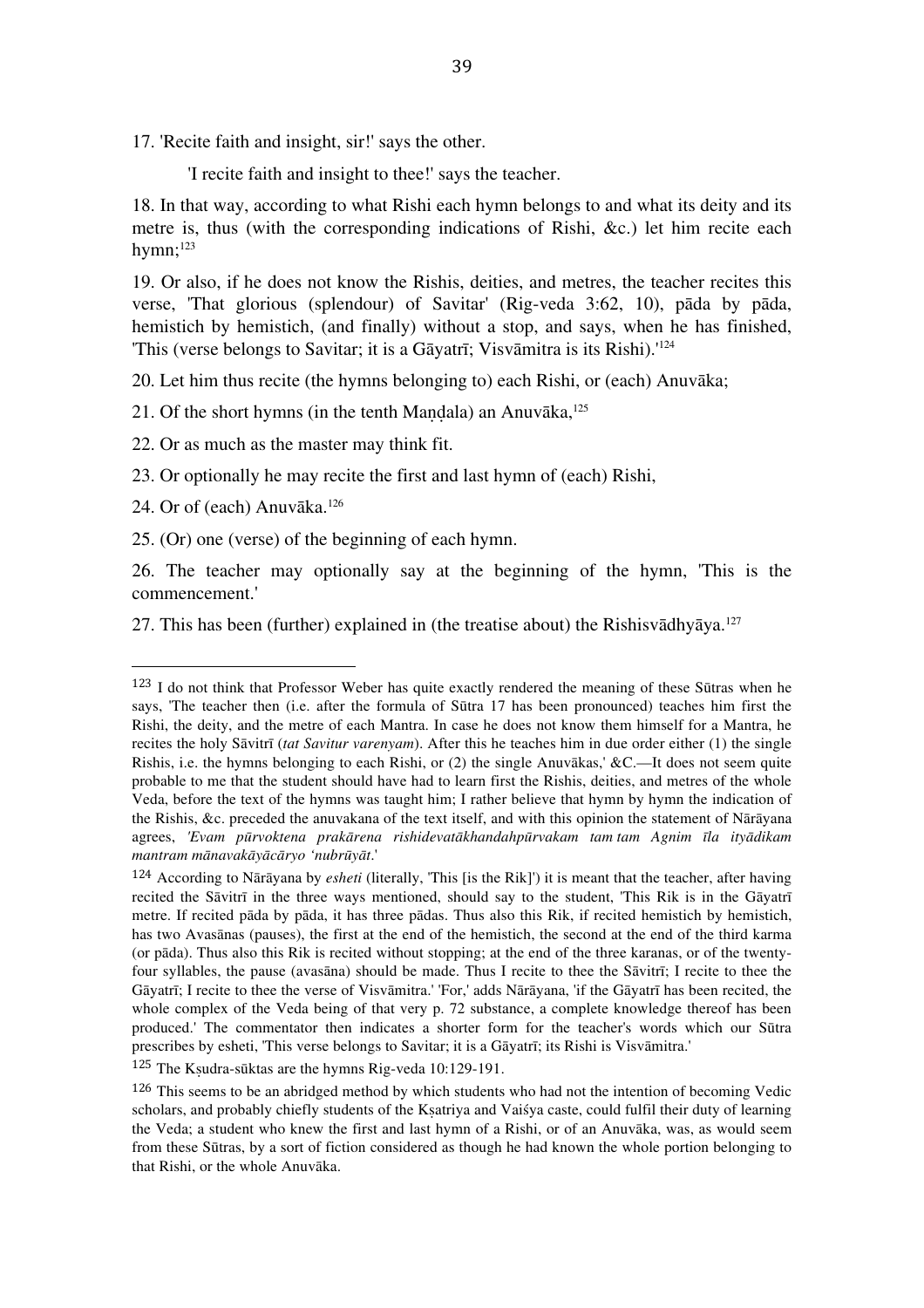28. When (the lesson) is finished, he takes the young Kuśa shoots, makes of cow-dung a pit at their roots, and sprinkles water on the Kuśa (shoots) for each hymn. 128

29. For the rest of the day standing and fasting. 129

 

## KHĀNDA 8.

1. In the afternoon, having obtained by begging fried barley grains, he shall sacrifice them with his hand on the fire according to the rites of the  $\bar{A}$ jya oblations with the text, 'The lord of the seat, the wonderful' (Rig-veda I, 18, 6 seq.), verse by verse, down to the end of the hymn. 130

2. Causing the teacher by (the gift of) food to pronounce auspicious wishes. 131

## KHĀNDA 9.

1. In the forest, with a piece of wood in his hand, seated, he performs the Sandhyā (or twilight devotion) 132 constantly, observing silence, turning his face north-west, to the

<sup>127</sup> Nārāyana explains Rishisvādhyāya by mantra-samhitā. He says, The Anuvācana which has been declared here, is to be understood also with regard to the svādhyāya, i.e. to the Samhitā of the Mantras.' I think there is a blunder in the MS., and instead of tad api svādhyāye . . . jñeyam we ought to read tad rishisvādhyāye . . . jñeyam. In this case we should have to translate the quoted passage, '. . . is to be understood with regard to the Rishisvādhyāya, i.e. to, &c.'—I think, however, that the true meaning of the Sūtra is different from what Nārāyana believes it to be. The expression vyākhyātam apparently conveys a reference to another treatise in which the rules regarding the Rishisvādhyāya would seem to have been fully set forth. The Śrauta-sūtra contains no passage which could be the one here referred to; we may suppose, therefore, that either a chapter of a Prātisākhya is quoted here, or a separate treatise on the special subject of the Rishisvādhyāya. References to such treatises are found in the Sūtra texts in several instances, of which the most important is that in the Gobhila-Grihya I, 5, 13, 'On what day the moon becomes full, the knowledge thereof is contained in a special text; that one either should study or ascertain when the Parvan is from those who have studied it.'

<sup>128</sup> Nārāyana: 'First stand the Mantras, then the Brāhmana, because it contains the viniyoga (the ritual use of the Mantras), then the Smriti texts such as Manu, &c. When he has repeated these texts to the student, after the end of the Anuvācana, the teacher should take from the student the Kuśa blades which had been taken up before for the sake of the Anuvācana (see Sūtras 5 seq.),' &c.—The teacher is made the subject of this rule also by Rāmacandra. On yathā-sūktam Nārāyana observes that according to some teachers these water oblations were directed to the Rishis of the different hymns (*rishīn uddisyeti kecit*). This statement seems to be countenanced by IV, 6, 6. Comp. the note below on IV, 9, 1.

<sup>129</sup> 'This rule concerns the Brahmacārin.' Nārāyana. See also Āśvalāyana I, 22, 11.

<sup>&</sup>lt;sup>130</sup> This is the Anupravacaniya-homa treated of by  $\bar{A}$  svalayana at I, 22, 12 seq. There it is stated that this sacrifice should be performed as well after the recitation of the Sāvitrī as after the other portions of the Veda, for instance, as the commentary there has it, after the Mahānāmnīs, the Mahāvrata, and the Upanishad have been recited. Nārāyana indicates the time of this sacrifice in the words, 'On that same fast-day (chap. 7, 29) in the afternoon.'

<sup>131</sup> 'He shall, by pronouncing such words as *svasti bhavanto bruvantu,* dispose the teacher favourably so that he may say svasti!' Nārāyana.

<sup>132</sup> On the Sandhyā ceremony comp chiefly Baudhāyana 2:7. *Samitpāni* of course is not *samyatapāni*, as Nārāyana explains it.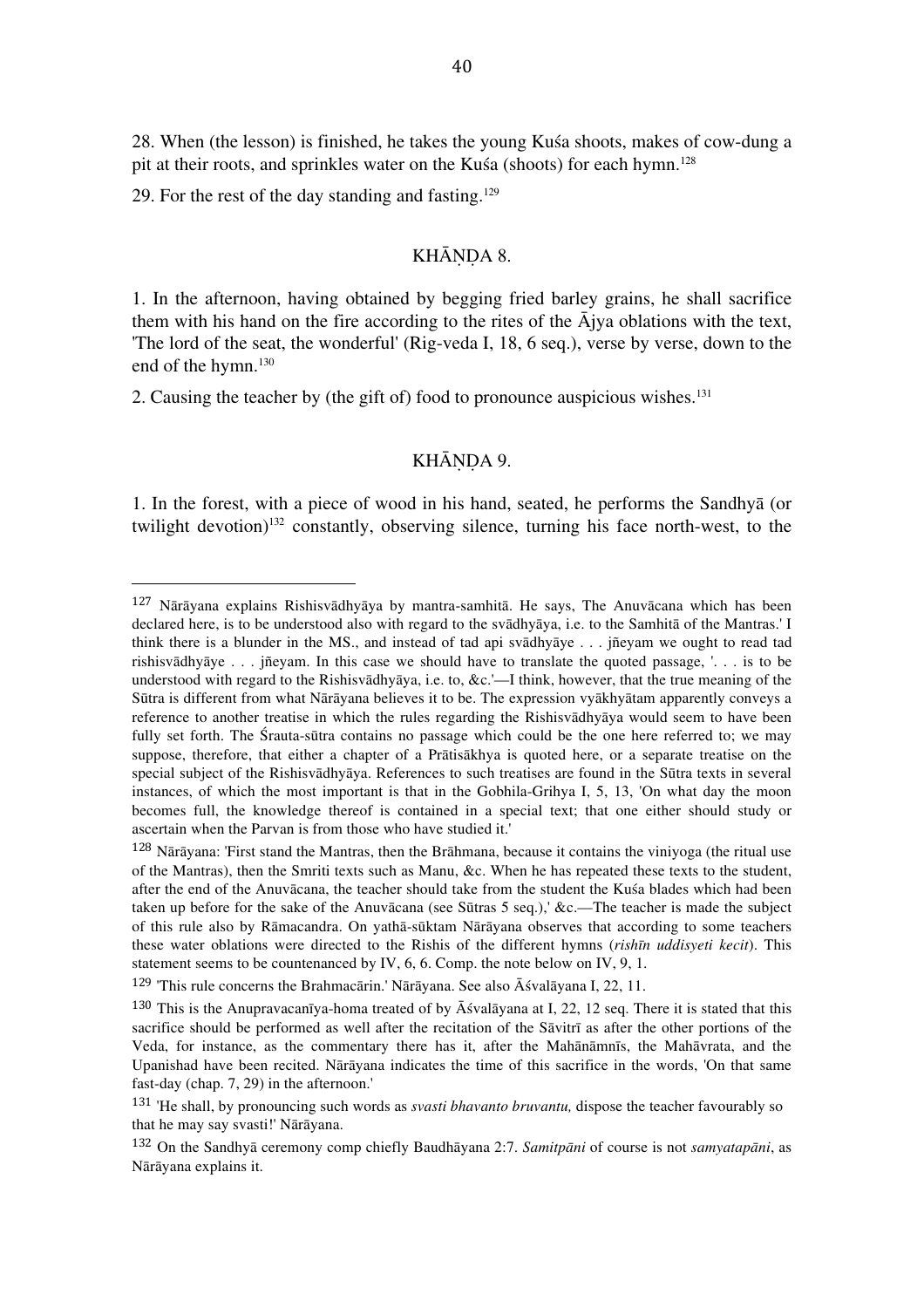region between the chief (west) point and the intermediate (north-western) point (of the horizon), until the stars appear,

2. Reciteing, when (the twilight) has passed, the Mahāvyāhritis, the Sāvitrī, and the auspicious hymns. 133

3. In the same way in the morning, turning his face to the east, standing, until the disk of the sun appears.

10,1. When (the sun) has risen, the study (of the Veda) goes on. 134

## KHĀNDA 10.

2. Every day in the evening and in the morning,

3. He establishes the fire (in its proper place), wipes (with his hand the ground) round (it), sprinkles (water) round (it), bends his right knee,

4. (And puts fuel on the fire with the texts,) 'To Agni I have brought a piece of wood, to the great Jātavedas; may he, Jātavedas, give faith and insight to me. Svāhā! 135

'Firewood art thou; may we prosper. Fuel art thou; splendour art thou; put splendour into me. Svāhā!

'Being inflamed make me prosperous in offspring and wealth. Svāhā!

Thine is this fuel, Agni; thereby thou shalt grow and gain vigour. And may we grow and gain vigour. Svāhā!'

5. Having then sprinkled (water) round (the fire),

6. He approaches the fire with the verse, 'May Agni (vouchsafe) to me faith and insight, not-forgetting (what I have learned) and memory; may this praiseful Jātavedas give blessing to us.'

[7. He makes with ashes the tripundhra sign (the sign of three strokes) which is set forth in the (treatise on the) Sauparnavrata, which is revealed, which agrees with the tradition handed down by the ancients, with the five formulas 'The threefold age' (see above, I,

<sup>133</sup> The *Svastyayanas* are texts such as Rig-veda I, 89; IV, 31.

<sup>134</sup> This Sūtra evidently should be placed at the end of the ninth chapter; comp. IV, 6, 9. The fact that, as the commentary observes, the words *nityam vājyataḥ* (chap. 9, Sūtra 1) are to be supplied here also points in the same direction. That this Sūtra has nothing to do with the Agniparicaryā, of which the tenth chapter treats, becomes evident also from Rāmacandra's Paddhati.

<sup>135</sup> Nārāyana:— *samidham iti mantraliṅgāt samidhām homah, mantra prithaktvāt karma prithaktvam iti nyāyāt.*

In the Atharva-veda 19:64,1 the MSS. have *Agne samidham āhārsham*. Professors Roth and Whitney have conjectured in this passage agre instead of Agne. It is shown by our passage and the corresponding ones in the other Sūtras that the true reading is Agnaye. Instead of ahārsham we should read *āhārsham*, as all the parallel texts have. In the passage 'Firewood art thou; might we prosper,' there is a play upon words untranslatable in English, *'edho'sy edhishīmahi*.' Perhaps instead of *samiddho mām samardhaya* we should read *samriddho mām samardhaya*. As the Mantra referred to the Samidh-offering, samriddha could very easily be supplanted by the participle of sam-idh. In the parallel texts indicated of the German edition it should be, Vāj. Samh. II, 14 a.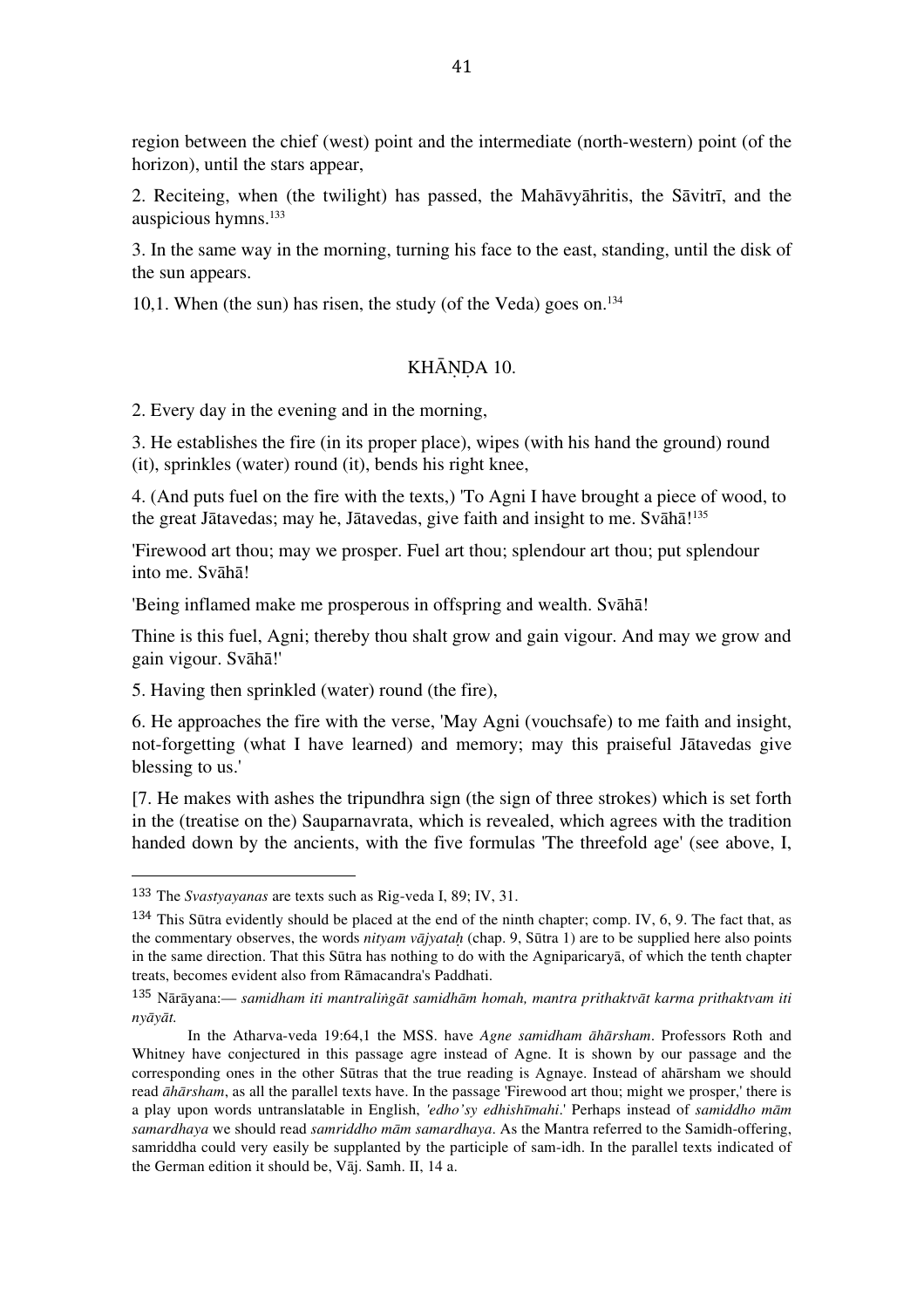28, 9), one by one, on five (places), viz. the forehead, the heart, the right shoulder and the left, and then on the back.] 136

8. He who approaches the fire after having sacrificed thus, studies of these Vedas, one, two, three, or all.

#### KHĀNDA 11.

1. Now (follows) the directing to the (special) observances. 137

2. The rules for it have been explained by the initiation. 138

3. He does not recite the Sāvitrī.

4. Some say that the handing over of the staff 139 forms the end (of this ceremony).

5. During the northern course of the sun, in the time of the increasing moon—

6. The teacher having abstained through one day and one night, from sexual intercourse and from eating meat—

7. With the exclusion of the fourteenth day and of the eighth (of the half-month).

8. And of the first and last, according to some (teachers),

9. Or on what day else the constellation seems lucky to him, on that day he shall direct (the student) to the duties of holiness according to the Sukriya rite. 140

10. Let him observe (those) duties through three days, or twelve days, or one year, or as long as the master may think fit.

11. The Sākvara (observance), however, (is to be kept) one year.

12. (So also) the Vrātika and Aupanishada (observances).

13. When the time has elapsed, when the duties have been observed, when the Veda has been studied down to the Samyu-Bārhaspatya<sup>141</sup> (hymn), let (the teacher then), should

 

On kālaniyamam, see Nārāyana's note, pp. 140 seq. of the German edition.

<sup>136</sup> This Sūtra is wanting in one of the Haug MSS. and in the Sāmbavya MS.; Rāmacandra's Paddhati takes no notice of it. I take it for a later addition. It should be noticed that the words *dakṣinaskandhe . . . ca pañkasu* form a half Sloka.

<sup>137</sup> On the four Vratas, of which the Sukriya precedes the study of the main part of the Veda, the Sākvara, Vrātika, and Aupanishada that of the different sections of the Āranyaka, see the note on chap. 7, I and the Introduction, p. 8. On the name of the Sukriya Rāmacandra says, *sukriyasabdo vedavāki, tatsambandhād vratam api sukriyam.*

<sup>138</sup> See the note on chap. 6, 1. 2.

<sup>139</sup> On the danda-pradāna, see chap. 6, 2.

<sup>&</sup>lt;sup>140</sup> In the Sāmbavya text this Sūtra has a fuller form. It runs there thus, '... he shall direct (the student) to the duties of holiness according to the Sukriya rite, the teacher saying, "Be a Sukriya-brahmacārin;" the other one replying, "I will be a Sukriya-brahmacārin." Thus also at the other observances he shall pronounce each time the name of the observance to which he directs him.'

<sup>141</sup> The Samyu Bārhaspatya, i.e. the verse beginning with the words *taccham yor ā vrinīmahe*, is the last verse of the Rig-veda in the Bāshkala redaction. See below, the note on IV, 5, 9.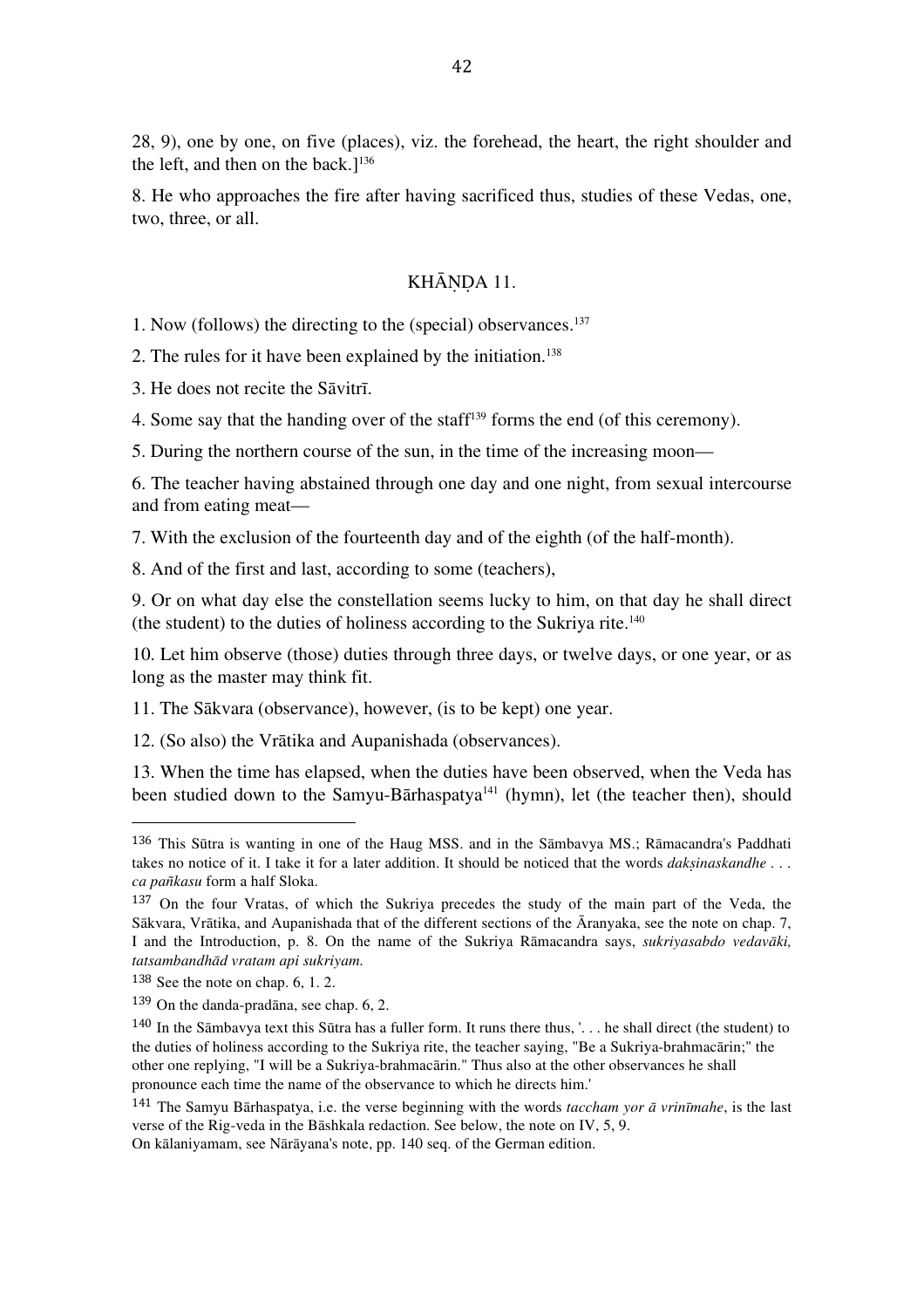he intend to instruct (the student) in the secret (part of the Veda), ascertain the time (through which the student has to observe the special rites) and the rules to be observed, from the (special) directions (that are handed down on this subject).

#### KHĀNDA 12.

The eleventh chapter gives the rites common to the four Vratas; the Sukriya vrata is connected with no special ceremonies beside those, so that the exposition of this Vrata is brought to an end in that chapter. The last Sūtra of chap. 11 marks the transition to the special rites which are peculiar to the three other Vratas, and are connected with the character of mystical secrecy attributed to the Āranyaka, and thus it is with the exclusion of the Sukriya that the twelfth chapter refers only to those Vratas. The difference which we have pointed out between the two chapters finds its characteristic expression in Sūtras 9 and 11 of chap. 11, compared with chap. 12, 13. 14; in the former Sūtras the statements there given are expressly extended to the Sukriya, the Sākvara, the Vrātika, and the Aupanishada, while in the latter passage mention is made first of the Mahānāmnīs, i.e. the text corresponding to the Sākvara vrata, and then the uttarāni prakaranāni (the following sections) are referred to, i.e. the Mahāvrata and the Upanishad, so that the Sukriya vrata or the texts, the study of which is entered upon by that Vrata, are left out here.

There is a good deal of confusion in the several commentarieswith regard to the succession of the different ceremonies taught in this chapter. They all agree in stating that after the lapse of the year through which the Vrata is kept, a ceremony is performed called Uddīkṣanikā, i.e. the giving up of the Dīksā, or preparatory observance. This Uddīksanikā consists chiefly in the teacher's ascertaining whether the student has fulfilled the duties involved by the Vrata (see Sūtras 2 and 3). Besides that, there is no doubt that a repetition of the Upanayana (chap. 11, 2) also formed part of the preparatory rites for the study of the Āranyaka. The *Sākvara*, however, is to be kept one year (chap. 11,11). When the *Uddīkṣanikā* has been performed, and three nights (chap. 12, 6) or one day and one night (ibid. 7) have elapsed, the *Upanayana* should be performed as above (chap. 11, 2), with this difference that at the end of the formula *mama vrate*, &c. (chap. 4, 1) one should say, "May Brihaspati join thee to me for the holy observance of the Sākvara through one year, O Devadatta!" (On this formula, resting on a misunderstanding of chap. 4, Sūtra 2, see the Introduction, p. 8.) The rest is the same as at the Sukriya. Then, when the year (chap. 11, 11) has elapsed, and the Uddīksanikā has been performed, and the three days or the night have passed (chap. 12, 6. 7), he should go out of the village . . . and in the north-eastern direction,' &c. (here follows the description of how the secret doctrines should be taught to the student, according to Sāṅkh. VI). The confusion showing itself in the double mention of the Uddīksanikā, before and after the Upanayana, should no doubt be put to the account of the excerptor or perhaps even of the MS.; what the meaning of the original Paddhati was is sufficiently shown in the remarks on the following Vratas, for instance, on the Vrātika (fol. 16), 'Now follows the Vrātika vrata. It lasts one year (chap. p. 80 11, 12). When the Sākvara has reached its end [here we find added at the margin of the MS.," After the Uddīkṣanikā has been performed." These words ought not to be received into the text; in the corresponding passage on the Aupanishada vrata they are not found] he performs the whole ceremony, beginning from the smearing (of the Sthandila with cow-dung), the drawing of the lines, &c., as at the Upanayana . . . and then, when one year has elapsed, he performs the Uddīkṣanikā, and the rules [given in chap. 12, 9 seq.] are observed as above.' I think that here the meaning of the text is correctly represented; first comes the Upanayana, then follows the Vrata lasting one year, then the Uddīksanikā. After this ceremony the teacher gives to the student the directions mentioned in chap. 12, 16; then follow the three days, or the one night (chap. 12, 6. 7), and finally they both go out of the village to the north-east, and in the forest they recite the Rahasya.

On the whole ceremonies connected with the study of the Āranyaka the sixth book should be compared.

1. After (the student) has eaten something in the morning, in the afternoon, to the northeast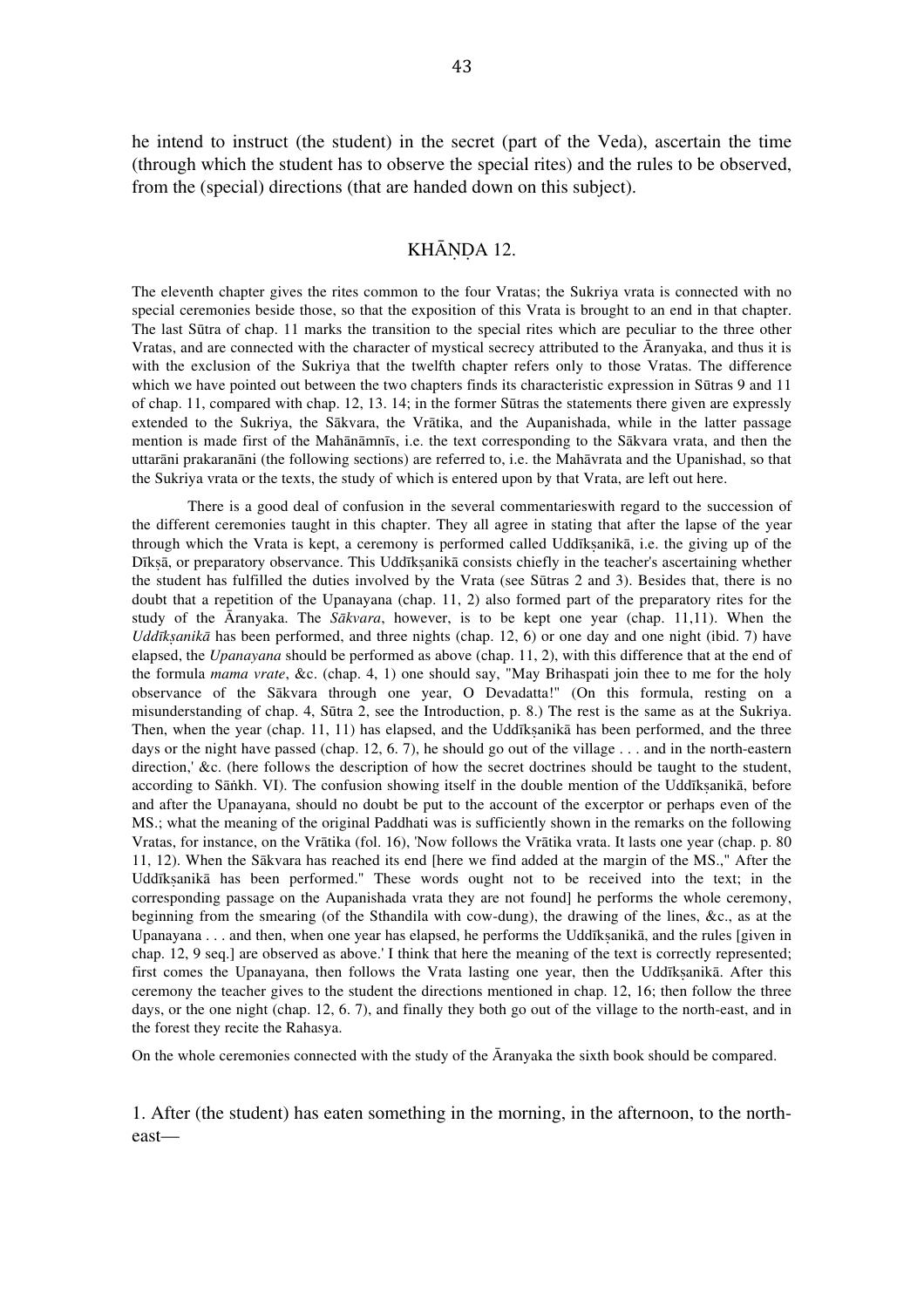2. Having sacrificed, the teacher then asks him with regard to those deities to whom he has been given in charge (see above, chap. 3, 1), 'Hast thou fulfilled the duties of holiness before Agni, Indra, the Sun, and the Visve devās?'

3. If he answers, 'I have fulfilled them, sir!'—

4. The teacher three times envelops, from the left to the right, with a fresh garment the face (of the student) who is standing behind the fire, in front of the teacher, with his face to the east.

5. He turns the skirt (of that garment) upwards so that it cannot slip down. 142

6. (And says) 'Leaving off for three days the putting on of fuel, the going for alms, the sleeping on the ground, and the obedience to the teacher, fast in the forest, in a god's house or in a place where Agnihotra is performed, keeping silence, with earnest care.'

7. Here some (teachers) prescribe the same observances only for one night, during which he is to stand.

8. The teacher refrains from eating meat and from sexual intercourse. 143

9. When those three days or that night has elapsed, going out from the village he shall avoid to look at the following (persons or things) that form impediments for the study (of the Veda):

10. Raw meat, a candāla, a woman that has lately given birth, or is menstruating, blood, persons whose hands have been cut off, cemeteries, '*and all sorts of animals which enter their dens with the mouth first, keeping them away from the place where he dwells?' 144.*

11. Going out (from the village) in a north-eastern direction the teacher sits down on a clean spot. turning his face to the east.

<sup>142</sup> Nārāyana: - Vastrasya dasāh prāntabhāga[m] uparistāt kritvā tathā badhnīyād yathā na *sambhrasyeta adhastān na patati tathā vidheyam.*

<sup>143</sup> Comp. chap. II, 6.

<sup>144</sup> By *Sūtikā* is meant a woman during the first ten days after giving birth, for which period the aśauca lasts.—*Apahasta* is rendered by Nārāyana by *china-hasta.* The translation of the last words of this Sūtra (*sarvāni ca savarūpāni yāny āsye na [or āsyena?] praviseyuh svasya vāsān nirasan*) is absolutely uncertain. Nārāyana says that such animals as lions, serpents, &c. are designated in common use as *savarūpāni*. (This literally means, 'having the form of a corpse.' Immediately afterwards Nārāyana gives a nearly identical explanation of *savarūpa* as different from the one stated first. So perhaps we may conjecture that his first explanation rests on a reading *sarparūpāni*; comp. the reading *sarvarūpa* of Pāraskara.) Of these the animals entering their dwelling-places with the mouth first (*āsyena*) are to be understood here as forming, when looked at, an impediment for the study. Nārāyana then says that other authorities understand *sava* in the sense of a dead human body; then *savarūpāni* are beings having the form thereof (*tadrūpāni*), such as dogs, jackals, &c. The words *yāny āsyena praviseyuh* signify that the study is impeded also on the sight of lions, tigers, &c.; for these enter their dwelling-places with their faces first. The words *svasya vāsān nirasan* mean, according to Nār., 'when he —i.e. the teacher—goes out of his dwelling-place.' Rāmacandra says that *savarūpa* either means lions, snakes, and other dangerous animals, or nails, horns, and other such things that fall off or are severed from the body.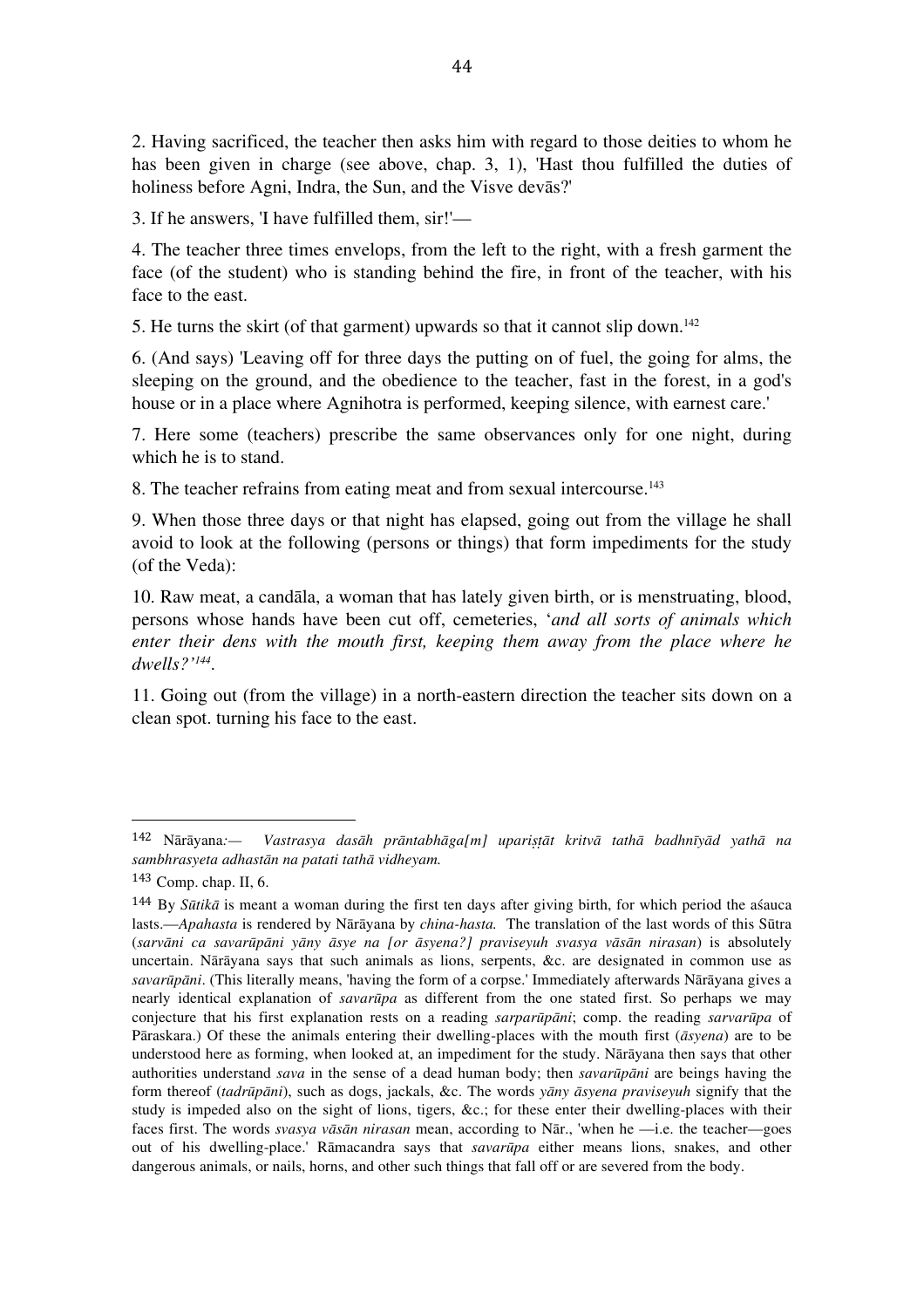12. When the sun has risen, he recites, in the way prescribed for the Veda-study, $^{145}$  (the Āranyaka texts to the student) who is to keep silence and who wears a turban.

13. This rule is to be observed only for the Mahānāmnī verses. 146

14. At the sections however that follow (after the Mahānāmnīs) the other one hears while the teacher recites them for himself.

15. He gives (to the teacher) the turban, a vessel, a good cow.

16. (The teacher accepts the gifts) with the verses, 'Thou him' (Rig-veda I, 18, 5), and, 'High in the sky' (Rig-veda 10:107, 2), or (he accepts them) all with the Pranava (i.e. the syllable Om).

17. Here some prepare a mess of rice for the Visvedevās at all sections (of the Āranyaka);

18. For the gods to whom he has been given in charge, according to Māndūkeya. 147

## KHĀNDA 13.

1. Now (follow) the rules regarding the staff.

2. Let him not leave a passage between himself and the staff.

3. Now should any one of these things, viz. staff, girdle, or sacrificial cord, break or rend, the same penance (takes place) therefore which (has been prescribed) at the wedding with regard to the chariot.<sup>148</sup>

4. If the girdle cannot be repaired, he makes another and speaks over it (the following verses):

5. 'Thou who knowest the distinction of pure and impure, divine protectress Sarasvatī, O girdle, prolong my vow unimpaired, unbroken.

'Thou, Agni, art the pure bearer of vows. Agni, carry hither the gods to our sacrifice and our oblation.

'Bearing the vows, the infallible protector of vows, be our messenger, undecaying and mighty. Giving treasures, merciful, Agni, protect us, that we may live, Jātavedas!

6. And he ties the sacrificial cord to the staff.

7. Here it is said also:

8. 'Let him sacrifice the sacrificial cord and the staff, the girdle and also the skin in water after the completion of his vow with a Varuna-verse or with the essence (of the Vedas, i.e. the syllable Om). 149

<sup>145</sup> The rules for the Anuvācana have been given above in chap. 7.

 $146$  The Mahānāmnī verses are given in the fourth  $\overline{A}$ ranyaka of the Aitarevinas.

<sup>147</sup> Comp. the second Sūtra of this chapter.

<sup>148</sup> 'See above, I, 15, 9 seq.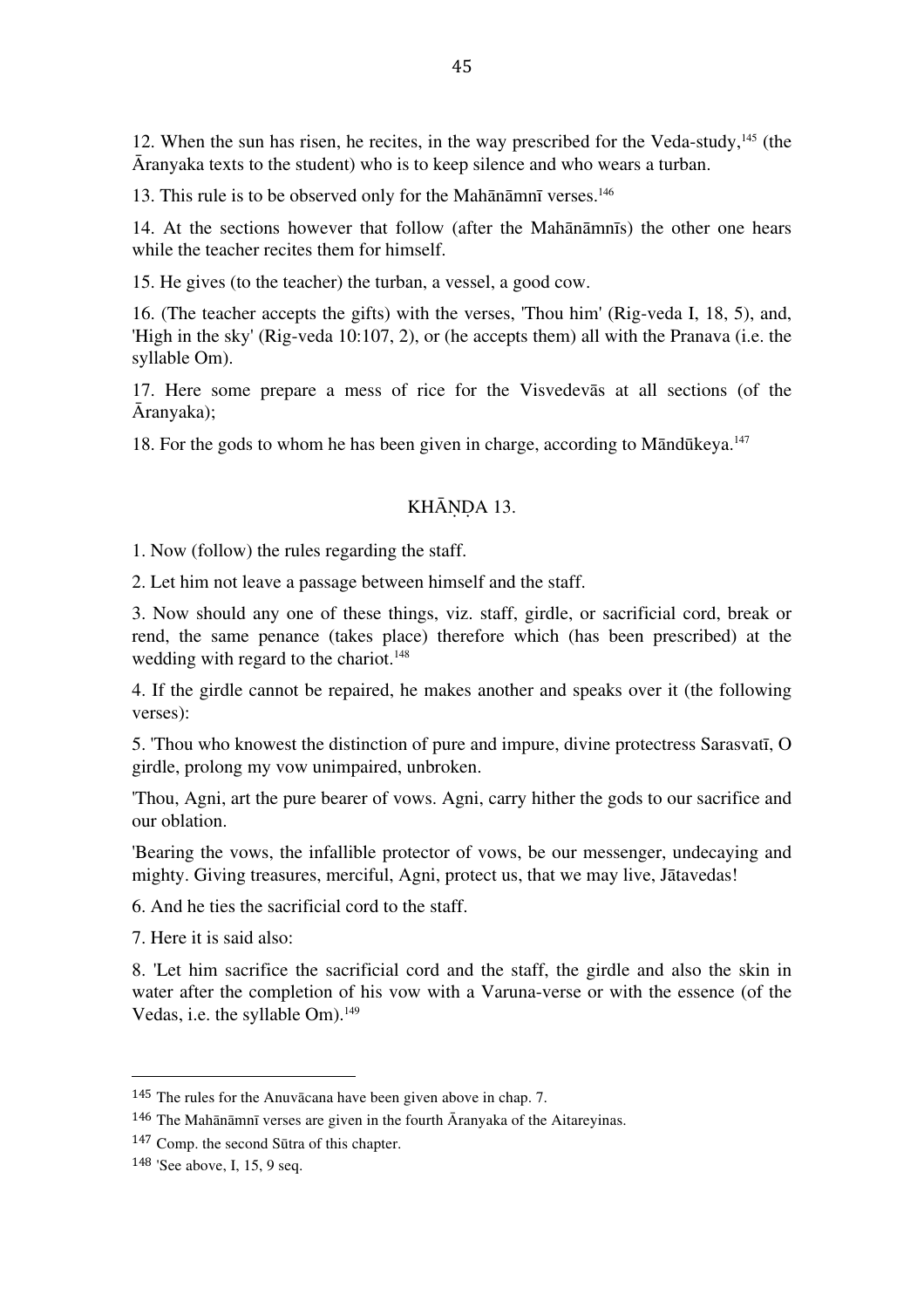#### KHĀNDA 14.

1. Now (follows) the Vaiśvadeva (sacrifice). 150

 

2. The rite of the sacrifice has been explained. 151

3. Let him pour oblations of prepared Vaiśvadeva food in the evening and in the morning into the (sacred) domestic fire.

4. 'To Agni svāhā! To Soma svāhā! To Indra and Agni svāhā! To Vishnu svāhā! To Bharadvāja Dhanvantari svāhā! To the Visve devās svāhā! To Prajāpati svāhā! To Aditi svāhā! To Anumati svāhā! To Agni Sviṣṭhakrit svāhā!'—having thus offered the oblations belonging to those deities,

5. He then shall offer Balis (i.e. portions of food) in the centre of the floor to the same deities; (then another Bali with the words,) 'Adoration to Brahman and to the Brāhmanas!' and (with the verse), 'Vāstoshpati, accept us' (Rig-veda 7:54, 1) in the centre of the floor to Vāstoshpati.

6. He then distributes Balis, from the left to the right, through the different quarters (of the horizon, to the presiding deities) in due order (with the words),

7. 'Adoration to Indra and to those belonging to Indra! Adoration to Yama and to those belonging to Yama! Adoration to Varuna and to those belonging to Varuna! Adoration to Soma and to those belonging to Soma! Adoration to Brihaspati and to those belonging to Brihaspati!' 152

8. Then (turned) towards the disk of the sun<sup>153</sup>, 'Adoration to Aditi and to the  $\bar{A}$ dityas! Adoration

5. 'He shall offer a Bali to those deities, i.e. to those ten deities to whom he has sacrificed, to Agni, &c. (see Sūtra 4), addressing them with the word, "Adoration (to

<sup>149</sup> Nārāyana here quotes Rig-veda I, 24, 6, which is the first verse in the Rig-veda addressed to Varuna (i.e. to Varuna alone, not to Mitra and Varuna, &c.).

<sup>&</sup>lt;sup>150</sup> The rules regarding the Vaiśvadeva sacrifice stand here in a very strange position amid the matter that concerns the student, and before the description of the ceremony that concludes studentship (the Samāvartana; III, 1). On the first word of the chapter, *atha*, Nārāyana observes that thereby the householder is marked as the subject of the following rules. It seems rather forced to explain the position of this chapter, as Nārāyana does, by pointing out that in some cases, for instance when the teacher is away on a journey, a student also can eventually be called upon to perform the Vaiśvadeva sacrifice (comp. below, chap. 17, 3).

<sup>151</sup> This Sūtra shows, according to Nārāyana, that the Vaiśvadeva offering does not follow the ordinary type of sacrifice (the Pratisrute homakalpa, as it is termed above, I, 9, 19), but the form described in the Agnikāryaprakarana, above, chap. 10, 3 seq.

<sup>152</sup> The distribution of Balis begins in the east, which is sacred to Indra; it then proceeds to the south, the west, the north, which are sacred respectively to Yama, Varuna, and Soma. Finally the Bali belonging to Brihaspati and the Bārhaspatyas is offered to the north-east.

<sup>&</sup>lt;sup>153</sup> The commentators differ as to whether  $\bar{a}di\bar{v}a$ -mandala means the disk of the sun towards which this Bali should be offered, or a place or diagram of circular form (*āditya-maṇḍala-rūpe maṇḍalāgāre*, as in my opinion we ought to correct the reading in Nārāyana's note).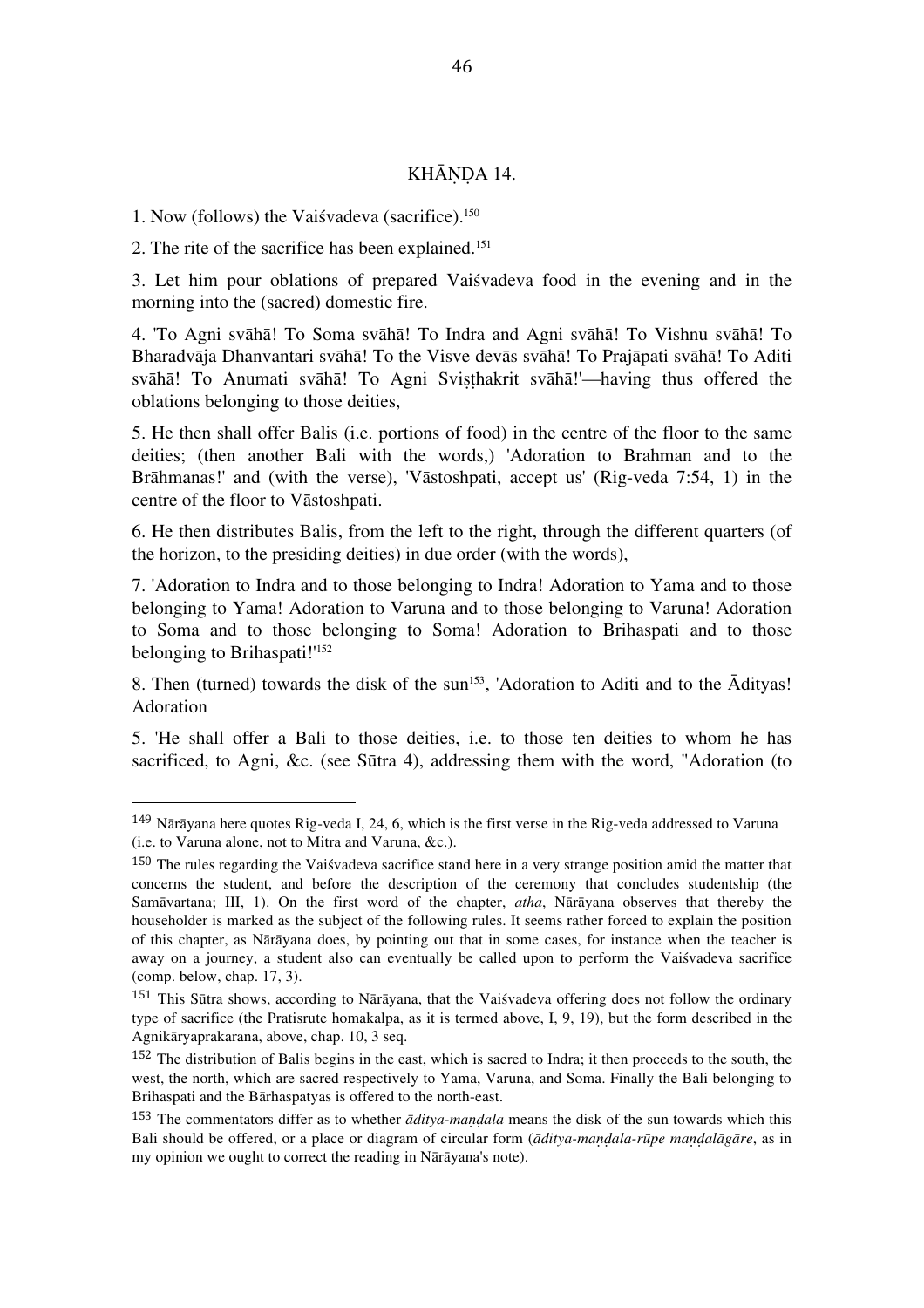such and such a deity")—because in the other cases the word "adoration" (namah) has been prescribed for the Bali.' Nārāyana.

to the Nakṣatras, to seasons, to months, to half-months, to days and nights, to years!'

9. 'To Pūshan, the path-maker; to Dhātar, to Vidhātar, and to the Maruts'—(thus) on the thresholds.

10. To Vishnu on the grindstone.

11. 'To the tree'—(thus) in the mortar.

12. 'To the herbs'—(thus) where the herbs are kept.

13. 'To Parganya, to the waters'—(thus) near the water-pot.

14. 'Adoration to Srī'—(thus) in the bed at the head, 'to Bhadrakālī at the foot.

15. In the privy, 'Adoration to Sarvānnabhūti!'

16. Then (he throws a Bali) into the air, in the evening with the words, 'To the nightwalkers,' in the morning with the words, 'To the day-walkers,' and with the Verse,' Which gods' (Rig-veda I, 139, 11).

17. To the unknown deities to the north, and to Dhanapati (i.e. the Lord of treasures).

I8. With the sacrificial cord suspended over the right shoulder he pours out the remnant to the south with the verse, 'They whom the fire has burnt' (Rig-veda 10:15, 14).

19. When he has made his offerings to gods, fathers (i.e. Manes), and men, let him give food to a Srotriya (i.e. to a learned Brāhmana).

20. Or let him give alms (of food) to a student.

21. Let him immediately afterwards offer food to a female under his protection, to a pregnant woman, to children, and to old people.

22. Let him throw (some food) on the ground for the dogs, for the dog-eaters, and for the birds.

23. Let him eat nothing without having separated (and offered as a Bali) a portion thereof.

24. (Let him) not (eat) alone,

25. Nor before (the others). 154

 

26. With regard thereto it has been said also in the Rik,' In vain the fool gains food' (Rig-veda 10:117, 6).

<sup>154</sup> *'Pūrvam* means, he should not eat before his relations (*bandhubhyaḥ pūrvam prathamatah*).' Nārāyana.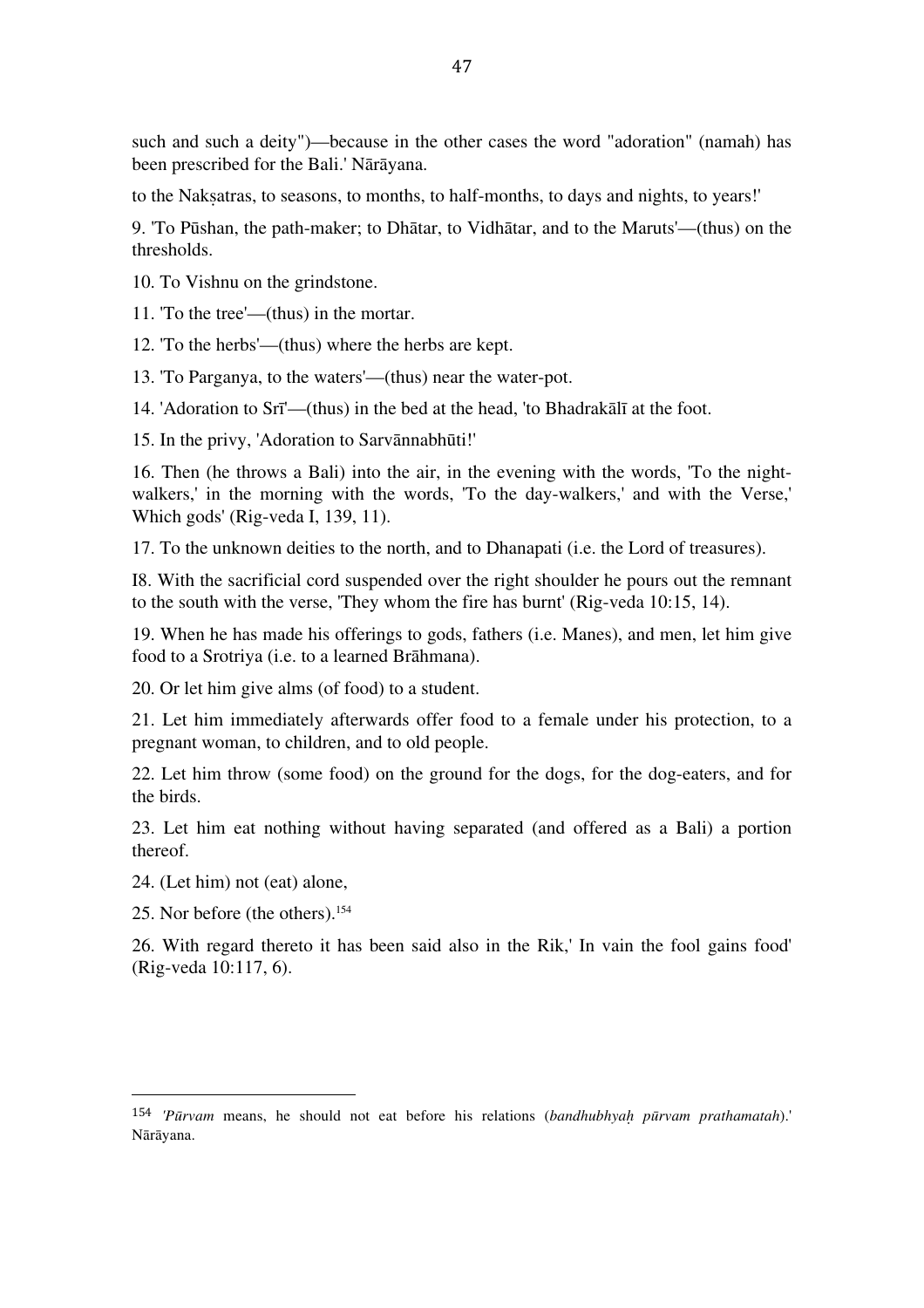## KHĀNDA 15.

1. Should any one of the six persons to whom the Arghya reception is due<sup>155</sup>, visit (him), let him make (ready) a cow, a goat, or what (sort of food) he thinks most like (thereto).

2. Let the Argha not be without meat.

3. On the occasion of a sacrifice and of a wedding let (the guest) say, 'Make it (ready).' 156

4. The animal (offered) to the teacher is sacred to Agni;

5. If offered to an officiating priest, to Brihaspati;

6. If to the father-in-law<sup>157</sup>, to Prajāpati;

7. If to a king, to Indra;

8. If to a friend<sup>158</sup>, to Mitra;

9. If to a Snātaka, to Indra and Agni;

10. Even if he performs more than one Soma sacrifice during a year, let only priests who have received (from him) the Arghya reception officiate for him, not such who have not received it.

11. Here it is said also: 159

 

#### KHĀNDA 16.

1. 'At the Madhuparka and at the Soma sacrifice, at the sacred rites for fathers (Manes) and gods only, animals may be killed, not elsewhere: thus has Manu said.

2. 'Both his teacher and his father, and also a friend who does not stay in his house as a guest: whatever these dispose, that let him do; such is the established custom.

<sup>155</sup> viz. to the teacher, to an officiating priest, to the father-in-law, to a king, to a Snātaka, to a friend.'

Here the fourth person mentioned is the *svasura*, while in the Grihya text the expression vaivāhya is used.

<sup>156</sup> Apparently the two Sūtras 2 and 3 stand in contradiction to each other, as Sūtra 2 seems to prescribe that at the Argha meal in every case meat should be given to the guest, and Sūtra 3 specifies only two occasions on which the killing of the Argha cow cannot be dispensed with. Perhaps the meaning is this, that it is not necessary, except in the cases of a sacrifice and of a wedding, to kill a cow expressly for that purpose, but that in any case, even if the cow offered to the guest be declined by him, the host should take care that some meat be served at that meal. So says Nārāyana in his note on Āśvalāyana-Grihya I, 24, 33, *'Pasukaranapakṣe tan-māmsena bhojanam, utsarganapakṣe māmsantarena*.' Similarly the Buddhists distinguish between eating meat and eating the meat of an animal expressly killed in order to entertain that very guest.

<sup>157</sup> The literal translation of *vaivāhya* would be 'a person related by marriage.' But comp. the note on Sūtra 1.

<sup>158</sup> *Priya* of course does not mean *jāmātar*, as is stated in a number of commentaries. Gobhila says, *priyo'tithih.*

<sup>159</sup> Other persons, for instance a king, can claim the Argha reception not more than once a year. Comp. Āpastamba II, 8, 7; Gautama V, 28, 29, &c.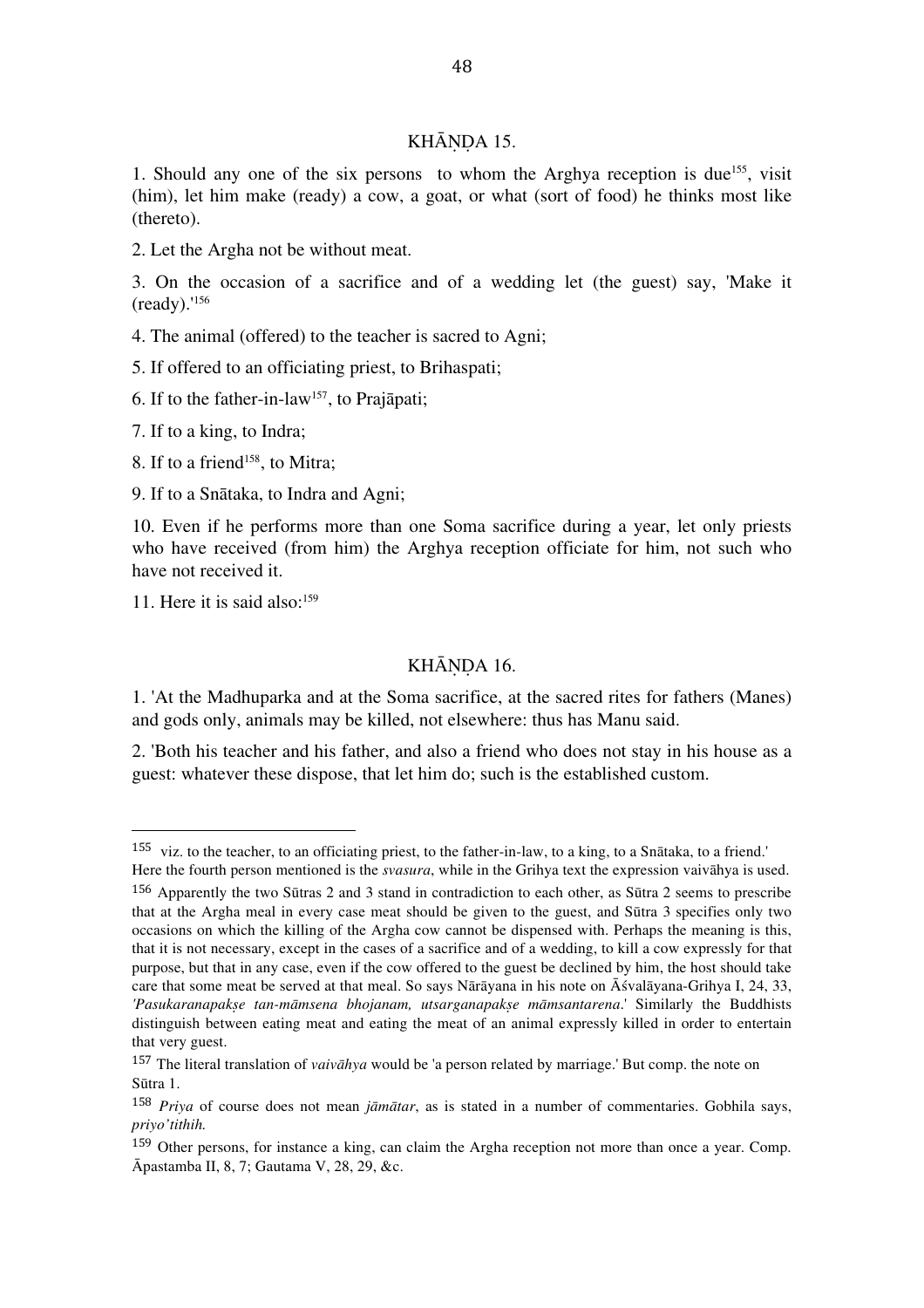3. 'Let him not consider as a guest (*atithiḥ*) a person living in the same village, or one that comes in returning from a journey; (but let him consider as a guest only) one who has arrived at his house where the wife or the fires (of the host) are.<sup>160</sup>

4. '(The fire of) the Agnihotra, bulls, and a guest that has come in at the right time, children and persons of noble families: these burn up him who neglects them. 161

5. 'A bull, the Agnihotra, and a student, these three prosper only if they eat; there is no prosperity for them, if they do not eat.

6. 'Day by day the domestic deities approach the man who performs the domestic rites, in order to receive their share; (that) let him pour out to them.

## KHĀNDA 17.

1. 'Even if a man constantly gather grass and perform the Agnihotra, a Brāhmana who stays (in his house) without receiving honour takes away all his good works.

2. 'One should give (even) if it were only a water-pot; one should sacrifice (even) if it were a piece of wood; (even) down to one hymn or to one Anuvāka the Brahmayajña is enjoined.

3. 'When on a journey let him not fast; (during that time) the wife keeps the vow. Let his son, his brother, or his wife, or his pupil offer the Bali oblation.

4. 'Those who perform this Vaiśvadeva sacrifice in the evening and in the morning, they will prosper in wealth and (long) life, in fame and offspring.'

#### KHĀNDA 18.

1. A student who is going to set out on a journey, speaks thus to his teacher:

2. 'Of inhalation and exhalation'—(this he says) in a low voice; 'Om, I will dwell<sup>162'</sup> this aloud.

3. (The teacher) in a low voice (replies), 'To inhalation and exhalation I, the wideextended one, resort with thee. To the protecting god I give thee in charge. God Savitar; this student belongs to thee; I give him in charge to thee; protect him; do not forsake him.'

4. 'Om, hail!' the teacher aloud. 'Hail!' the teacher aloud.

## **Here ends the Second Adhyāya.**

<sup>160</sup> Comp. Gautama V, 40, &c.

<sup>161</sup> On the right time for the arrival of a guest, see Gautama, loc. cit.

<sup>162</sup> Perhaps *vatsyāmi* (I will dwell) is a sort of euphemism for *pravatsyāmi* (I will go away).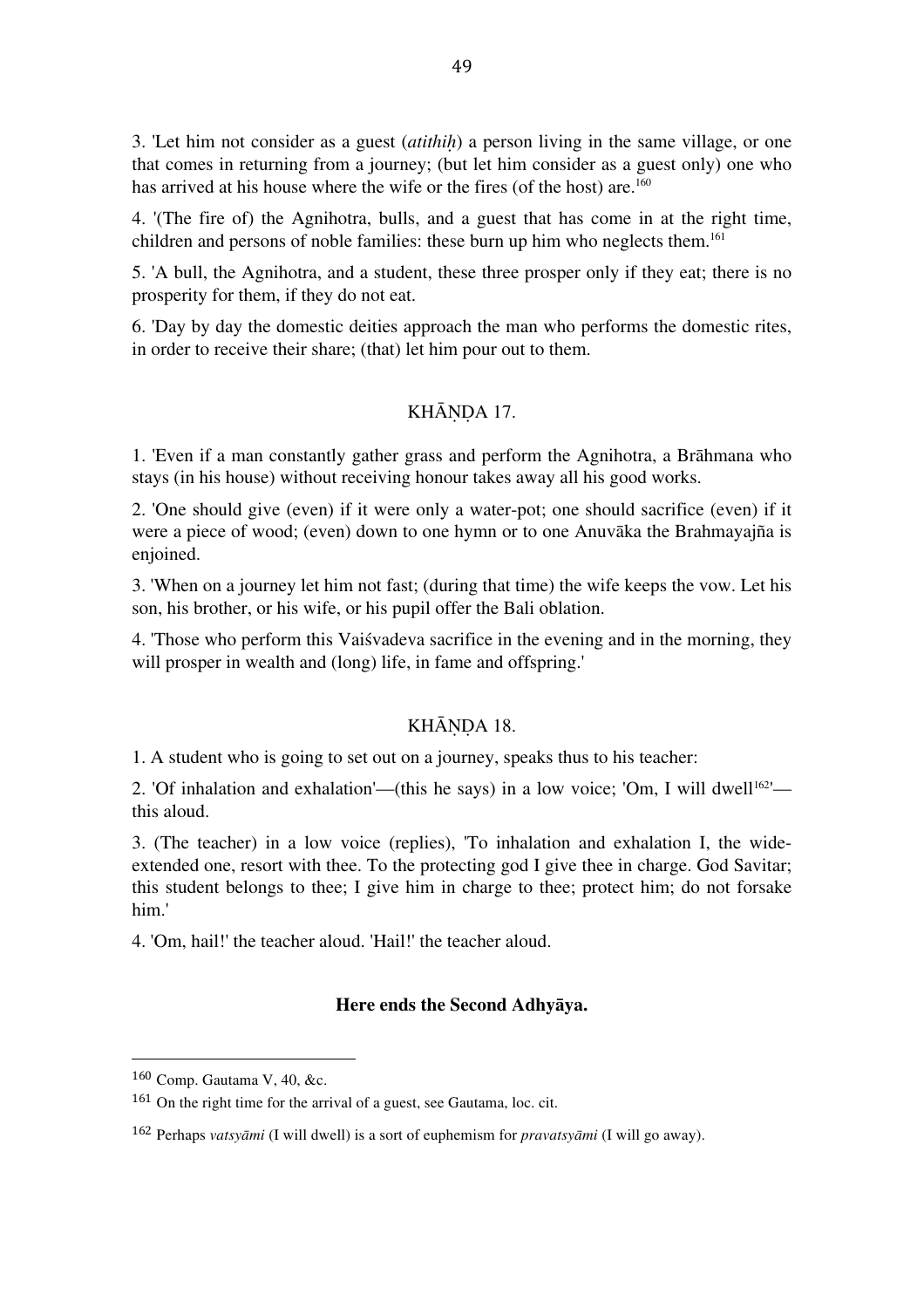# ADHYĀYA 3, KHĀNDA 1.

1. A bath (shall be taken by the student) when he is going to return home (from his teacher).

2. 'A bull's hide'—this has been declared. On that hide he makes him sit down and have his hair and beard cut and the hair of the body and the nails.

3. Having had (the cut-off hair-ends, &c.) thrown away together with rice and barley, with sesamum-seed and mustard-seed, with Apāmārga and Sadāpushpī flowers,

4. Having sprinkled him (with water) with the Āpohiṣṭhīyā-hymn (Rig-veda 10:9). 163

5. Having adorned him,

6. Having dressed him with two garments with (the verse), 'The garments both of you' (Rig-veda I, 152, 1),

7. He then puts on him a golden ornament (with the words), 'Giving life and vigour' (Vājasaneyi Samhitā 34:50).

8. With (the verse), 'Mine, Agni, be vigour' (Rig-veda 10:128, 1), the covering (of the head is done).

9. With (the verse), 'House by house the shining one' (Rig-veda I, 123, 4) (he takes) the parasol,

10. With (the verse), 'Rise up' (Rig-veda 10:18, 6), the shoes,

11. With (the verse), 'Long be thy hook' (Rig-veda 8:17, 10) he takes a bamboo staff.

12. Let him sit that day in solitude. 164

13. With (the verses), 'O tree! with strong limbs,' and, 'A ruler indeed' (Rig-veda VI, 47, 26; 10:152, 1) let him mount the chariot.

14. (Before returning home) let him first approach a place where they will perform Argha for him with a cow or a goat.

15. Or let him return (making his start) from cows or from a fruit-bearing tree.

16. With (the verses), 'Indra, give us best goods,' and, 'Be friendly, O earth' (Rig-veda II, 21, 6; I, 22, 15) he descends (from the chariot).

17. Let him eat that day his favourite food.

 

18. To his teacher he shall give (that) pair of garments, the turban, ear-rings and jewel, staff and shoes, and the parasol. 165

<sup>163</sup> Nārāyana says here, *enam mānavakam abhishikya abhishekam snānam kārayitvā.* Comp. Pāraskara II, 6, 9 seq.

<sup>164</sup> *Pratilīna* evidently means the same thing that is so often expressed in the Buddhist texts by *patisallīna*.

<sup>165</sup> The pair of garments are those referred to in Sūtra 6; on the turban see Sūtra 8. On staff and shoes comp. Sūtras 10, 11; on the parasol, Sūtra 9.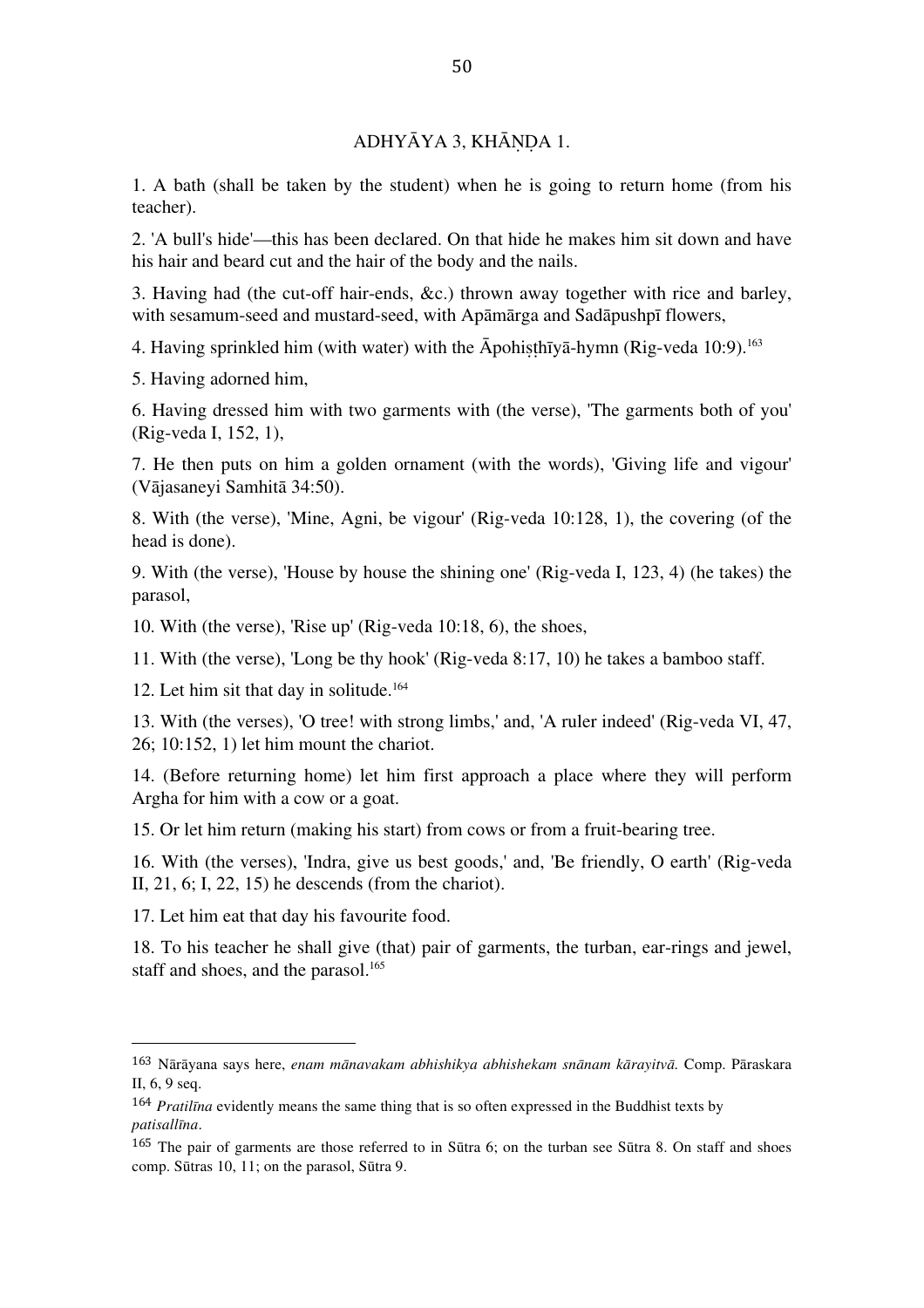## KHĀNDA 2.

1. If he wishes to have a house built, he draws with an Udumbara branch three times a line round (the building-ground) with (the words), 'Here I include the dwellings for the sake of food,' and sacrifices in (its) centre on an elevated spot,

2. (With the texts,) 'Who art thou? Whose art thou? To whom do I sacrifice thee, desirous of (dwelling in the) village? Svāhā!

'Thou art the gods' share on this (earth). From here have sprung the fathers who have passed away. The ruler has sacrificed, desirous of (dwelling in the) village, not omitting anything that belongs to the gods. Svāhā!'

3. Having had the pits for the posts dug,

4. He pours water-gruel into them,

 

5. And with (the verse), 'This branch of the immortal one I erect, a stream of honey, promoting wealth. The child, the young one, cries to it; the cow shall low to it, the unceasingly fertile one'—he puts an Udumbara branch which has been besmeared with ghee into the pit for the right door-post.

6. 'This branch of the world I establish, a stream of honey, promoting wealth. The child, the young one, cries to it; the cow shall low to it that has a young calf'—thus to the left.

7. In the same way at the two (pits) to the south, to the west, and to the north.

8. With (the verse), 'This branch of this tree, that drops ghee, I erect in the immortal. The child, the young one, cries to it; cows shall flock to it, unceasingly fertile ones'—he erects the chief post.

9. 'May the young child come to it, <sup>166</sup> may the calf  $\dots$ ; may they come to it with a cup of Parisrut, with pots of curds.

## KHĀNDA 3.

1. 'Stand here, O post, firm, rich in horses and cows, . . . .; stand safely, dropping ghee; stand here, fixed in the ground, prosperous, long-lasting(?), amid the prosperity of people who satiate themselves. May the malevolent ones not reach thee!<sup>167</sup>

'Hither are called the cows; hither are called goats and sheep; and the sweet essence (?) of food is called hither to our house.

<sup>166</sup> The words *bhuvanas pari* give no sense; Pāraskara probably gives the true reading*, ā vatso jagadaih saha* (III, 4, 4; comp. Sūtra 8: *Vasūms ca Rudrān Ādityān Īsānam jagadaih saha*; *jagada* is explained in Jayarāma's commentary by *anuga*, *anucara*). The word jagada of course was exposed to all sorts of corruptions; thus the text of Āśvalāyana has *jāyatām saka*; the Atharva-veda (III, 12, 7) *jagatā saha*; and from this *jagat* to the *bhuvana* found in our text the way is not very long.

<sup>167</sup> According to Nārāyana the verse given in chap. 2, 9 forms one Mantra with those in 3, 1. The meaning of *sīlamāvatī* is uncertain. The word reoccurs in Rig-veda 10:75, 8. Pāraskara (III, 4, 4) has *sūnritāvatī*. On *tilvila*, comp. Rig-veda V, 62, 7. The following word is quite uncertain both as to its reading and its meaning.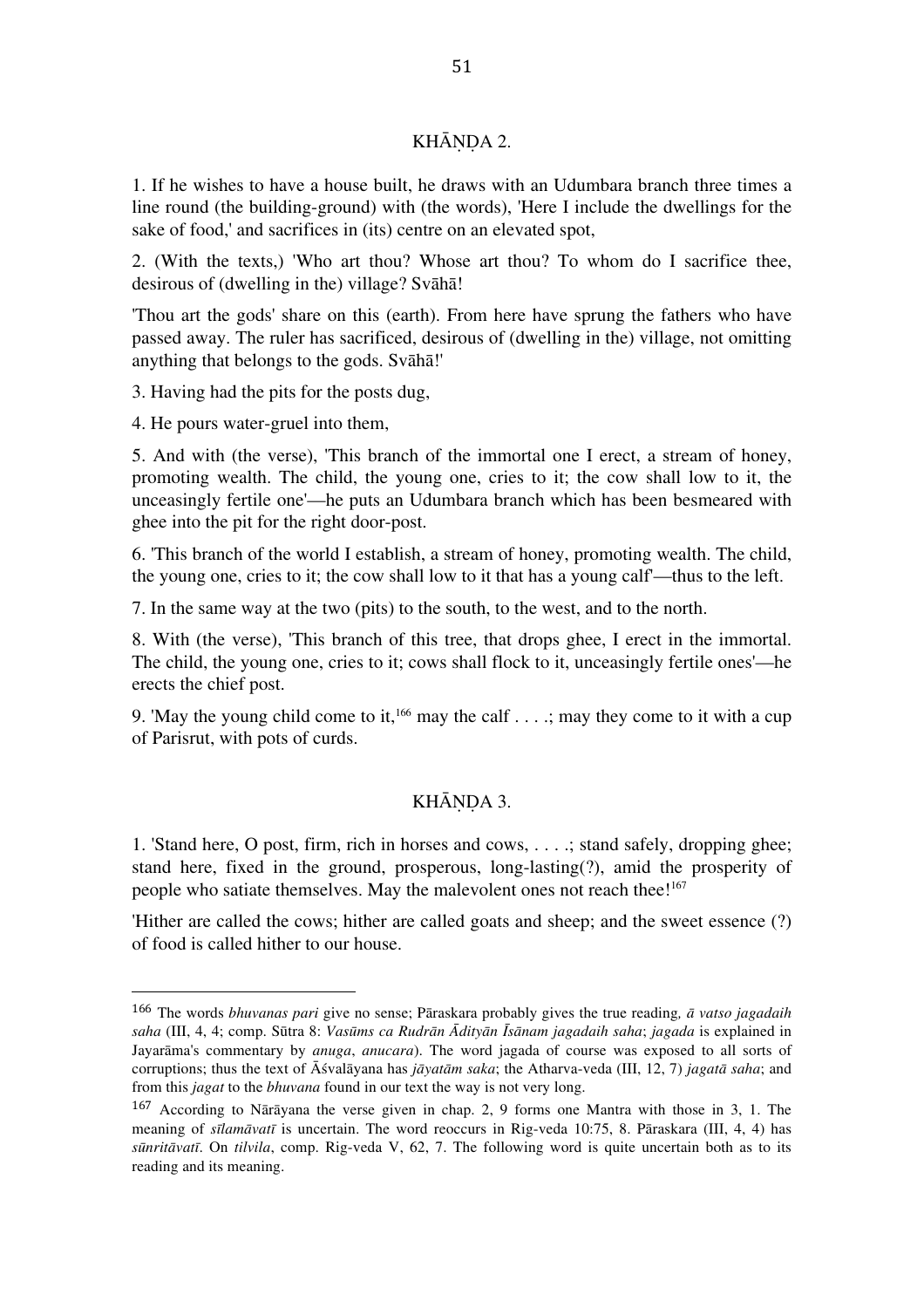'Stand fast in the Rathantara; recline on the Vāmadevya; establish thyself on the Brihat'—with (these texts) he touches the chief post.

2. When the house has been built conformably (to its proper dimensions), he touches the posts.

3. The two (posts) to the east with (the words), 'Truth and faith!'

4. Those to the south with (the words), 'Sacrifice and gift!'

5. Those to the west with (the words), 'Strength and power!'

6. Those to the north with (the words), 'The Brahman and the Kṣatra!

7. 'Fortune the pinnacle, law the chief post! 168

8. 'Day and night the two door jambs!'

9. 'The year the roof!'

10. With (the verse), 'A bull, an ocean' (Rig-veda V, 47, 3)' let him bury an anointed stone under the pinnacle.

## KHĀNDA 4.

1. At the sacrifice to Vāstoshpati. 169

2. Having established the (sacred) domestic fire outside with (the words), 'I place (here) Agni with genial mind; may he be the assembler of goods. Do no harm to us, to the old nor to the young; be a saviour to us, to humans and animals!"<sup>170</sup>—

3. Having put a new water-pot on fresh eastward-pointed Kuśa-grass,

4. And spoken over it (the words), 'Unhurt be our men, may our riches not be squandered!'—

5. He sacrifices three oblations in the forenoon with the Stotriya text of the Rathantara with repetition and Kakubh-forming;

6. (Three oblations with the Stotriya) of the Vāmadevya at midday;

7. Of the Brihat in the afternoon; 171

8. The four Mahā-vyāhritis, the three verses, 'Vāstoshpati!' (Rig-veda 7:54, 1-3), (the single verses,) 'Driving away calamity,' (and) 'Vāstoshpati, a firm post' (Rig-veda 7:55, 1; 8:17, 14), and to (Agni) Sviṣṭhakrit a tenth oblation of cooked food at night.

9. Taking with himself his eldest son and his wife, carrying grain, let him enter (the house with the words),

<sup>168</sup> Comp. Pāraskara III, 4, 18.

<sup>169</sup> The sacrifice to Vāstoshpati is celebrated when the sacrificer enters his new house.

<sup>170</sup> Comp. above, I, 7, 9.

<sup>171</sup> The Stotriya of the Rathantara is Rig-veda 7:32, 22 seq.; that of the Vāmadevya, 4:31, 1-3; that of the Brihat, 6:46, 1 seq.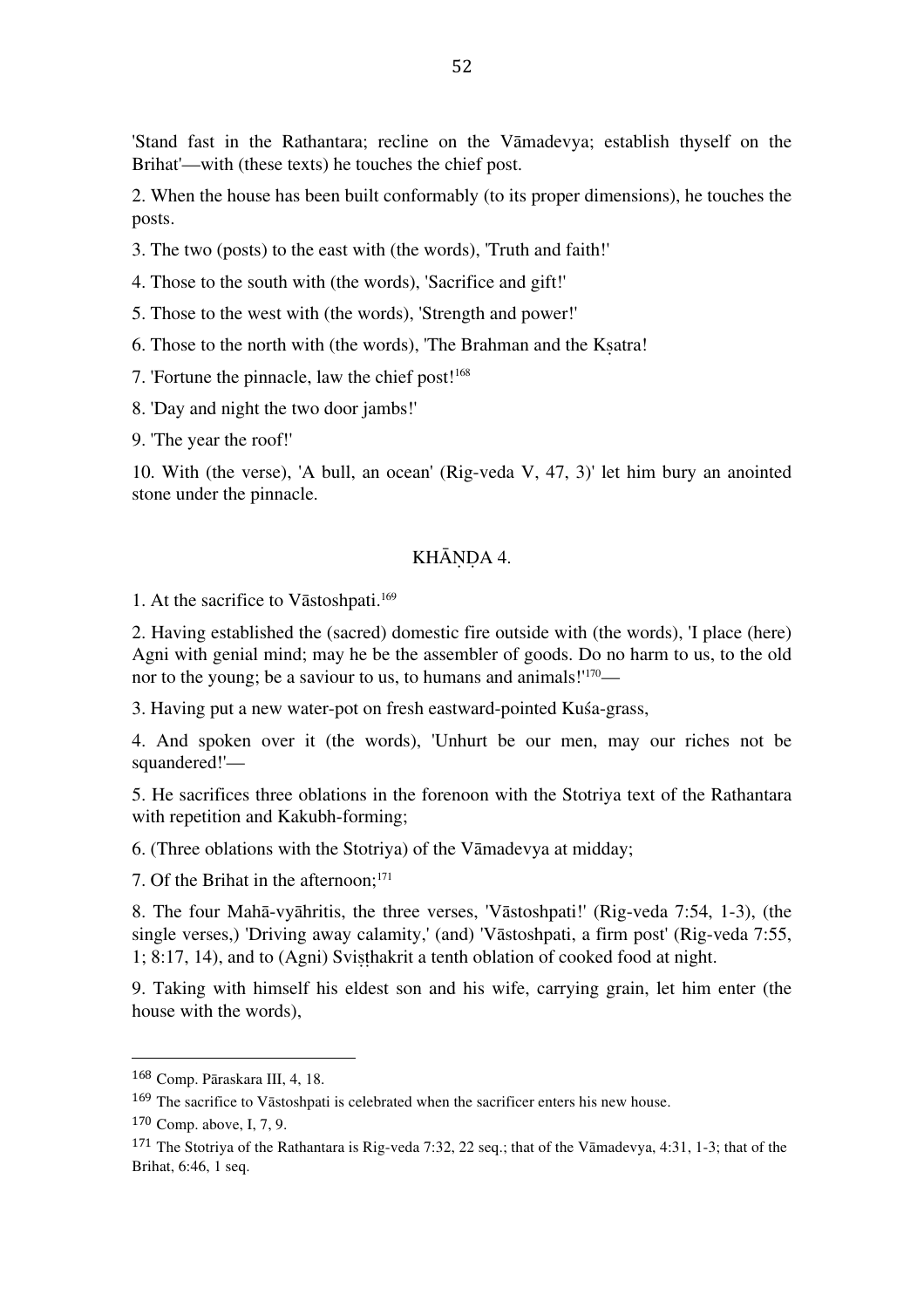'Indra's house is blessed, wealthy, protecting; that I enter with my wife, with offspring, with cattle, with increase of wealth, with everything that is mine.'

#### KHĀNDA 5.

1. 'To every able one, to every blissful one, to you I turn for the sake of safety, of peace. Free from danger may we be. May the village give me in charge to the forest. All! give me in charge to the great one,'—thus (he speaks) when leaving the village.

2. 'May the forest give me in charge to the village. Great one! give me in charge to the all'—thus (he speaks) when entering the village, not without (carrying) something (with himself, such as fuel, flowers, &c.)

3. I enter the blessed, joyful house, which does not bring death to men; manly (I enter 172) that which is rich in men. Bringing refreshment, dropping ghee (we enter the house) in which I shall joyfully rest'—this verse is constantly to be pronounced (when he enters the house).

## KHĀNDA 6.

1. One who has not set up the (sacred Śrauta) fires, when setting out on a journey, looks at his house.

2. (He recites the text,) 'Do ye both, Mitra and Varuna, protect this house for me; unscathed, undisturbed, may Pūshan guard it till our return;'

3. And recites (the verse), 'Upon the path we have entered' (Rig-veda VI, 51, 16).

#### KHĀNDA 7.

1. When he then returns from his journey, he looks at his house (and says),

2. 'House, do not fear, do not tremble; bringing strength we come back. Bringing strength, joyful and wise, I come back to thee, to the house, rejoicing in my mind.

'That of which the traveller thinks, that in which dwells much joy, that I call the house. May it know us as we know it.

'Hither are called the cows; hither are called goats and sheep; and the sweet essence (?) of food is called hither to our house.'

3. Having approached the (sacred) domestic fire with the verse, 'This Agni is glorious to us, this is highly glorious. Worshipping him (?) may we suffer no harm; may he bring us to supremity'—

4. Let him pronounce auspicious words.

<sup>172</sup> For *anyeshv aham* we should read perhaps *yeshv aham*. Āśvalāyana-Śraut. II, 5, 17 has *teshv aham*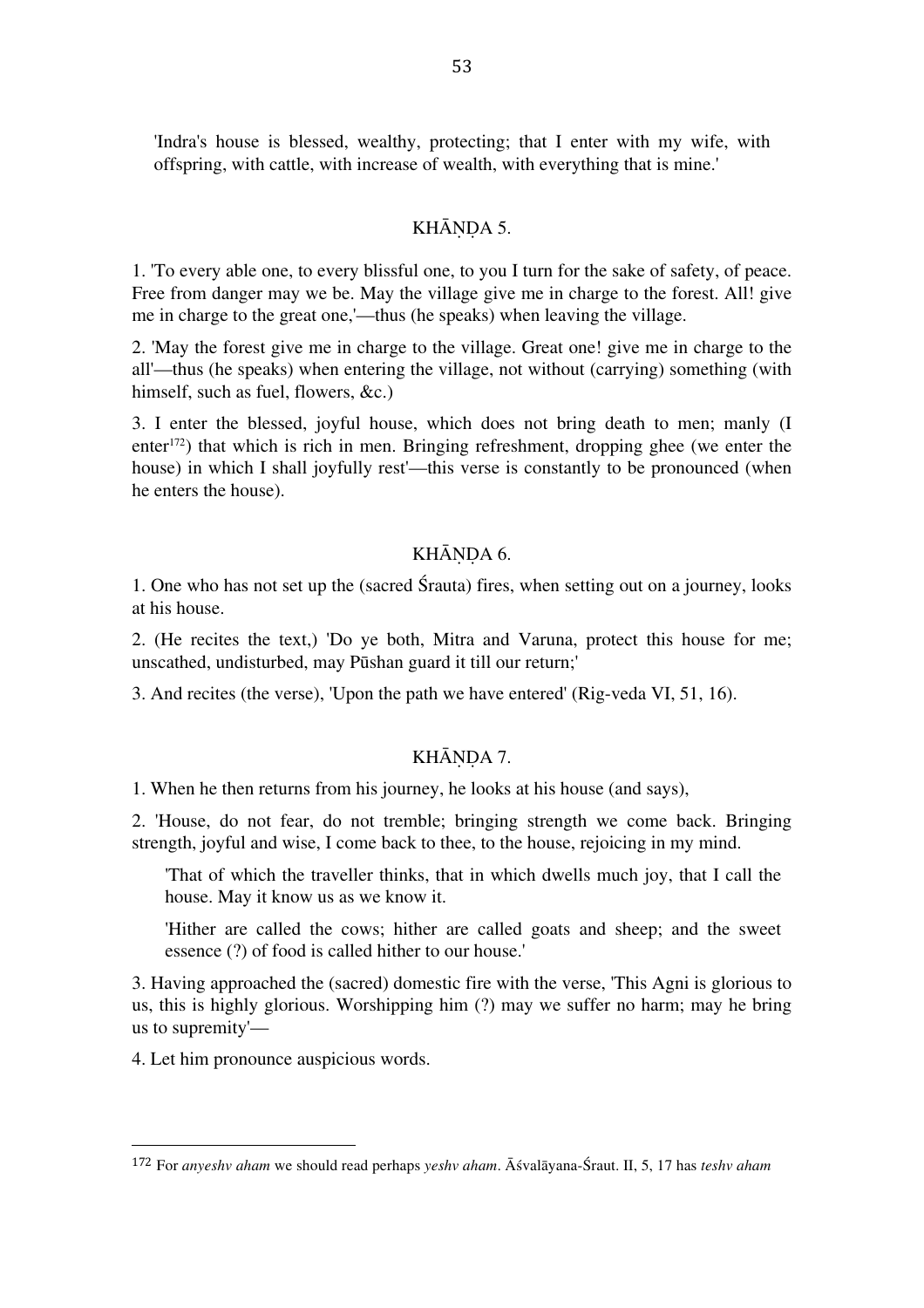5. When accepting the water for washing the feet he says, 'The milk of Virāj art thou; may I obtain the milk of Virāj; in me (may) the milk of Padyā Virāj 173 (dwell)!'

#### KHĀNDA 8.

1. When one who has not set up the (sacred Śrauta) fires, is going to partake of the firstfruits<sup>174</sup> (of the harvest), let him sacrifice to the  $\bar{A}$ grayana deities with (Agni) Svisthakrit as the fourth, and with the word  $SV\bar{A}H\bar{A}$ , on his (sacred) domestic fire.

2. Having recited over (the food) which he is going to eat (the formula), 'To Prajāpati I draw thee, the proper portion, for luck to me, for glory to me, for food to me!'—

3. He thrice eats of it, sprinkling it with water, with (the verse), 'From the good you have led us to the better, ye gods!<sup>175</sup> Through thee, the nourishment, may we obtain thee. Thus enter into us, O potion, bringing refreshment; be a saviour to us, to men and animals!'

4. With (the verse), 'This art thou, breath; the truth I speak This art thou; from all directions thou hast entered (into all beings). Thou driving away old age and sickness from my body be at home with me. Do not forsake us, Indra!'—he touches the place of the heart;

5. With (the words), 'The navel art thou; do not fear; the knot of the breathing powers art thou; do not loosen thyself,' (he touches) the navel;

6. With the verse, 'Bliss with our ears' (Rig-veda I, 89, 8), (lie touches) the limbs as stated (in that verse);

7. Worshipping the sun with the verse, 'Yonder eye' (Rig-veda 7:66, 16).

## KHĀNDA 9.

1. 'May the noisy (goddesses<sup>176</sup>) keep you away from slaughtering hosts. May the entire share, O cows, that belongs to this lord of cows, suffer no harm among you—(and)

'May Pūshan go after our cows' (Rig-veda 6:54, 5)—this he shall speak over the cows when they go away (to their pasture-grounds).

2. 'May Pūshan hold' (Rig-veda 6:54, 10), when they run about.

<sup>173</sup> *Padyā virāj* is the Virāj metre, so far as it consists of Pādas; in this connection, of course, the phrase is intended besides to convey the meaning of 'the splendour which dwells in the feet.' Comp. Pāraskara I, 3, 12

<sup>&</sup>lt;sup>174</sup> The Āgrayanesti is the corresponding rite of the Śrauta ritual. The deities of that sacrifice are Indra and Agni; the Visve devās; Heaven and Earth.

<sup>175</sup> In the text read for *tvayā jvasena*, *tvayā'vasena.*

<sup>176</sup> The noisy ones are the winds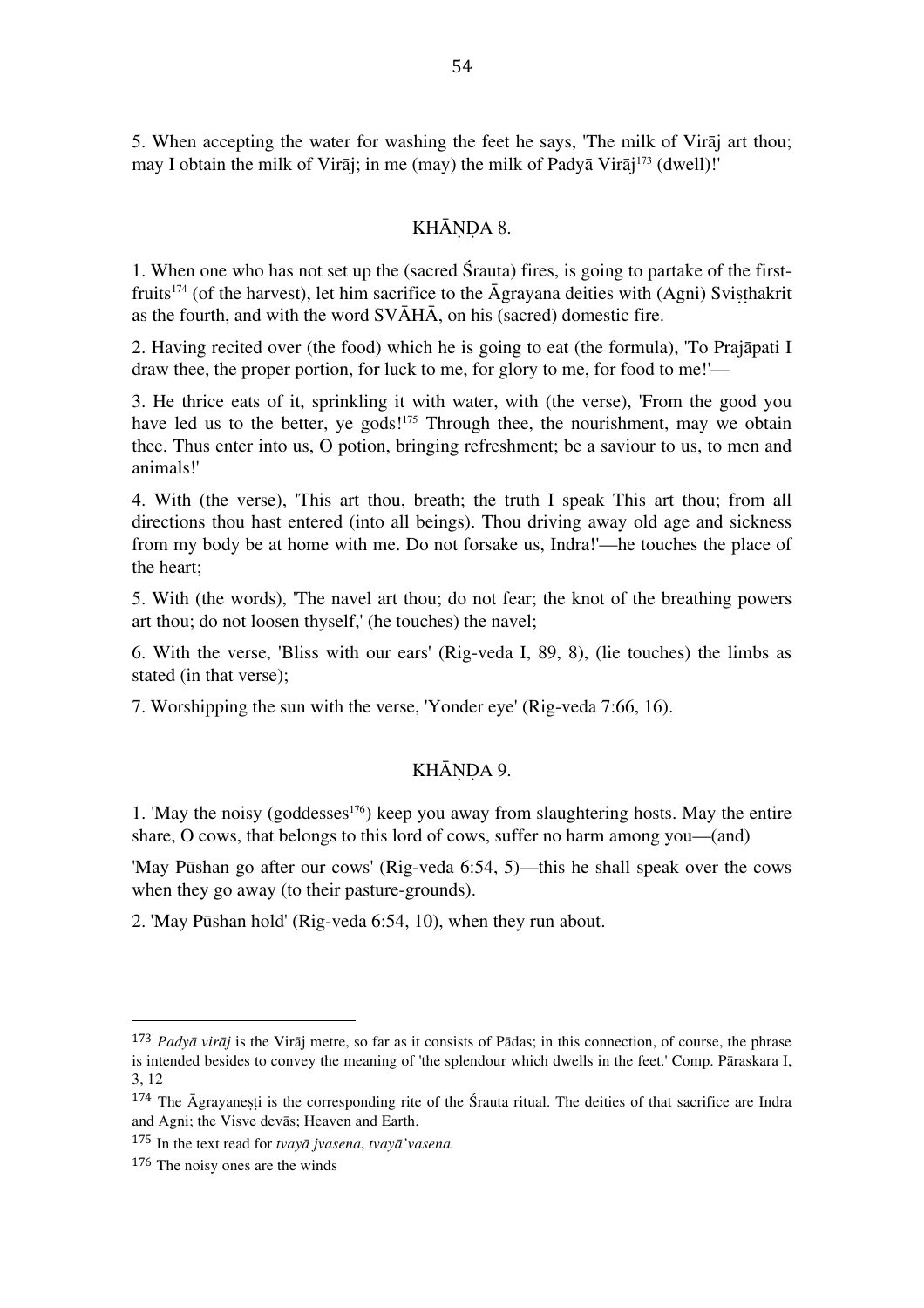3. 'May they whose udder with its four holes is full of sweet and ghee, be milk-givers to us; (may they be) many in our stable, rich in ghee'—and, 'The cows have come' (Rigveda VI, 28), when they have come back.

4. The last (verse) when he puts them in (into the stable).

5. The hymn, 'Refreshing wind' (Rig-veda 10:169), (he recites over the cows), when they are gone into the stable.

#### KHĀNDA 10.

1. The new moon that follows after the Phālguna

full moon, falls under (the Naksatra) Revatī: on that (new moon day) he shall have the marks made (on his cattle),

2. With (the words), 'Thou art the world, thousandfold prospering. To Indra may exertion<sup>177</sup> (?) give thee. Inviolate art thou, unhurt, sap, food, protection. For as many (cows) I shall do this now, for more (than these) may I do it in the latest year.'

3. Of that (cow) that calves first let him sacrifice the biestings with the two verses, 'Yearly the milk of the cow' (Rig-veda 10:87, 17. 18).

4. If she brings forth twin-calves, let him sacrifice with the Mahāvyāhritis, and give the mother of the twins (to the Brāhmanas).

## KHĀNDA 11.

1. Now (follows) the Vrishotsarga (i.e. setting a bull at liberty). 178

2. On the Kārttika full moon day or on that day of the  $\bar{A}$ śvayuga (month) that falls under (the Nakṣatra) Revatī—

3. He sacrifices, after having kindled amid the cows a well-inflamed fire, Ājya oblations (with the words),

4. Here is delight; take delight here. Svāhā! Here is still-standing; here is (your) own still-standing. Svāhā!

'I have let the calf join its mother. May the calf, sucking its mother's breast, support increase of wealth among us. Svāhā!'

5. With the verse, 'May Pūshan go after our cows' (Rig-veda VI, 54, 5) he sacrifices from (a mess of sacrificial food) belonging to Pūshan.

6. Having recited the Rudra-(hymns), 179

7. (He takes) a one-coloured, two-coloured, or three-coloured (bull),

<sup>177</sup> The reading of *tvā śramo dadat* is doubtful.

<sup>&</sup>lt;sup>178</sup> A part of this chapter is nearly identical with the corresponding section of the Kāthaka-grihya; Comp. also Pāraskara III, 9; Vishnu 86.

<sup>179</sup> Rig-veda I, 43. 114; II, 33; 7:46.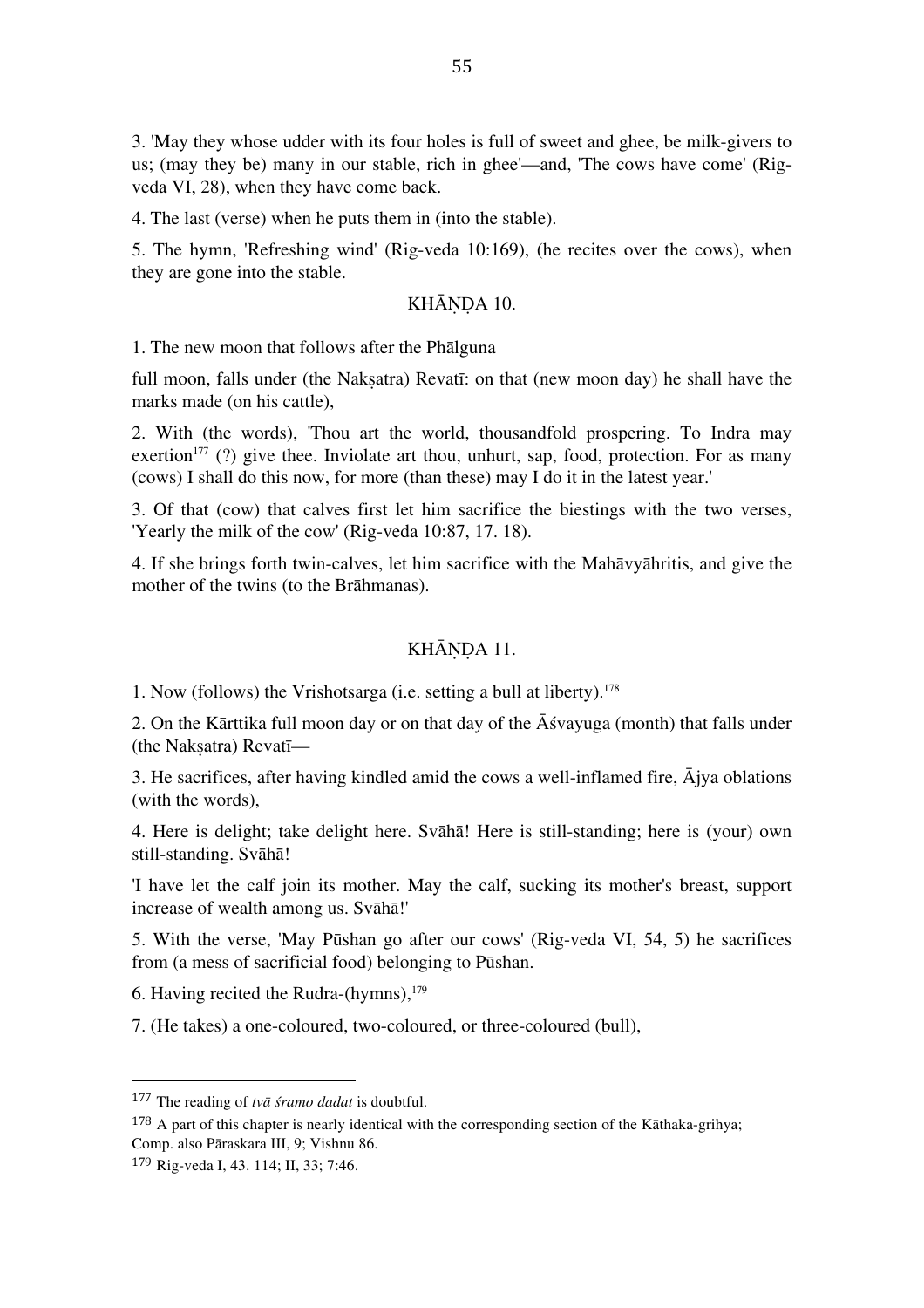8. Or one that protects the herd,

9. Or that is protected by the herd,

10. Or it may also be red.

11. It should have all its limbs complete, and be the finest (bull) in the herd.

12. Having adorned that (bull),

13. And the four best young cows of the herd, having adorned those too,

14. (He says,) 'This young (bull) I give you as your husband; sporting with him, your lover, walk about. Do not desert us<sup>180</sup> (?), being joined (with us) from your birth. In increase of wealth, in food may we rejoice. Svāhā!'

15. When (the bull) is in the midst (of the cows), he recites over (them), 'Refreshing,' &c. (Rig-veda 10:169, I seq.) down to the end of the Anuvāka.

16. With the milk of all of them he shall cook milk-rice and feed Brāhmanas with it.

## KHĀNDA 12.

1. After the Āgrahāyanī (or the full moon day of the month Mārgasīrṣa) (follow) the three Asthakās<sup>181</sup> in the second fortnight (of the Mārgasīrsa and of the two following months).

2. At the first of these he sacrifices vegetables,

3. With (the verse), 'She who shone forth first is this (earth); she walks, having entered into this (earth). The wife has brought forth (children), the new-creating mother. May the three powers follow her. 182 Svāhā!'

4. Now (the oblation for Agni) Svisthakrit,

 

5. With (the verses), 'She in whom Yama, the son of Vivaśvat, and all gods are contained, the Aṣṭhakā whose face is turned to all sides, she has satiated my desires.

'They call thy teeth "the pressing-stones;" thy udder is (Soma) Pavamāna; . . . . 183 are the months and half-months. Adoration to thee, O glad-faced one! Svāhā!'

<sup>180</sup> The translation 'do not desert us,' rests on the conjecture *māvasthāta*.

<sup>181</sup> On the Asthakā festivals, of which some texts reckon three, while others have four. The last Asthakā, which is celebrated in the dark fortnight of Māgha, is called Ekāsthakā; this Asthakā is called the 'wife of the year,' 'the image of the year,' 'the disposer of the days.' If the Phālguna month is reckoned as the first of the year, this Aṣṭhakā precedes the year's beginning only by a few days; there are also some Vedic passages which point to the Ekāsthakā's following shortly after the beginning of the year.

<sup>182</sup> Instead of *navakrit* the parallel texts (except the Mantrabrāhmana II, 2, 12) have *navagat*, which is explained by *nūtana-vivāhavatī*; the 'three powers' are understood by Mādhava (in the commentary on Taitt. Samh. IV, 3, 11) as Agni, Sūrya, and Candra.

<sup>183</sup> After *pavamānaḥ* there is evidently a word wanting that indicated the limb of the Aṣṭhakā's body identified with the months and half-months.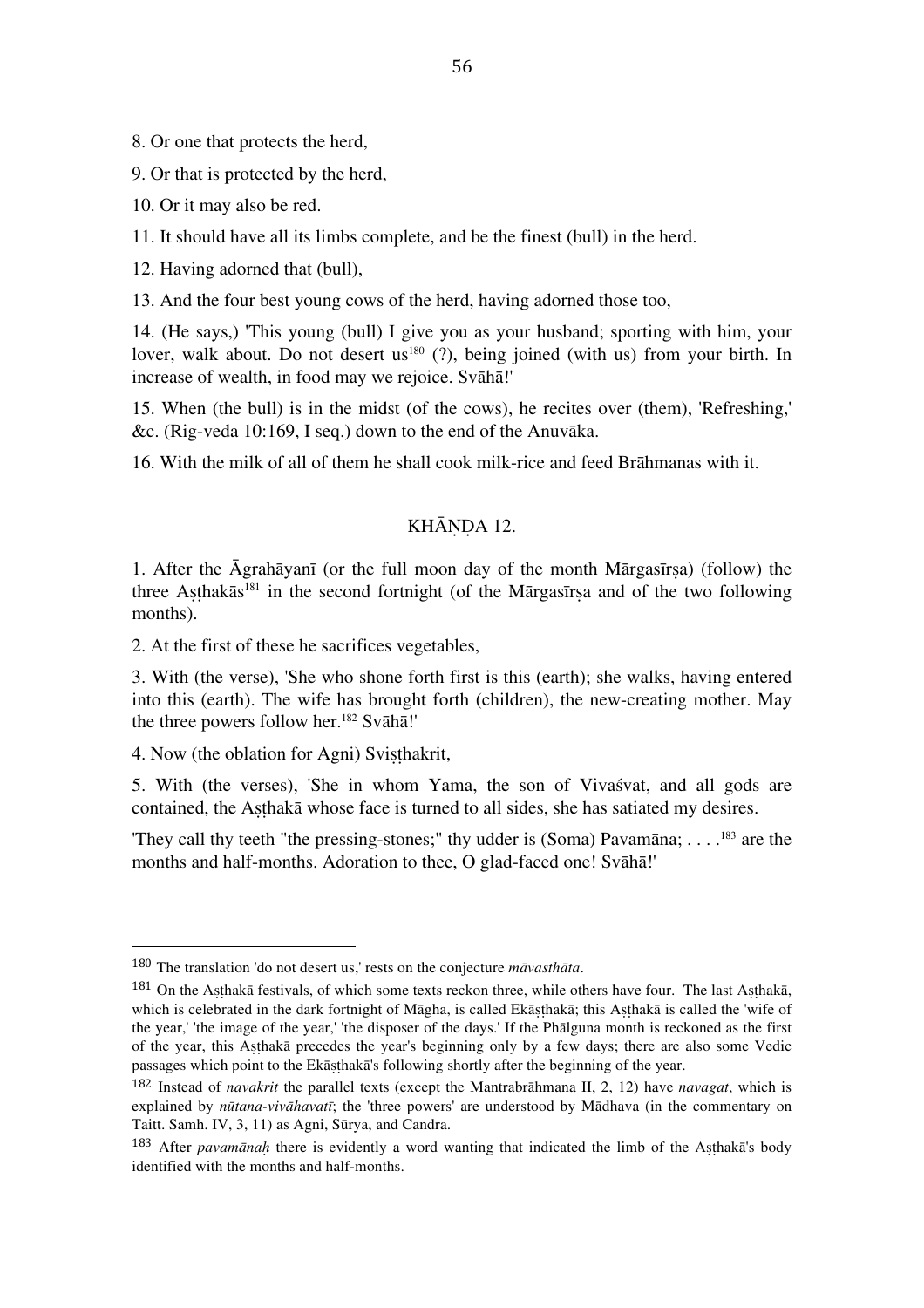## KHĀNDA 13.

1  $\underline{1}$ . At the middle (Aṣṭhakā) and in the middle of the rainy season.<sup>184</sup>

2. The four Mahāvyāhritis (and) the four (verses), They who have thirsted' (Rig-veda 10:15, 9 seq.): having quickly recited (these verses) he shall sacrifice the omentum;

3. Or (he shall do so) with the verse, 'Carry the omentum, Jātavedas, to the Manes, where thou knowest them in the world of virtue. May streams of fat flow to them; may the wishes of the sacrificer be fulfilled. Svāhā!'

4. (Then follow) the four Mahāvyāhritis (and) the four (verses), 'They who have thirsted' (see Sūtra 2): (thus is offered) an eightfold oblation of cooked food, together with the cut-off portions.

5. Or, 'Interposed are the mountains; interposed is the wide earth to me. With the sky and all the points of the horizon I interpose another one instead of the father. To so-and $so^{185}$  svāhā!

'Interposed to me are the seasons, and days and nights, the twilight's children. With the months and half-months I interpose another one instead of the father. To so-and-so svāhā!

'With the standing ones, with the streaming ones. with the small ones that flow about: with the waters, the supporters of all I interpose another one instead of the father. To soand-so svāhā!

'Wherein my mother has done amiss, going astray, faithless to her husband, that sperm may my father take as his own; may another one fall off from the mother. To so-and-so svāhā!'—these four (verses) instead of the Mahāvyāhritis, if (the sacrificer) is an illegitimate child.

6. Or milk-rice (should be offered).

7. On the next day the Anvaṣṭhakya ceremony (i.e. ceremony following the Aṣṭhakā) in accordance with the rite of the Pindapitriyajña.

## KHĀNDA 14.

1. On the last (Aṣṭhakā) he sacrifices cakes,

<sup>184</sup> On *madhyā-varṣa*, Nārāyana understands not 'in the middle of the rainy season,' but 'in the middle of the year'. I cannot help thinking that the word *madhyāvarṣe*, given by the MSS. here and in Pāraskara III, 3, 13, and explained by Nārāyana, is a corrupt reading which we should correct into māghya-varse ('the festival celebrated during the rainy season under the Nakṣatra Maghās'. The MSS. of Āśvalāyana-Grihya II, 5, 9 have māghyā-varṣam, māghā-varṣam, mādhyā-varṣam. Vishnu (LXXVI, 1) mentions 'the three Asthakās, the three Anvasthakās, a Māgha day which falls on the thirteenth of the dark half of the month Prauṣṭhapada.' Comp. Manu III, 273, *varshāsu ca maghāsu ca*; Yājñavalkya I, 260.

<sup>185</sup> Instead of 'so-and-so' (the text has the feminine *amuṣyai*) the sacrificer inserts the name of his mother. For *māsās, ardhamāsās* I propose to read, *māsais, ardhamāsais.*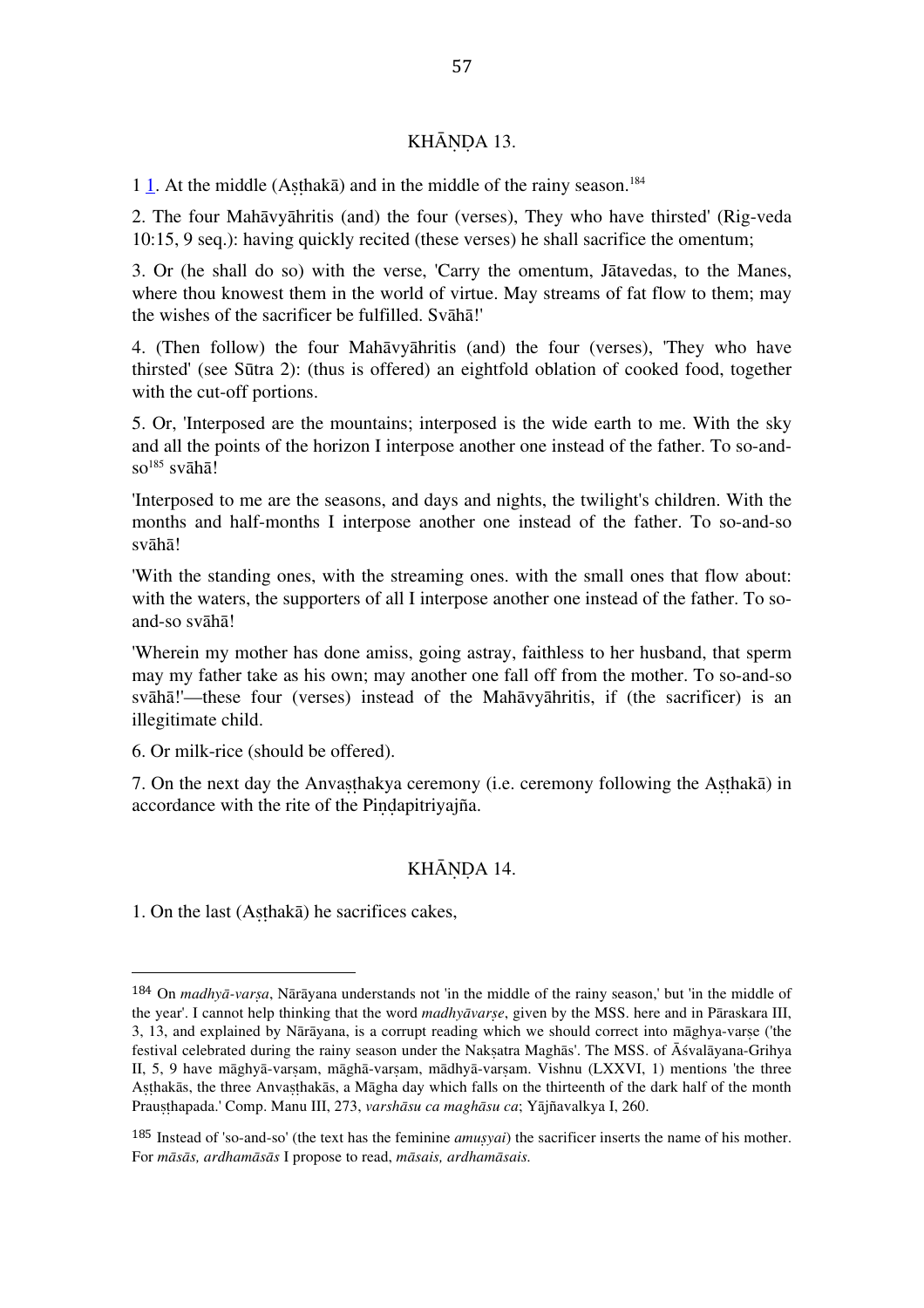2. With the words, 'The Ukthya and the Atirātra. the Sadyahkrī together with the metre—Aṣṭhakā! Preparer of cakes! Adoration to thee, O glad-faced one. Svāhā!

3. A cow or a goat is the animal (to be sacrificed), or a mess of cooked food (should be offered). 186

4. Or he may optionally offer food to a cow.

5. Or he may optionally burn down brushwood in the forest and say, 'This is my Asthakā.'

6. But let him not neglect to do (one of these things). But let him not neglect to do (one of these things).

#### **Here ends the Third Adhyāya.**

## ADHYĀYA IV, KHĀNDA 1.

Khandas 1-4 contain the rules regarding the Śrāddha oblations directed to the Manes. The dinners offered in connection with these Śrāddha sacrifices to Brāhmanas and also — though of this of course no notice is taken in Vedic texts — to Śramanas stood in the first line among the exhibitions of liberality of lay people towards priests and monks. Thus we find among the stock phrases that constantly reoccur in the Pāli Pitakas, the mention of Samanas and Brāhmanas 'who have eaten the food given to them out of faith' (*saddhādeyyāni bhoganāni bhuñjitvā*) — wherein the 'food given out of faith' (*saddhādeyya*) either chiefly or exclusively means the Śrāddha dinners, which are so called because the sacrificer gives them 'full of faith' (*śraddhā-samanvita*, Manu III, 275) to the Brāhmanas and through them to the Manes.

The principal form of Śrāddha is that treated of in chap. 1, which is designated in other texts (see, for instance, Āśvalāyana-Grihya IV, 7, 1) as pārvana śrāddha. There are, however, besides the *parvan* of the new moon, other times also considered as admissible for the performing of this monthly Śrāddha; see Gautama XV, 2 seq.; Āpastamba II, 16, &c

1. Let him offer (Śrāddha oblations) every month to the fathers.

 

2. Having invited an uneven number of Brāhmanas, versed in the Veda, at least three, to sit down as (representing) the fathers. 187

3. And having strewn sesamum into an uneven number of water-pots,

<sup>&</sup>lt;sup>186</sup> This is one of the passages which the author has taken unchanged from a more ancient Sūtra; see  $\bar{A}$ sv. II, 4, 8-11; Gobhila IV, 1 (end of the chapter). The Sūtras do not refer, as their position would seem to indicate, to the third, but to the second Asthakā.

<sup>&</sup>lt;sup>187</sup> "As the fathers" means: he invites the youngest, middle-aged, and eldest Brāhmanas to sit down in the place of the father, the grandfather, and the great-grandfather' (Nārāyana). A similar explanation of *pitrivat* is mentioned by Nārāyana on Āśvalāyana-Grihya IV, 7, 2.

Besides the Brāhmanas mentioned in this Sūtra, who represent the fathers, according to all the commentaries, other Brāhmanas had to be invited as representing the Visve devās. Nārāyana gives detailed statements as to the number of the *paitrika* and of the *daivika* Brāhmanas to be invited, the Sūtra 2, 5 shows that the commentators are quite right in their statements regarding both categories of Brāhmanas.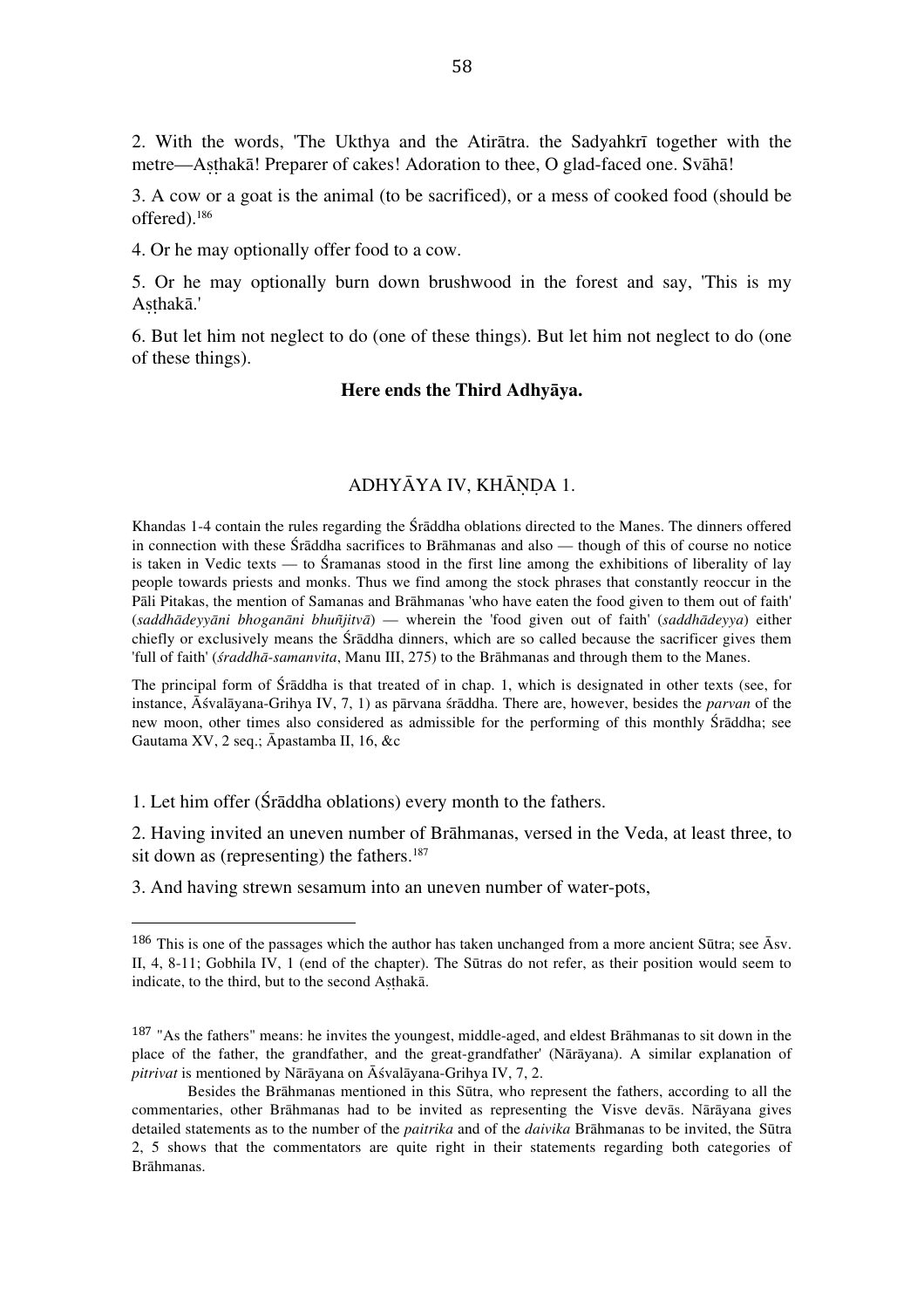4. He shall pour them out over the hands of the Brāhmanas, assigning (this gift) to them with the words, 'so-and-so! This to thee!'

5. After this they should be adorned; 188

6. And after he has (respectfully) spoken to them, and has put food into the fire,

7. Assigning (the food) to them with the words, 'so-and-so! This to thee!' he shall cause them to eat.

8. While they are eating, he shall recite the Mahāvyāhritis, the Sāvitrī, the Madhuvātīyaverses (Rig-veda I, 90, 6 seq.), and verses addressed to the Manes and to (Soma) Pavamāna.

9. When they have finished with eating, he shall offer the balls (of rice-flour).

10. Before (their dinner he shall offer) the balls, according to some (teachers). 189

11. Behind (these he places the balls) for their wives, putting something between (these and the preceding ones).

12. To the Brāhmanas he shall announce the remnants.

13. The rites of the putting (of food) into the fire (see Sūtra 6), &c. have been declared  $(in the Šrauta-sūtra<sup>190</sup>)$  by the Pinda-pitri-yajña.

# KHĀNDA 2.

1. Now (follows) the Ekoddiṣṭha (i.e. the Śrāddha ceremony directed to a single dead person). 191

2. With one pavitri,

3. One (pot of) Argha-water. 192

 

4. One ball (of rice-flour).

<sup>188</sup> It would be more natural to alter the division of the Sūtras, so as to bring *āmantrya* in the fifth, *annañca* in the seventh Sūtra. In this case we should have to translate: 5. After this, having (respectfully) spoken to them who have been adorned (by him with flowers, ornaments, &c.); 6. And having put (food) into the fire, 7. And having assigned the food to them, &c., he shall cause them to eat.—The respectful address mentioned in the fifth Sūtra consists, according to Nārāyana, in the announcement, 'Ye Brāhmanas, I will put (food) into the fire!' (comp. Asv.-Grihya IV, 7, 18), which he subsequently does with the formulas, 'To Agni Kavyavāhana svāhā! To Soma Pitrimat svāhā! To Yama Aṅgirasvat Pitrimat svāhā!' Comp. Baudhāyana II, 1 4, 8.

<sup>189</sup> Pindān evidently belongs to the tenth Sūtra, not, as the Indian tradition takes it, to the eleventh. Between the Piṇḍas of the fathers and those belonging to the mothers he puts, according to Nārāyana, for instance, Darbha grass.

<sup>190</sup> Śrauta-sūtra IV, 3 seq.

<sup>191</sup> *Eka uddiṣṭo yasmin śrāddhe tad ekoddiṣṭham* (Nār.). This is the kind of Śrāddha sacrifice which is to be performed for one twice-born during the first year after his death; see Manu III, 247; Yājñavalkya I, 250.

 $192$  This rule about the Argha water corresponds to those given with regard to the Pārvana Śrāddha in the Sūtras 3 and 4 of the preceding chapter.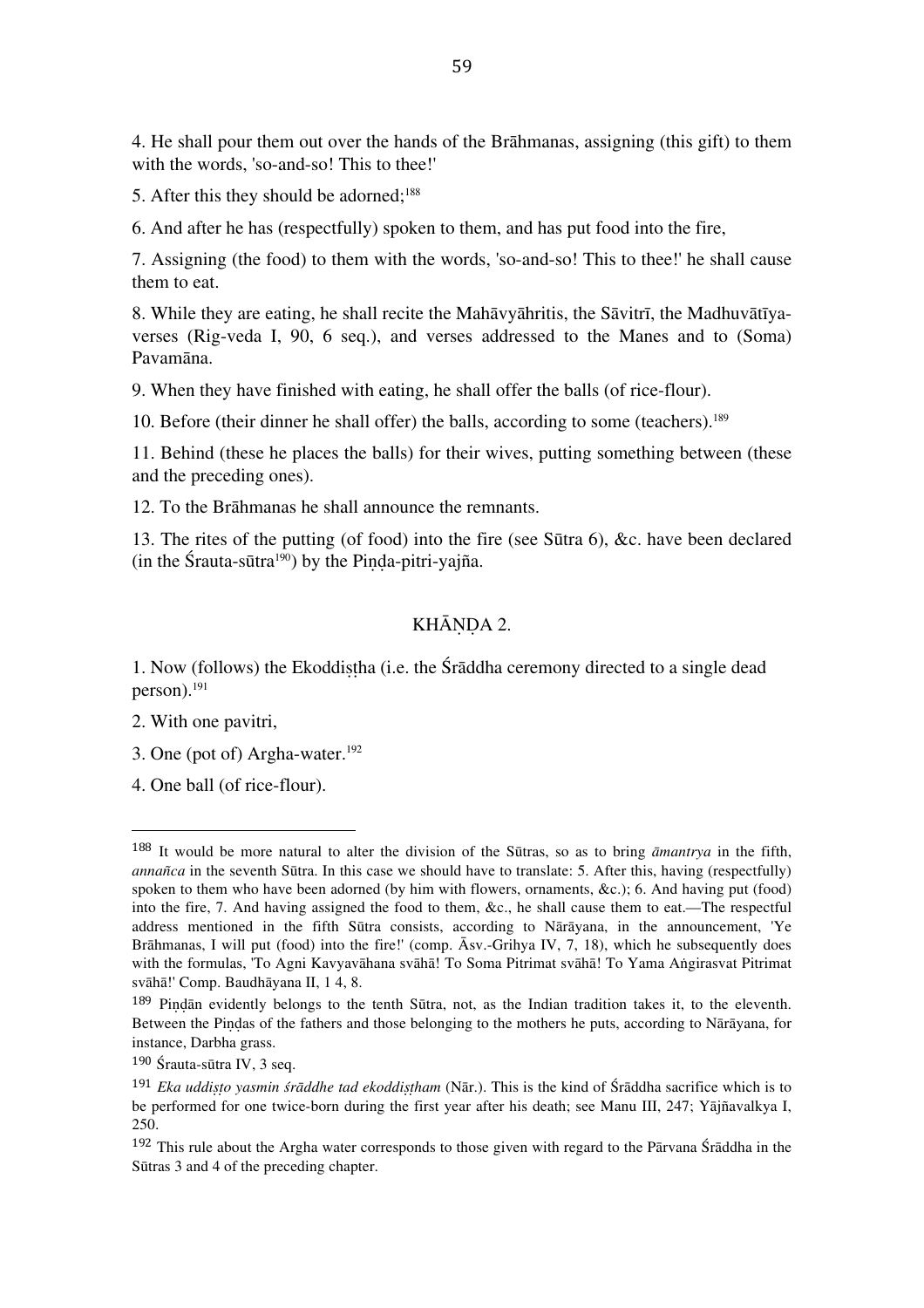5. No inviting<sup>193</sup> (takes place here), nor the putting (of food) into the fire, nor (do) the Visve devās (take part in this ceremony). 'Relished?'—thus are they to be asked whether they are satiated. 'May it approach (the fathers),' instead of 'imperishable.'

6. 'Be satisfied,' when sending them away.

7. Thus through one year, when one has died.

8. And (then) omission of the fourth one. 194

# KHĀNDA 3.

1. Now (follows) the Sapiṇḍīkarana195 (i.e. reception of a dead person into the community of Piṇḍa-offerings with the other Manes).

2. When one year has elapsed, or three fortnights. 196

3. Or on a day when something good happens,

 

4. He fills four water-pots with sesamum, scents, and water,

5. Three for the fathers, one for the (newly) dead person,

<sup>193</sup> 'Because the āvāhana (inviting) is forbidden here, it follows that it must take place at the Pārvana Śrāddha' (Nār.). According to Rāmacandra's Paddhati he shall say to the Brāhmanas, 'I will invite hither the fathers;' and when they give their consent, he invites them with Rig-veda 10:16, 12. Comp. Yājñavalkya I, 232 seq., &c. Regarding the Visve devās comp. the note on chap. 1, 2; as to the *triptaprasna* (the question whether they are satiated) comp. Manu III, 251; Yājñ. I, 240. At the Pārvana Śrāddha, after the Brāhmanas have finished their dinner and rinsed their mouths, and after the Piṇḍas have been offered, the sacrificer says, 'May what has been given at this Śrāddha to our father so-and-so, who belongs to the gotra so-and-so, be imperishable!' (comp. Yājñ. I, 242.) This phrase is to be altered at the Ekoddiṣṭha Śrāddha in the way indicated in this Sūtra.

<sup>194</sup> After the Ekoddistha Śrāddha has been performed for a dead person during the first year after his death, he is to be admitted, by the Sapindīkarana ceremony, among the other Manes, and receives thenceforward his Pinda together with them at the ordinary Pārvana Śrāddha. As the ritual of this Śrāddha requires that the number of the ancestors worshipped should be three, the accession of a new person makes necessary the omission of the *pra-pra-pitāmahā*, who has now become fourth among the fathers.

<sup>&</sup>lt;sup>195</sup> It appears to me that this whole chapter is a later addition to the original text. The last Sūtra of the preceding chapter, treating of the omission of the fourth 'father,' which forms, as shown in the preceding note, a consequence of the Sapiṇḍīkarana, supposes this ceremony to be known and to require no special explanation. Had the intention of the author been to treat of the Sapindīkarana, this would have been the right place for mentioning the *caturtha-visarga*, and not, as we really read it, the end of the chapter treating of the Ekoddistha. As pointing in the same direction I will mention that the Sāmbavya-Grihya, while giving the first, second, and fourth chapter of this Adhyaya, omits the third. Finally it seems decisive to me that the fifth (Parisistha) book of the Sāṅkhāyana-Grihya treats of the Sapindīkarana in a whole chapter  $(V, 9)$ , which shows that the text itself, as the author of the Parisistha read it, gave no exposition of this ceremony.

<sup>196</sup> Nārāyana says that *tripakṣa* means either three pakṣas, i.e. one month and a half, or one pakṣa deficient by three days, i.e. twelve days. We need not say that the latter explanation is inadmissible it evidently rests on a wrong conclusion drawn from a passage of another Sūtra quoted by him, in which it is stated that the Sapiṇḍīkarana should be performed *samvatsarānte dvādasāhe vā* at the end of the year or the  $12<sup>th</sup>$  day after death.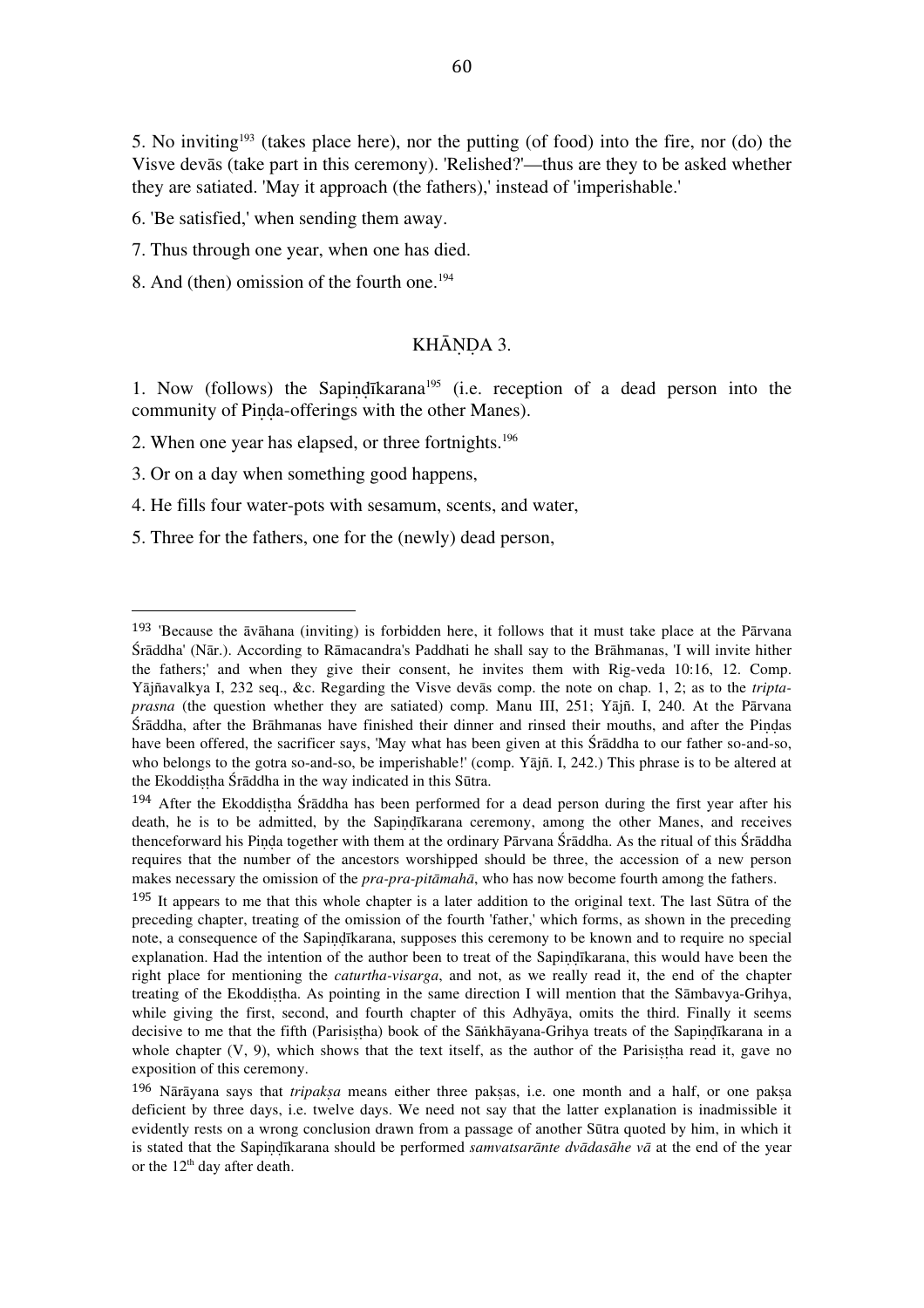6. And pours the pot that belongs to the (newly) dead person out into the pots of the fathers with the two verses, 'They who commonly' (Vājasaneyi Samhitā 19:45. 46).

7. Thus also the ball (of rice-flour).

8. This is the Sapiṇḍīkarana.

## KHĀNDA 4.

1. Now (follows) the  $\bar{A}$ bhyudayika<sup>197</sup> (i.e. the Śrāddha ceremony referring to good luck).

2. In the fortnight of the increasing moon, on an auspicious day,

3. After the sacrifice to the mothers has been performed. 198

4. And an even number of (Brāhmanas) versed in the Veda have been invited to sit down;

5. In the forenoon;

6. The rite is performed from left to right. (*pradakṣināvritka*)

7. The reciting with the omission of the verses belonging to the Manes. 199

8. The Darbha blades are straight.

9. Barley is to be used instead of sesamum. 200

10. The balls are mixed with curds, jujube fruits, fried grain.

11. On inviting (the Manes, he should say), 'The Nāndīmukha (glad-faced?) Manes will I invite.' 201

12. 'May the Nāndīmukha Manes be rejoiced,' instead of 'imperishable.' 202

13. 'The Nāndīmukha Manes will I make speak,' when he makes (the Brāhmanas) speak. 203

14. '(Was it) well done?'—thus are they to be asked whether they are satiated. 204

15. The rest is the same (as in the other kinds of Śrāddha rites), as far as it is not prohibited (by contrary rules).

<sup>&</sup>lt;sup>197</sup> The  $\bar{A}$ bhyudayika Śrāddha has to be performed on such occasions as the birth of a son, the marriage of a son or a daughter, the performance of ceremonies such as the *nāmakarman, cūḍākarman*, &c. See Yājñavalkya I, 249.

 $198$  A Śrāddha ceremony directed to the mothers here precedes that consecrated to the fathers.

<sup>199</sup> See chap. 1, 8.

<sup>200</sup> See chap. 1, 3.

<sup>201</sup> Concerning the invitation' (āvāhana) see the note on chap. 2, 5.

<sup>202</sup> See chap. 2, 5 and the note there.

<sup>203</sup> 'When he causes them to say Svadhā.' Nārāyana. Comp. Āsv.-Grihya IV, 7, 30.

<sup>204</sup> Comp. chap. 2, 5.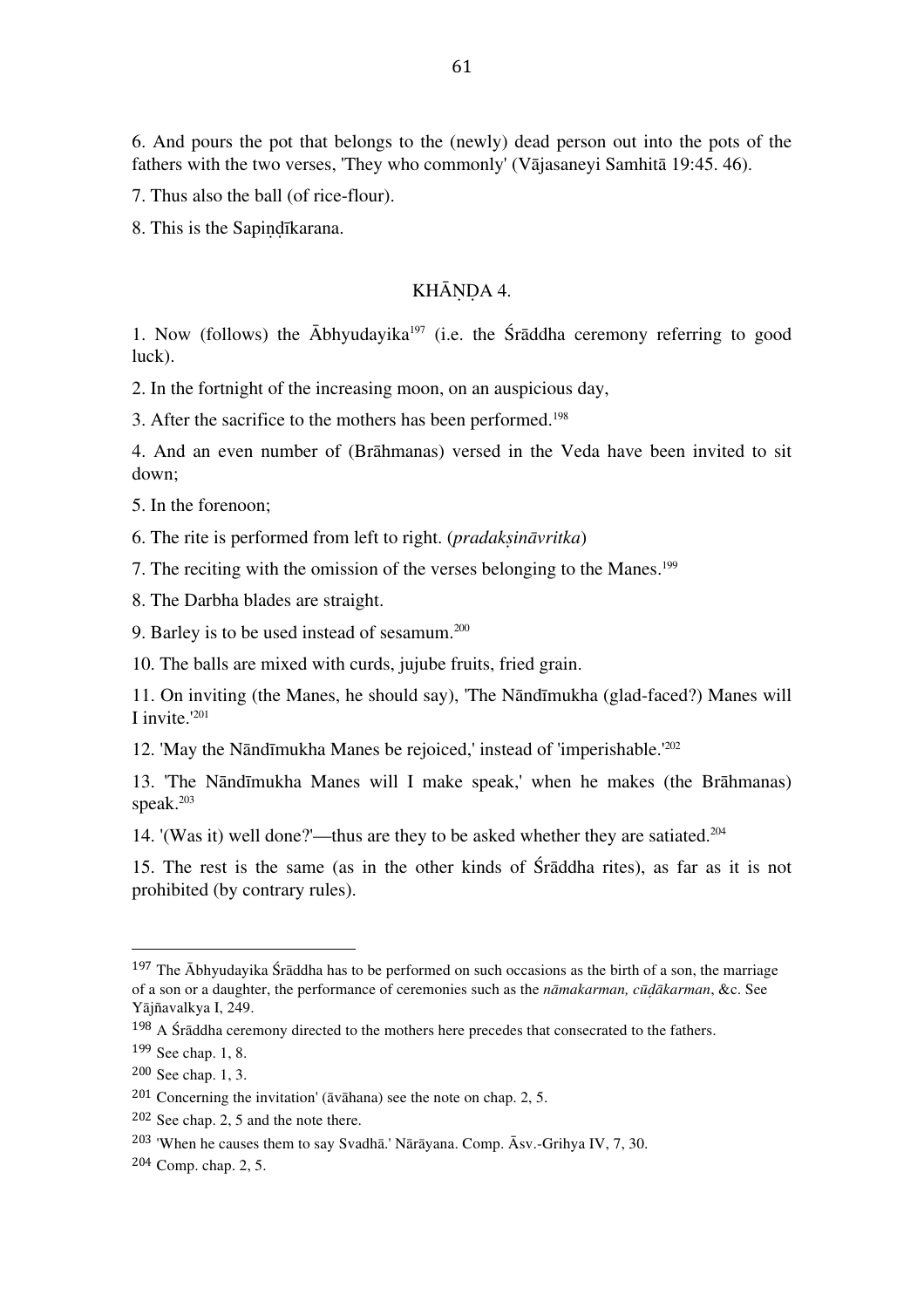## KHĀNDA 5.

1. Now (follows) the Upākarma (i.e. the ceremony by which the annual course of study is opened).

2. When the herbs appear, under the Nakṣatra Hasta or Śravana, 205

3. Let him make oblations of the flour of fried barley and of grains, mixed with curds and ghee, with the (whole) Veda, verse by verse: thus say some (teachers).

4. Or with the first verses of the Sūktas and Anuvākas. 206

5. With the first verses of the Adhyāyas and of the sections belonging to the (different) Rishis, according to Māndūkeya.

6. But Kaushītaki has said:

7. 'I praise Agni the Purohita' (Rig-veda I, 1, 1), this one verse,

8. 'The Kushumbhaka (mungoose?) has said it;' 'If thou criest, O bird, announce luck to us;' 'Sung by Gamadagni;' 'In thy abode the whole world rests;' 'Come to our sacrifice, O you that are worthy of sacrifice, with care;' 'Whosoever, be he ours, be he alien;' 'Look on, look about;' 'Come here, Agni, the Maruts' friend;' 'The oblation, O king, cooked for thee:' each time two verses,

9. That blessing and bliss we choose<sup> $207$ </sup> — this one verse (the first and last verse of each Mandala).

10. (Taking something) of the remnants of the sacrificed (food) they partake of that sacrificial food with this (verse), 'I praised Dadhikrāvan' (Rig-veda IV, 39, 6).

11. They sip water, sit down,

 

12. Recite the Mahāvyāhritis, the Sāvitrī, and the auspicious hymns commencing from the beginning of the Veda,

13. And cause the teacher to pronounce auspicious wishes.

14. Of this (ceremony) it is also said,

<sup>&</sup>lt;sup>205</sup> The Naksatra Śravana is evidently considered as particularly fit for this occasion because of its name containing an allusion to sruti, &c.

<sup>206</sup> I have followed Nārāyana, but perhaps I ought to have translated, 'Sūktas or Anuvākas,' and in the fifth Sūtra, 'Adhyāyas or the sections, &c.'

<sup>&</sup>lt;sup>207</sup> According to Kaushītaki, the oblations are made with the first and last rikas of each Mandala. The last rik of the tenth Maṇḍala quoted here, *taccham yor ā vrinīmahe*, is different from the verse with which our Samhitā (the Sākala Samhitā of the Rig-veda) closes. It is well known that *taccham yor ā vrinīmahe* is the last verse in the Bāshkala Sākhā which was adopted by the Sāṅkhāyana school . It was also known long since that the Bāshkala Sākhā of the Rig-veda contains eight hymns more than the Sākala Sākhā. The Karanavyūha Bhāṣya known to me through the kindness of Professor Weber, tells which eight hymns these are. There it is said that in the Bāshkala Samhitā there followed after 8:48 the first two of the Vālakhilya hymns, after 8:94 the Vālakhilya hymns 3-7, and at the end of the whole collection the socalled samjñāna hymn (see Professor Max Müller's edition, vol. vi, p. 32), which ends with the very verse quoted in our Sūtra, *taccham yor ā vrinīmahe* .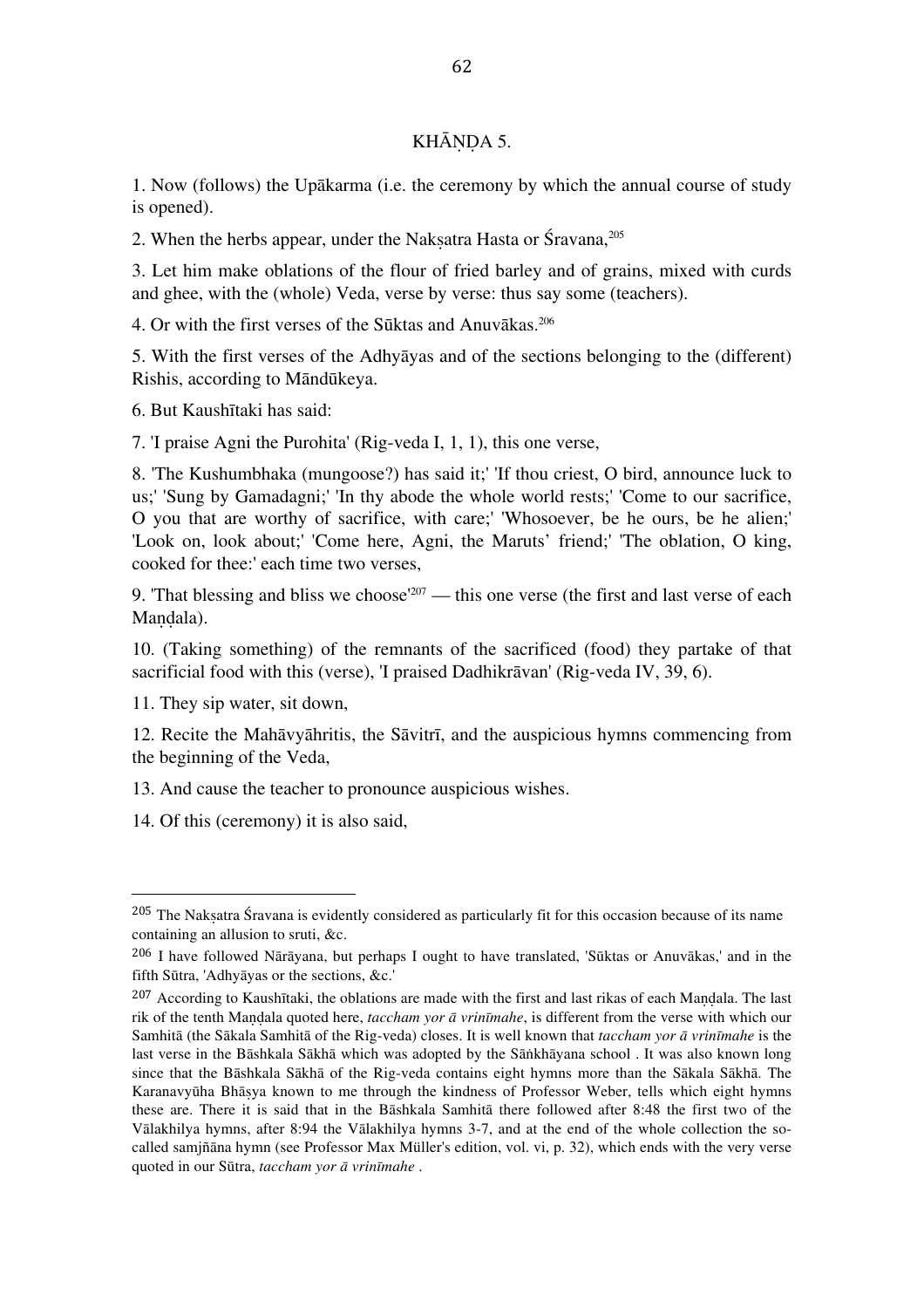15. 'Desirous (of acquiring) for the hymns inexhaustible vigour, reverence, and also soundness, the Rishis, by the power of their austerities, have discovered the Upākarman.

16. 'Therefore a constant performer of the six kinds of works<sup>208</sup> should, in order that his Mantras might be successful, perform the Upākarman—so they say—if he wishes for success of his (holy) works.

17. 'At the time of the *Upākarman* and of the *Utsarga* 209an interruption (of the Vedastudy) shall take place for (three days and) three nights, likewise at the Asthakas for one day and one night, and so on the last night of each season.'

#### KHANDA. 6.

1. On the first day of the bright fortnight of Māgha. 210

2. To the north-east,

3. In a place covered with herbs,

4. Having recited the hymns sacred to the Sun, 'Upwards that Jātavedas' (Rig-veda I, 50), 'The bright face of the gods' (I, 115), Adoration to Mitra's (eye)' (10:37), 'From the sky (where he dwells) may Sūrya protect us' (10:158),

5. And having thrown clods of earth (on the ground) to the different quarters (of the horizon), from the left to the right, with the hymn, 'A ruler indeed' (Rig-veda 10:152), verse by verse,

6. And having satiated (with water) the Rishis, the metres, the deities, faith and insight, and the fathers man by man. 211

7. They interrupt (the study of) the hymns for six months and a half,

8. Or for five and a half.

9. But if they (wish to) recite them (nevertheless), let the recitation go on after a pause of one day and one night.

#### KHĀNDA 7.

1. Now the interruption (of the Veda recitation):—

2. In the case of prodigies until the same time (next day),

<sup>208</sup> The six kinds of works are, performing sacrifices (*yajana*), officiating at the sacrifices of others (*yājana*), studying the Veda (*adhyayana*), teaching the Veda to others (*adhyāpana*), giving (*dāna*), and accepting gifts (*pratigraha*). Nārāyana.

<sup>209</sup> Concerning the *Utsarga*, see chap. 6. This Sloka occurs also Manu IV, 119 with the reading *kṣepanam* instead of *kṣapanam* (*'kṣapanam chandasām virāma anadhyāyah*,' Nārāyana). *Kṣapanam* is correct

<sup>210</sup> This Khanda treats of the Utsarga, i.e. the ceremony performed at the end of the term.

<sup>211</sup> On the tarpana, comp. chaps. 9 and 10.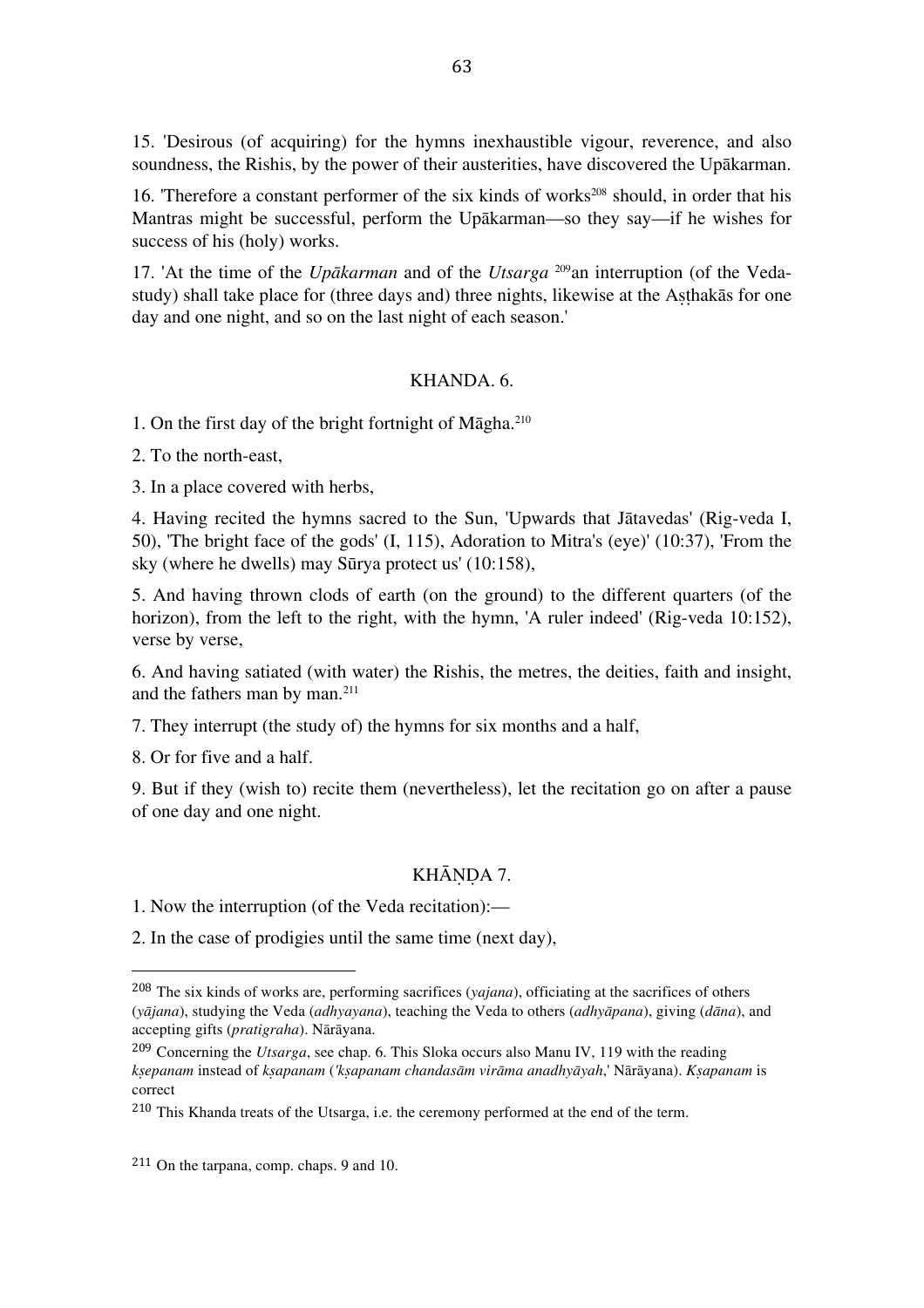3. And in the case of other miracles;

4. In the case of lightning, thunder, and rains (the recitation shall be interrupted) till the twilight has thrice passed;

- 5. At a Śrāddha-dinner for one day;
- 6. If a death (of relations) or birth has happened, for ten days. 212

7. On the fourteenth days (of the fortnights), the new moon days, and the Aṣṭhakā days. 213

8. And on misty days. 214

- 9. And when the teacher has died, for ten days;
- 10. When he has heard of it, for three days;
- 11. And (on the death) of those whose family-head he is. 215
- 12. On receiving (gifts) as at the Śrāddha.
- 13. On (the death of) a fellow-student;
- 14. When he has followed (the funeral of) a dead person,
- 15. And when he has laid down the balls of rice-flour to the fathers.
- 16. At night;
- 17. During twilight;
- 18. On the full and change of the moon;
- 19. After sunset;
- 20. In the presence of a Sūdra;

- 21. When the sound of a Sāman is heard; 216
- 22. On a burial ground;
- 23. In a wilderness which belongs to the village; $^{217}$

<sup>212</sup> *Agham sapiṇḍasodakayor maranam.* Nārāyana.

<sup>213</sup> According to Nārāyana the ca at the end of this Sūtra would p. 116 be intended to convey the meaning that on the pratipad days of each fortnight the study should also be interrupted.

<sup>214</sup> The translation of *nabhya* is quite conjectural. Nārāyana gives a different meaning to this word. <sup>215</sup> *Ācārya-putrādayah*. Nārāyana.

<sup>216</sup> The reason why the recitation of the Rig-veda is forbidden when the sound of a Sāman is heard, becomes manifest, for instance, from Āpastamba I, to, 7, where the discontinuance of the Veda-study is prescribed when the barking of dogs, the braying of asses, the cry of a wolf, &c., the sound of musical instruments, of weeping, and of a Sāman is heard. Loud sounds like these would disturb the recitation of Rik or Yajus texts. A very curious opinion has been recently brought forward by Professor Aufrecht that the incompatibility of the recitation of Rik hymns and of Sāmans 'beruht auf der Kenntniss von der Willkür and der zum Theil unwürdigen Weise, in welcher der alte Text des Rig-veda in diesem Gesangbuche (i.e. the Sāmavedārkika) behandelt ist.'

<sup>217</sup> *Grāmāranye grāmam* (read, grāma?) *evāranyam vanam tatra nādhīyīta*. Nārāyana.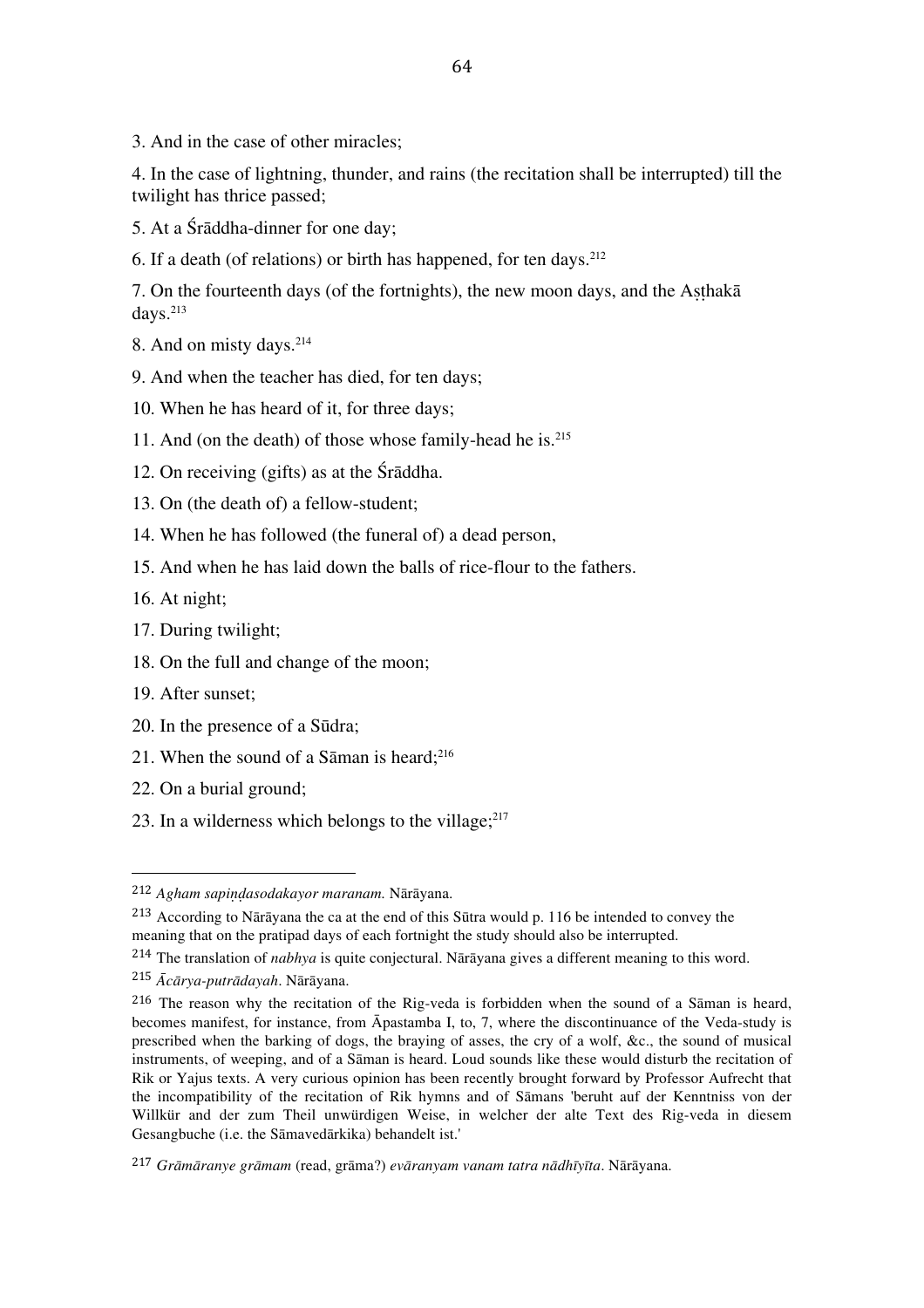- 24. In a village where a corpse is;
- 25. On seeing forbidden sights;
- 26. On hearing what is forbidden;
- 27. On smelling a foul smell;
- 28. If a high wind blows;
- 29. If a cloud emits (heavy) rain; 218
- 30. On a carriage road;
- 31. And while the sound of a lute is heard;
- 32. While being on a chariot;
- 33. (In the presence) of a dog as (in that) of a Sūdra;
- 34. Having climbed up a tree;
- 35. Having descended into a pit;
- 36. (Immersed) in water;
- 37. While anybody cries;
- 38. While suffering bodily pain;
- 39. While he is naked;
- 40. Whilst impure with the remnants of food
- 41. On a bridge;
- 42. On the occasion of the shaving of the hair and the beard until the bath;
- 43. While being rubbed;
- 44. While bathing;
- 45. When having sexual intercourse;
- 46. While being massaged;

47. (In the neighbourhood) of a man who has to touch corpses (a corpse-bearer, &c.), of a woman that has recently been confined, or that has her courses, as (in the neighbourhood) of a Sūdra;

- 48. With veiled hands;
- 49. In an army;

50. In presence of a Brāhmana who has not had his meal, and of cows (that have eaten nothing);

51. When (these impediments) have passed, let them (continue to) recite (the Veda).

52. Should any of these cases arise against his will, let him (continue to) recite after having held his breath and looked at the sun.

<sup>218</sup> Except during the rainy season. Nārāyana.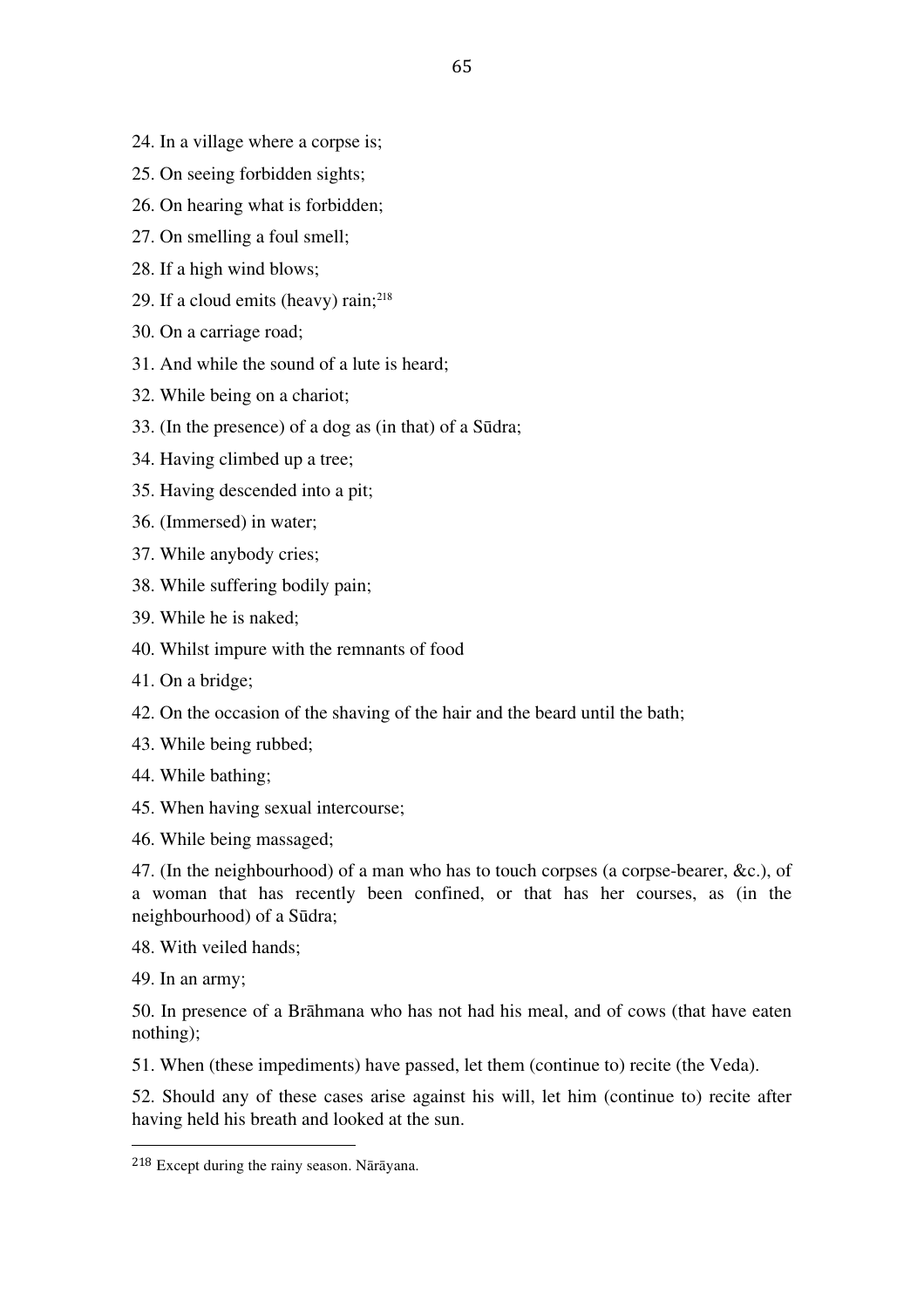53. (The same rules hold good,) except (those regarding) lightning, thunder, and rain, for (the study of) the Kalpa. During the five months and a half (they have to behave) as while it rains.<sup>219</sup>

54. Thereof it is also said,

55. 'Food, water, roots and fruits, and whatsoever else Śrāddha-food there may be: even when he has (only) accepted thereof, the study should be interrupted; the Brāhmana's hand is his mouth; so it is taught.'

## KHĀNDA 8.

1. And to (students) who have been duly initiated he shall set forth (the Veda); 220

2. The teacher sitting to the east or to the north, the other one to the south, with his face turned to the north.

3. Or two (students shall be so seated).

4. But more (than two) as there is room (for them).

5. He should not sit on a high seat in presence of a Guru,

6. Nor on the same seat (with him),

7. Nor with outstretched feet,

8. Nor stretching his arms under his knees,

9. Nor leaning his body (against a support), to. Nor forming with his feet a lap,

11. Nor holding his feet like an axe. 221

12. After (the student) has said, Recite, sir!' the teacher shall cause him to pronounce the syllable OM. 222

13. 'OM,' replies the other.

 

14. Thereafter let him recite uninterruptedly.

<sup>220</sup> Nyāyena sisyadharmena upetāh prāptās tebhyah sisyebhyo vartayed adhyayanam ācāryah *pravartayet*. Nārāyana.

<sup>221</sup> *Karanam kuthārikā-rūpam kritvā na paṭhed ity arthah*. Nārāyana.

<sup>222</sup> The words *adhīhi bho* (recite, sir!) are pronounced by the student; this follows from the passages quoted in the note on 1I, 5, 10. Nārāyana states that those words are pronounced by the teacher (*ācāryo guruh siṣyam adhyāpanārtham adhīhi bho 3 iti sabdam uktvā* . . .).

<sup>219</sup> I think that this Sūtra contains two different rules which have to be separated, viz. 1. *Vidyutstanayitnu-varṣa-vargam kalpe; 2. varṣavad ardhashaṣṭheshu.* The first of these rules would extend the cases of anadhyāya mentioned in this chapter to the study of the Kalpa-sūtra, except the cases of lightning, rain, &c. The second would refer to the five months and a half following on the Utsarga ceremony (comp. chap. 6, 8), and would imply that during this time the same texts are to be studied or not, according as their study is allowed or forbidden during rainfall: i.e. the study of the Samhitā is to be discontinued, while that of the Kalpa is allowed to go on. Rāmacandra and Nārāyana differ from this interpretation; see p. 151 of the German edition.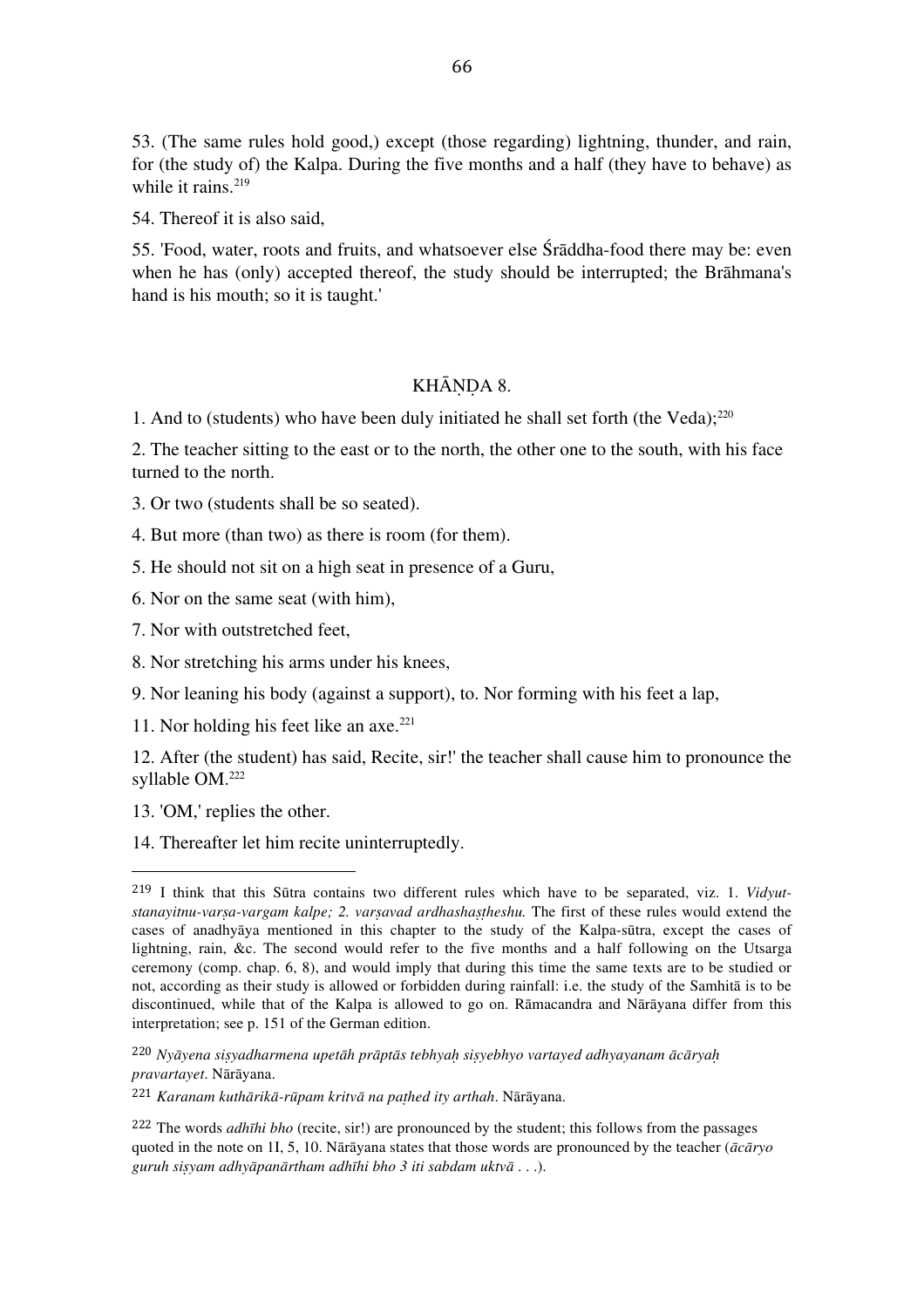15. When he has recited, he embraces (his teacher's feet),

16. Says, 'We have finished, sir!' and (goes away) according to his business.

17. (He shall say,) 'Leave! Pause meanwhile!' according to some (teachers).

18. Let no one step between (a teacher and students) who study.

19. Let no one change his place during the recitation. 223

20. Should any fault be committed, let him fast three days, or one day and one night, repeat the Sāvitrī as long as he can, and give something to the Brāhmanas; then after an interruption of one day and one night the study should go on.

# KHĀNDA 9.

1. Having bathed. 224

 

2. And having submerged himself at the time prescribed for the bath, he satiates the deities:

3. 'Agni may satiate himself; Vāyu may satiate himself; Sūrya may satiate himself; Vishnu may satiate himself; Prajāpati may satiate himself; Virūpāksa may satiate himself; Sahaśrāksa may satiate himself; Soma, Brahman, the Vedas, the gods, the Rishis, and all the metres, the word Om, the word VASHAT, the Mahāvyāhritis, the Sāvitrī, the sacrifices, heaven and earth, the Naksatras, the air, days and nights, the numbers, the twilights, the oceans, the rivers, the mountains, fields, herbs, trees, Gandharvas and Apsaras, the serpents, the birds, the Siddhas, the Sādhyas, the Vipras,

<sup>223</sup> The translation of *ātmānam vipariharet* is conjectural; comp. also Nārāyana's note, p. 151 of the German edition.

<sup>224</sup> It is not expressly stated in our text for what occasion the *tarpana* (i.e. satiating of deities, Rishis, &c. with water-offerings), which is treated of in chap. 9-10, shall be prescribed. The comparison of Baudhāyana II, 9 might perhaps lead us to believe that the ceremony in question is to be performed whenever the sacrificer takes a bath. But the two texts which are most closely connected with ours, the Sāmbavya and Āśvalāyana Grihyas, seem to point clearly to another conclusion. The Sāmbavya-sūtra transposes the rules about the tarpana to the place which would correspond to Sūtra II, 7, 28 of our text. The passage of the Sāmbavya-sūtra runs thus: *mūle kundam kritvā yathoktam adbhih parishiñkaty athemās (so the MS.) tarpayati Agnih Prajāpatir Virūpākṣah, &c. It ends: pitaraḥ pitāmahāh*  prapitāmahāh Pailah Kaholah Kaushītakah (sic) Kaholāya Kaushītakaye svadhāstv iti pratipurushah *(sic) pitrīms tarpayitvā*. The last words are taken from the Sūtra IV, 6, 6 of our text. Thus there can be no doubt that Sāmbavya intended to prescribe the tarpana for the conclusion of the vedādhyayana. The same can be said of  $\bar{A}$ śvalāvana, who also by the position which he assigns to the tarpana sections (III, 4) brings it into a similar connection with the vedādhyayana (see Nārāyana's commentary on Āsv., loc. cit.). We may also refer to the treatise about the study of the  $\bar{A}$ ranyaka, which is appended to the Sāṅkhāyana-Grihya as its sixth book; there the tarpana is mentioned quite in the same connection (VI, 6, 10 seq.). I believe, therefore, that in our text, chapters 9 and 10 have found their place here as a sort of supplementary addition to chap. 6, 6, just as in the first book the list of Nakṣatras seems likewise appended to the Sūtra I, 25, 5.

According to Nārāyana, snātah in the first Sūtra would refer to the bath which forms part of the Samāvartana ceremony (see III, 1, 1), so that it would be the Grihastha, who has taken the Samāvartana bath, to whom the following rules refer.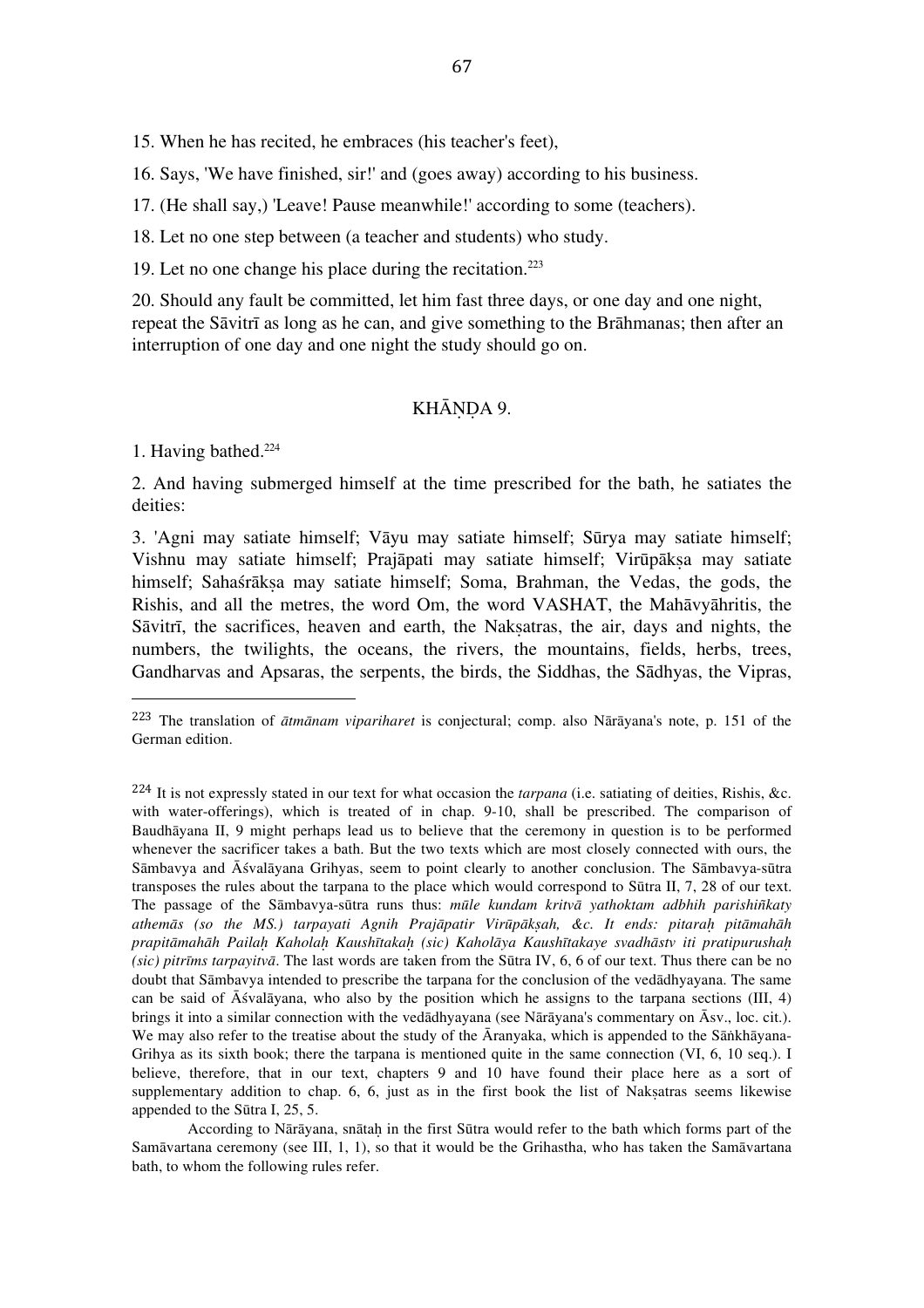the Yaksas, the Raksas, the beings that have these (Raksas, &c.) at their end, may satiate themselves.<sup>225</sup>

'I satiate the Sruti; I satiate the Smriti; I satiate the firmness; I satiate the delight; I satiatethe success; I satiate the thought; I satiate belief and insight, and the memory, cows and Brāhmanas, movable and immovable things. All beings may satiate themselves!'—so far with the sacrificial cord suspended over the left shoulder.

### KHĀŅDA 10.

1. Now with the sacrificial cord suspended over the right shoulder,

2. Looking in the direction that belongs to the Manes (i.e. the south):

3. 'The (Rishis) of the hundred (Rikas), the (Rishis) of the middle (Mandalas), Gritsamada, Visvāmitra, Gamadagni, Vāmadeva, Atri, Bharadvāja, Vasistha, the Prajāthas, the (Rishis) of the Pavamāna hymns, the (Rishis) of the short hymns and of the long hymns, Sumantu, Gaimini, Vaisampāyana, Paila, the Sūtras, the Bhāṣyas, Gārgya, Babhru, Bābhravya, Mandu, Māndavya, Gārgī Vākaknavī, Vadavā Prātitheyī, Sulabhā Maitreyī (may satiate themselves).

'(I satiate) Kahola Kaushītaki, Mahākaushītaki, Suyajña Sāṅkhāyana, Āśvalāyana, Aitareya, Mahaitareya, Bhāradvāja, Gātūkarnya, Paiṅgya, Mahāpaṅgya, Bāshkala, Gārgya, Sākalya, Māndūkeya, Mahādamatra, Audavāhi, Mahaudavāhi, Sauyāmi, Saunaki, Sākapūni, Gautami; and whatsoever other teachers there are, may they all satiate themselves.

4. 'The fathers man by man.

 

5. 'The ancestry of the father may satiate itself.

6. 'The ancestry of the mother may satiate itself.'

<sup>225</sup> Comp. the similar lists of Āśvalāyana, Grihya III, 4; Sāmbavya, and Baudhāyana II, 9 (S.B.E., vol. xiv, pp. 252 seq.). The last seems to be the most modern.

It should be observed that the section of the list contained in this Sūtra, as well as that given below, chap. 10, 3, is divided into p. 122 two parts, in the first of which the name of the being to be worshipped is given in the nominative case, with the verb tripyatu, while in the second it stands in the accusative, with the verb tarpayāmi. The first part of this section contains the names of gods and of divine beings, such as the rivers, the mountains, &c.; in the second part are found abstract qualities or notions, such as mati, dhriti, sruti. Similarly in chapter 10, 3 the Vedic poets, a few ancient teachers, and wise women, such as Gārg or Sulabhā, form the first part of the list, and then follow, in the accusative case, the names of such doctors as Sàükhāyana, Āśvalāyana, Sākalya. In Āśvalāyana's Sūtra of the first of our two sections only the first part reoccurs, the second is omitted, while the second section is found there in its entirety, with the same difference of names given in the nominative and accusative cases. The conjectures, however, which I had once based on this difference (see my German edition, pp. 152, 153) as to the distinction of a more ancient part of the list, and of later supplements, are perhaps too hazardous.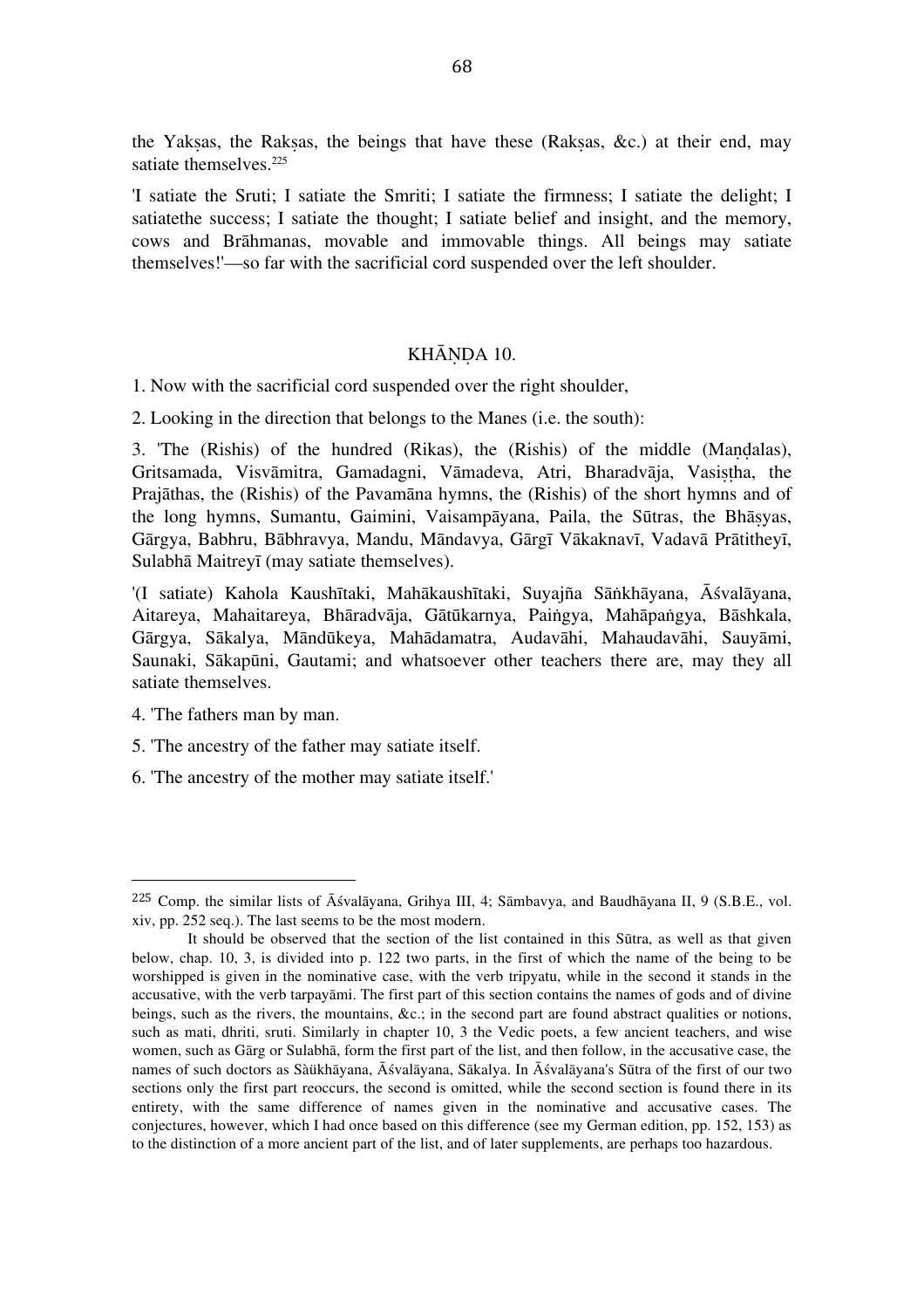## KHĀNDA 11.

1. Let him226 not look at a naked woman, except during sexual intercourse,

2. Nor (look) at the sun while it rises or sets,

3. At an enemy,

4. At an evil-doer,

5. At a person that has to touch dead bodies.

6. Let him not talk with a woman who has recently been confined or who has her courses,

7. Nor with those (mentioned before). 227

8. Let him not eat food from which its strength is taken away.

9. Let him not do his work with implements wasted by use.

10. Let him not eat together (with his wife), 228

11 11. Nor remnants (of food).

12. Remnants of (food belonging to the) Manes, gods, guests, and servants he may eat.

13. Gleaning ears of corn, receiving alms unasked for, or for which he has asked the good, performing sacrifices for others, are the means of livelihood;

14. (Of these) each preceding one is the more respectable.

15. Or if (his livelihood) cannot be gained (in one of the ways mentioned), let him follow the occupation of a Vaiśya.

16. (He shall be) careful about his duties towards Manes and gods.

17. In due time (he shall) have intercourse with his wife.

18. He shall not lie down (to sleep) in the day-time,

19. Nor during the first or the last watch of the night.

20. Let him not sit on the bare ground.

21. He shall constantly perform the prescribed duties regarding the use of water.

22. (And constantly) have his sacrificial cord suspended over his left shoulder.

23. Let him not abandon his teacher,

24. Except on (his teacher's) command,

25. Or with (his) permission.

<sup>226</sup> Rules of conduct for a Snātaka, i.e. a man who has completed his studentship.

<sup>227</sup> *Etaih pūrvoktaih anāptādibhir na samvadet*. Nārāyana.

<sup>&</sup>lt;sup>228</sup> Nārāyana states that 'with the wife' is to be added to this sūtra which is indeed probable through the comparison with Gautama 9:32; Manu 4:43 etc.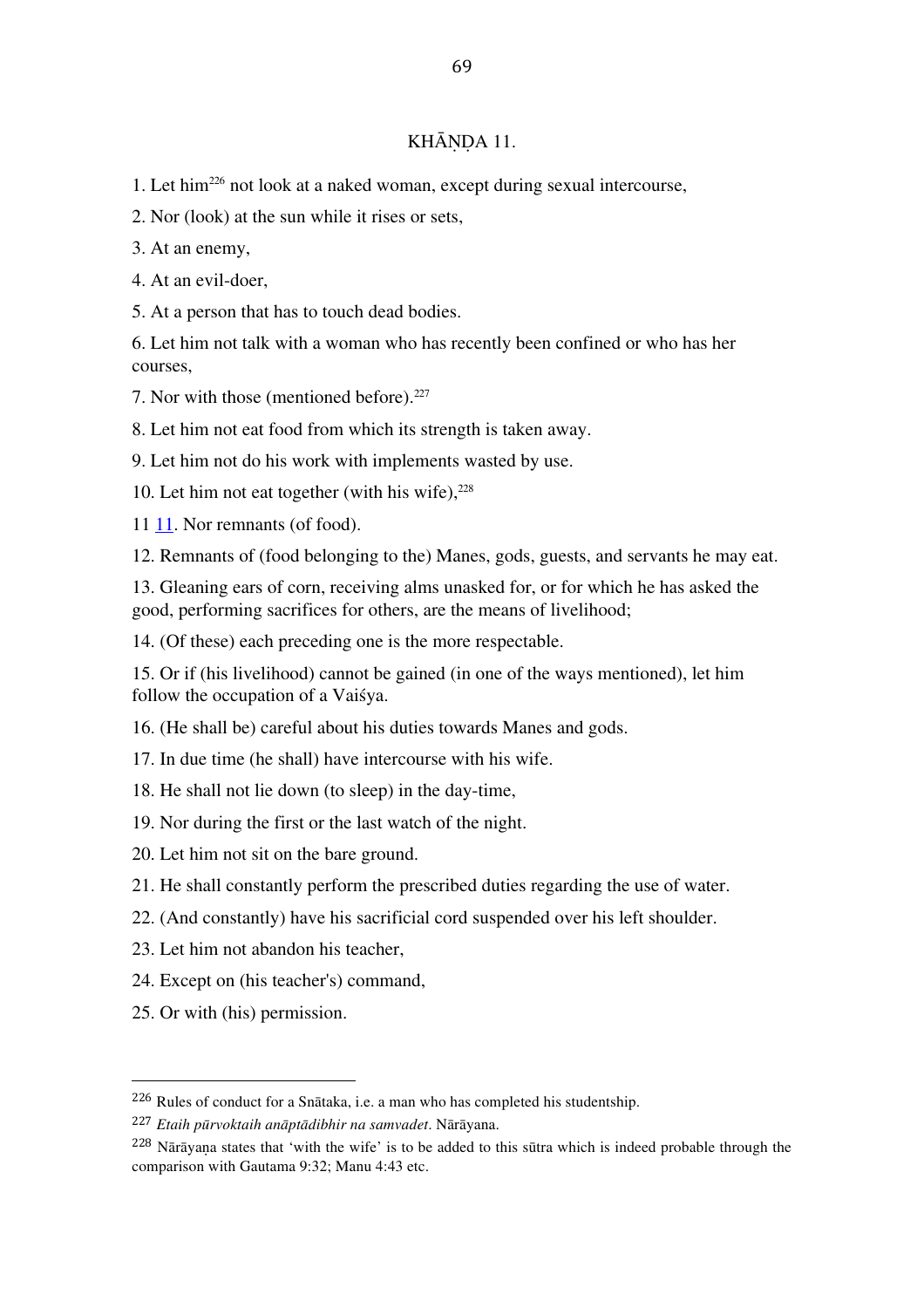# KHĀNDA 12.

1. Every day he shall respectfully salute his teacher,

2. And his Gurus,

3. A Srotriya when meeting him,

4. When he returns from a journey, (also) one who is not a Srotriya.

5. In the words, 'I am N.N., sir!' pronouncing his own name, crossing his hands (so as to seize with his right hand the right foot, and with his left hand the left of the other person). 229

6. (The person who has been thus saluted, in reply addressing him with his name,) 'N.N.!' and seizing his hands, pronounces a wish to him. 230

7. Let him not go to a sacrifice without being chosen (thereto).

8. And let him beware of (doing) wrong.

9. Let him not go to assemblies of people.

10. If he has come upon (such assemblies), let him not point out (anything evil) against (anybody).

11. He shall not be a reviler, nor slanderous, nor a wanderer from house to house, nor a prattler.

12. He shall not walk alone,

13. Nor naked,

14. Nor with veiled hands.

15. Temples (he shall walk round) keeping the right side turned to them.

16. Let him not run. 231

17. Let him not spit.

18. Let him not scratch himself.

19. Let him not look on urine and excrements.

20. Let him sit with veiled head,

21. Not on the bare (ground),

 

22. If he has only one garment, suspending his sacrificial cord on his ear,

<sup>230</sup> 'The Ācārya or other person seizes the hands of the saluting person,' &c. Nārāya*n*a.

231 According to Nārāya*n*a we should have to supply, 'while it is raining,' which is countenanced by a number of parallel texts, for instance, Ā*s*v.-G*ri*hya III, 9, 6.

<sup>229</sup> Nārāya*n*a: 'As to how that respectful salutation (abhivādana) should he performed, he says . . . with his own right hand he touches the right foot of the Ā*c*ārya or other person (whom he salutes), and with his left hand the left foot (comp. Manu II, 72) (and says), "I am N.N. (amuka*s*arman) of the Gotra N.N., sir! I offer my respectful salutation!"'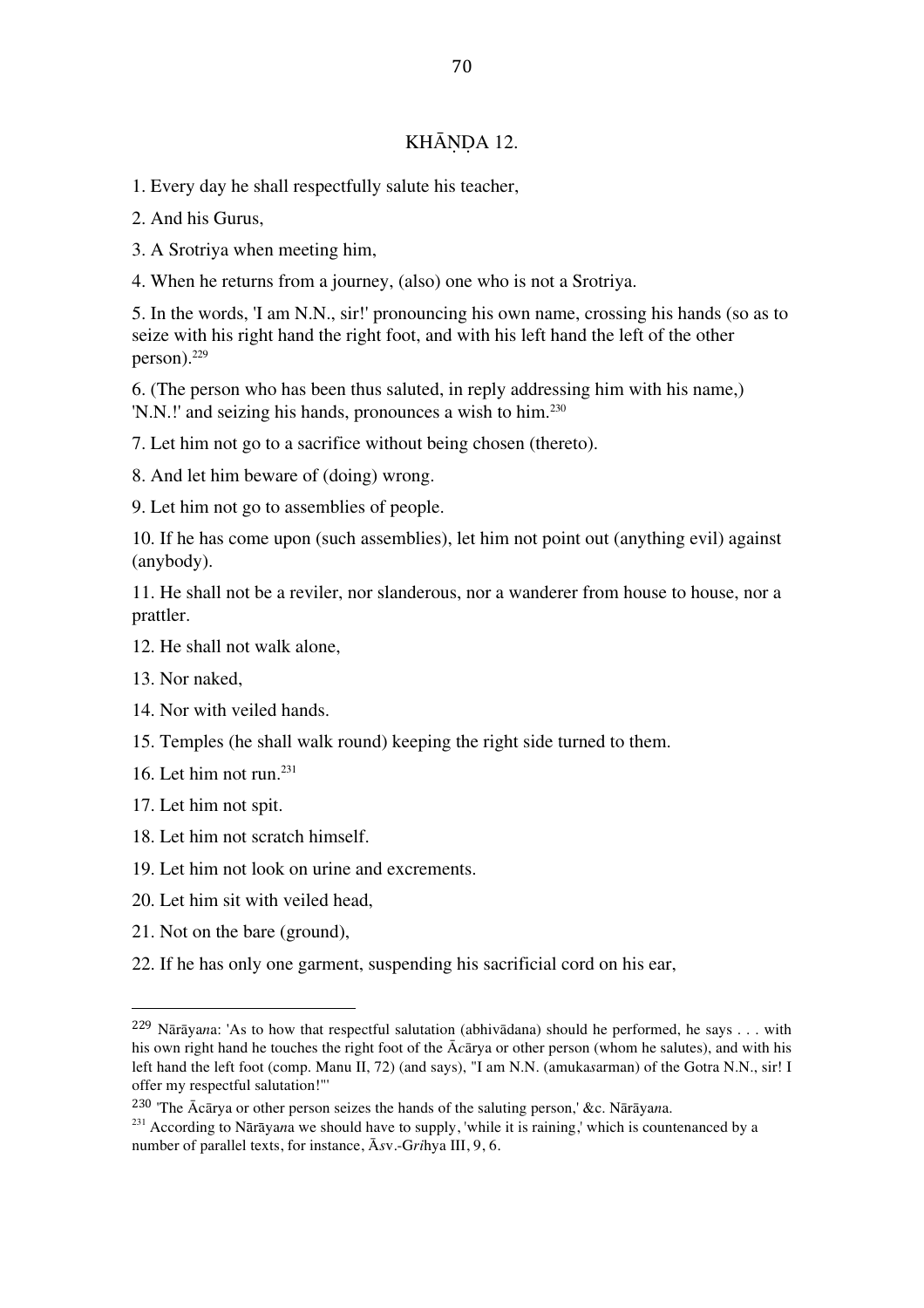23. Not turning his face to the sun,

24. Nor his rump,

25. In the day-time with his face to the north, at night to the south.

26. He shall not (eject) phlegm into water, nor in the neighbourhood (of water).

27. He shall not climb up a tree.

28. He shall not look down into a well.

29. He shall not go to an execution-place,

30. And in no case to a cemetery.

31. Let him bathe day by day with his clothes on.

32. When he has bathed, let him put on another garment before he is dry.

# KHĀNDA 13.

1. Under (the Nakṣatra) Rohini he shall have the ploughing done. 2. Before it is done, he shall offer at the eastern boundary of his field a Bali to Heaven and Earth.

3. With a verse sacred to Heaven and Earth and with the words, 'Adoration to Heaven and Earth!' (he performs his) worship (to Heaven and Earth).

4. When the plough is being put into motion first, let a Brahmana touch the plough reciting this (verse), 'For luck may us the plough-shares' (Rig-veda IV, 57, 8).

5. 'Through the lord of the field'— with (this hymn) (Rig-veda IV, 57), verse by verse, to the different directions (of the sky), from left to right, worship is done.

# KHĀNDA 14.

1. When going to cross water, he performs the *Svastyayana* (ceremony for lucky progress).

2. He sacrifices thrice with his joined hands full of water into the waters, with the words, 'Adoration to the Sea, the child of the reed! Adoration to Varuna, the lord of righteousness! Adoration to all rivers!'—

3. Murmuring, 'May Viśvakarman, the father of them all, relish the food offered.' 4. Against the stream for flowing (waters); up into the air for standing ones.

5. Should he while crossing apprehend any danger, let him murmur the hymn of Vasiṣṭha, 'The eldest of which is the sea' (Rig-veda VII, 49); this (will serve to him as) a boat.

# KHĀNDA 15.

1. The Sravana (oblation) he offers on the full moon day that falls under (the Nakṣatra)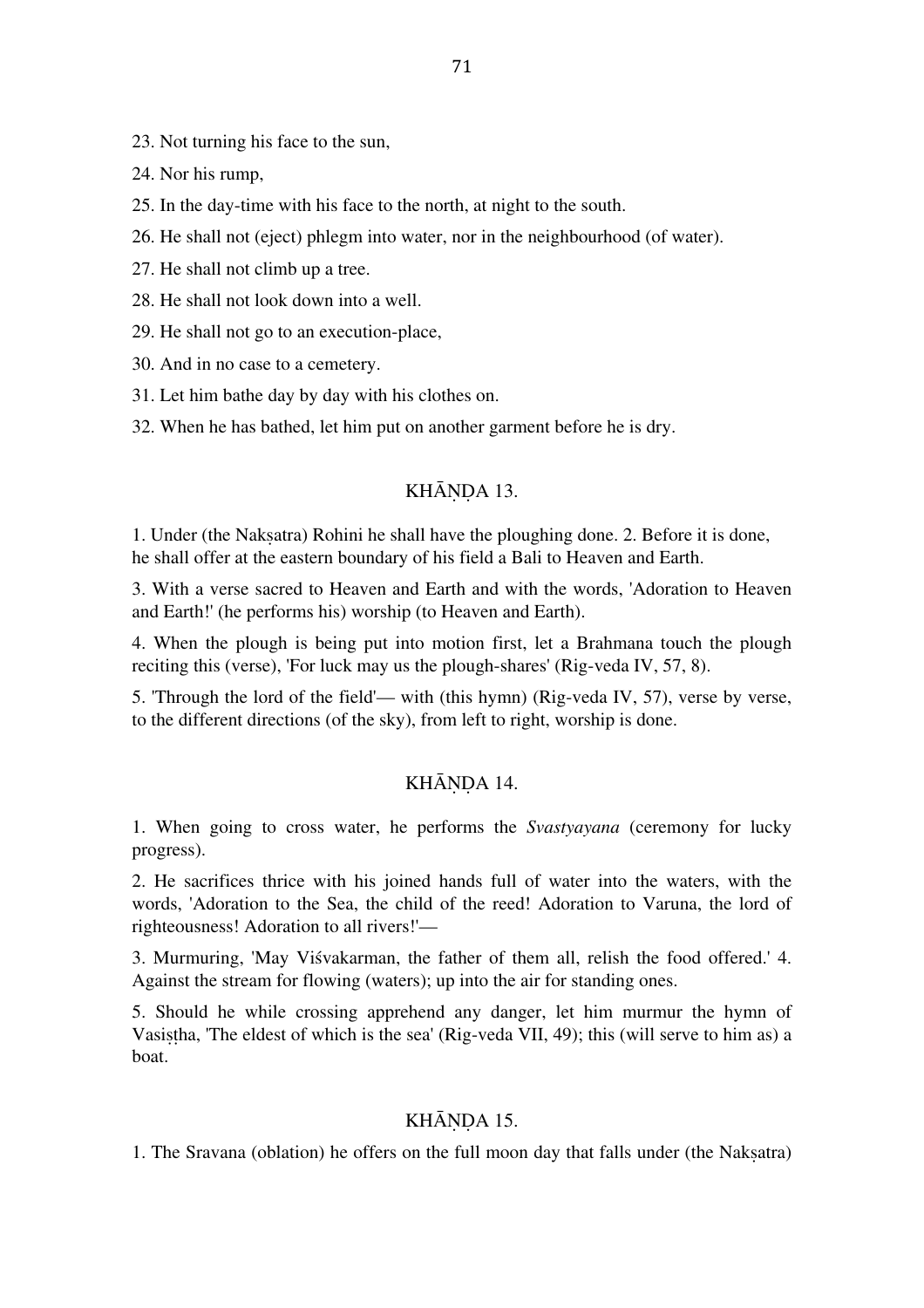Sravisthas, of the flour of fried barley, or of cooked food,

2. With (the words), 'To Vishnu svāhā! To (the Nakṣatra) Sravana svāhā! To the full moon of Sravana svāhā! To the rainy season svāhā!'

3. Having established the (sacred) domestic fire outside, and having mixed together fried grain and the flour of fried barley with butter, he sacrifices—

4. With (the words), 'To the Lord of the celestial Serpents svāhā! To the celestial Serpents svāhā!' 5. Having placed to the north of the fire a new water-pot on eastwardpointed, fresh Kuśa grass,

6. With (the words), 'May the Lord of the celestial Serpents wash himself! May the celestial Serpents wash themselves!'— he pours water into it.

7. With (the words), 'May the Lord of the celestial Serpents comb himself! May the celestial Serpents comb themselves!'— he makes movements with a comb. 232

8. With (the words), 'May the Lord of the celestial Serpents paint himself! May the celestial Serpents paint themselves!'— he pours out portions of paint.

9. With (the words), 'May the Lord of the celestial Serpents tie (this) to (himself)! May the celestial Serpents tie (this) to themselves!'— he offers flowers.

10. With (the words), 'May the Lord of the celestial Serpents clothe himself! May the celestial Serpents clothe themselves!'— he offers a thread.

11. With (the words), 'May the Lord of the celestial Serpents anoint (his eyelashes)! May the celestial Serpents anoint (their eyelashes)!'— he spirts out (small portions of collyrium) with a young Kuśa shoot.

12. With (the words), 'May the Lori of the celestial Serpents look (at himself)! May the celestial Serpents look (at themselves)!'— he makes them look in a mirror.

13. With (the words), 'Lord of the celestial Serpents, this is thy Bali! Celestial Serpents, this is your Bali!'— he makes a Bali-offering.

14. In the same way for the aerial (Serpents).

15. For those dwelling in the directions (of the horizon).

16. For the terrestrial ones.

 

17. (He repeats these Mantras) thrice each time, the first (part) with higher voice each time,

18. The second (part) with lower voice each time. 233

19. In this way he shall offer day by day with the spoon, in small portions, a Bali of the

<sup>232</sup> For this signification of pha*n*a, comp. *K*ullavagga V, 2, 3.

<sup>233</sup> The text has *uccaistarām—uccaistarām*, and *nīcaistarām—nīcaistarām*. Nārāyana understands this in a different way; he says that in the water-pot mentioned in the fifth Sūtra two different sthānas are to be distinguished, a higher part of it and a lower (uttarādharatayā). Now when the sacrificer, for instance, as prescribed in Sūtra 6, invites the Lord of the celestial Serpents, and the celestial Serpents to wash themselves, the pouring out of water would have to be performed first thrice for the Lord of the celestial Serpents in the higher place, then thrice for the celestial Serpents in the lower place.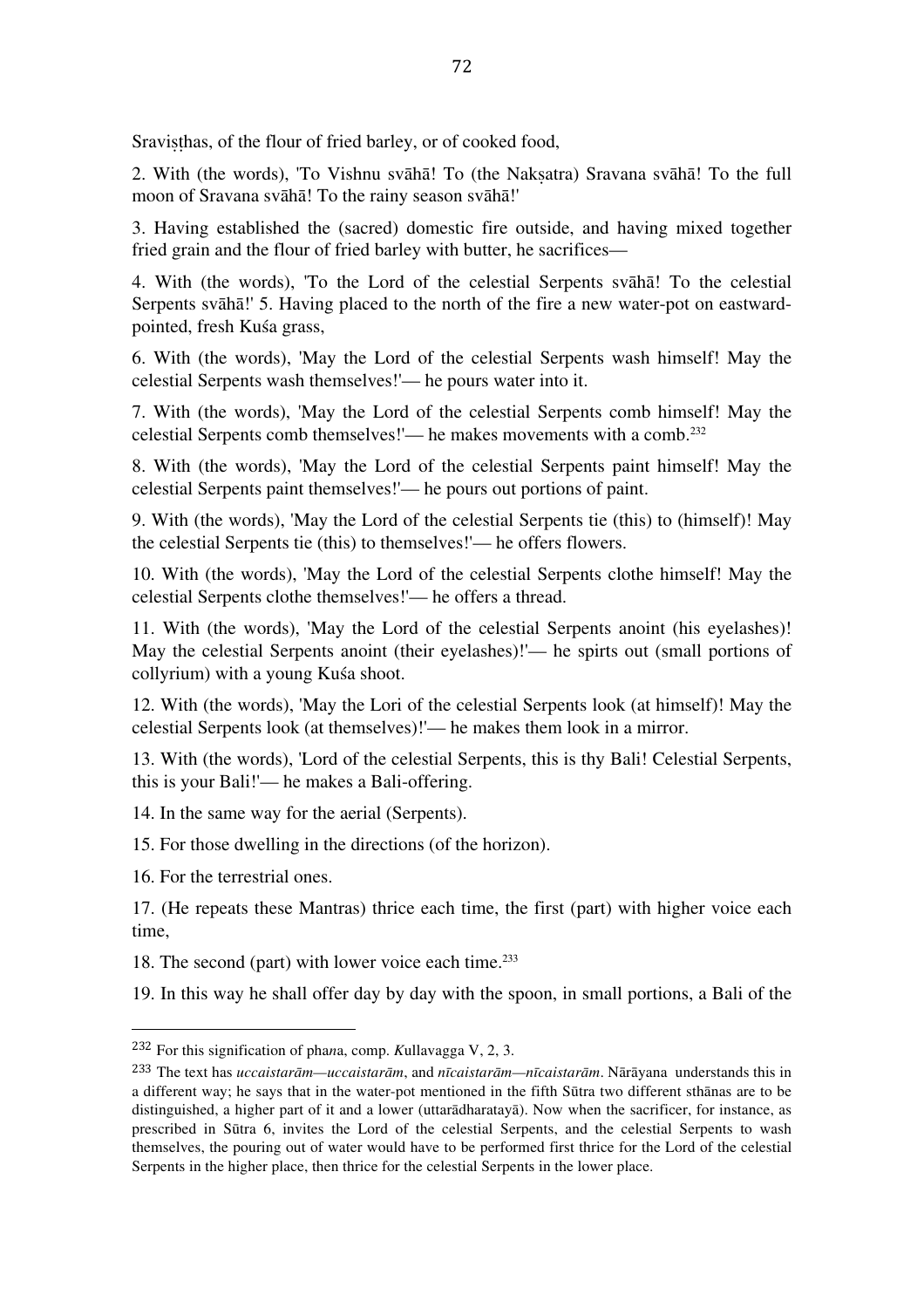flour of fried barley with water, down to the *Pratyavarohana*234 (or the ceremony of the 'redescent'), at night, keeping silence.

20. And (his wife) shall put (it) down silently. 235

21. The close of the ceremony is the same as the beginning.

22. With (the verse), 'The good protectress' (Rig-veda 10:63, 10), let him ascend the (high) couch. 236

### KHĀNDA 16.

1. On the full moon day of Aśvayuga a milk-rice oblation to Indra.

2. Having sacrificed Ājya with (the words), 'To the two Asvins svāhā! To the two Aśvayug svāhā! To the full moon of Aśvayuga svāhā! To the autumn svāhā! To Pasupati svāhā! To the tawny one svāhā!'—

3. He shall sacrifice a mixture of curds and butter with this hymn, 237 'The cows came hither' (Rig-veda VI, 28), verse by verse.

4. That night they let the calves join their mothers.

5. Then feeding of the Brahmanas.

### KHĀNDA 17.

1. On the Agrahayani 238 full moon day he shall redescend,

2. (Or) under (the Naksatra) Rohini, or under the Prosthapadas.

3. In the morning, having taken a handfull of Sami leaves, Madhuka flowers, reeds, Apamarga plants, and of Sirisha, Udumbara, Kuśa shoots, and jujube fruits, and an earth-clod (taken) out of a furrow,

4. Having put (all that) into a water-pot,

5. And, after he has quickly repeated the Mahāvyahritis and the Savitri, having repeatedly immersed (it) therein with this hymn, 'May he burn away from us pain' (Rigveda I, 97), he shall drive away the evil from the persons standing under his protection,

<sup>234</sup> On the *Pratyavarohana* see chap. 17.

<sup>235</sup> Nārāya*n*a: *vāgyamayuktā yajamānapatnī evam balidravyādikam upasādayet*.

<sup>236</sup> 'From the *S*rāva*n*ī till the Āgrahāya*n*ī (see chap. 1 7, 1) one shall not sleep on the ground out of fear of the snakes.' Nārāya*n*a.

<sup>237</sup> Gh*ri*tami*s*ra*m* dadhi p*ri*shātakam. Nārāya*n*a. Comp. the G*ri*hya-sa*m*graha II, 59.

<sup>238</sup> The Pratyavaroha*n*a (i.e. redescent) here described is the ceremony performed at the end of the time during which sleeping on high bedsteads is prescribed (chap. 15, 22). Beginning from the *S*rāva*n*ī full moon till the Pratyavaroha*n*a, the offerings to the Serpents mentioned above have to be repeated every day (chap. 15, 19); the Pratyavaroha*n*a is the concluding ceremony of these rites devoted to the Serpents.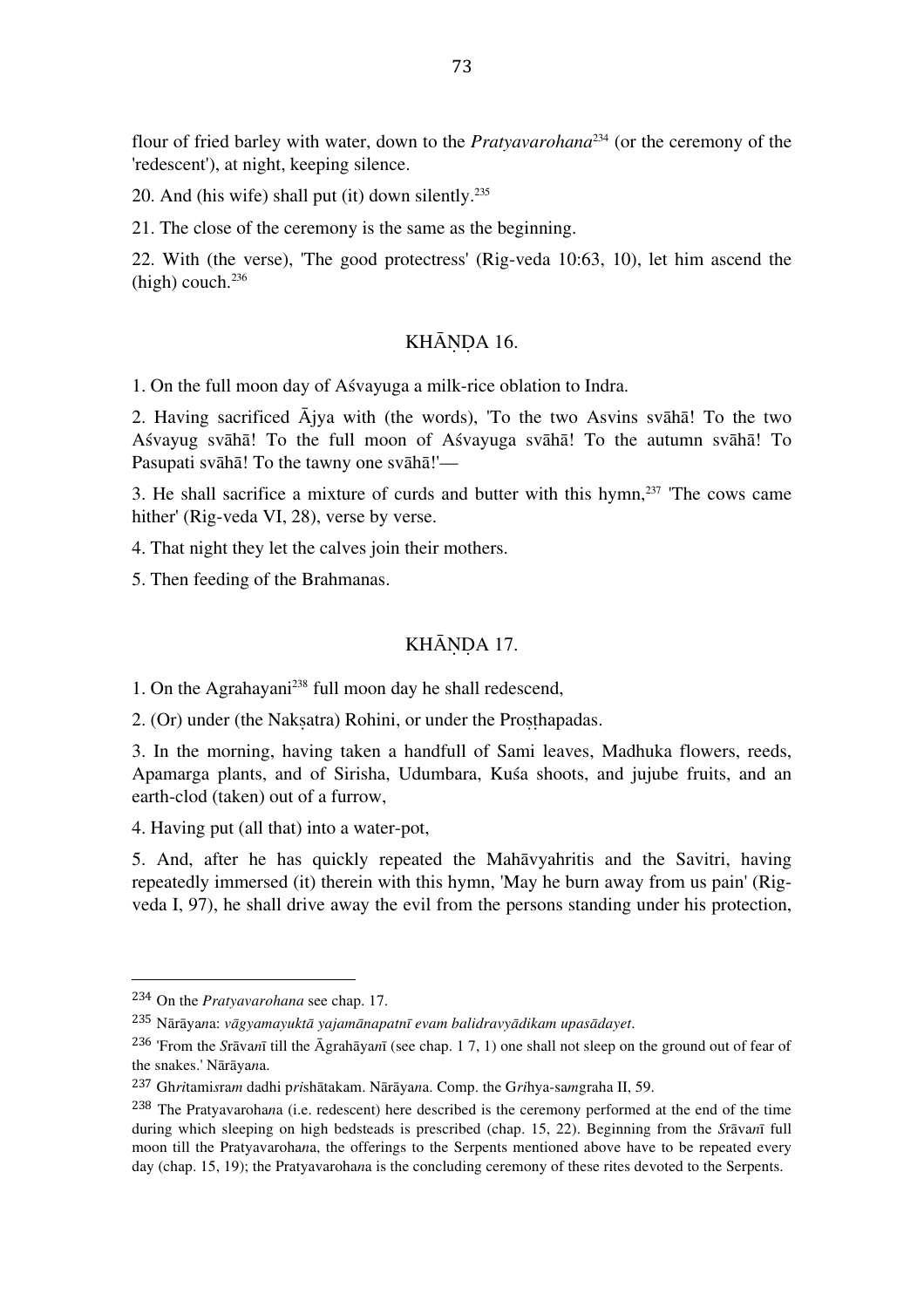from left to right, and pour out (the water) to the north. 239

6. A Madhuparka is the fee for the sacrifice.

## KHĀNDA 18.

*This chapter continues the description of the Pratyavarohaṇa begun in the preceding chapter.*

1. 'May summer, winter and spring, autumn and rainy season be well-ordered to us. May we be under the safe protection of these seasons, and may they last (to us) through a hundred years. Svāhā!

Beat away, O white one, with thy foot, with the forefoot and with the hind-foot, these seven daughters of Varuna and all that belong to the king's tribe. Svāhā!

'To the white one, the son of Vidarva svāhā! To Vidarva svāhā! To Takṣaka Vaisaleya svāhā! To Visala svāhā!'— with (these words) he sacrifices (oblations) of Ājya.

2. 'May a good winter, a good spring, a good summer be bestowed (on us). May the rains be to us happy rains; may the autumns be blessed to us.'

3. With (the verse), 'Blessing on us, Mitra' (Rig-veda I, 90, 9), he sweeps (the floor) with a Palasa branch,

4. Sprinkles (it with water) with (the verse), 'From the sea the wave' (Rig-veda IV, 58, 1),

5. And spreads out a layer (of straw) with (the verse), 'Be soft, O earth' (Rig-veda I, 22, 15).

6. They then lie down on their sides, the eldest one to the right hand-

7. With (the words), 'In the Brahman I establish myself, in the Kṣatra,' on (their) right (sides);

8. With (the words), 'Among the horses I establish myself, among the cows,' on (their) left (sides);

9. With (the words), 'Among the cattle I establish myself, in prosperity,' on (their) right (sides);

10. With (the words), 'Among offspring I establish myself, in food,' on (their) left (sides).

11. With (the verse), 'Arise, the living' (Rig-veda I, 113, 16), they arise.

12. During that night they lie on that layer.

13. Afterwards where they like.

<sup>239</sup> *Saranyebhyo grihebhyah (read, grihyebhyah) sarvebhyah sakāsāt, &*c. Nārāya*n*a.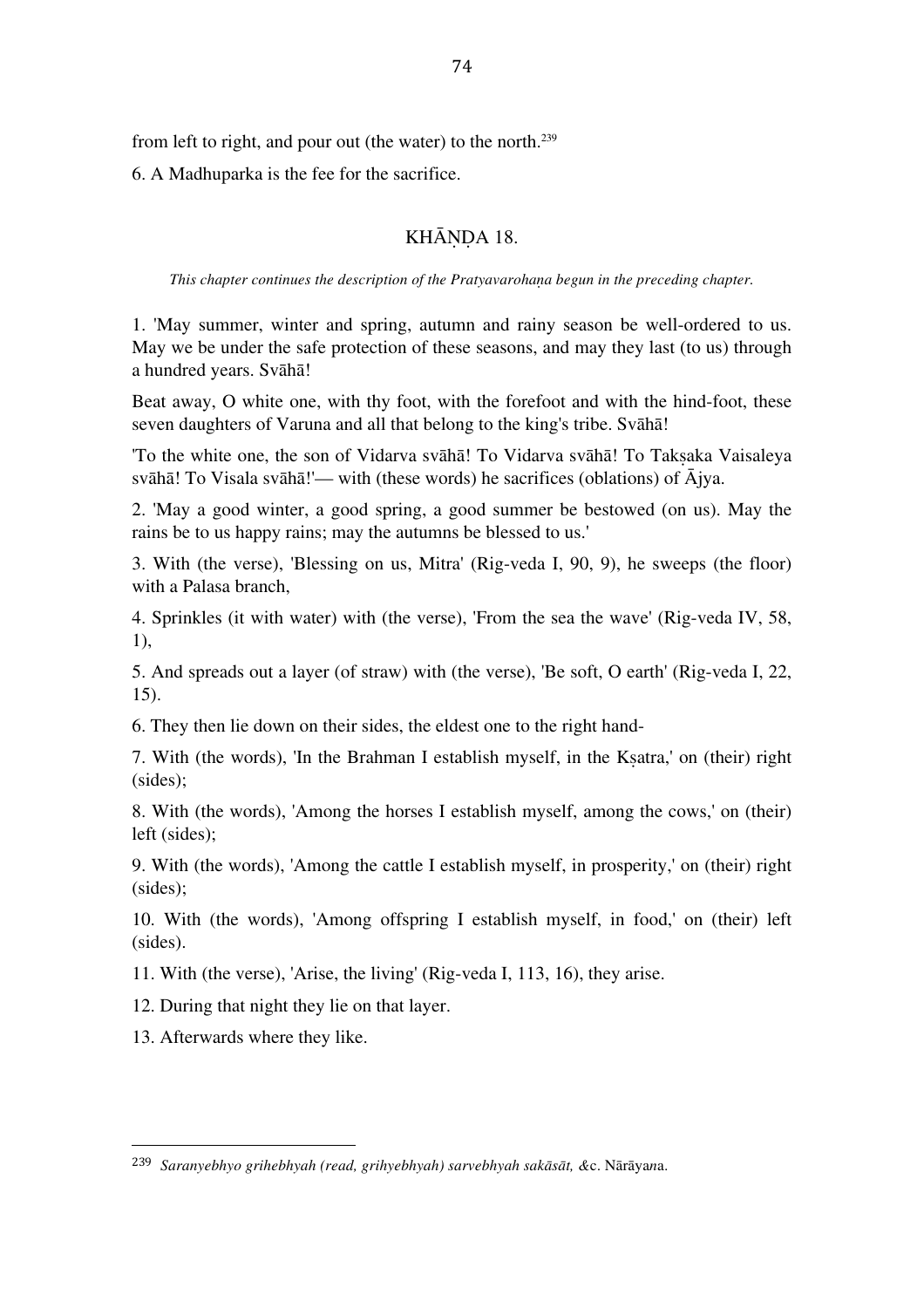### KHĀNDA 19.

1. On the full moon day of Caitra,

2. (Taking) jujube leaves, and making of meal (images) of couples of animals as it happens.

3. A figure with prominent navel to Indra and Agni.

4. Balls to Rudra.

5. According to custom the Nakṣatras and (their?) images (?). According to custom the Nakṣatras and (their?) images (?).<sup>240</sup>

#### **Here ends the Fourth Adhyāya.**

### ADHYĀYA 5 KHĀNDA 1.

1. Now when he intends to set out on a journey, he makes (his sacred) fire enter into himself,<sup>241</sup> (or) into the two kindling sticks, or into (an ordinary) log of wood,

2. Once with (the text), 'Come, enter into my Pranas,' twice silently. 242

3. Or with (the verse), 'This is thy womb' (Rig-veda III, 29, to) he warms the two kindling sticks,

4. Or an (ordinary log of) wood.

 

5. And before sunset the kindling (by attrition), 243

6. And at the time of the Vaiśvadeva sacrifice.

7. Having carried a common fire to a place that has been smeared (with cowdung), which is elevated, and which has been sprinkled (with water), he makes (the sacred fire) redescend (from its receptacle, with the formula), 'Redescend!'

8. If the fire goes out, he sacrifices the two Sarvaprayaścitta oblations (oblations for general expiation) and (other oblations) with (the formulas), 'Protect us, Agni, that we may prosper. Svāhā! Protect us that we may obtain all wealth. Svāhā! The sacrifice

<sup>240</sup> Several points in the translation of these Sūtras are uncertain

<sup>241</sup> The ceremony of Samāroha*n*a, by which the duties towards the sacred fire are suspended, by causing the fire to 'enter' into the sacrificer's body, or into the two Ara*n*is, or into another piece of wood, is already mentioned in several passages of the Brāhma*n*a texts; comp. the quotations given by Professor Weber, Indische Studien, IX, 3r 1. Comp. besides Ā*śva*lāyana-*S*rauta-sūtra III 10; Sāṅkhāyana-*S*raut. II, 17. The Samāroha*n*a into the sacrificer's own body is done by warming the hands at the sacred fire; see Ā*s*v., loc. cit., Sūtra 6. In the Sāṅkhāyana-*S*rauta-sūtra the corresponding rule, which regards there of course the Āhitāgni, runs thus, 'If he performs the Samāroha*n*a, he warms his hands at the Gārhapatya fire, and then touches his Prā*n*as with the words, "Come, enter into my Prā*n*as."' On the two other cases, see the Sūtras 3 and 4. Sūtras 2, 3, 5 are taken word for word from the *S*rauta-sūtra.

<sup>242</sup> This Sūtra refers only to the case where he causes the fire to enter into himself.

<sup>243</sup> Comp. the commentary on Ā*s*v.-*S*raut., loc. cit. 8. He makes the fire redescend from his body or from the Ara*n*is by performing the Manthana (kindling the fire by attrition of the Ara*n*is).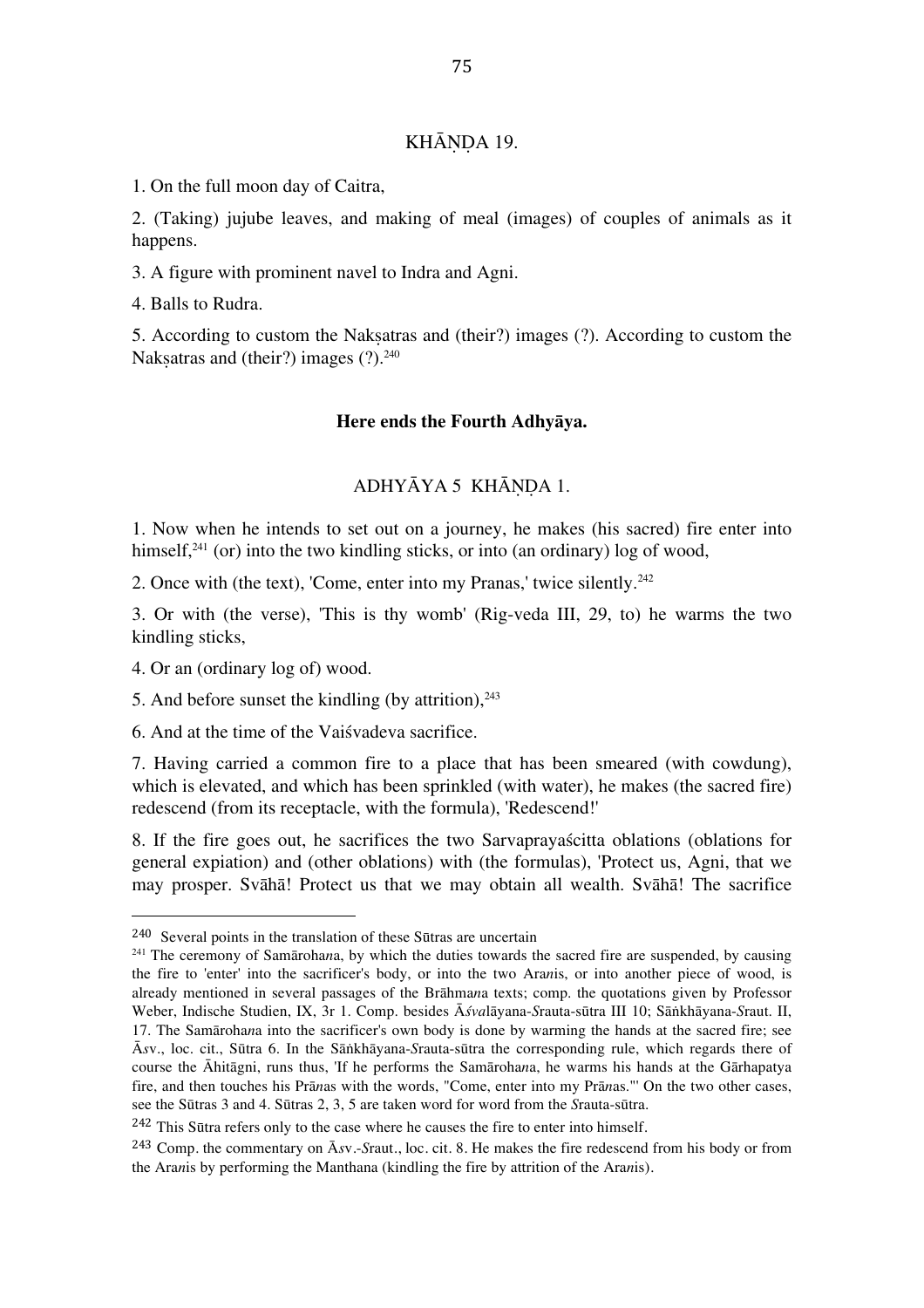protect, O resplendent one! Svāhā! Protect everything, O hundredfold wise one. Svāhā!'

9. In the case of a breach of his vow let him fast and sacrifice (an oblation) of  $\overline{A}$ jya with (the verse), 'Thou, Agni, art the lord of the vow' (Rig-veda VIII, 11, 1).

### KHĀNDA 2.

1. Now about (the consecration of) ponds, wells, and tanks.

2. In the bright fortnight, or on an auspicious Tithi,

3. Having cooked barley-grains with milk,

4. He shall sacrifice with the two (verses), 'Thou hast us, Agni' (Rig-veda IV, 1, 4. 5), (and with the verses), 'We propitiate thy wrath' (I, 24, 14), 'This my prayer, Varuna' (I, 25, 19), 'Loosen the highest, Varuna' (I, 24, 15), 'This prayer of the man who exercises himself' (VIII, 42, 3),

5. (And with the words), 'The domestic one, he who goes away from the house, the refreshing one, he who goes into the kennel, he who dwells in the kennel, he who comes out of it, the greedy one, the destroyer of enemies' 244— to the different directions (of the horizon), beginning with that belonging to Varuna (i.e. the west), from left to right.

6. in the centre he makes oblations with milk with (the verses), 'Having eyes all around' (Rig-veda 10:81, 3), 'This has Vishnu' (Rig-veda I, 22, 17),

7. Plunging (into the water) with (the verse), 'Whatever here' (Rig-veda VII, 89, 5). 245

8. A cow and a pair of clothes is the fee for the sacrifice. <sup>246</sup>

9. Then feeding of the Brahmanas.

 

### KHĀNDA 3.

1. Now at (the consecration of) a garden: having established the (sacred) fire (in that garden). 247

2. (And) having prepared a mess of cooked food,

<sup>244</sup> These are names of Agni dwelling in the waters; see Pāraskara II, 6, 10; Mantrabrāhma*n*a I, 7, 1. Several of the names are here misspelled; thus G*ri*hya, Apag*ri*hya should be, no doubt, Gohya, Upagohya, which is the reading given in Pāraskara, loc. cit.

<sup>245</sup> The Mantra alluded to here is given in the *S*rauta-sūtra. It runs thus, 'Redescend, O *Jāta*vedas; carry again offerings to the gods, knowing us. Long life, offspring, wealth bestow on us; uninjured shine in our dwelling!'

<sup>246</sup> These Sūtras stand in no connection with the Samāroha*n*a treated of before. On the two Sarvaprāya*ścit*ta oblations see above, I, 9, 12 and the note there.

The vow spoken of in Sūtra 9 Nārāya*n*a refers to the restrictions regarding the food which the sacrificer and his wife are to eat on the Upavasatha days, connected with the festivals of the full and new moon.

<sup>&</sup>lt;sup>247</sup> Comp. Ā*śvalāyana-Parisista IV*, so. Nārāyana uses for the ceremony here described the expressions Ārāmapratiṣṭ*h*ā, Ārāmotsarga.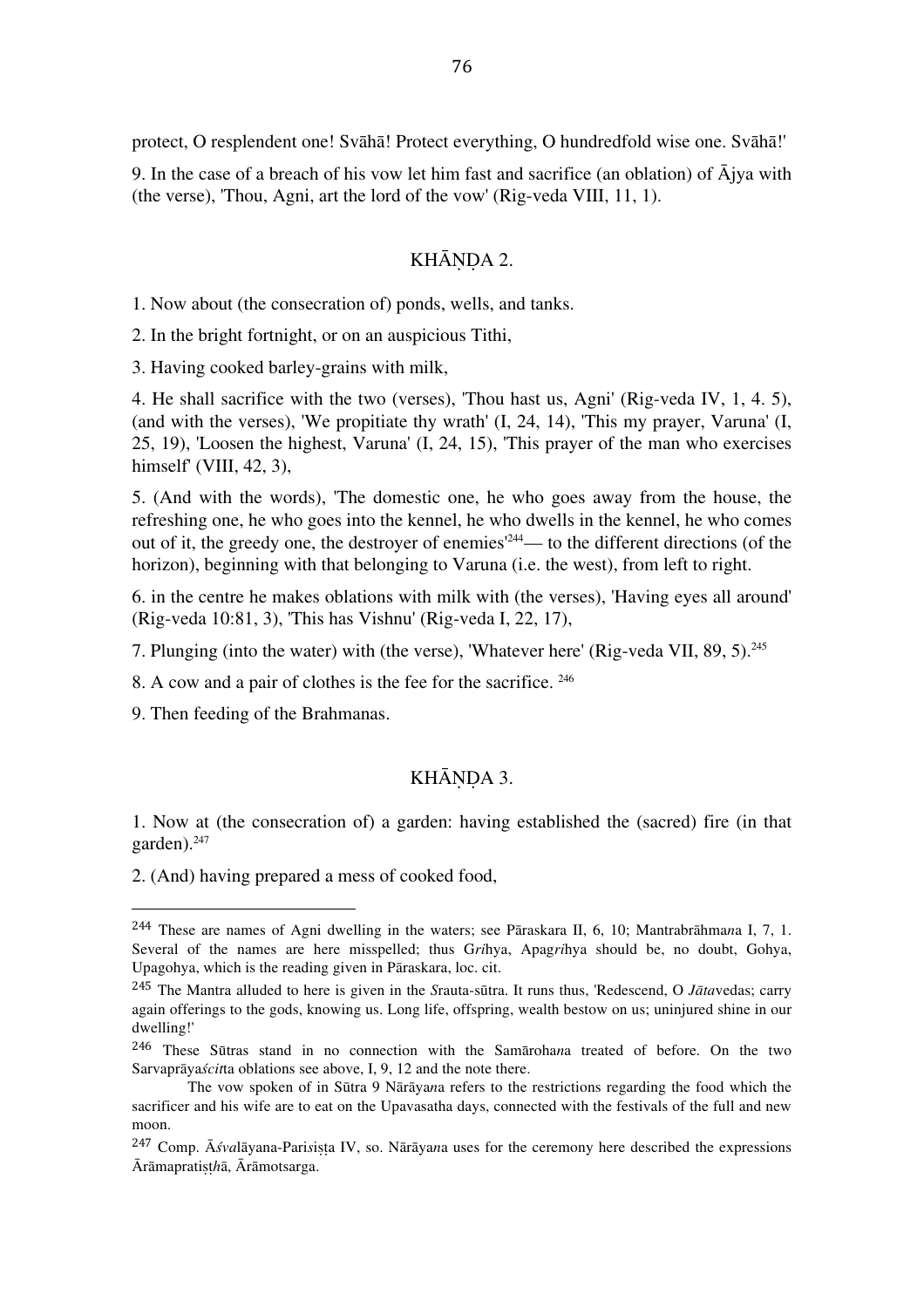3. He shall sacrifice with (the formulas), 'To Vishnu svāhā! To Indra and Agni svāhā! To Viśvakarman svāhā!' (and with the verses), 'Whom the men' (Rig-veda III, 8, 6 seq.), verse by verse.

4. He recites over (the garden), 'O tree with thy hundred branches' (Rig-veda III, 8, 11).

5. The fee for the sacrifice is gold.

### KHĀNDA 4.

1. Now if a half-monthly sacrifice has not been performed, one or the other of them, then a mess of rice (is to be offered as an expiation),

2. With (the words), 'To Agni Vaiśvanara svāhā! To Agni Tantumat svāhā!'

3. In the case of an intermission of the (morning or evening) oblations—

4. (He shall make expiatory oblations), in the evening with (the formula), 'Enlightener of the darkness, adoration! Svāhā!'

5. In the morning with (the formula), 'Enlightener of the morning, adoration! Svāhā!'

6. After he has sacrificed as many oblations as there had been sacrifices (left out), the sacrifice (itself goes on) as (stated) above.<sup>248</sup>

## KHĀNDA 5.

1. If a dove or an owl sits down (on his house),

2. Let him sacrifice with (the hymn), 'O gods, the dove' (Rig-veda 10:165), verse by verse.

3. If he has seen a bad dream or an occurrence boding misfortune,

4. Or when the cawing of a crow is heard in (the dead of) night,

5. And in the case of other prodigies,

6. Let him cook rice-grains with milk,

7. With the milk of a cow that has a calf of the same colour (with her own),

8. But in no case of a black (cow),

 

9. And let him sacrifice with the night-hymn (Rig-veda 10:127), verse by verse.

10. Having eaten the remnants of those oblations with the Mahāvyahritis,

11. And having recited over his ears (the verse), 'Blessing with our ears' (Rig-veda I, 89, 8),

12. And over himself (the verse), 'May a hundred autumns be before us, ye gods' (ibid.

<sup>248</sup> Nārāya*n*a: 'After he has thus taken and sacrificed as many Sruvas full of Ā*g*ya as there were sacrifices omitted through his guilt, the morning and evening sacrifices have to be performed as (stated) above (I, 3, 10) with oblations of rice or barley.'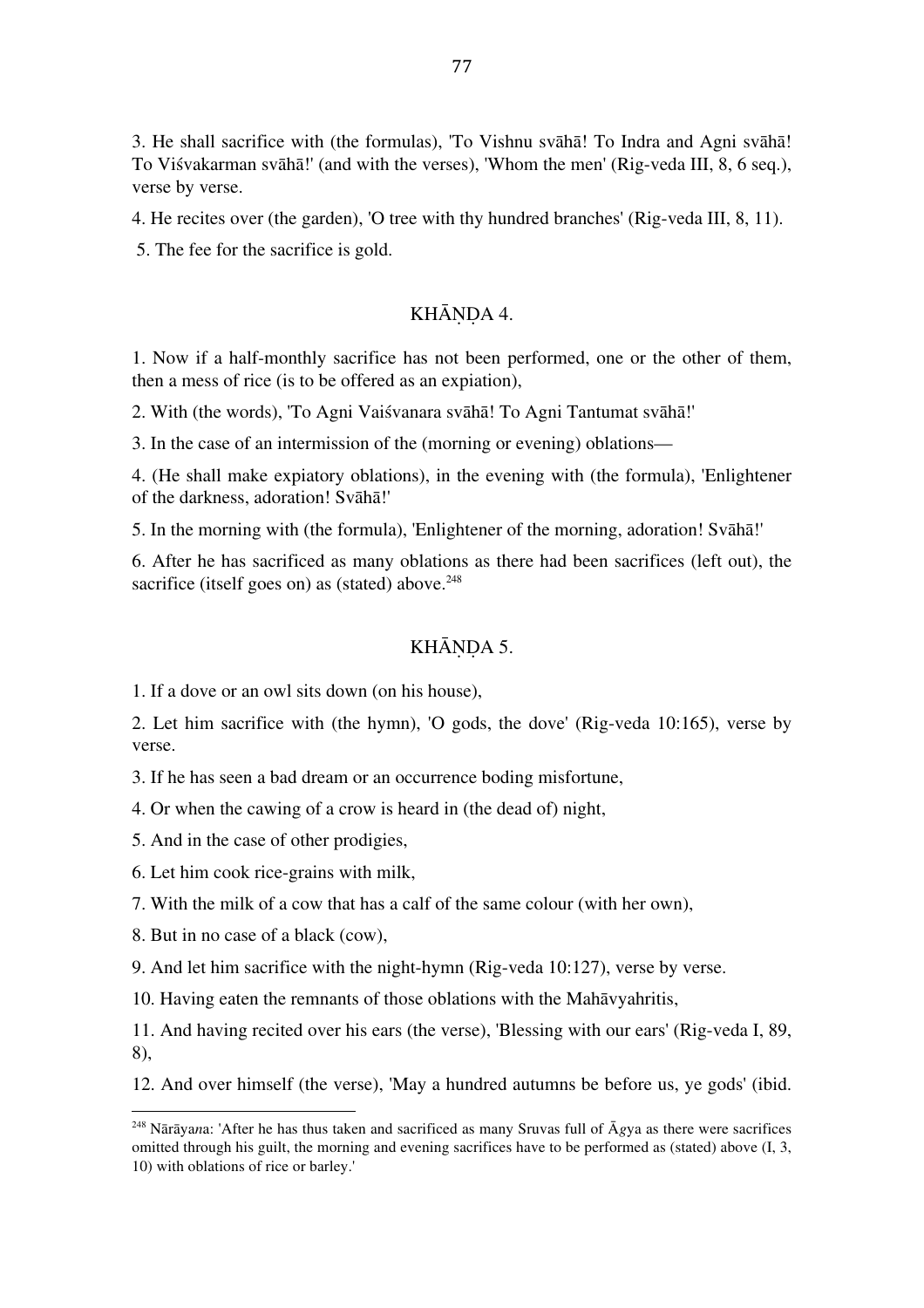9),

13. He shall give something to the Brahmanas.

#### KHĀNDA 6.

1. When a disease has befallen him,

2. Let him offer boiled rice-grains with Gavedhuka-grass with (the hymn), 'These (prayers) to Rudra, the strong one, with braided hair' (Rig-veda I, 114), verse by verse.

## KHĀNDA 7.

1. If (his wife) gives birth to a child, without the *Simantonnayana249* having been performed,

2. (Or if) the *Jātakarman250* has not been performed (for the child),

3. He places, when ten days<sup>251</sup> have elapsed since (the delivery), the little child in the mother's lap,

4. And after he has sacrificed with the Mahāvyahritis, the sacrifice (that had been omitted, is performed) as (stated) above.

#### KHĀNDA 8.

1. If a post puts forth shoots,

2. Let him prepare a mess of cooked food and offer the boiled rice with the two (verses), 'In that way bringing forth deeds' (Srauta-sutra III, 17, 1), 'Of tawny shape, weighty, a giver of vigour' (Rigveda II, 3, 9). A

3. Should the pot for the *Pranita*<sup>252</sup> water, the  $\overline{A}$ jya pot, any other earthen (vessel) be damaged and leak,

4. He sacrifices the two *Sarva-prayaścitta* oblations and recites the three verses, 'He who without' (Rig-veda VIII, I, 12 seq.), over the broken (vessel).

5. Should the two (Kuśa blades which are used as) strainers be spoiled before the completion of the sacrifice,

6. Let him sacrifice the *Sarva-prayaścitta* and make new ones with (the verse), 'In the water, Agni' (Rig-veda VIII, 43, 9).

<sup>249</sup> On the Sīmantonnayana, see I, 22.

<sup>250</sup> The Jātakarman has been described I, 24.

 $251$  On the ten days, comp. I, 25, 1 and the note there.

<sup>252</sup> On the Pra*n*ītā water, see above, I, 8, 8. 25.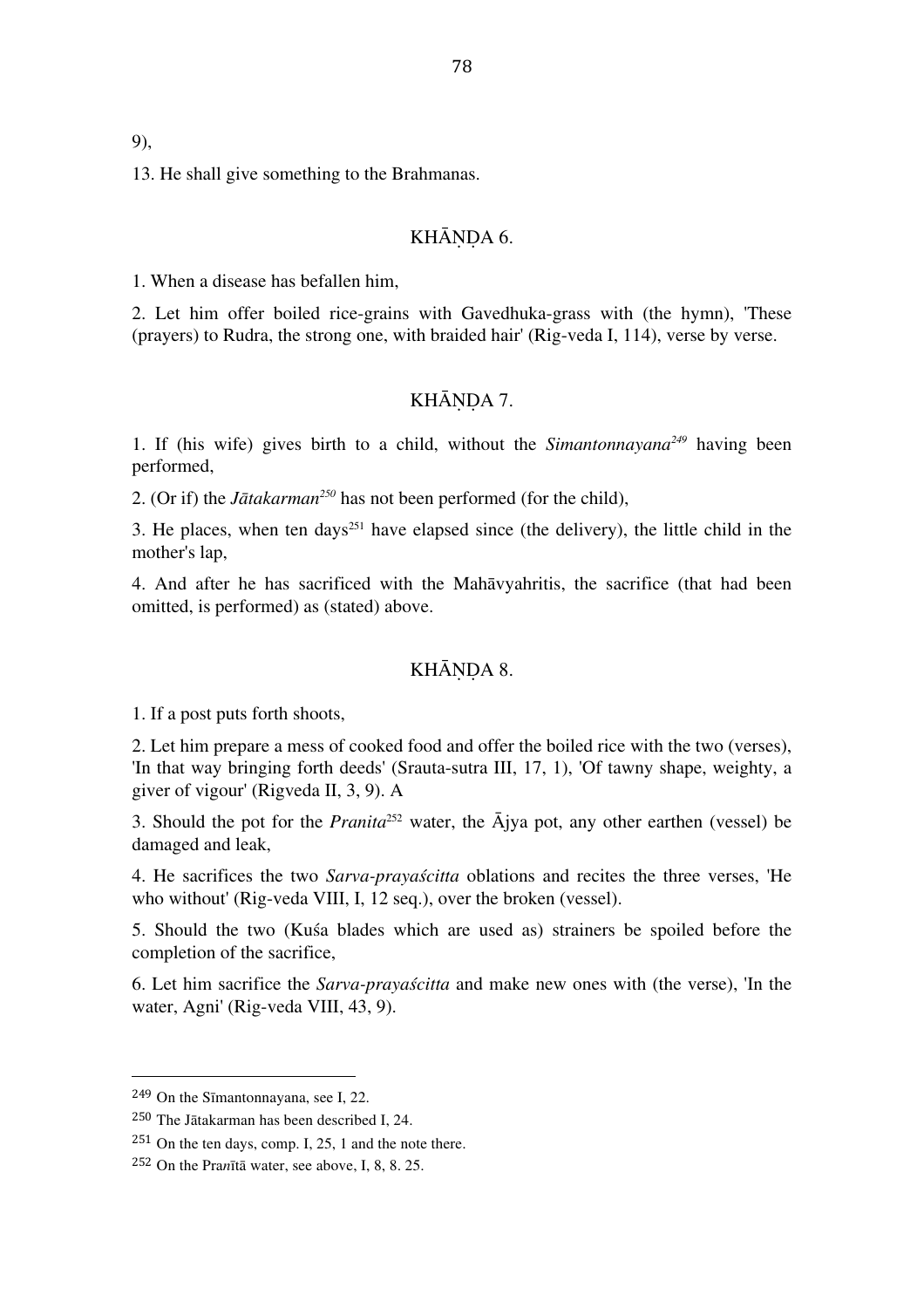## KHĀNDA 9.

1. Now (follows) the Sapiṇḍikarana. 253

2. Let him fill four water-pots<sup>254</sup> (for the Manes) from the father upwards,

3. And prepare in the same way balls (of rice-flour),

4. And let him distribute the first lump on the (other) three with (the verses), They who commonly, concordantly (dwell) in Yama's realm, the fathers: for them be space, freedom, adoration, sacrifice established among the gods.

'They who commonly, harmoniously (dwell), the living among the living, mine: may their prosperity fall to my lot in this world through a hundred years'—

And with the two (verses), 'Equal the design' (Rig-veda 10:191, 3. 4).

5. In the same way the vessels with Argha water. 255

6. In the same way for the mother, for a brother, and for a wife that has died before (her husband), adding (the lump belonging to that person) to those (other) balls.

## KHĀNDA 10.

1. If the bees make honey in his house,

2. Let him fast and sacrifice a hundred and eight pieces of Udumbara wood, which are besmeared with curds, honey, and ghee, with the two (verses), 'No (harm) to us in our offspring' (Rig-veda I, 114, 8. 9).

3. And let him murmur the hymn, 'For welfare may Indra and Agni' (Rig-veda VII, 35); and (the same hymn should be used) at all (ceremonies), such as that of the sacrifice after assent has been declared (see above, I, 7, 1). 256

4. After he has sacrificed seventeen one span long pieces of Palasa wood, he then seizes the Sruva.

5. Fifteen at the full and new moon sacrifices.

6. At the Aṣṭaka ceremony in the middle of the rainy season there may optionally be three (pieces of wood); the sacrifice as at the Pitriyagna.

<sup>253</sup> Comp. above, IV, 3 and the notes there.

<sup>254</sup> On these four vessels, see IV, 3, 4 seq.

<sup>255</sup> These are the vessels mentioned in the second Sūtra.

<sup>256</sup> This is a supplementary rule belonging to the exposition of the general type of sacrifice. On the 'Prati*s*ruta' sacrifice, see I, 7, seqq.; I, 9, 19.